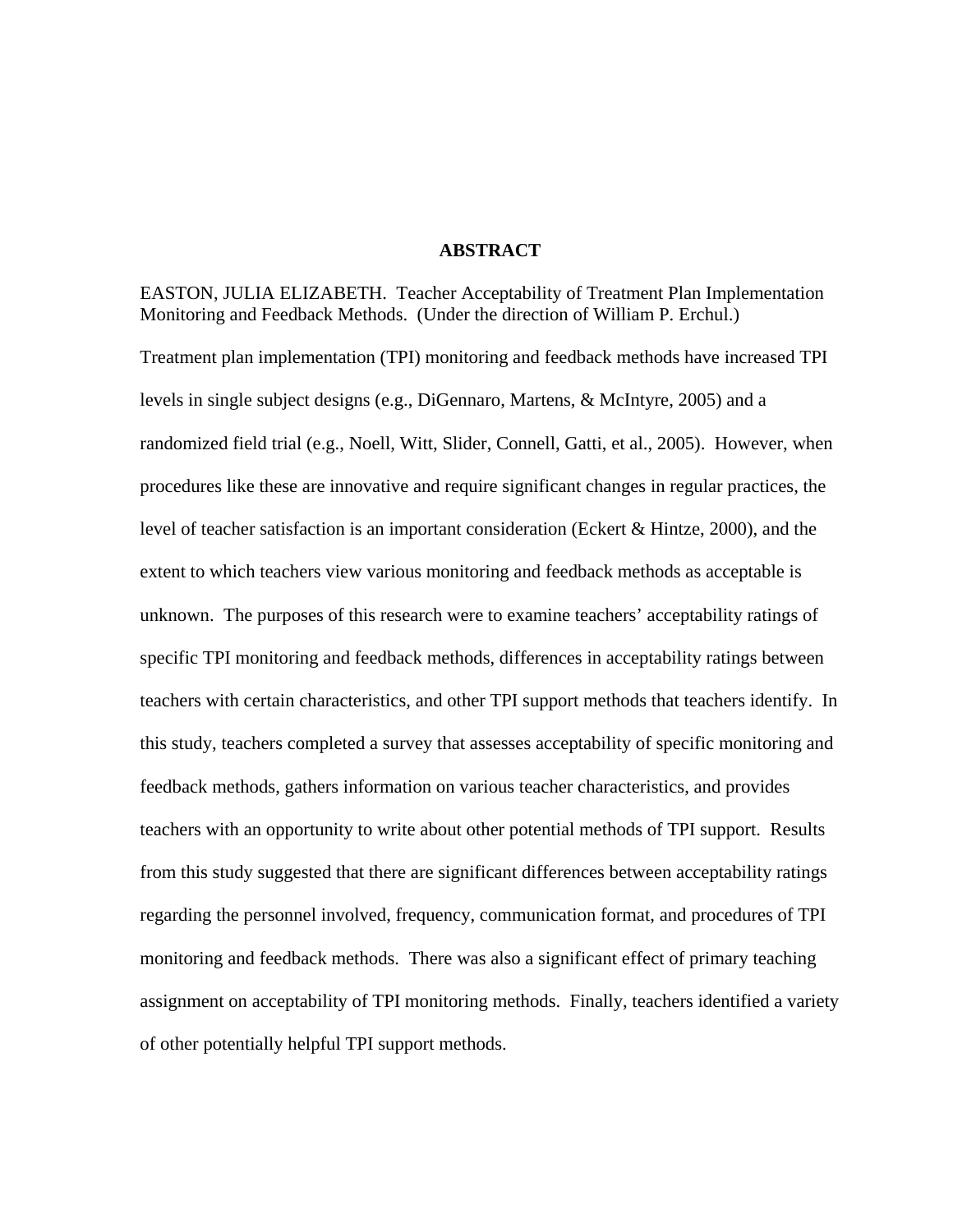Teacher Acceptability of Treatment Plan Implementation Monitoring and Feedback Methods

> by Julia Easton

A thesis submitted to the Graduate Faculty of North Carolina State University in partial fulfillment of the requirements for the Degree of Master of Science

School Psychology

Raleigh, North Carolina

2009

APPROVED BY:

 $\overline{a}$ 

 $\overline{a}$ 

**Ann Schulte** John Begeny

William Erchul, Chair of Advisory Committee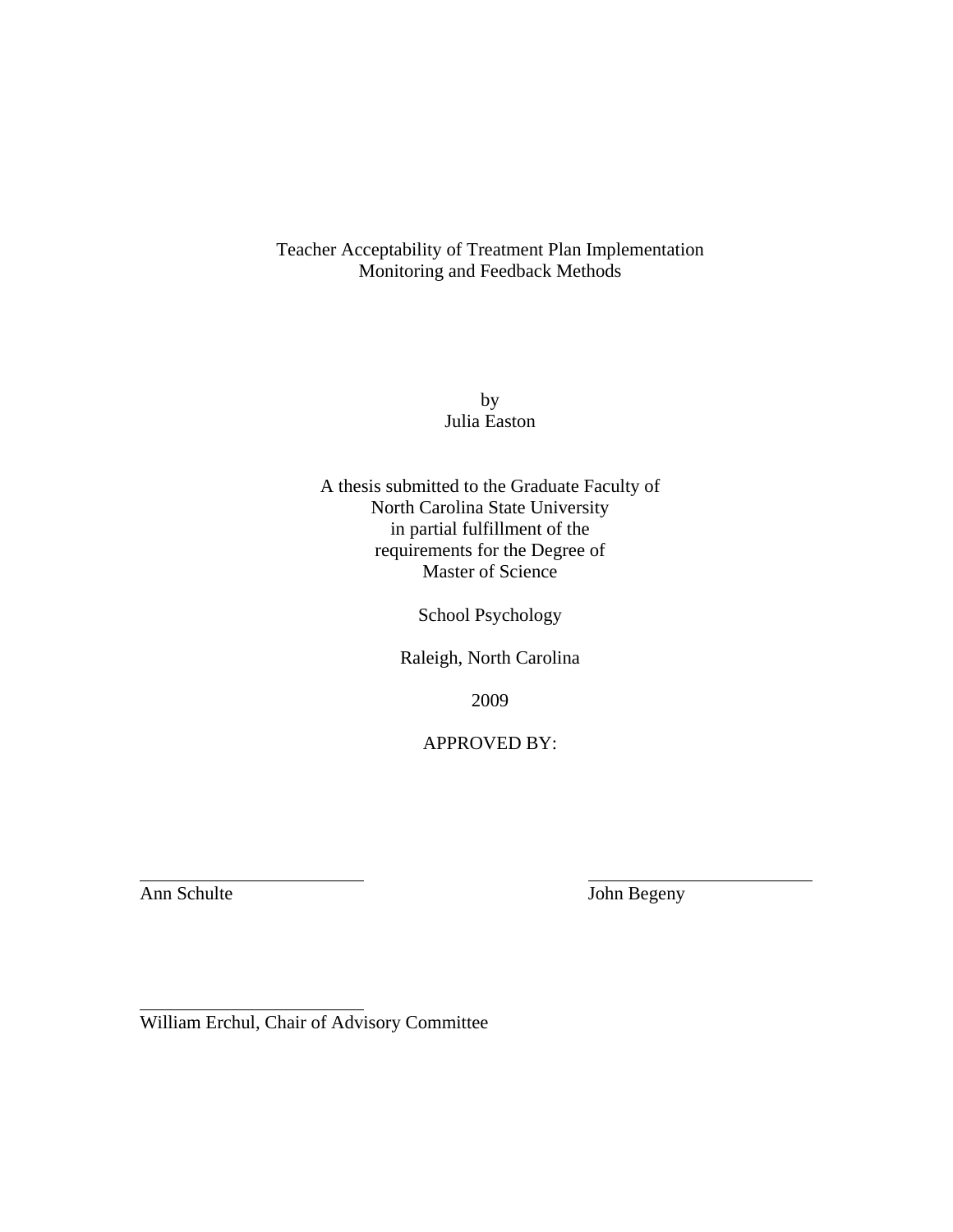# **BIOGRAPHY**

 Julia Elizabeth Easton was born on January 13, 1983 in Sidney, Ohio. Throughout her childhood, she has lived in California, Iowa, Florida, and North Carolina. After graduating from Clayton High School in Clayton, North Carolina, she attended the University of North Carolina at Chapel Hill where she majored in Psychology and minored in Biology. Julia received her Bachelor of Science degree in 2005 and entered the School Psychology graduate program at North Carolina State University in 2006. Upon completing her Masters of Science degree in August, 2009, Julia plans on continuing her studies in School Psychology at NC State until obtaining her doctoral degree.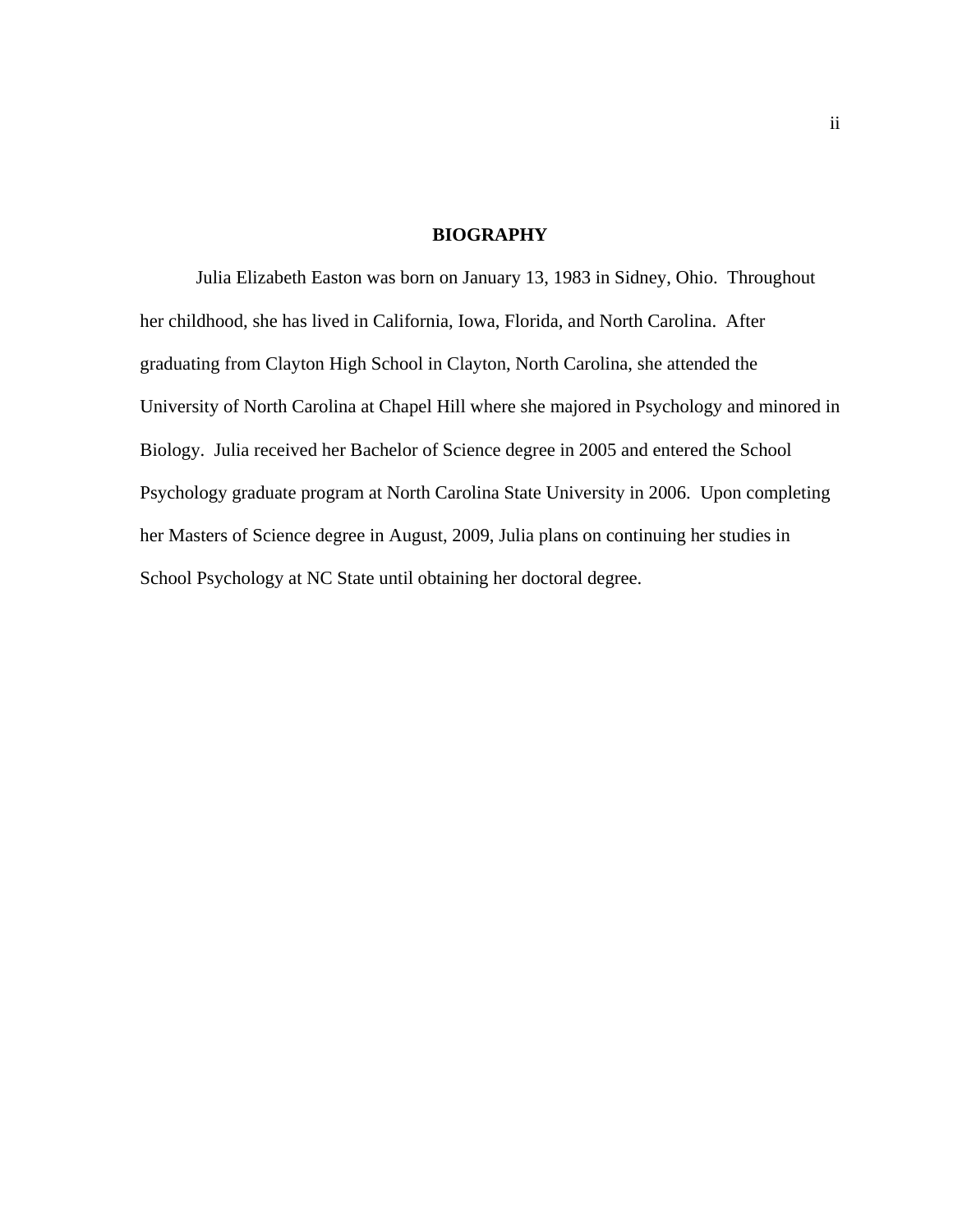# **ACKNOWLEDGEMENTS**

I would like to thank my advisor Dr. William Erchul for continuing to offer his guidance and patience throughout this project, along with my committee members, Dr. Ann Schulte and Dr. John Begeny, for their feedback and input.

 I would also like to thank my parents for providing me with opportunities that they never had, always supporting my decisions, and encouraging me to persistently work toward my goals.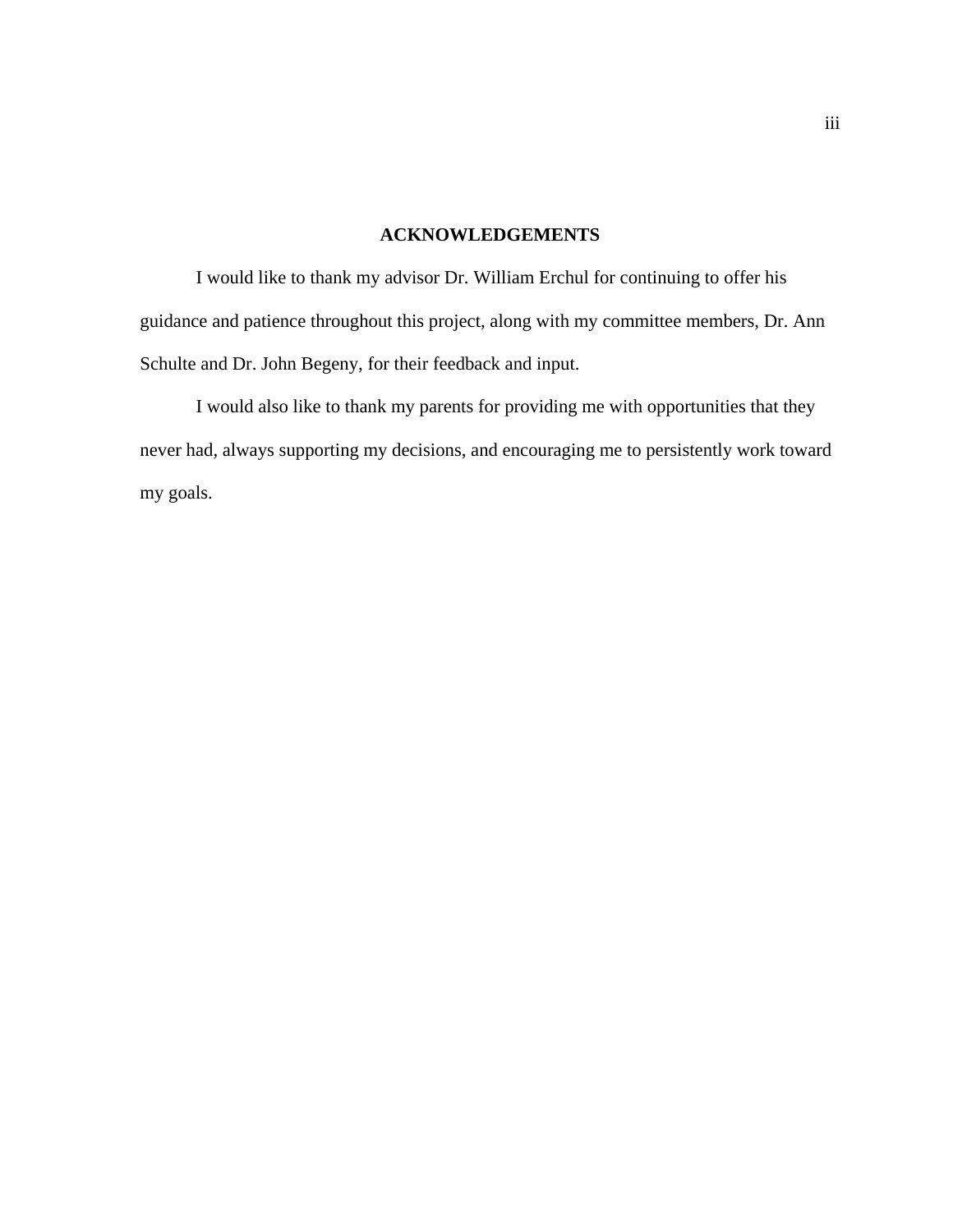# **TABLE OF CONTENTS**

| Compatibility with demands on classroom and teacher 18 |
|--------------------------------------------------------|
|                                                        |
|                                                        |
|                                                        |
|                                                        |
|                                                        |
|                                                        |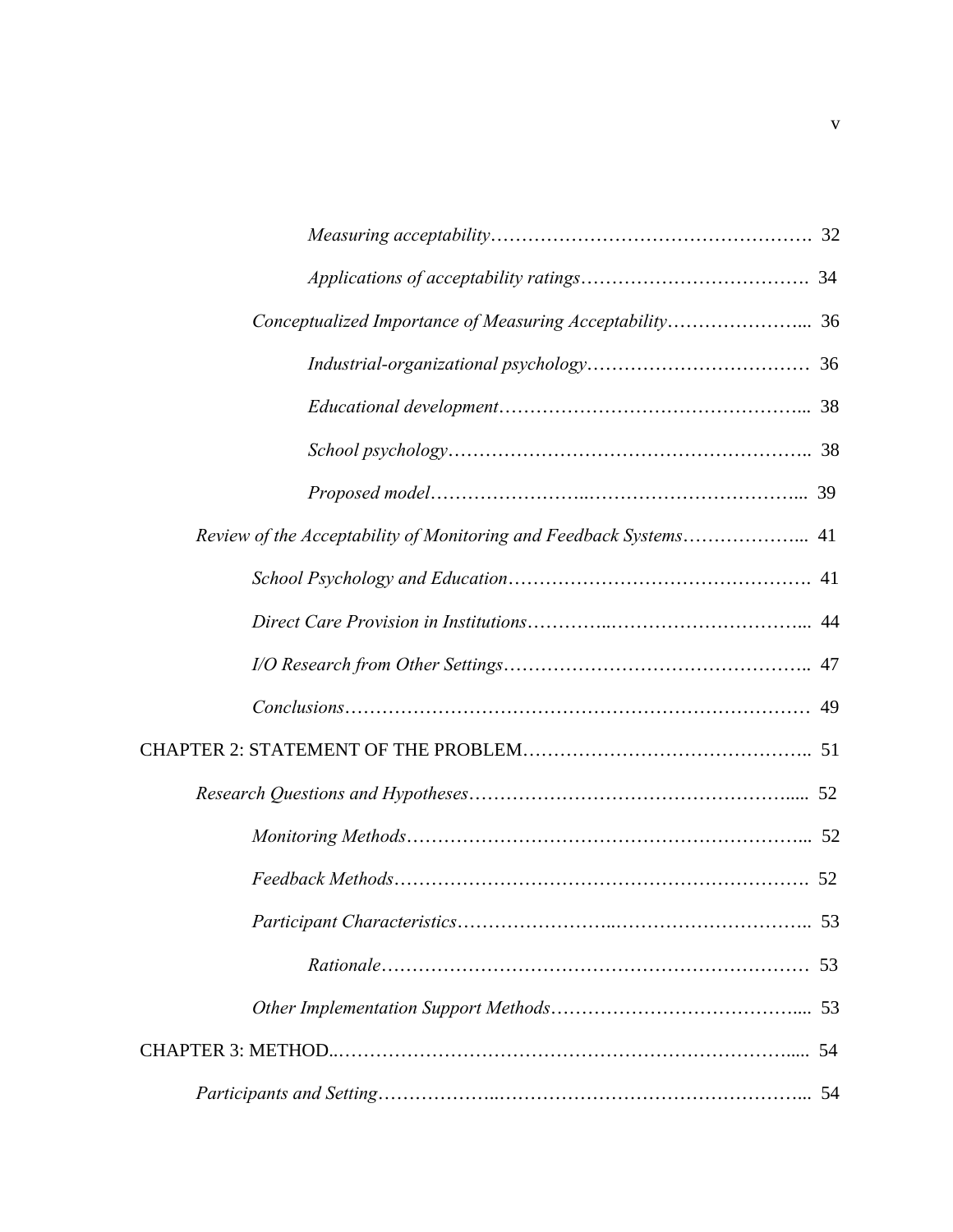| RQs 1-7: Acceptability Means of TPI Monitoring and Feedback Methods 59 |
|------------------------------------------------------------------------|
|                                                                        |
|                                                                        |
|                                                                        |
|                                                                        |
|                                                                        |
|                                                                        |
|                                                                        |
|                                                                        |
|                                                                        |
|                                                                        |
|                                                                        |
|                                                                        |
|                                                                        |
|                                                                        |
|                                                                        |
|                                                                        |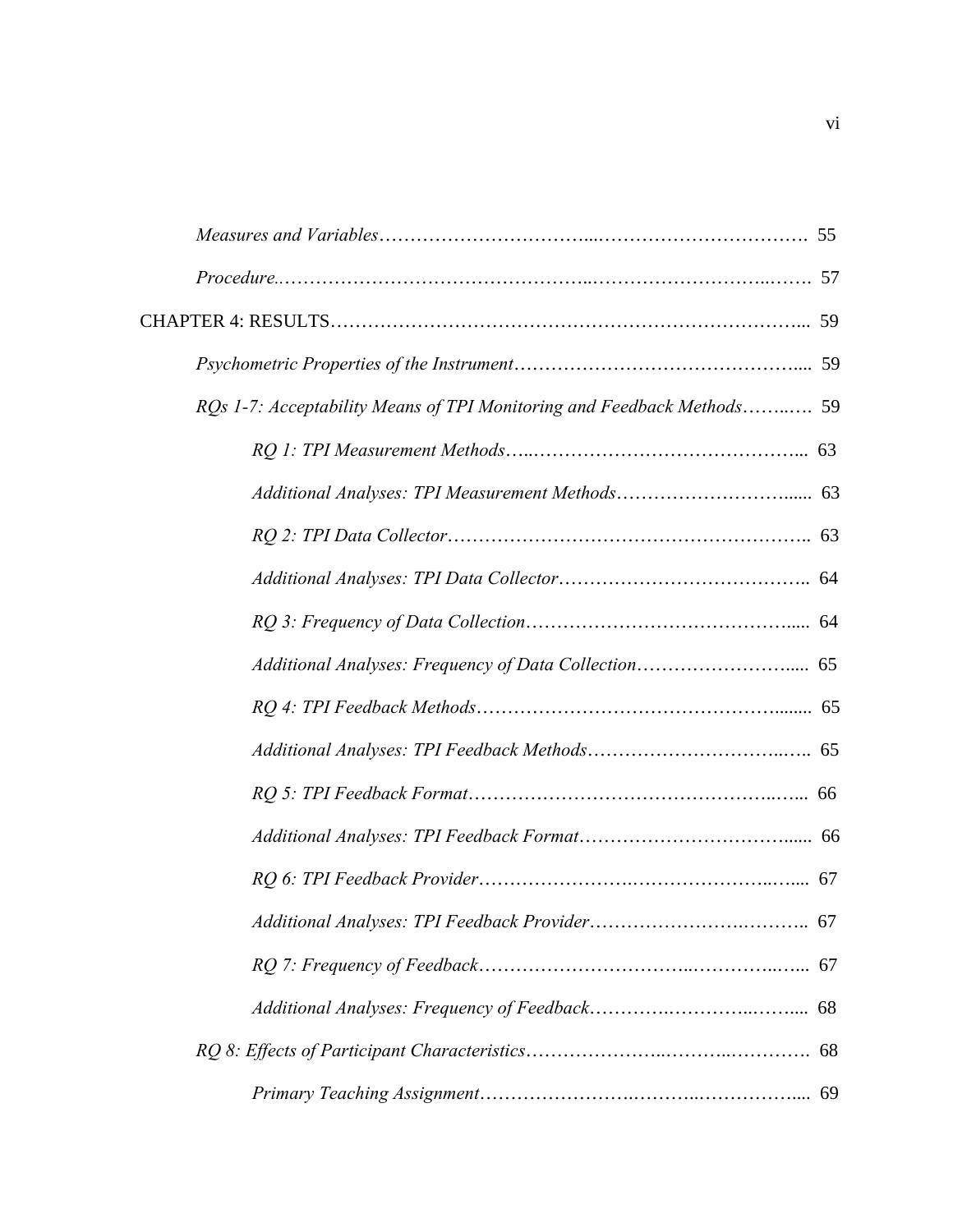| 99 |  |
|----|--|
|    |  |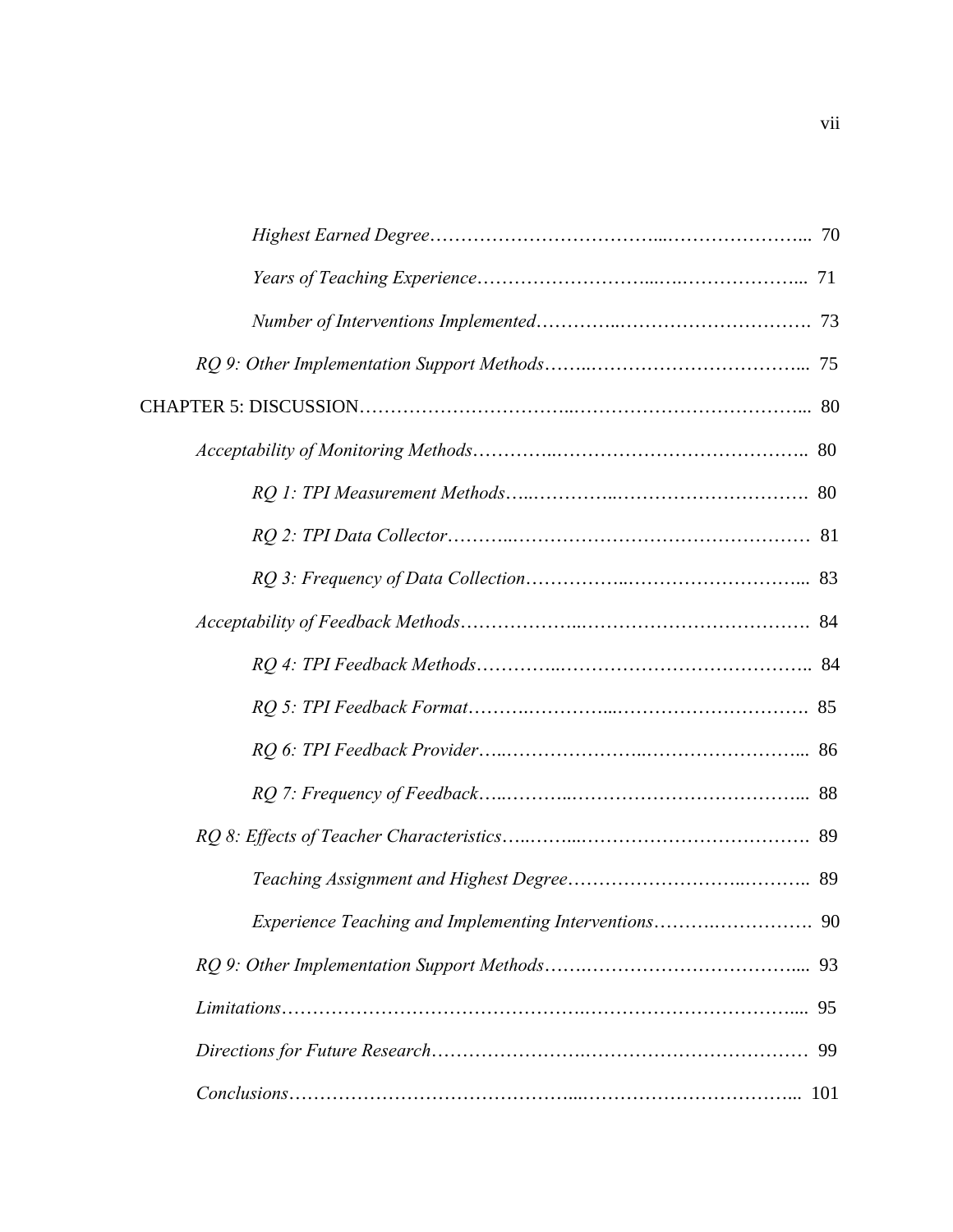| Appendix A. TPI Monitoring and Feedback Acceptability Survey (MFAS) 124       |
|-------------------------------------------------------------------------------|
|                                                                               |
|                                                                               |
|                                                                               |
| Appendix E. Sample Responses for Categories of Implementation Support Methods |
|                                                                               |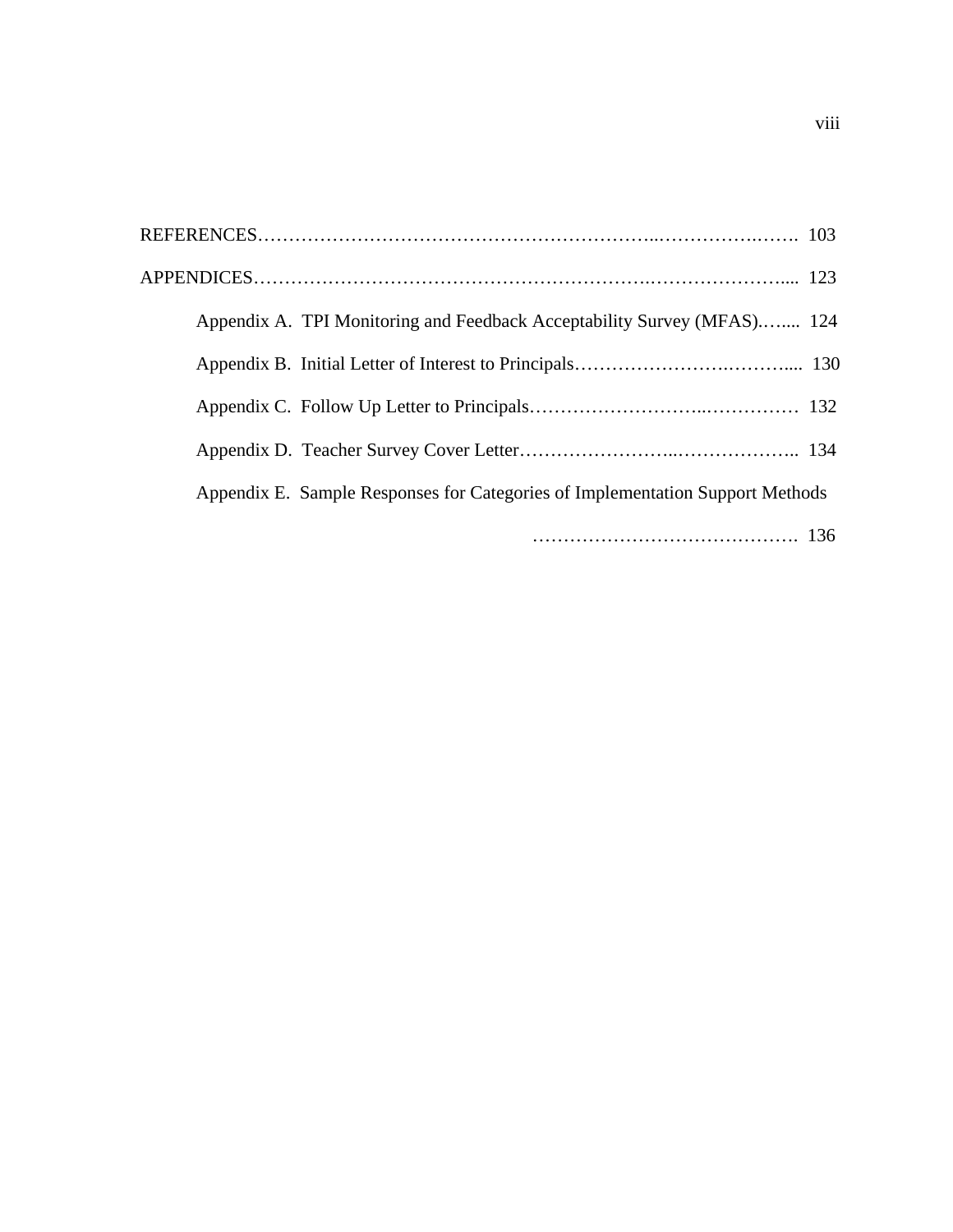# **LIST OF TABLES**

|         | Table 5 Number of Interventions Implemented and Composite Acceptability Ratings 74 |  |
|---------|------------------------------------------------------------------------------------|--|
| Table 6 |                                                                                    |  |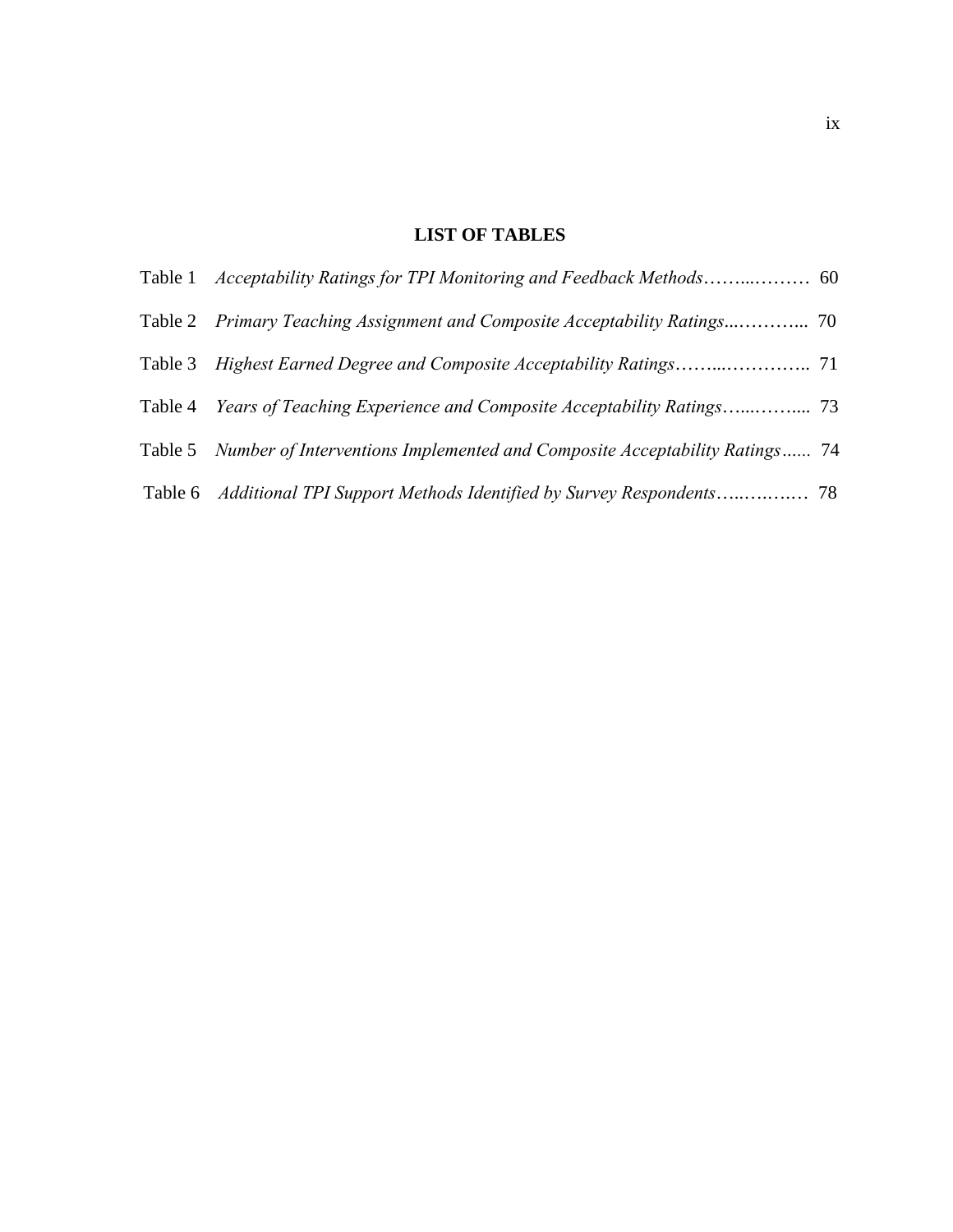# **LIST OF FIGURES**

| Figure 1 Importance of Understanding the Acceptability of a Feedback/Monitoring |  |
|---------------------------------------------------------------------------------|--|
|                                                                                 |  |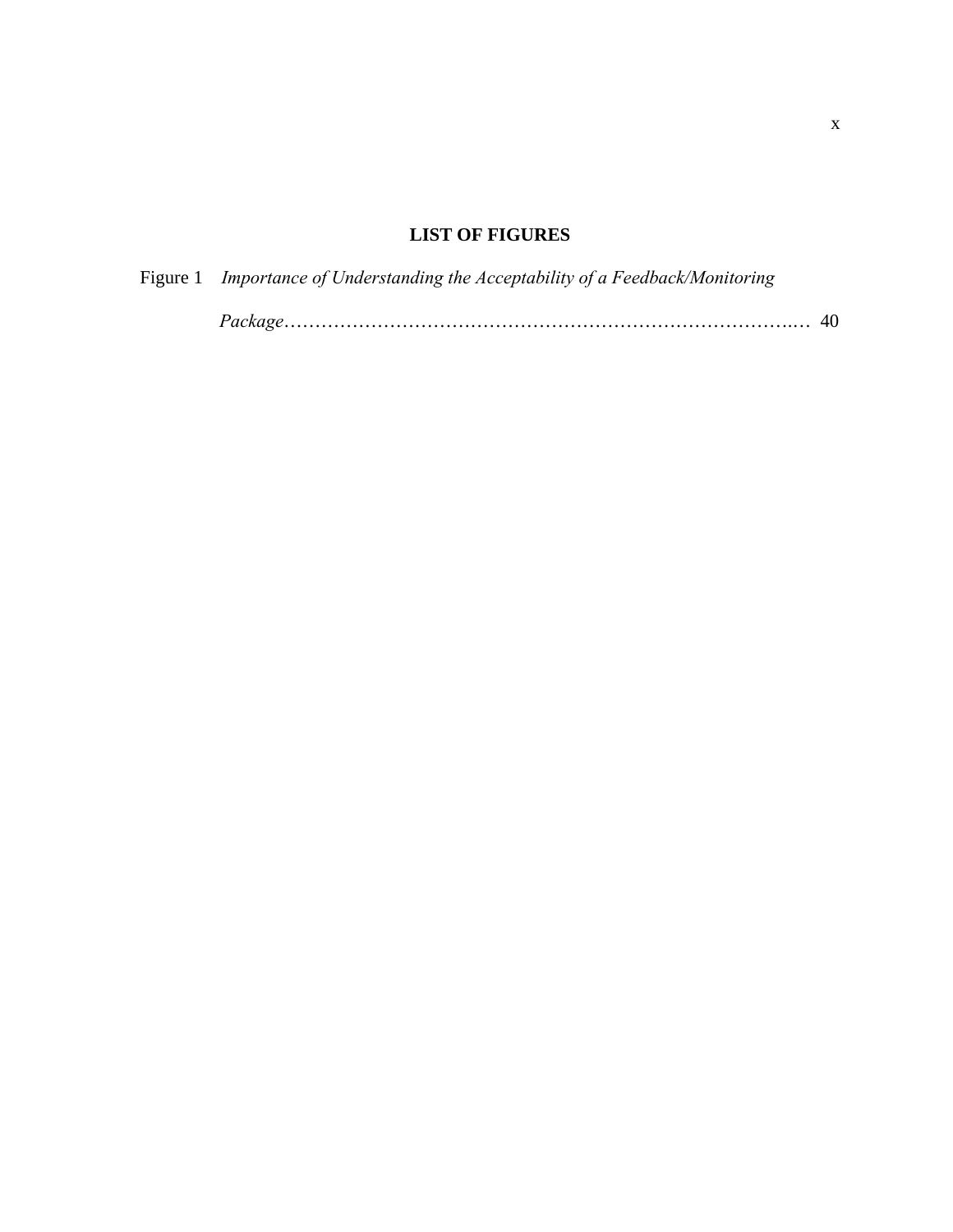## Introduction

 With the passing of the Individuals with Disabilities Education Improvement Act (IDEIA) of 2004, states are allowed to identify learning disabilities by measuring a student's improvement during provision of classroom-based interventions. Schools using this method are often considered to be operating through a response to intervention (RTI) model, and regular education teachers typically hold primary responsibility for implementing the classroom-based interventions (Mastropieri & Scruggs, 2005).

 Under RTI, special education entitlement decisions rely on the teachers' implementation of planned interventions. Researchers have discussed the consequences of making entitlement decisions without knowing the degree with which the intervention plan was implemented (Gresham, Gansle, Noell, & Cohen, 1993). Schools will therefore greatly benefit from systematically monitoring one's commitment to executing the intervention and taking measures to increase the likelihood of greater commitment. The provision of feedback is one method of increasing the likelihood of greater intervention implementation levels that has been demonstrated in single subject designs (e.g., DiGennaro, Martens, & McIntyre, 2005) and a randomized field trial (Noell, Witt, Slider, Connell, Gatti, et al., 2005).

 Evaluations of schools operating under RTI models, however, reveal that intervention implementation is not a systematically monitored, data-driven aspect of problem-solving (e.g., Braden & Joyce, 2008). In addition, school psychologists report that implementation monitoring is not a common practice in problem-solving teams or consultation (Cochrane & Laux, 2008). As research findings regarding the importance of monitoring and increasing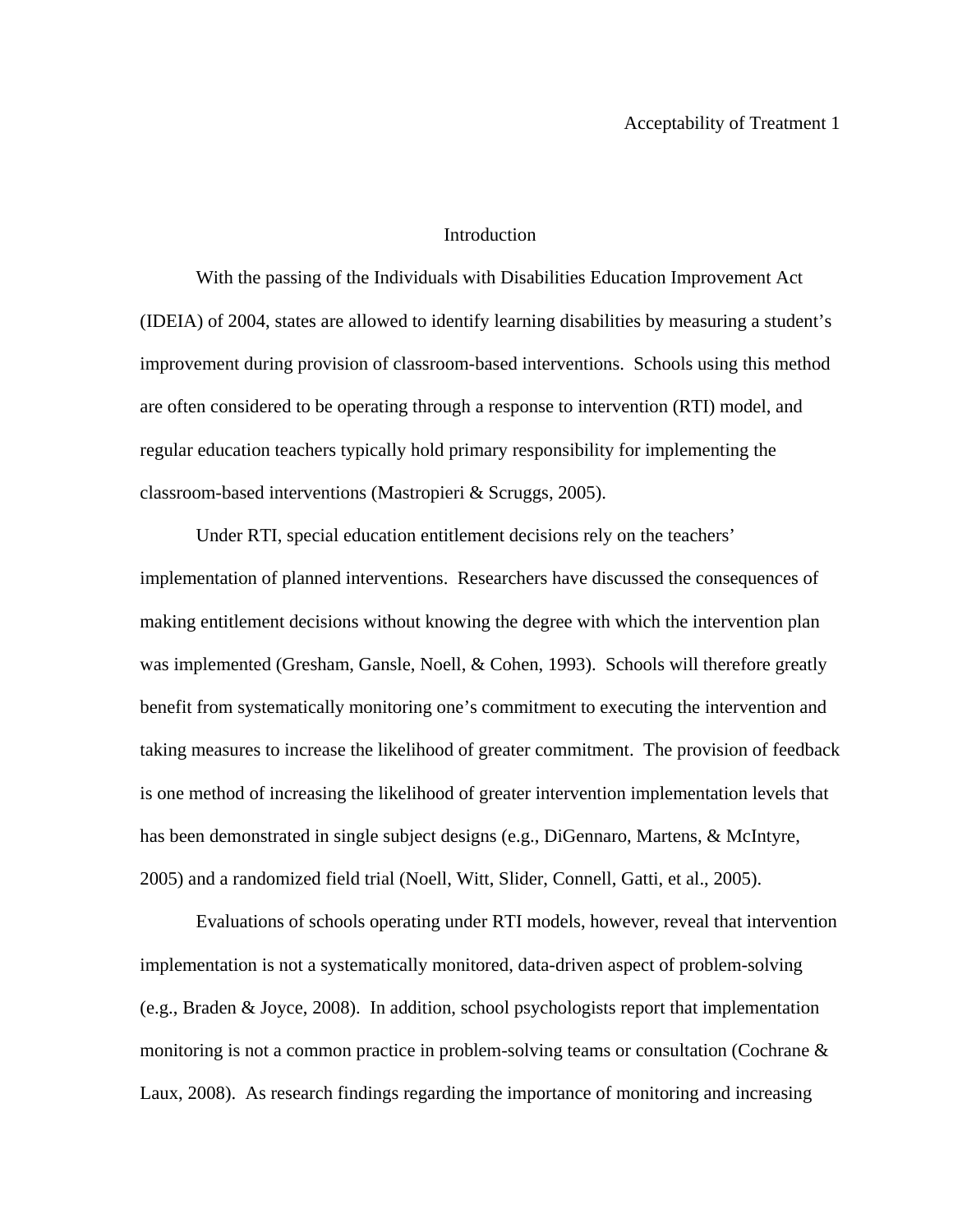intervention implementation emerge and as educational agencies suggest that schools draw attention to these areas, school administrators are likely to consider incorporating monitoring and feedback methods. This incorporation of new procedures would require significant changes in the behavior of school personnel, most notably, teachers.

 When new innovations require behavior change, the level of consumer satisfaction or acceptability is an important consideration (Eckert & Hintze, 2000). Teachers, as consumers of a possible intervention implementation monitoring and feedback system in a school, are then in a position to provide valuable acceptability ratings. However, the extent to which teachers rate certain methods of monitoring and feedback provision has received little research attention. In contrast, recipients of monitoring and feedback provision concerning work-related plans in organizational settings, educational development, and direct care provision settings have often supplied their acceptability ratings. Review of the literatures in these fields suggests that there are consequences to employing specific monitoring and feedback methods when acceptability ratings are either low or unknown (Smith, Harrington, & Houghton, 2000). For example, low acceptability ratings have been associated with unpleasant work environments and uncomfortable feelings such as stress and fear of reprisal (Amick & Smith, 1992).

 These literatures have also examined acceptability ratings for specific methods of monitoring and feedback provision. For example, perceived helpfulness, one aspect of acceptability, has been reported as higher when the recipient receives feedback from a peer or a person with similar working experience compared to a supervisor or more distant co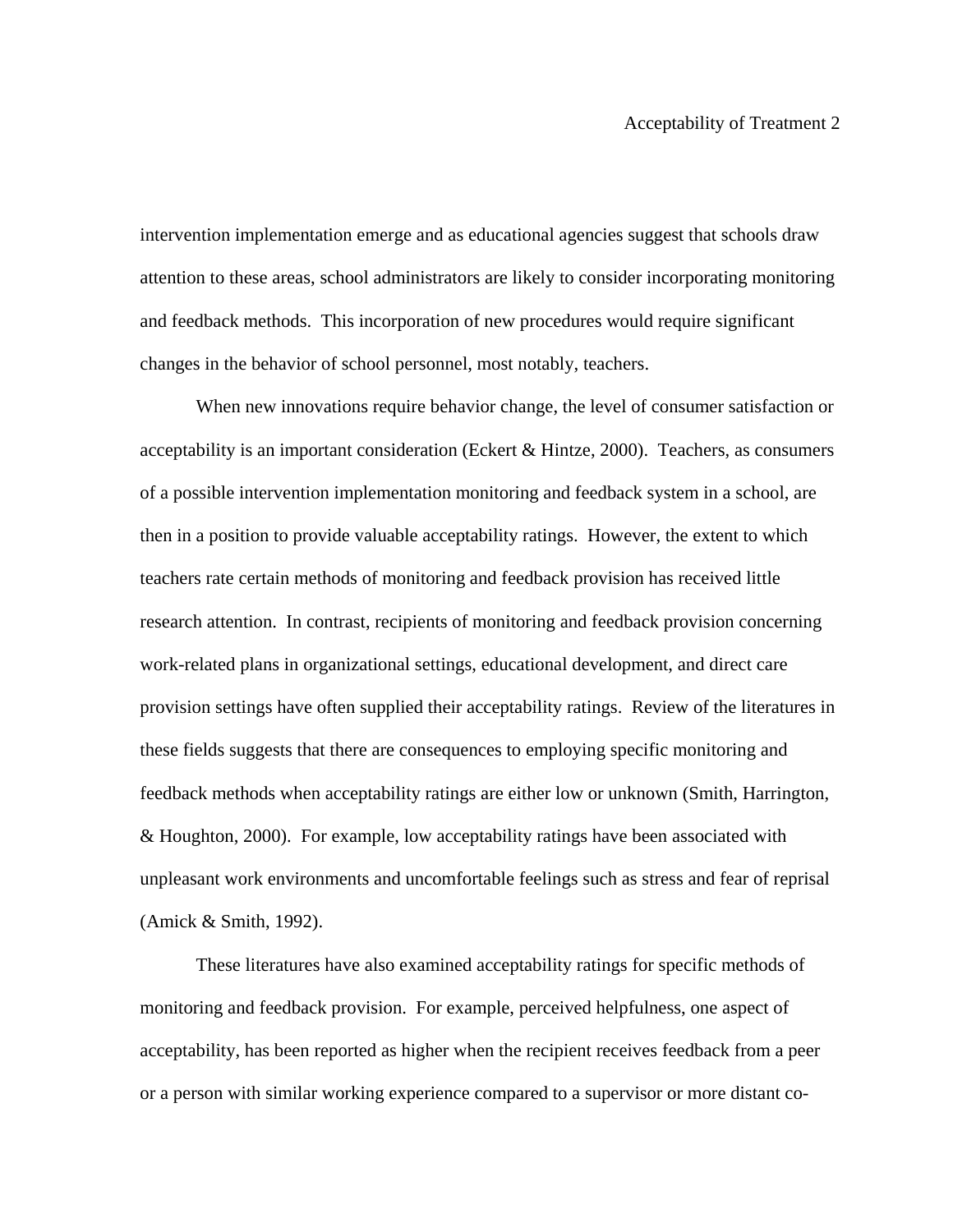worker (e.g., Fleming & Sulzer-Azaroff), and feedback received in face-to-face interactions is rated as more acceptable than feedback received via more indirect methods (e.g., Miltenberger, Larson, Doerner, & Orvedal, 1992).

 The purpose of this thesis research is to examine teachers' acceptability of having their implementation of classroom-based interventions monitored and subsequently receiving feedback on the degree of their implementation. Up to this point, it is unknown how teachers view the helpfulness, feasibility, and level of comfort with participating in possible systematic methods of monitoring and feedback. It is important for school administrators to utilize methods that are more acceptable in order to help increase the likelihood that they are effective and don't threaten the collaborative work relationships that are essential to the RTI model.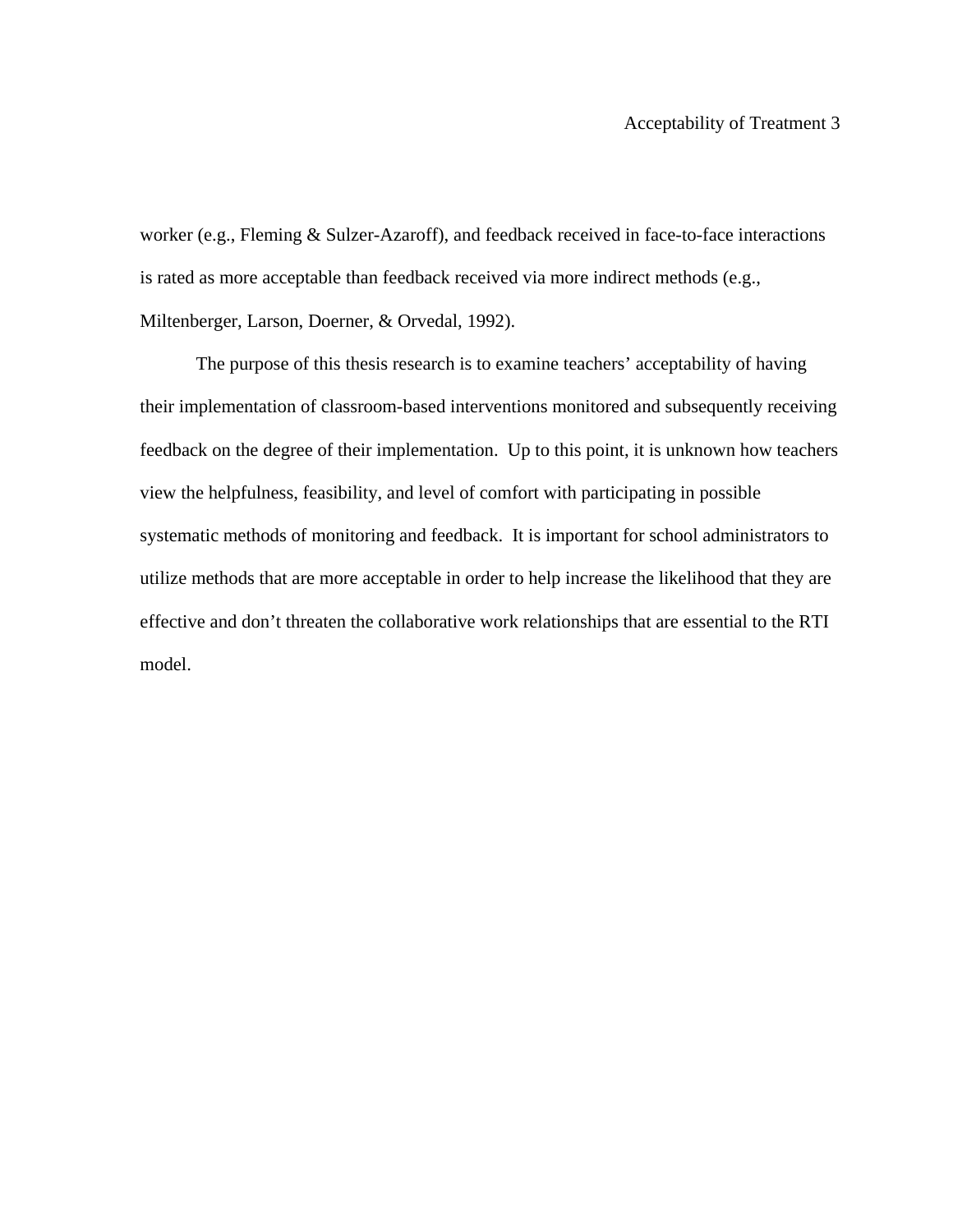# Chapter 1:

### Review of the Literature

Congress passed the Individuals with Disabilities Education Improvement Act (IDEIA) of 2004 in part to allow public educators an alternate method for identifying and serving students who need additional services. Subsequently, the response to intervention (RTI) model has grown in popularity, providing a system to address students' classroomrelated problems and requiring a significant change in the role of school personnel. In particular, teachers at schools operating under the RTI model are expected to implement evidence-based interventions and strategies in their classrooms while monitoring the resulting student behavior as opposed to waiting for other professionals to make placement decisions.

The following review highlights the importance of monitoring teacher commitment to implementing planned interventions and strategies, taking measures to increase teacher commitment, and obtaining teacher judgments on the processes used to monitor and increase commitment. To make this case, the following topics are addressed: (a) the requirements of the new model of providing services to students, (b) the measurement of commitment to an intervention, (c) a review of how researchers have increased the commitment to an intervention using feedback methods, (d) the conceptual importance of obtaining judgments in the process of monitoring and providing feedback, and (e) a review from the school psychology, education, direct care, and industrial/organizational literatures regarding perceptions of various monitoring and feedback methods.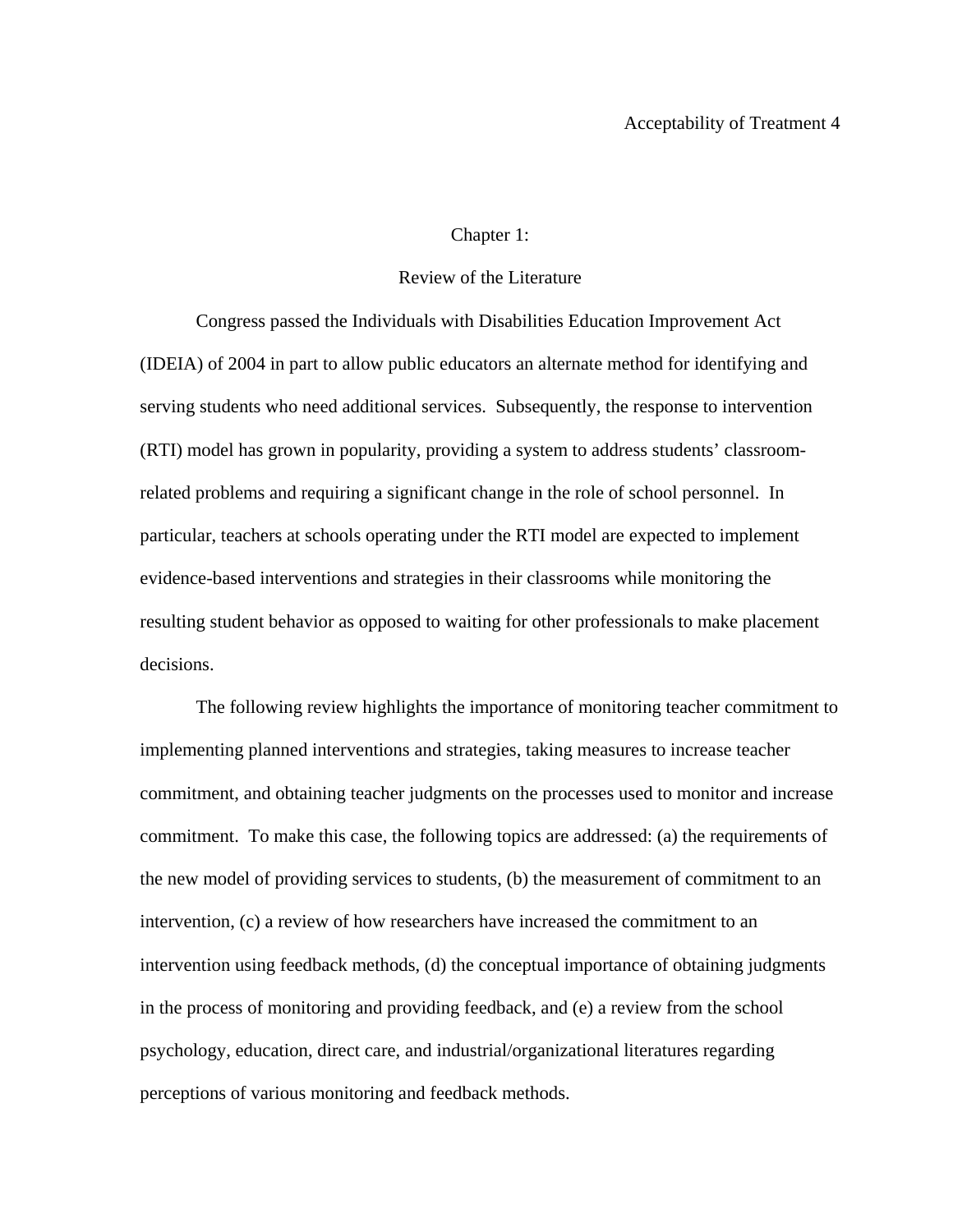#### *Change in Service Delivery*

#### *Response to Intervention: The Promise*

Ever since special education services have been provided in U.S. public schools, administrators have needed a system for identifying students eligible to receive these services. In order to adequately fund special education with a limited amount of federally allocated funds, such a system has needed to filter the ongoing influx of student referrals (Holdnack & Weiss, 2006). For at least one diagnostic category, The Education for All Handicapped Children Act (EAHCA) of 1975 provided a seemingly easy solution to meet this need. In order to be classified as having a specific learning disability (SLD), the EAHCA required that students exhibit a severe discrepancy between measures of intellectual ability and academic achievement. Administrators were then able to reserve a part of special education services for students whose test scores satisfied a particular discrepancy criterion for SLD.

However, as the next few decades of reliance on that method would reveal, many struggling students never met criteria, preventing them from receiving services to perform at a level consistent with their peers. That was often the case in states with a strict adherence to the discrepancy model, while states with a looser adherence saw a dramatic rise in rates of SLDs (Scruggs & Mastropieri, 2002). Students with identical learning problems might not have received the same due consideration for special education services simply because they resided in states with differently appointed discrepancy numbers for eligibility. In addition,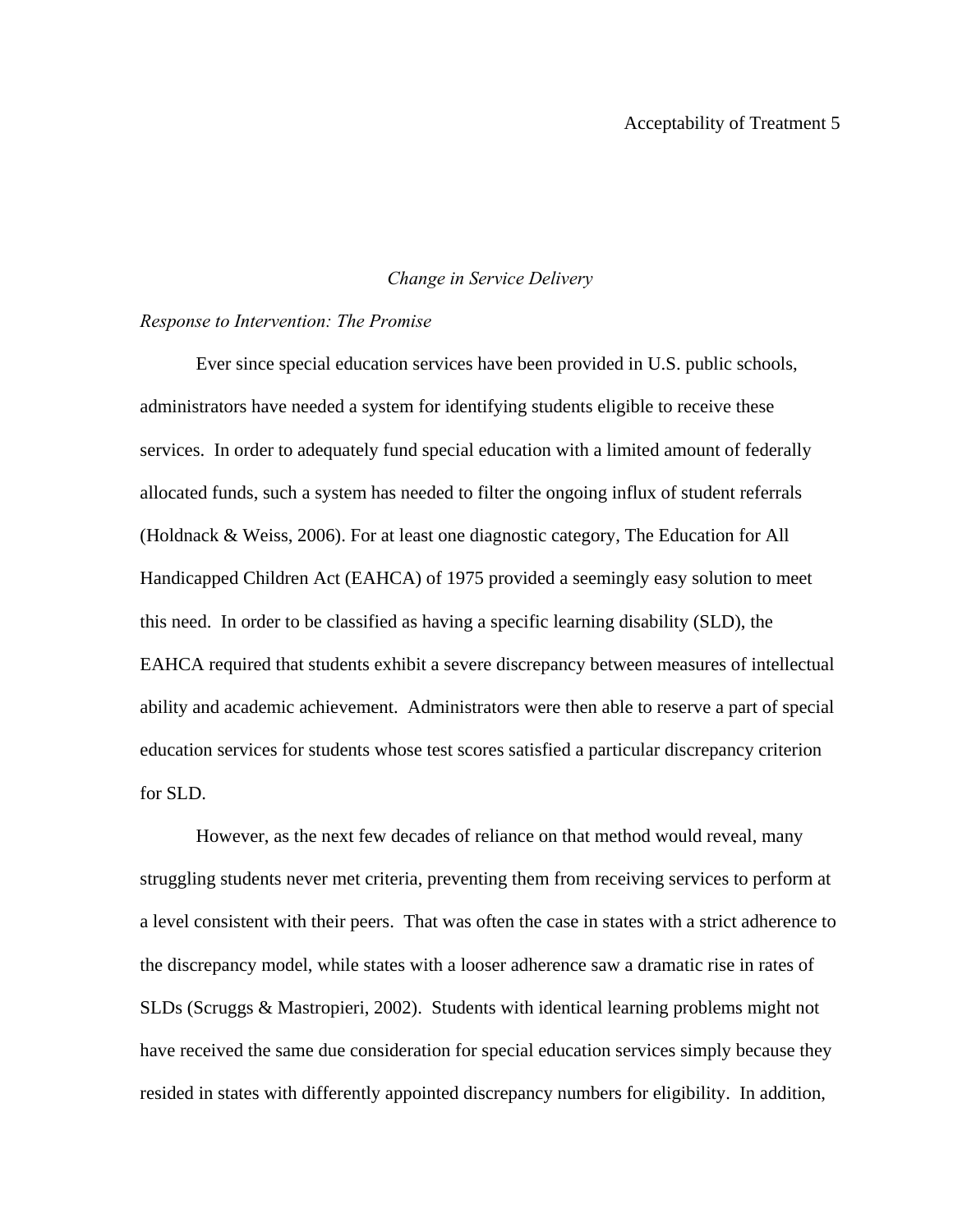some researchers argued that the rise in SLDs was simply the result of misdiagnoses placed on students with better explanations to their presenting problems, such as mental retardation or emotional disturbance (Holdnack & Weiss, 2006)

In response to such criticisms and in order to provide early intervention services to all students suspected of having an SLD before being required to wait for intelligence/achievement discrepancies to emerge, Congress passed the Individuals with Disabilities Education Improvement Act (IDEIA) of 2004. Although still allowing states to keep the traditional identification method for SLDs, it provided an additional route allowing the assessment of a student's improvement as a result of the provision of interventions. Specifically, if a student does not show adequate improvement in response to research-based interventions tried in his/her regular classroom, then the student might qualify for federally funded special education services under an SLD diagnosis. Schools employing this method are often considered to be operating through a tier system under a response to intervention (RTI) model, and may be using this new model to determine a student's need for more intensive services for other diagnoses in addition to SLD.

Although substantial variability exists in tier system implementation, schools generally follow a common procedure (Ardoin, Witt, Connell, & Koenig, 2005). In *tier one*, interventions are provided to all students and are thought to meet the needs of about 80%. In *tier two*, individualized interventions are provided to students not responding to tier one and are thought to meet the needs of about 15%. Finally, in *tier three*, high-intensity interventions are provided to students not responding to tier two to meet the needs of the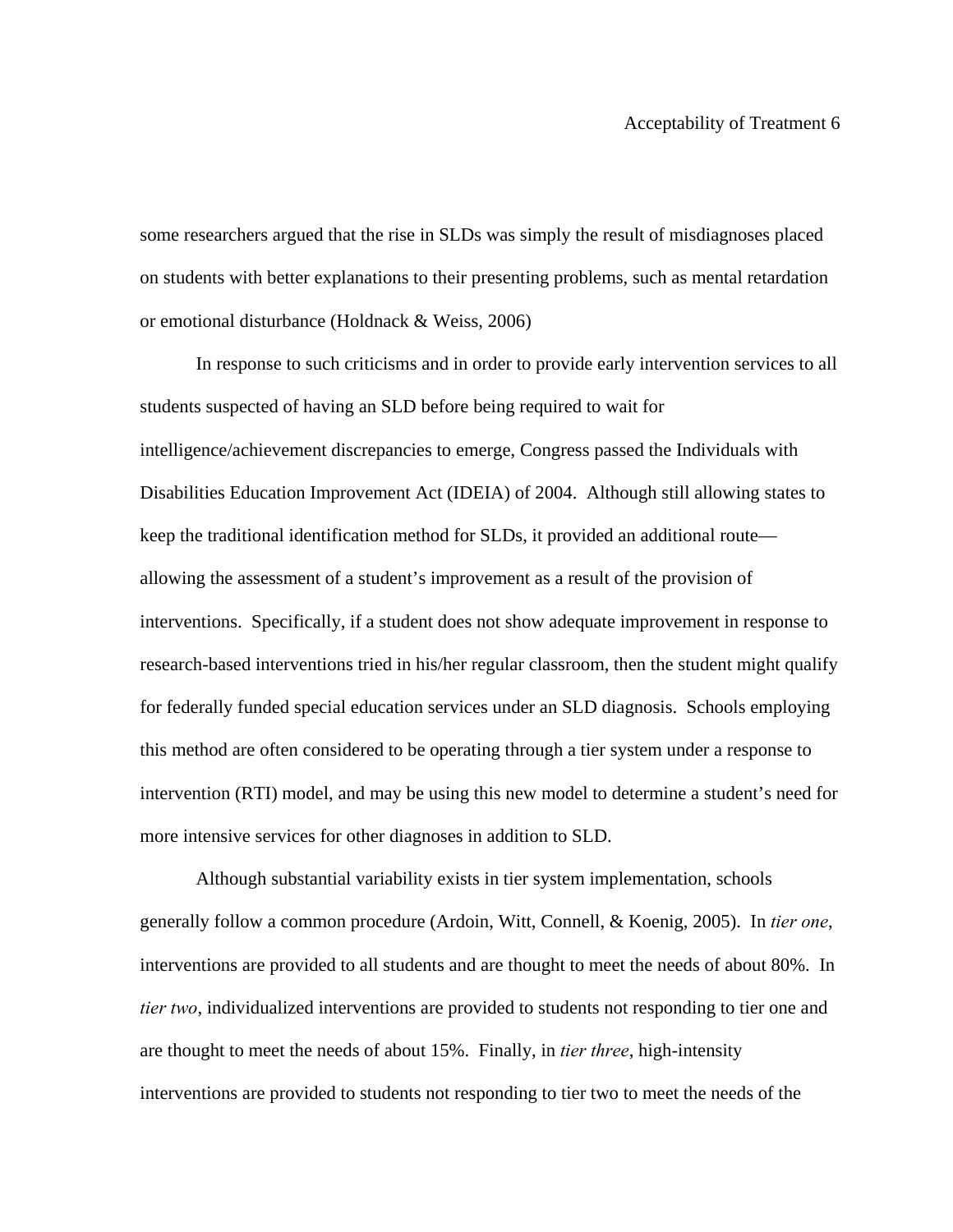remaining 5%. It is usually within this last level that special education eligibility is considered. The rapid dissemination of RTI practices has been noted by Noell and Gansle (2006) as receiving increasing attention in schools and the literature (e.g., Barnett, Daly,  $\&$ Jones, 2004; Fletcher, Francis, & Morris, 2005; Graner, Faggetta-Luby, & Fritschmann, 2005; Gresham, 2002). Other researchers have found that school systems employing an RTI framework experience improvement in reading performance (Tilly, 2003), a reduction in the disproportionate representation of minority students in special education (Marston, Meuystens, Lau, & Canter, 2003), and a total reduction in special education referrals (Tilly). It is likely that school systems across the nation will be attempting to adapt this model in the near future, with the hopes of seeing similar results.

Under the umbrella of RTI, there are several avenues for developing interventions and measuring a student's response. The problem-solving approach outlined in Bergan's model of behavioral consultation is one possible method (Bergan & Kratochwill, 1990). Behavioral consultation is the most popular theoretical model of consultation used by school psychologists in the United States (Erchul & Martens, 2002), and educators have expressed a desire to use more consultation services (Farrell, Jimerson, & Kalambouka, 2005; Gilman & Gabriel, 2004; Reschly, 2000). In a series of easily adaptable, operationalized interviews, a school psychologist (i.e., consultant) and a teacher (i.e., consultee) collaborate to address a specific student's problems. The consultee provides information about the nature of the student's academic or behavioral deficiencies and the consultant supplies expertise concerning evidence-based interventions and data interpretation through a clear, problem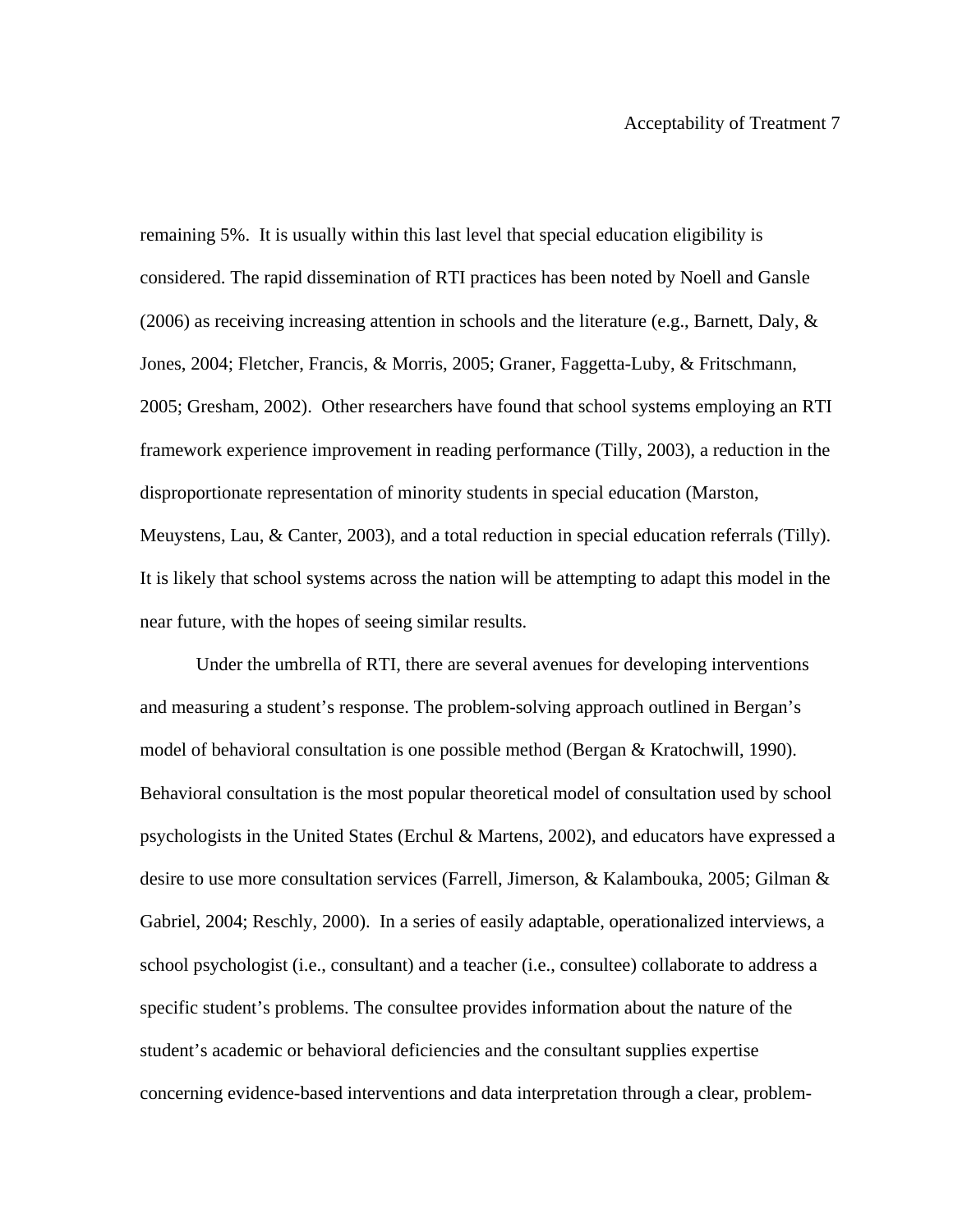solving process: (a) the problem identification interview (PII); (b) the problem analysis interview (PAI), (c) the implementation of the planned intervention (PI); and (d) the problem evaluation interview (PEI) (Bergan & Kratochwill).

Schools may also use teams composed of various school personnel to develop interventions. These teams may be referred to as student support teams (SSTs), student assistance teams (SATs), or instructional support teams (ISTs), among others. The makeup of the team often varies by school, and in some instances, by the characteristics of the presenting case. For example, Pennsylvania started institutionalizing ISTs in 1990 with mandated membership consisting of the teacher making the referral, the principal, and a support teacher (Kovaleski  $\&$  Glew, 2006). However, the presence of specialists such as school psychologists and counselors was dependent upon whether their expertise was needed for the specific problem. In addition, the team may convene at different tier levels and meetings may take place at different intervals. It is recognized that despite some procedural and naming variations, these teams all have the same purpose—to facilitate student progress in the general education classes by developing interventions and monitoring responses to them (Burns, Vanderwood, & Ruby, 2005).

### *Response to Intervention: The Problem*

Whether the problem-solving process occurs in a team format, consultative services, or a combination of both, substantial role changes are likely to result in the new RTI era. Under the traditional refer-test-place model of approaching a student's learning problems, teachers could refer the student to a school psychologist to potentially unveil an IQ-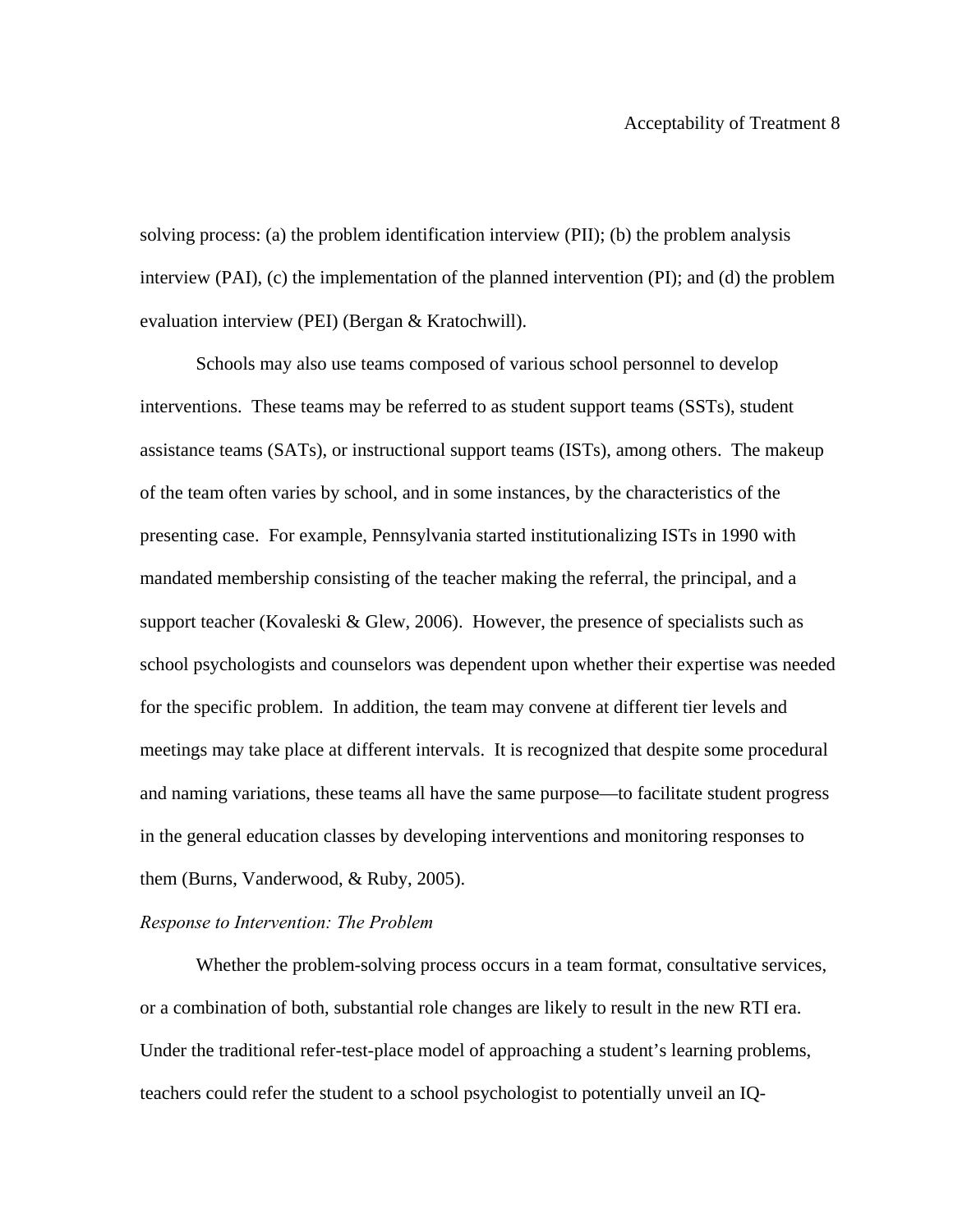achievement discrepancy. If a discrepancy were revealed, then typically special education teachers and classroom aides would provide services. However, under the RTI model, school personnel have vastly different job descriptions. Regular education teachers are no longer able to "give away" responsibility for low achieving students (Knotek, 2005). For example, in the four RTI models considered best practice exemplars [i.e., the Heartland Agency Model in Iowa, (Ikeda, Tilly, Stumme, Volmer, & Allison, 1996), the Intervention-Based Assessment in Ohio, (Telzrow, McNamara, & Hollinger, 2000), the Instructional Support Team in Pennsylvania (Kovaleski, Tucker, & Stevens, 1996), and the Problem-Solving Model in Minneapolis (Minneapolis Public Schools, 2001)], the regular education teacher's presence at problem-solving meetings is mandated (Burns & Ysseldyke, 2005). Mastropieri and Scruggs (2005) stated that, "general educators appear to have primary responsibility for all aspects of instruction, monitoring of instruction, and moving students among Tiers 1, 2, and 3" (p. 525). The new demands placed on regular teachers are clearly substantial.

School psychologists, special education teachers, and administrators must also widen their professional roles in order to help regular teachers meet these demands and, ultimately, improve the lives of students. In particular, a higher degree of collaborative decision making is necessary for assessment and intervention processes. Making decisions about whether a student's needs are adequately met based on his/her response to various interventions or whether an unsatisfactory response warrants movement to a higher tier level or to a special education classroom is a process that relies heavily on collaboration. Numerous variations in implementation options such as increasing intensity, frequency, duration, or type of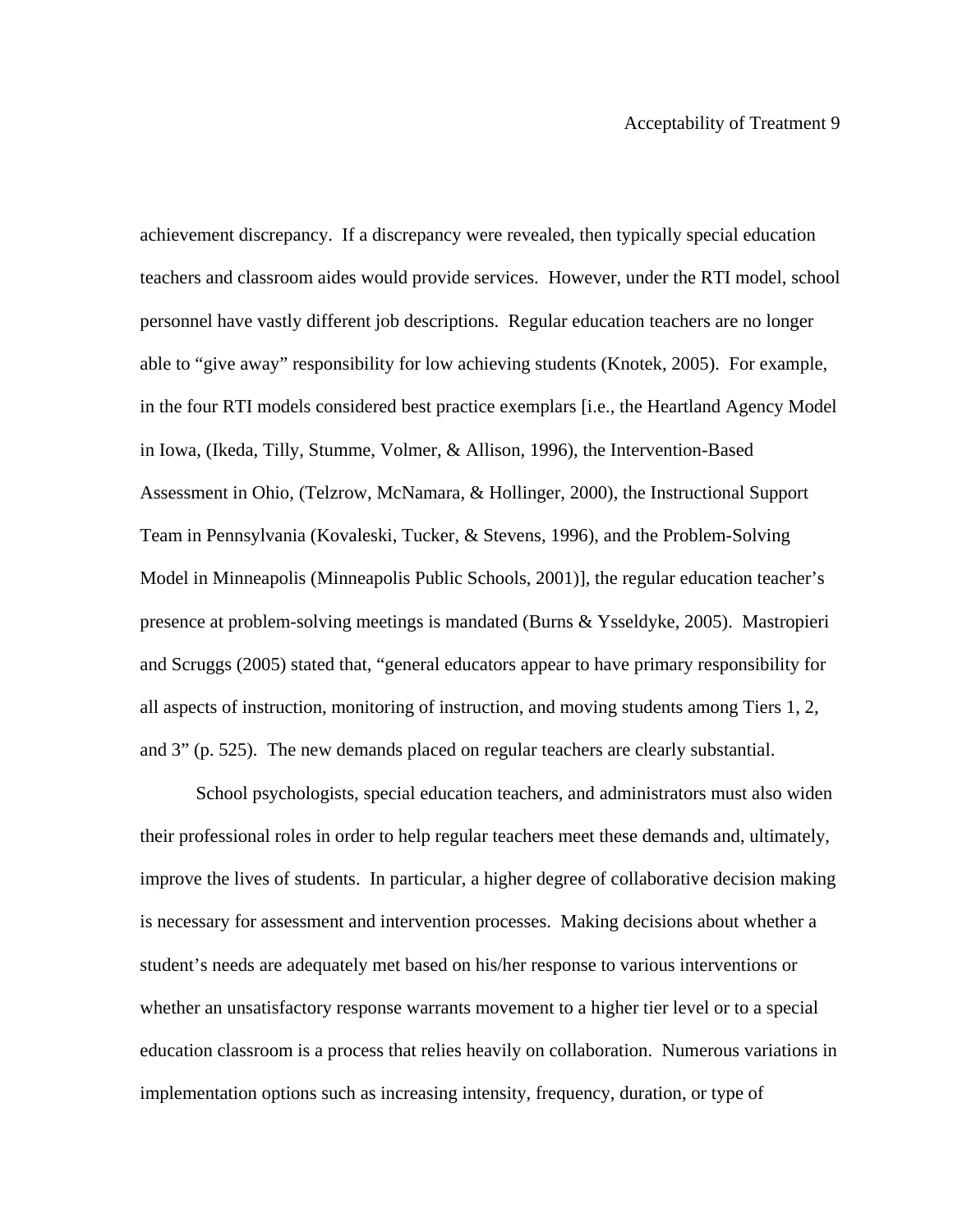intervention unfortunately cloud this decision-making process (Kratochwill, Clements, & Kalymon, 2007). Therefore, knowledge of validated assessment procedures and appropriate evidence-based interventions must be shared among all professionals in consultation interviews or problem-solving team meetings.

Even with carefully constructed intervention and assessment plans resulting from collaborative professionals, having confidence in interpreting the student's outcome depends on another vital piece of shared information—the execution of the plan. In other words, knowing if a child needs additional school resources allocated to different or more intensive services requires knowing if the child is actually receiving the intervention assumed to be in progress. With that knowledge, educational professionals can come closer to the conclusion that the student's change in behavior (i.e., the dependent variable) is more directly related to the intervention (i.e., the independent variable) rather than to any other events. Assessing this situation and having this knowledge would avoid potentially damaging situations. For example, if it is assumed that regular education teachers *are* executing an intervention plan when in fact they are *not*, then special educators may be (a) wasting resources on more intense interventions for students who do not need them or (b) missing whole groups of students who do need them. Researchers have often recognized the irresponsible use of limited resources resulting from poor implementation of planned interventions (Mortenson & Witt, 1998). Also, if behavior change is not evident in the face of a poorly implemented intervention, then school personnel might be rejecting a potentially effective intervention from future consideration (Gresham, Gansle, Noell, & Cohen, 1993).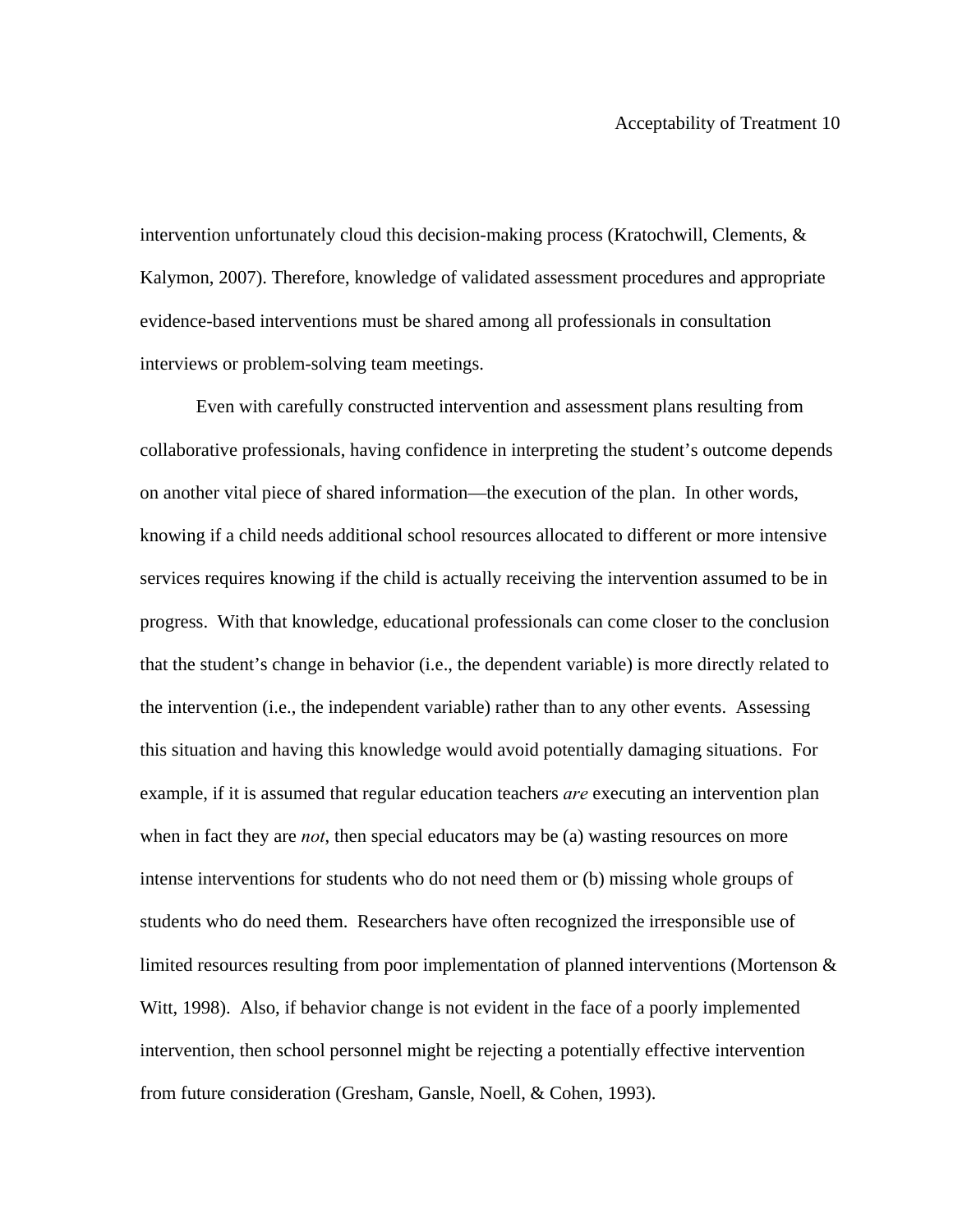Unlike the refer-test-place process of the traditional discrepancy model, RTI entitlement decisions clearly rely on service delivery. Schools therefore will greatly benefit from utilizing the best methods of assessing one's commitment to a planned intervention and the best methods of increasing and maintaining that commitment. The next section explores these topics.

#### *Treatment Plan Implementation*

#### *Definitions and Measurement Methods*

Researchers have proposed and utilized various terms to describe one's commitment to carrying out a planned intervention. Gresham (1989) has popularized the term, *treatment integrity*, to refer to the degree with which a consultee delivers a planned treatment to a student. Although use of additional terms such as *procedural reliability* or *treatment fidelity* can make discussion of this concept in the literature less coherent, all conceptualizations refer to the extent to which actual behavior matches operational definitions within a developed plan (Noell, 2008). Noell has used the term *treatment plan implementation* (TPI) to refer to "the degree to which a treatment plan developed within consultation is implemented as designed" (p. 324). For the sake of simplicity, TPI will be the term used in the remainder of this literature review. TPI refers to the degree with which teachers or other school personnel implement an intervention with a student as planned, irrespective of whether that plan was developed in dyadic consultation or in a school's problem-solving team.

TPI has been measured using a variety of methods. Direct methods (e.g., classroom observations) and indirect methods (e.g., self-report checklists, permanent products) all have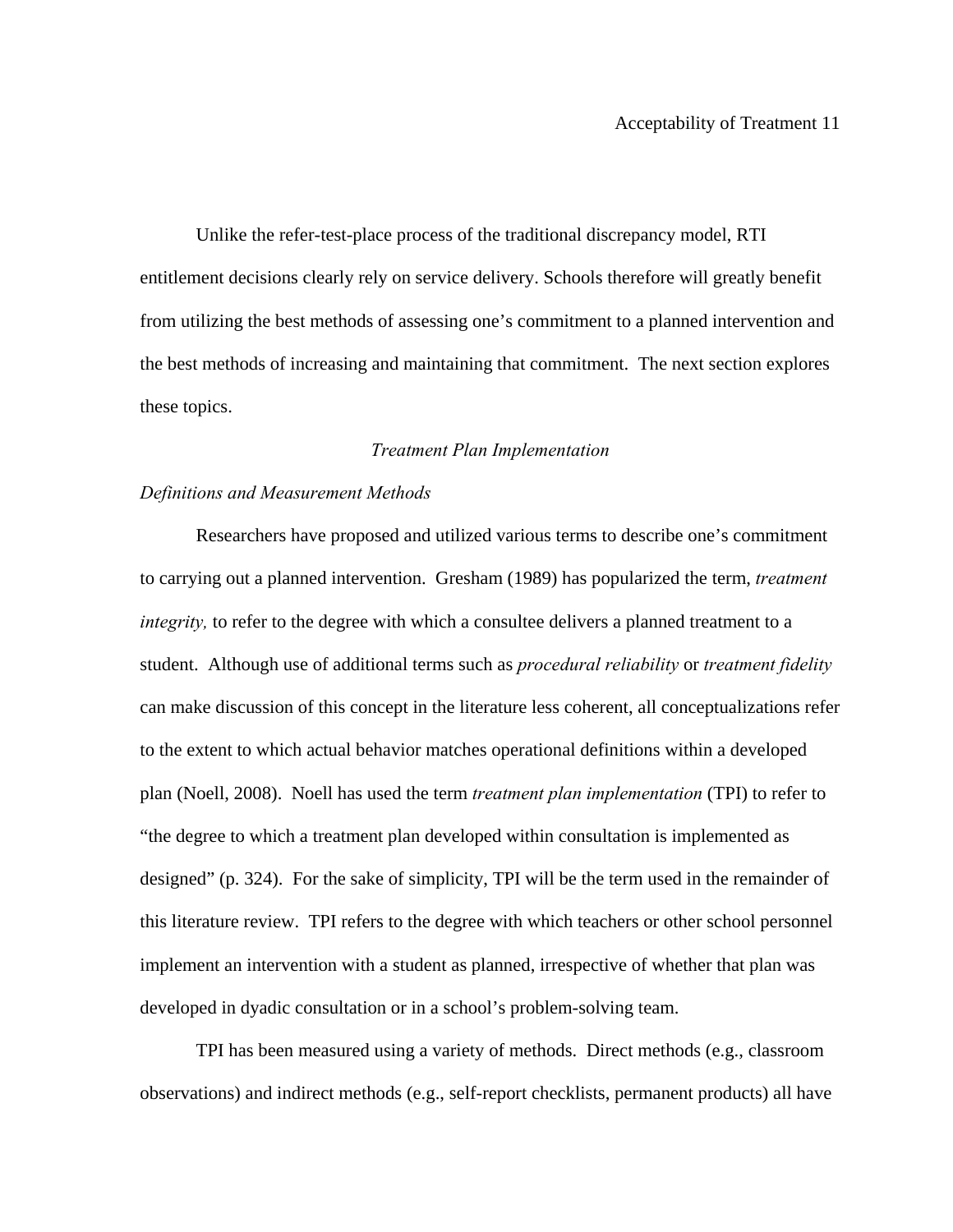strengths and weaknesses in their ability to portray an accurate picture of TPI. Although classroom observations conducted by a trained observer have the potential to provide the most accurate picture of TPI, some researchers have argued against them because they are time-intensive and sensitive to reactivity effects (Gresham, 1989; Wilkinson, 2006). Other researchers have argued against taking a teacher's self-administered checklist of completed steps seriously, because it results in biased, over-inflated levels of TPI when compared to direct observations or permanent products (Gresham, 1989; Noell, Witt, Slider, Connell, et al., 2005; Sterling-Turner, Watson, & Moore, 2002; Wickstrom, Jones, LaFleur, & Witt, 1998). Interestingly, self-reports are the most frequently used measure of TPI (Bramlett, Murphy, & Johnson, 2002), probably due to their cost-efficiency.

The use of permanent products, or the collection of tangible results from intervention components, appears to offer a solution. For example, if one step of an intervention requires completing a sticker chart, then the presence of a fully completed sticker chart would be considered documented evidence of the implementation of that step. However, this method is not absent of drawbacks either, as it requires that each step in the intervention produce a permanent product. Teachers could also be producing permanent products to satisfy TPI examiners without actually implementing the associated steps with the child, and there have been no studies directly examining the agreement between permanent products and direct observations (Noell, 2008).

In addition to the disagreements and uncertainty concerning which imperfect measures should be used, researchers grapple with how to obtain the most comprehensively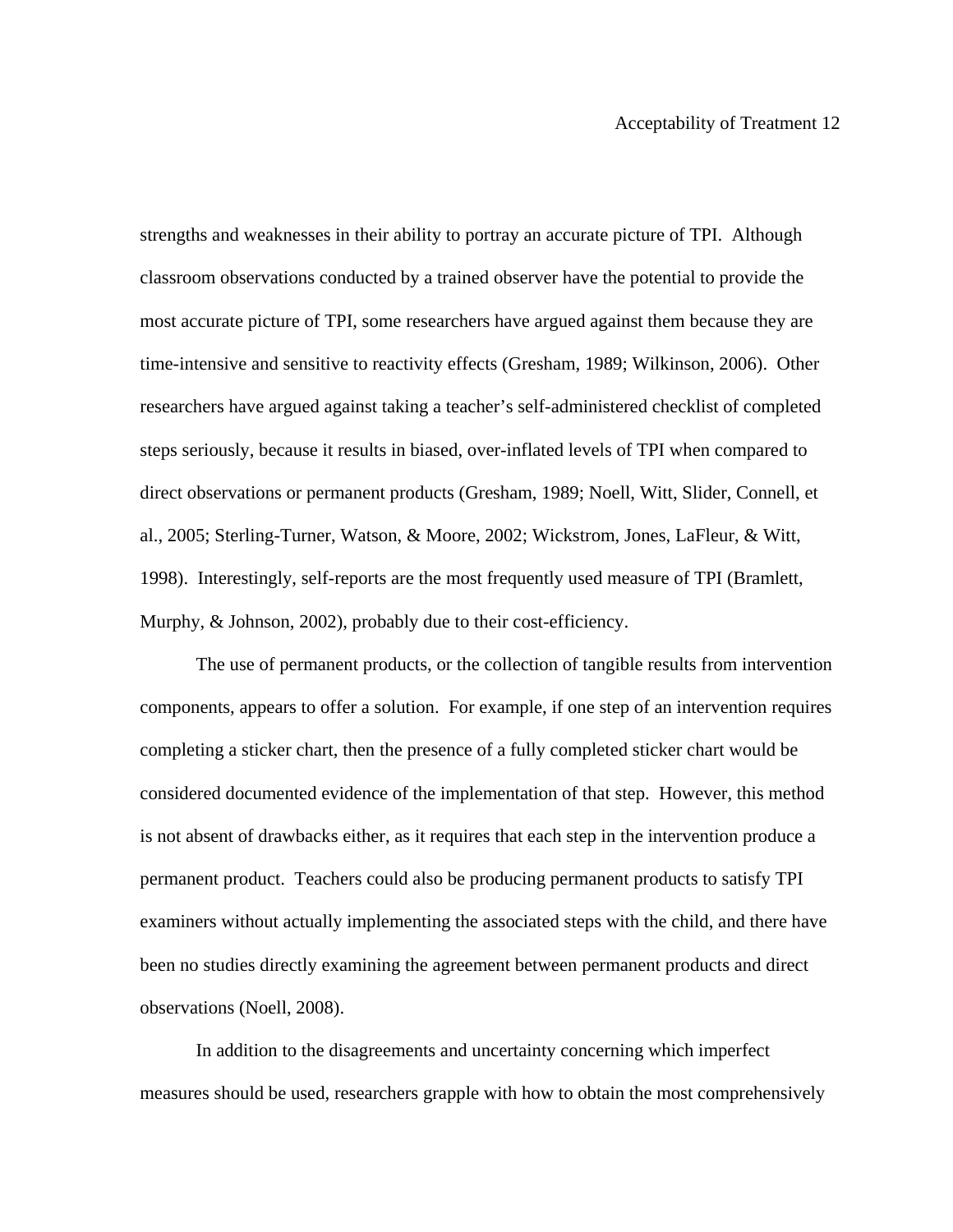accurate assessment of TPI. Because many intervention components require a variable amount of implementation across several weeks and at differing points throughout the day, Gresham et al. (1993) suggested two measures of integrity. First, the integrity of each individual component across days can be assessed to yield component integrity. Second, the integrity of each individual component within each day of treatment can be assessed to yield daily integrity. Also, because some steps of an intervention are more crucial to producing desired student outcome than other steps, giving equal consideration to all steps may not provide a fair and comparable level of TPI (Gresham, 1989; Noell & Gansle, 2006). Gresham introduced the idea of weighing treatment components with the claim that more weight should be given to those steps that have a stronger functional relationship with the target behavior. Unfortunately, no empirical basis currently exists for differentially weighing treatment steps (Noell, 2008).

#### *Obstacles and Avoidance of TPI Monitoring*

It is perhaps the lack of consensus and knowledge of the most valid TPI measures that has led to difficulties in establishing a link between TPI and student outcome, and a near abandonment of TPI in the literature. Specifically, researchers employing flawed measurement practices and allowing for opportunities for confounding variables have contributed to low correlations between TPI and student outcome (e.g., Telzrow, McNamara, & Hollinger, 2000). To further complicate matters, planned intervention steps can be poorly defined, resulting in subjective calls of whether the steps were implemented as planned, inconsistent application of certain steps may have more substantial effects on student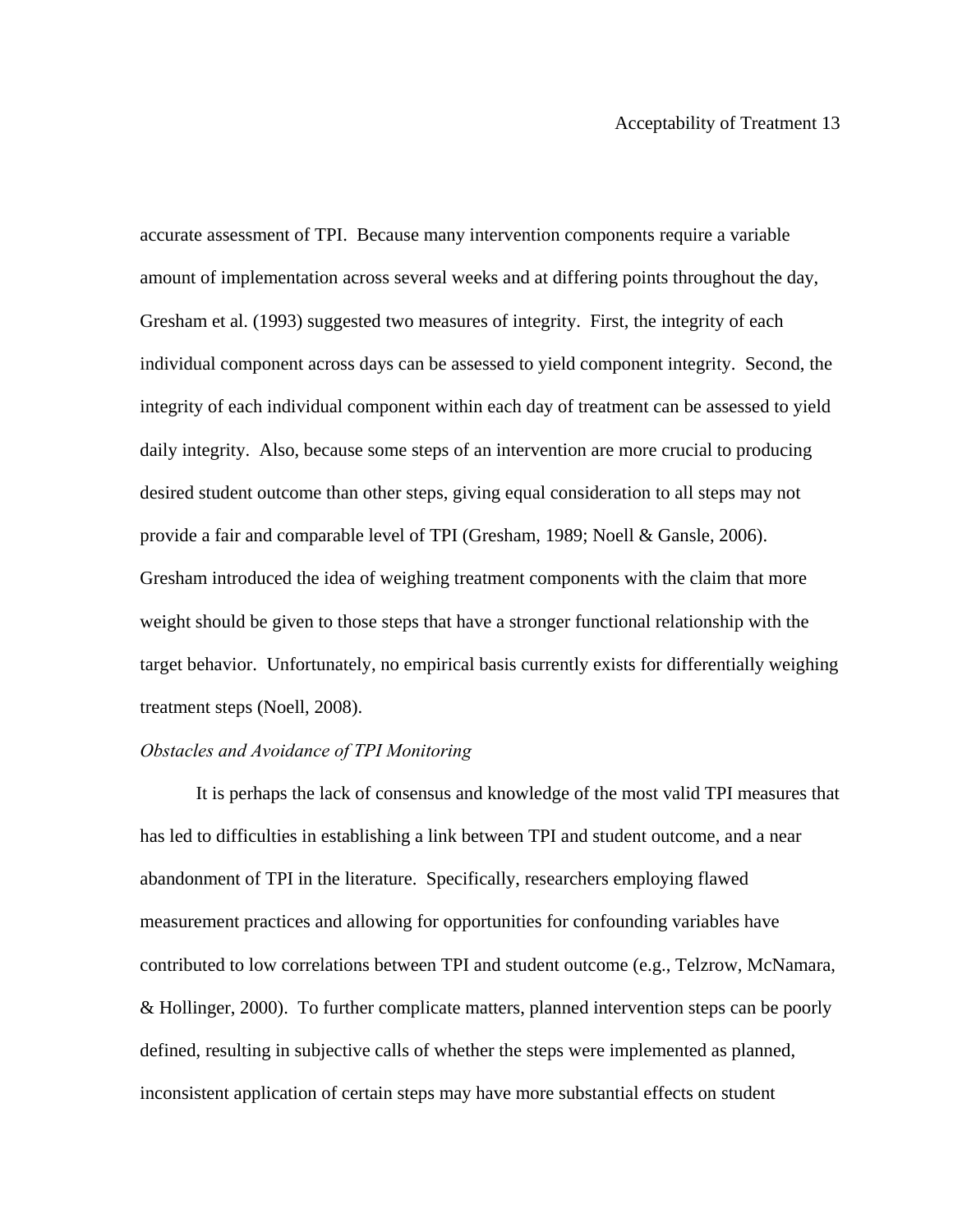behavior than inconsistent application in other steps (Noell & Gansle, 2006), and the degree to which the intervention matches the student's needs can be a substantial confounding variable (Taylor & Miller, 1997). To illustrate this latter point, Taylor and Miller employed a time out procedure for disruptive behavior and discovered an associated increase in problem behaviors *with* greater TPI for two of their students. However, upon conducting a functional analysis, they discovered that these students were engaging in disruptive behaviors for reasons other than attention seeking. Because the time out procedures did not match the source of the problem, it may be premature to dismiss the important link between integrity and student outcome.

 Other researchers have concluded that degradations in TPI generally lead to poorer student outcome. In a meta-analysis, Gresham et al. (1993) revealed a modest correlation (*r* = .51) between integrity and student outcomes. It should be noted, however, that different intervention steps implemented in different settings across various cases renders a metaanalysis on this topic hard to interpret. In highly controlled single subject designs employing behavioral consultation, Noell et al. (1997) found that higher levels of treatment integrity corresponded to increases in student performance for two of three consultation cases, and Sterling-Turner et al. (2002) found that treatments implemented with high levels of integrity were associated with more successful outcomes in three of four consultation cases. Experimental manipulation of TPI also reveals that during phases of greater implementation, student outcome data are more favorable, compared to phases of lesser implementation (Greenwood et al., 1992; Hagermoser Sanetti, Luiselli, & Handler, 2007). Even outside the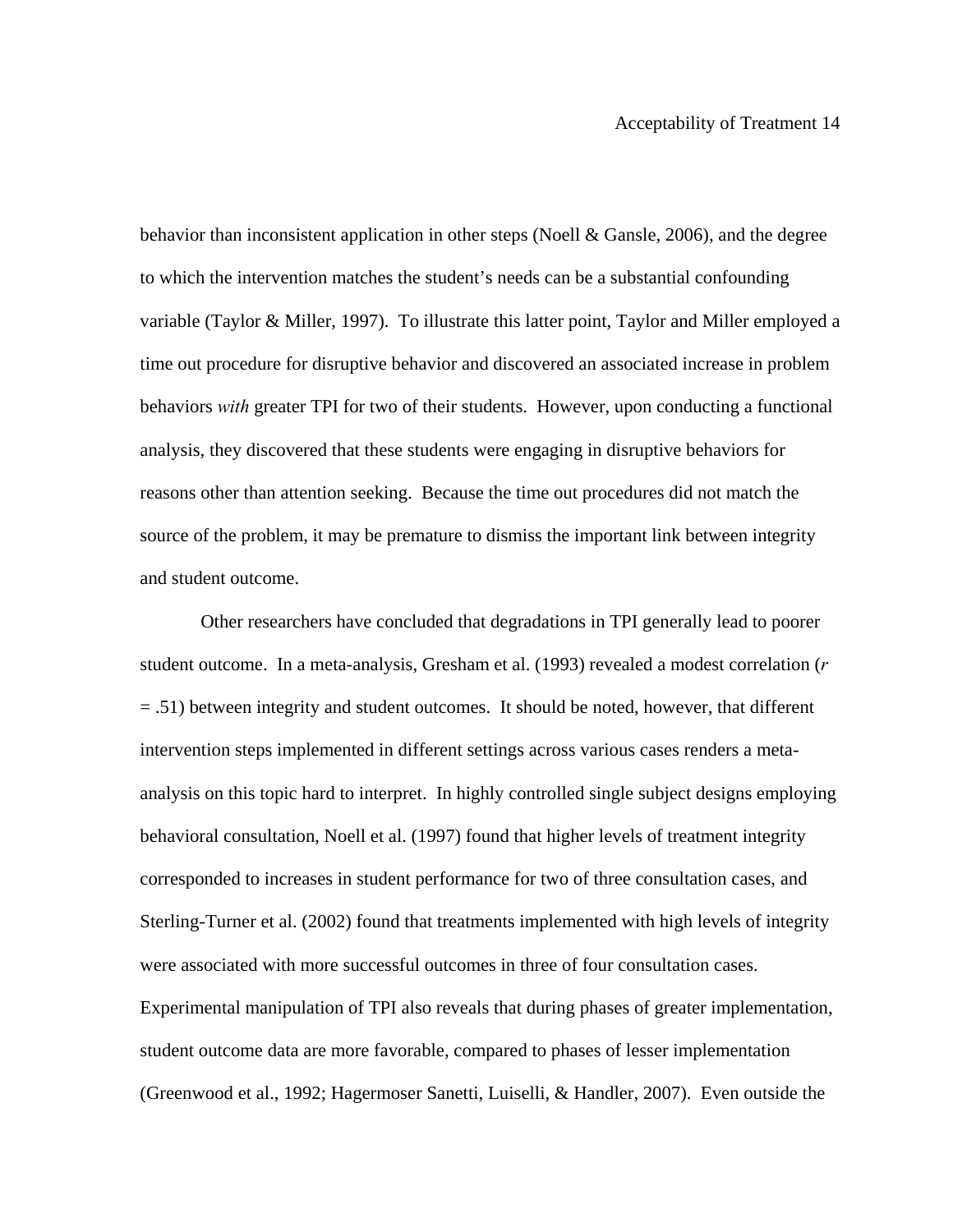realm of controlled consultation cases, an examination of a mathematics intervention for first graders showed that, as the intervention was used with higher levels of integrity, all first grade children showed improvements (Fuchs, Fuchs, Yazdin, & Powell, 2002).

Despite the aforementioned measurement problems, confounding variables, and inconsistent (but often moderate) link between student outcome and implementation, the importance of TPI as a variable in intervention research should not be decreased. However, it seems that in both practice and research it is a largely ignored concept (Erchul  $\&$  Schulte, 1996; Gresham, 2004; Witt, Gresham, & Noell, 1996). Even within the well-established and operationalized practice of behavioral consultation, there appears to be no formal recognition of the importance of TPI (Erchul & Schulte). The call to include a structured interview in the behavioral consultation model to assess and solve issues of implementation has been made (Wilkinson, 2006), but practitioners do not know how such an interview should be structured without further investigation. Furthermore, articles in well-respected, peer-reviewed journals often fail to report TPI data. For example, only about 15% of 181 studies in seven behavioral journals between 1980 and 1990 provided systematic measurement and analyses of treatment integrity (Gresham et al., 1993). Although the authors of another 10% of the articles claimed that integrity was monitored, they neither provided any information on the methods used to monitor this behavior nor reported resulting implementation data. In three learning disability journals between 1995-1999, only 19% of the 65 intervention articles reported data on integrity (Gresham, MacMillan, Beebe-Frankenberger, & Bocian, 2000).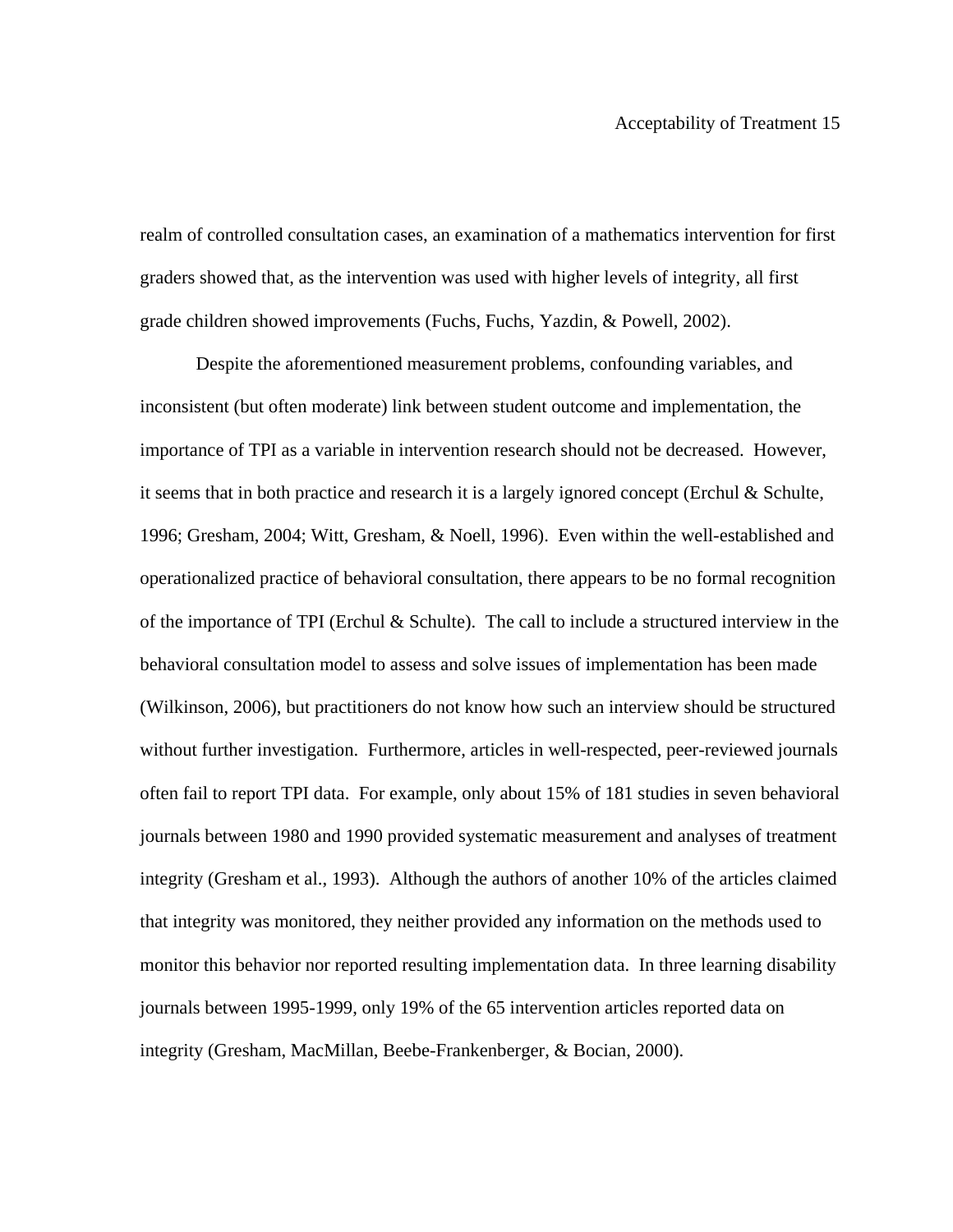Without receiving attention from scholarly researchers, it is no surprise that schools currently using problem-solving models fail to seriously consider TPI data. Along these lines, rating scales used to evaluate elements of problem-solving models in schools consistently yield little to no evidence that TPI is a monitored process, and that there are any efforts being made to help maintain the level of commitment to an intervention. For example, Telzrow et al. (2000) used rating scales to examine the fidelity of the Intervention Based Assessment problem-solving process of 227 multidisciplinary teams (MDTs) in Ohio. Whether level of treatment integrity was monitored was one item on the rating scales. They found that evidence of TPI was either completely absent or documented with an incoherently vague approach in the majority of MDT evaluations. In North Carolina, researchers have found similar results while evaluating five of the "best" problem-solving schools nominated by geographically spread RTI pilot sites. Examining problem-solving model evaluation instruments, case file reviews, and interviews with teachers and problem solving team members, it was clear that no attention was placed on TPI (Braden  $\&$  Joyce, 2008). Although problem identification and progress monitoring were both data-driven processes often present at all schools, TPI was not.

In a survey of 806 Nationally Certified School Psychologists, Cochrane and Laux (2008) asked questions concerning the degree with which measuring TPI was an important factor to consider when using intervention data to make special education eligibility decisions and, if it was being measured, the methods employed. Most (97.6%) of respondents agreed that TPI is important when making these decisions. However, only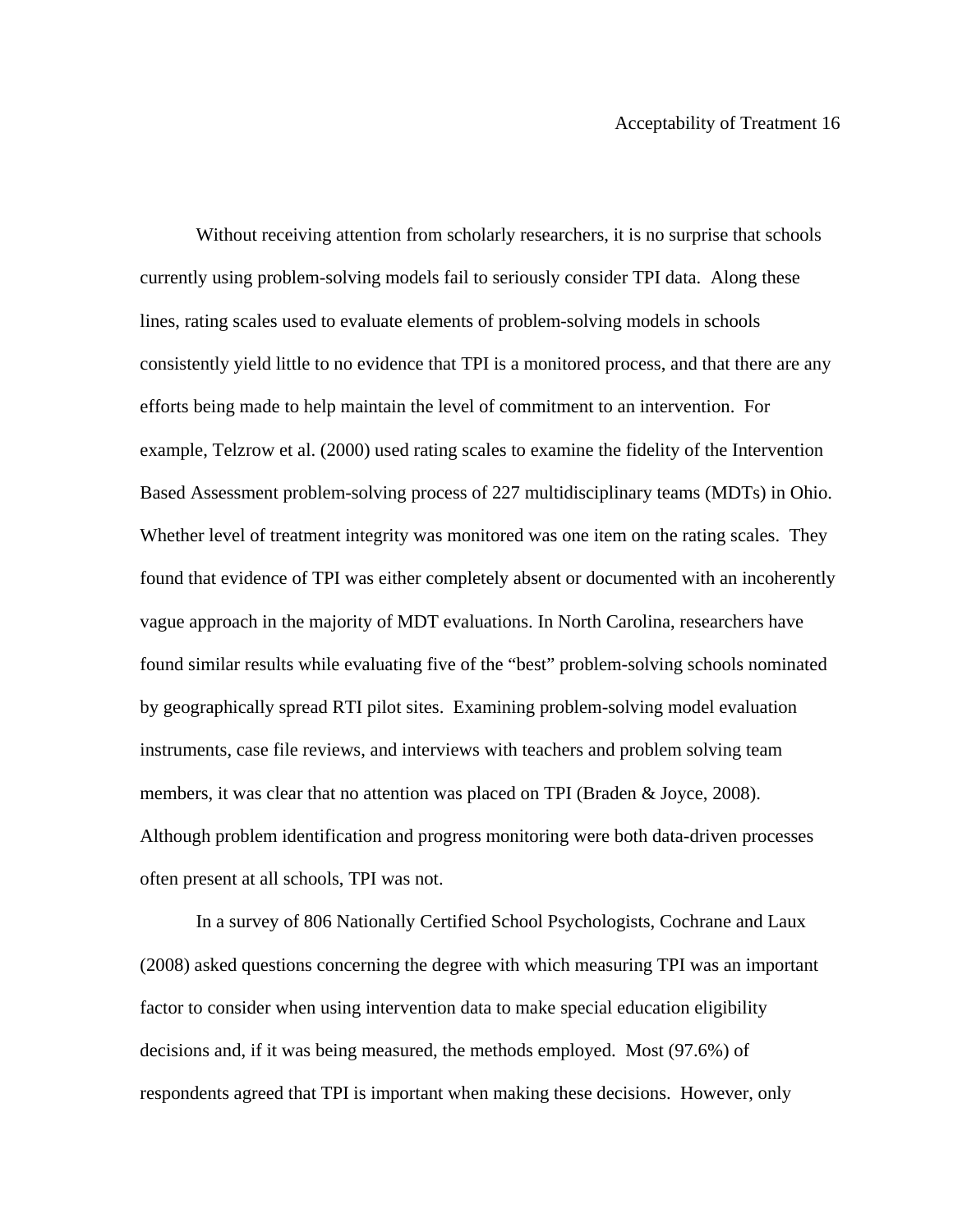11.3% regularly measured TPI, 41.6% "sometimes" measured TPI, and 33.5% never measured TPI for interventions developed through consultation. For interventions developed through school-based problem solving teams, 1.9% of the respondents reported that TPI was regularly measured, 40.4% reported that it was "sometimes" measured, and 43.9% reported that it was never measured. Of those instances where TPI *is* measured, an overwhelming majority of consultation cases and school-based problem solving teams rely on a statement from the teacher in an interview that the plan was being implemented.

Clearly, researchers and key decision makers are not taking appropriate measures to ensure the consistent delivery of quality intervention services. They apparently are not verifying that the treatment is being implemented, but rather are assuming that it is. Operating within an RTI framework, however, does not allow one the freedom to make this assumption. As school administrators begin to realize the importance of intervention commitment mentioned in the previous section, they will benefit from methods that effectively promote higher levels of TPI to make a more confident link between an intervention and student response to it.

#### *Methods to Increase Levels of TPI*

 In the TPI literature, several factors have received attention due to the proposed or demonstrated influence on levels of TPI: (a) teacher involvement, (b) compatibility with the demands on classroom and teacher, (c) teacher training, and (d) performance feedback. Because a larger quantity of high quality studies with relevance to teacher implementation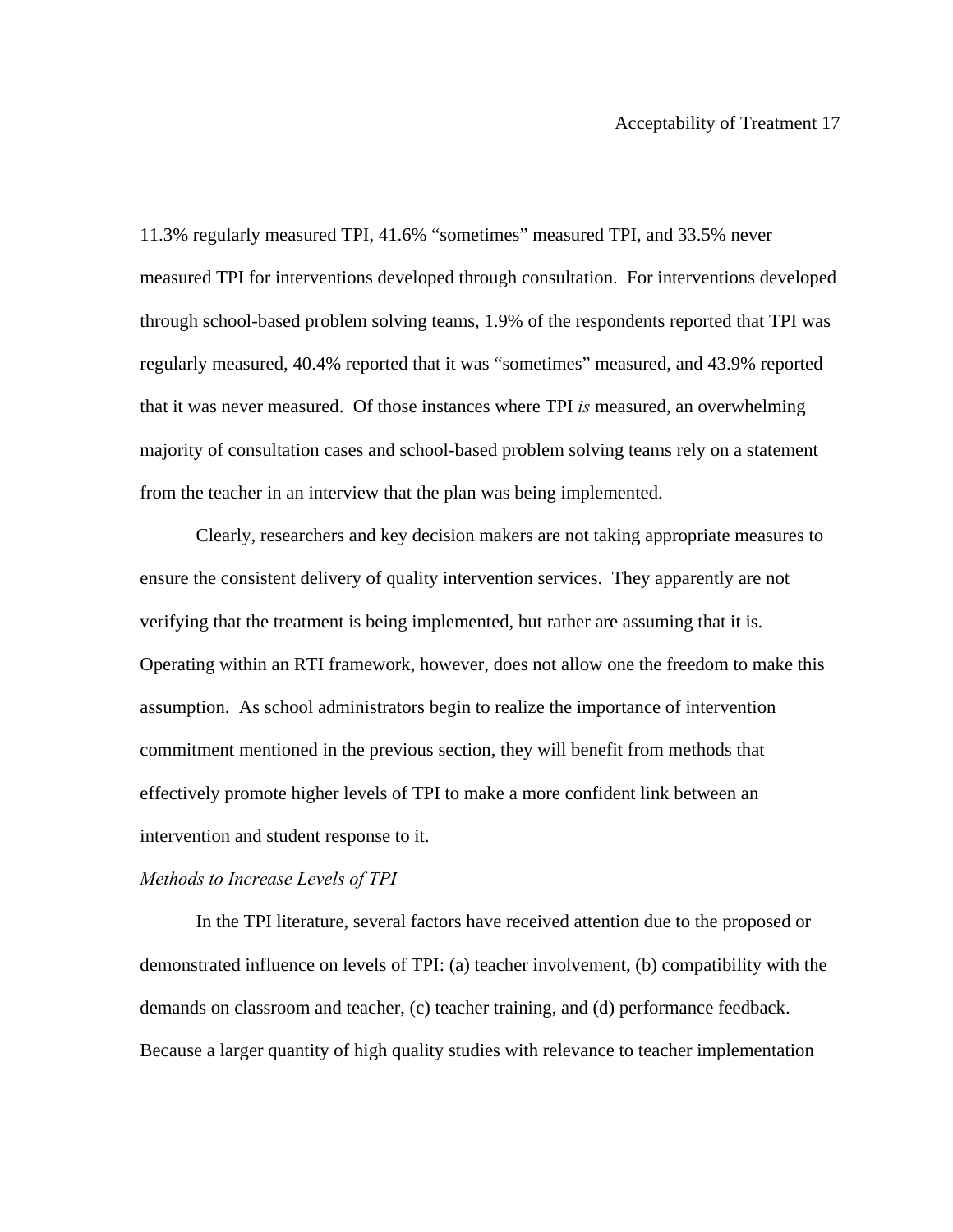support performance feedback as a predictor of higher levels of TPI, a more thorough discussion of that factor is included in the following section.

*Teacher involvement.* In order for RTI to be utilized as a special education eligibility process, IDEIA (2004) requires that educational personnel choose evidence-based interventions. However, interventions that have proven to be efficacious in rigorously controlled research settings may not reflect similar efficacy in natural settings (Knotek, 2005). In particular, a classroom presents a host of issues that can prevent a teacher from faithfully implementing an elaborate intervention plan. Planning and modifying an intervention with these issues in mind would certainly make it easier to implement and also would reduce the amount of stress a teacher experiences. Toward that end, when a teacher is involved in the planning and decision-making phases, he or she is able to describe relevant classroom-related variables before those variables potentially reduce an intervention's effectiveness. Conversely, leaving a teacher out of this developmental process reduces his or her likelihood of implementing the plan (Nevin, Thousand, Paloucci-Whitcomb, & Villa, 1990).

*Compatibility with demands on classroom and teacher.* Riley-Tillman and Chafouleas (2003) noted that, "utilizing interventions that are as compatible as possible with the classroom system is imperative to maximize treatment integrity" (p. 143). One compatibility factor to consider is the amount of time a teacher is able to devote to various implementation steps, especially if the intervention is complex. An intervention requiring an hour to implement eight steps each day would certainly be a better fit for a teacher with a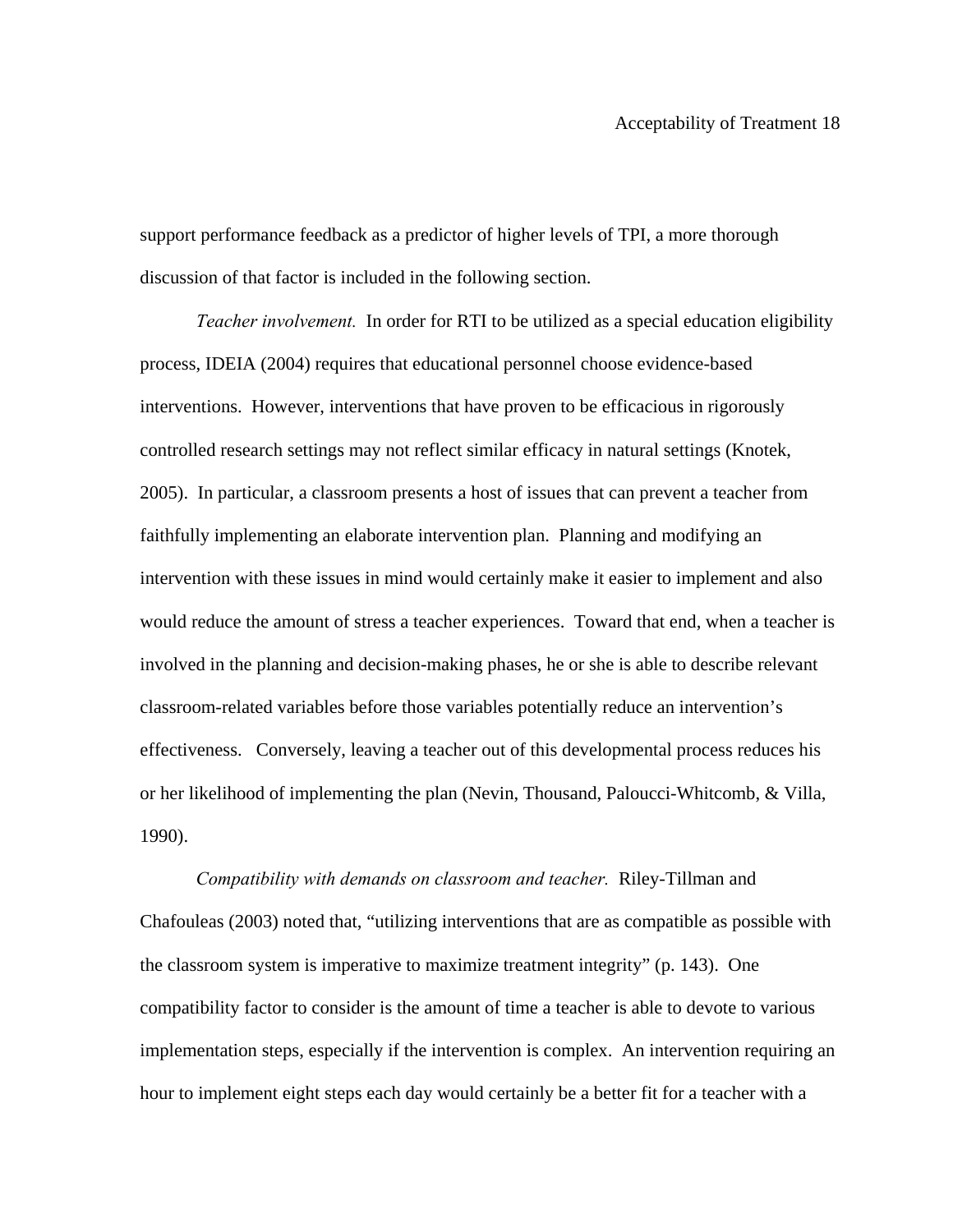smaller class size, fewer obligations during school hours, or very few students with significant problems. On the other hand, an intervention requiring 15 minutes to implement three steps each day would be a more practical fit for a teacher with a larger class size, more obligations during school hours, or more students with other problems to address. Researchers often hypothesize that teachers' time demands and stress levels are moderating variables of TPI (Gresham et al., 2000; Noell & Gansle, 2006), so it may be important to obtain this information from teachers before choosing an intervention that would otherwise only fit the characteristics of the student and throughout the implementation process to assess needed changes in the plan. Although a strong consideration of how environmental factors and teacher job demands might influence the success of an intervention plan are already existing measures a school psychologist would use in the behavioral model of consultation (Erchul & Martens, 2002), the extent to which problem-solving teams consider these elements is not clear.

*Teacher training.* Unlike school psychologists who spend years training in the areas of assessment and delivery of evidence-based interventions, regular education teachers typically spend their training restricted to grade-level instructional practices (Knotek, 2005). Therefore, when asking teachers to implement intervention components that go beyond their regularly accepted routine, it is often necessary to provide training in these components. Many researchers have revealed that the provision of direct training methods is a consistent predictor of TPI (Sterling-Turner, Watson, Wildmon, & Watkins, 2001; Taylor & Miller, 1997; Watson, Ray, Sterling-Turner, & Logan, 1999). Direct training typically takes the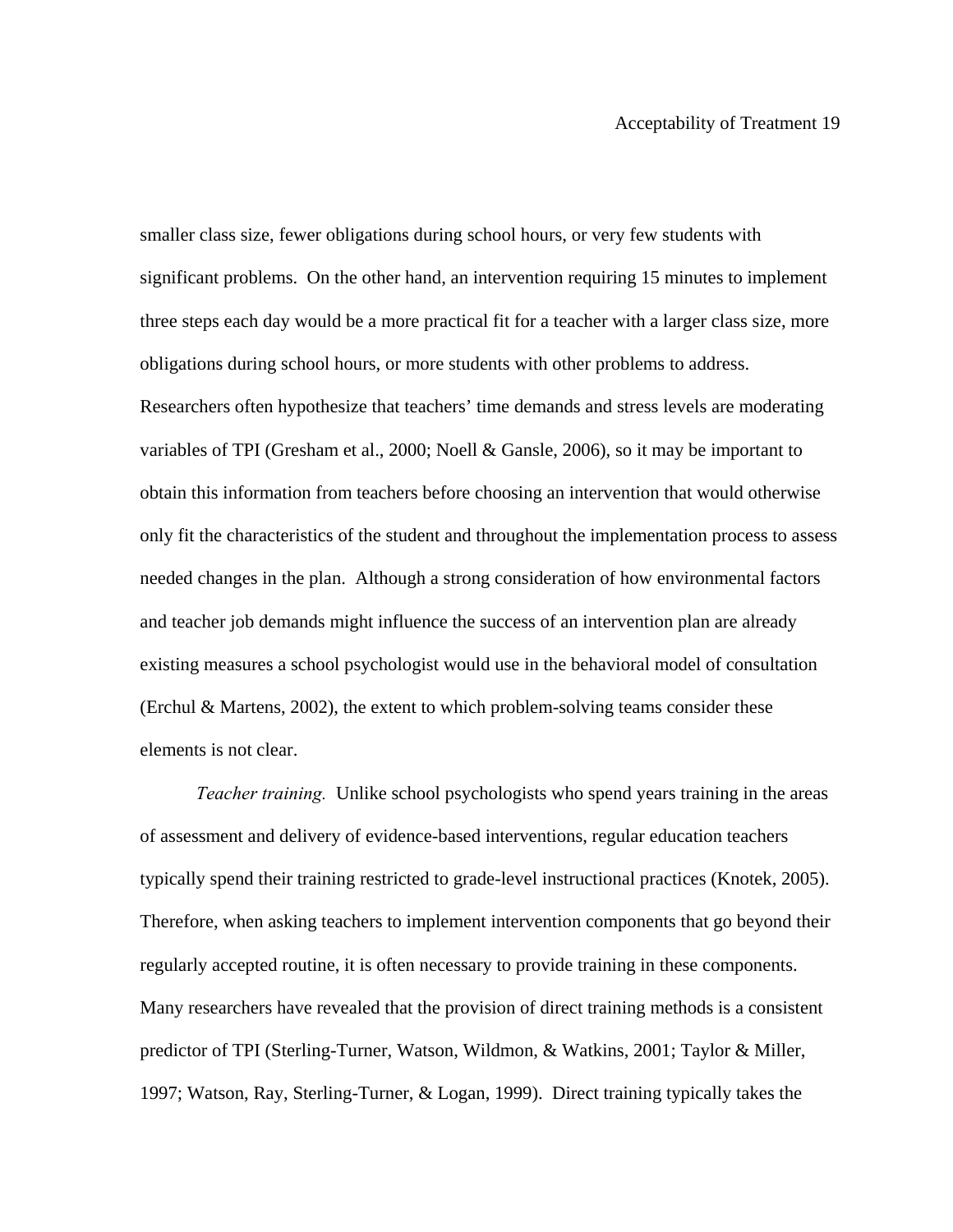form of in-vivo practice, modeling, role-playing, or rehearsal with immediate correction in various combinations. It is assumed that providing these training opportunities is better than relying on didactic instruction, which typically takes the form of describing an intervention's purpose and steps of implementation. The following studies illustrate the effectiveness of direct training with teachers.

Watson et al. (1999) used practice sessions with immediate correction to train teachers to conduct functional analyses until 90% of the steps were correctly implemented. Although functional analyses are not interventions per se, results from this study are still valuable as the teachers were trained to perform methods that went beyond their normal instructional practices. Implementation of teacher-directed functional analysis was then measured, and ranged from 91-100%, suggesting that direct training may be an effective way to help maintain one's follow-through with procedures.

The work of Taylor and Miller (1997) provides a better representation of the effects of direct training by employing the procedure after a phase of indirect training, or a didactic baseline. Initially, TPI for a time-out procedure during the baseline phase ranged from 59- 67%. The direct training phase included memorizing target problem behaviors, identifying those problem behaviors from videotaped classroom activities until reaching agreement, taskanalyzing the correct time-out steps, modeling and role-playing the time-out procedure, and then rehearsing the procedure until 100% accuracy was met for three consecutive sessions. After this training process, levels of TPI increased to a range of 97-100%. However, some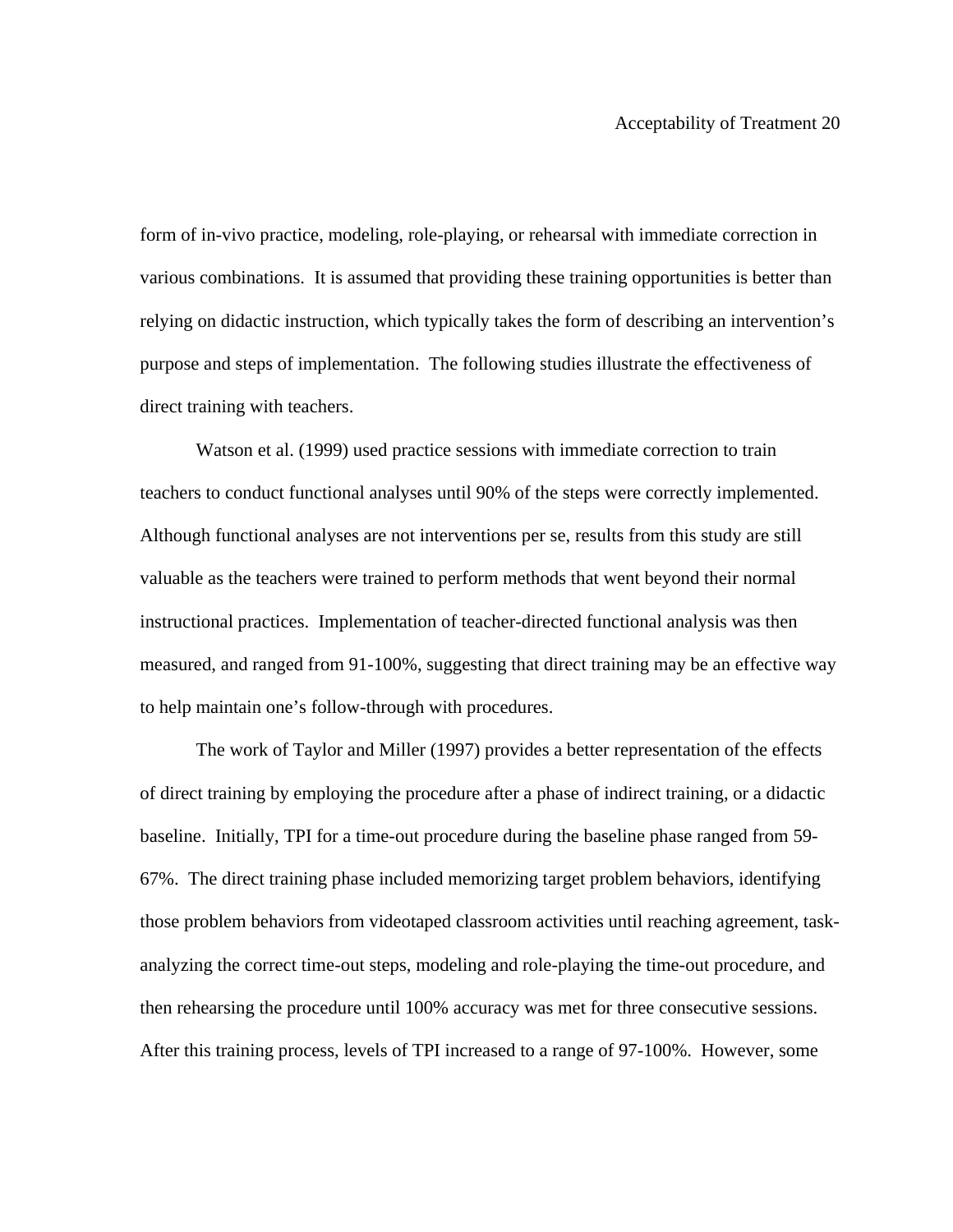researchers have pointed out that this training procedure is far too extensive and lengthy to be practically replicated in a real school setting (Noell & Gansle, 2006).

Sterling-Turner et al. (2001) noted that there are potential carry-over effects when conducting single subject designs similar to those used by Taylor and Miller (1997) and Watson et al. (1999). Specifically, the effect of didactic instruction on skill development during the baseline phase will typically carry over into the direct training phase. Therefore, it is difficult to make pure comparisons between these two training methods. To address this issue, Sterling-Turner et al. randomly assigned participants to either the didactic instruction condition or the practice with immediate correction. These researchers also addressed the impracticality of extensive training raised by Noell and Gansle (2006) by restricting the training to one, five-minute session. Results revealed that the provision of practice with immediate correction resulted in significantly higher rates of TPI. However, this study also has some major limitations that prevent real-world applications (e.g., undergraduate volunteers served as participants in a simulated, single-session intervention). In an RTI context with teachers implementing longer term interventions in a classroom of children, it seems unlikely that these results would be easily replicated.

 Although it is true that many teachers have never had specific training in behavioral interventions (Begeny & Martens, 2006) or evidence-based practices (Landrum & Kauffman, 2006), extensive training to meet criteria for every type of intervention in a school setting could be highly demanding in terms of available resources (e.g., time and personnel to provide training) and could lead to further delays in a child receiving help. In addition,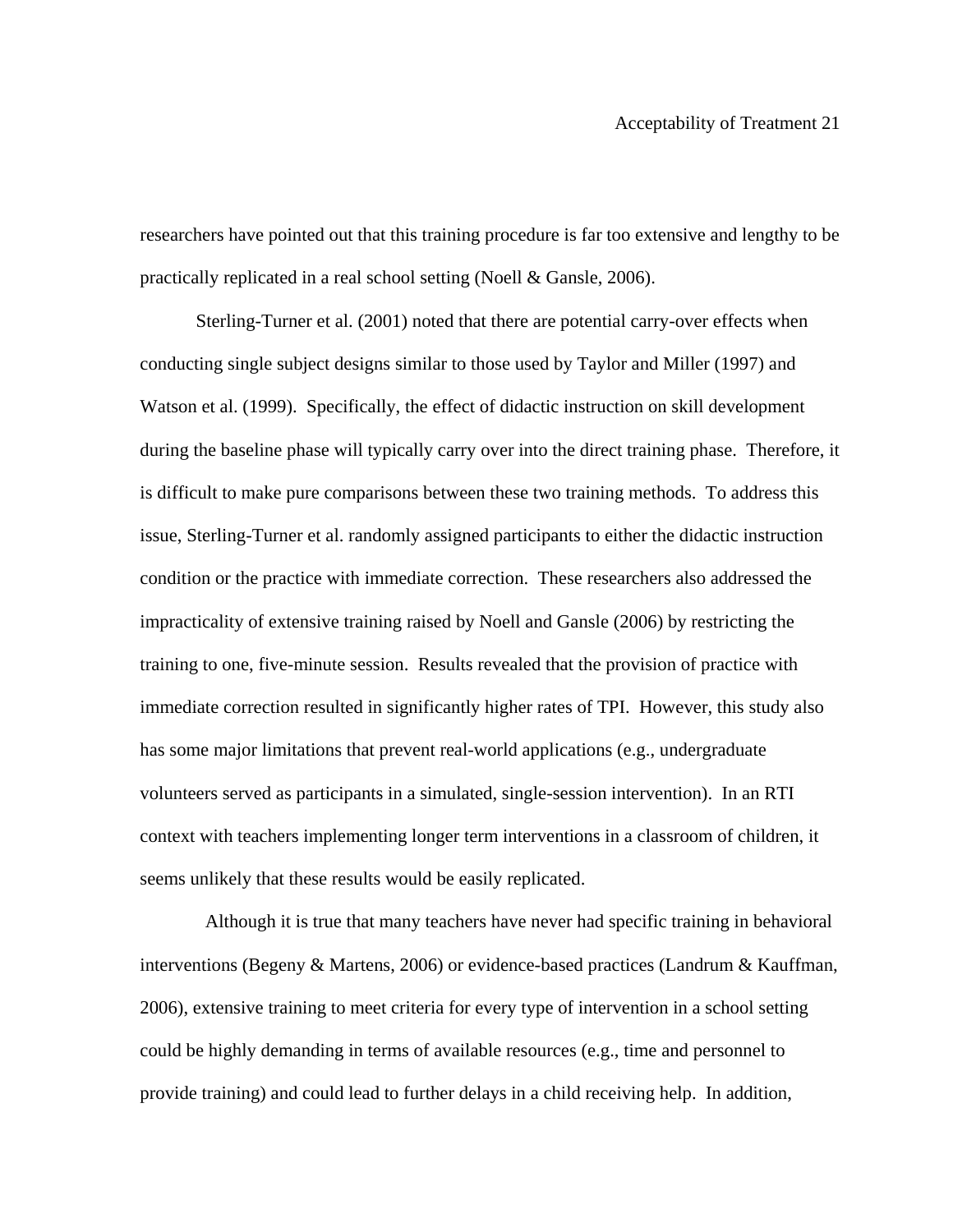teachers are likely to have earned a variety of different degrees and certifications, and come from a variety of different training programs, some of which may be incorporating RTI services as the model gains popularity. For example, in a nationwide sample of college of education training centers, some programs provided no coverage of evidence-based reading strategies while other programs provided extensive coverage (Walsh, Glaser, & Wilcox, 2006).

There is a need to provide more efficient, individualized support to help teachers increase their likelihood of TPI through other mechanisms besides those revealed in published experimental studies on training methods. Performance feedback may be the support that teachers need and the mechanism that school administrators would benefit from employing. A thorough description and review of the TPI literature on the provision of feedback methods follows.

*Feedback methods.* Although direct studies on the consideration of contextual variables are absent and the literature on the provision of universal training methods presents many methodological flaws, research concerning performance feedback provides a better established procedure to ensure higher levels of TPI. The process of providing performance feedback usually involves giving recognition for correctly implemented steps, discussing the importance of steps that were either avoided or incorrectly implemented, and planning how to address future barriers (e.g., classroom stressors or a limited understanding of certain implementation procedures) to successful implementation. Some researchers have employed this method only when TPI drops below a certain point (e.g., DiGennaro, Martens, &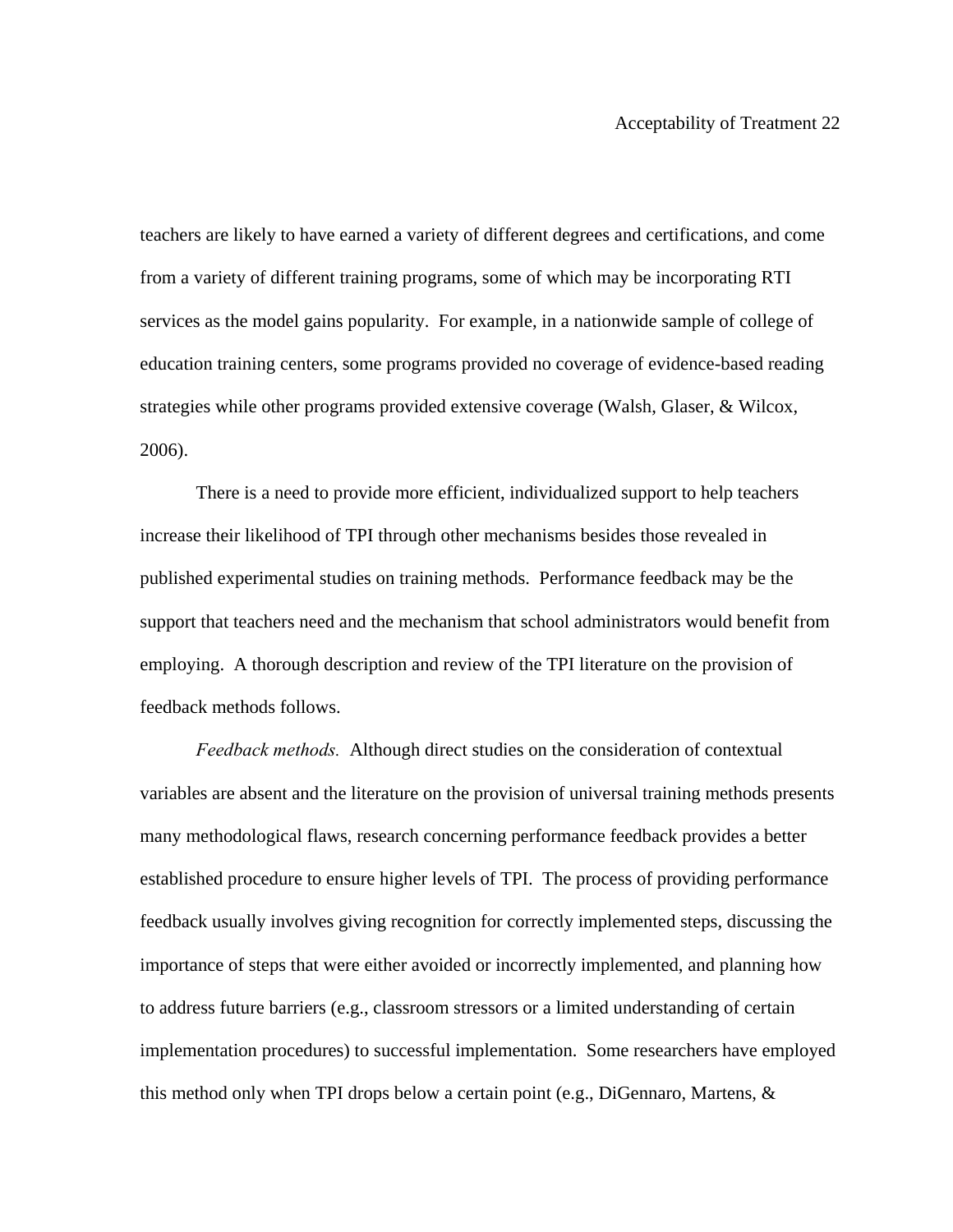McIntyre, 2005; Jones, Wickstrom, & Friman, 1997; Mortenson, 1998), revealing that feedback does increase TPI in single subject designs. A large, randomized trial comparing the provision of feedback meetings to control conditions also revealed that integrity is higher and remains higher across time when feedback is provided (Noell et al., 2005). Due to the recognized potential of performance feedback methods, the proceeding discussion will review significant studies concerning this method in more detail

A study conducted by Witt, Noell, LaFleur, and Mortenson (1997) is cited as being the first to demonstrate the effectiveness of performance feedback of TPI (Noell, Witt, Gilbertson, Ranier, & Freeland, 1997), and initiated a line of similarly conducted studies examining aspects of performance feedback effectiveness. Witt et al. found that although didactic instruction followed by in vivo training on the first day of implementation initially resulted in strong adherence to the planned intervention, the level of TPI was not maintained, falling to significantly lower levels within one to several days. After providing feedback on TPI in the subsequent phase, TPI increased to its original higher levels. Noell et al. hypothesized that these results suggest that resources spent for training might not be needed to maintain satisfactory TPI.

To test this hypothesis, Noell et al. (1997) examined the effects of performance feedback after providing didactic instruction only. Because each step of the intervention produced a permanent product, collecting those products provided a fairly comprehensive and accurate assessment of TPI. The feedback was provided with a visual representation (i.e., a graph of changing TPI levels over time) in daily meetings that ranged from three to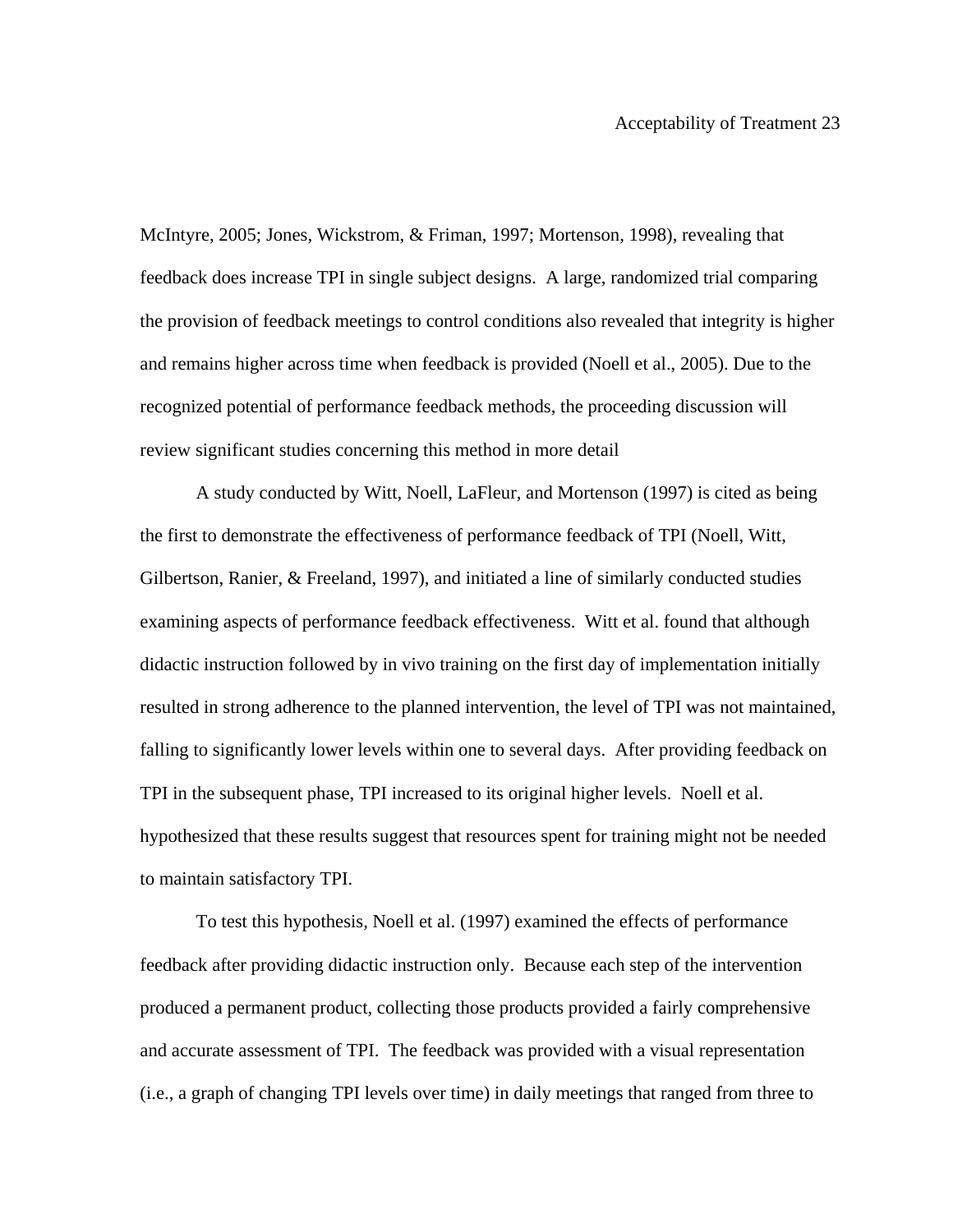five minutes and accompanied by as-needed retraining of intervention steps. While feedback sessions were continuously provided, moderate to high levels of TPI were maintained for all of the participating teachers. The authors concluded that "more elaborate training procedures do not appear to have been an efficient or necessary use of consultant time" (p. 85).

Jones, Wickstrom, and Friman (1997) also examined the effect of providing feedback without extensive training in a single subject design. They measured TPI as the percentage of intervals during which on-task behaviors were followed by positive reinforcement. Results revealed that pre-feedback TPI ranged from 9-37% for all three participating teachers, and post-feedback TPI ranged from 60-83%. In contrast to Noell et al. (1997), Jones et al. provided feedback on a "thinned schedule" (i.e., not daily, but several times over the course of several weeks) and did not present a visual representation of the TPI data to teachers during the feedback sessions. However, it remains unclear as to whether a thinned schedule of feedback sessions and the absence of a visual representation are sufficient to maintain TPI, as not enough feedback sessions were included to establish a solid trend in TPI.

To determine whether a clearly increasing trend in TPI would result during thinly scheduled meetings, Mortenson and Witt (1998) employed weekly performance feedback meetings throughout a more long-term study. For the four teacher participants, they used permanent products to measure TPI. The authors screened each student to make sure the intervention (i.e., graphing student progress on graded worksheets and giving rewards for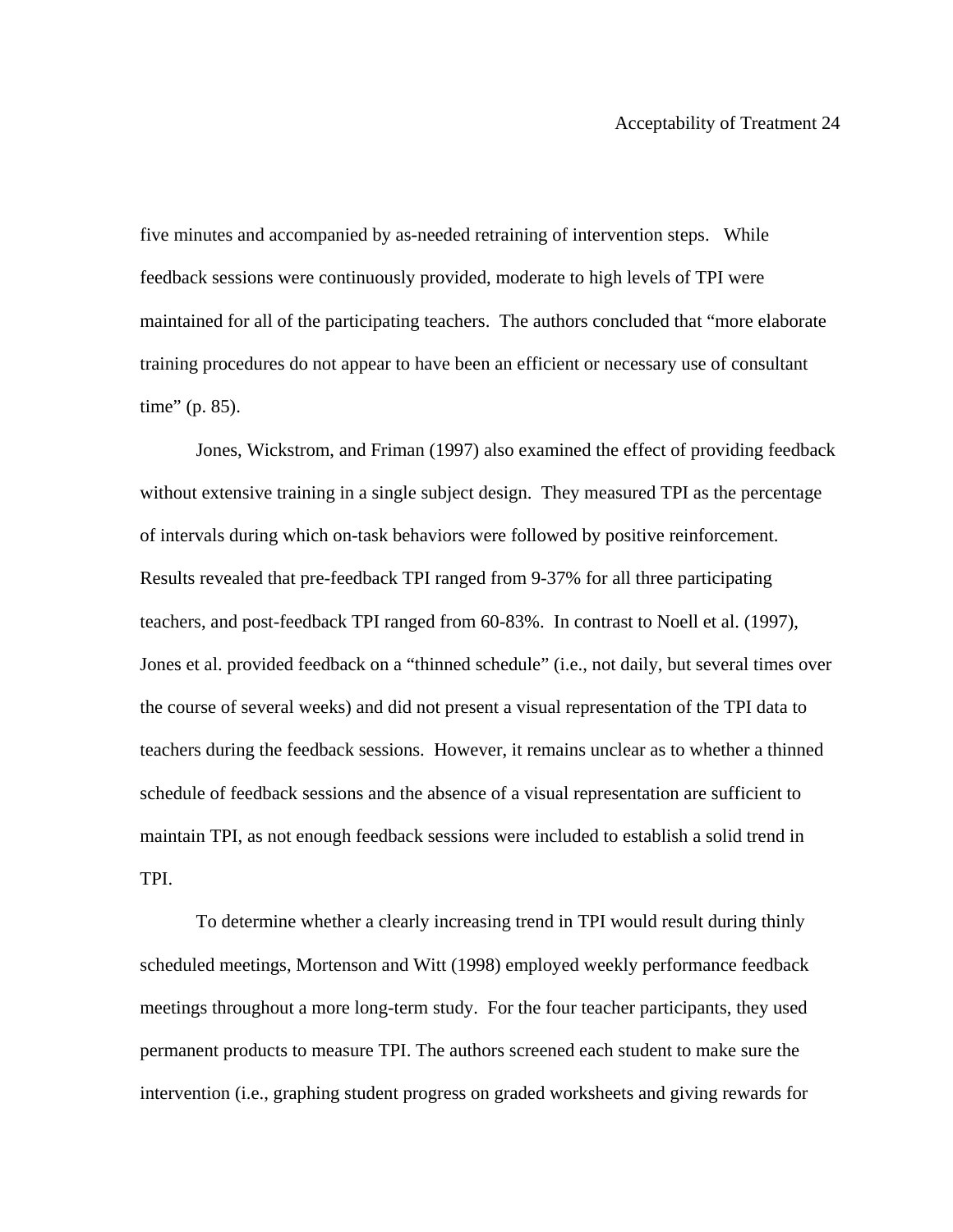improvement) matched the student's problem as being a performance deficit rather than a skill deficit. When baseline TPI dropped below 70%, the performance feedback phase started. Feedback meetings did not include presenting a graph of TPI data. Three of the four teachers exhibited a decreasing trend of TPI before initiation of the performance feedback phase. For these teachers, feedback produced immediate increases in TPI, and the increased level was maintained throughout the remainder of the study. Mortenson and Witt concluded that weekly feedback could be an efficient method of encouraging higher levels of TPI, especially for school psychologists serving multiple schools without the time to provide daily feedback.

 Through the reviewed studies, it is evident that providing performance feedback is an effective practice, but it remained unclear to these researchers what function that feedback serves. For example, does feedback serve as a prompt to remind teachers to implement interventions as planned, does it capitalize on a desire to appear responsible to other school professionals, or does it function as a reinforcement system? DiGennaro et al. (2005) hypothesized that feedback serves as negative reinforcement: Because time is a highly valued commodity, teachers might increase TPI to avoid losing time spent in performance feedback meetings. This belief was based on a previous research finding—teachers reached 100% correct implementation of "teaching procedures" after being asked to rehearse the correct implementation of procedures after school ten times that they had originally missed or implemented incorrectly (Ward, Johnson, & Konukman, 1998).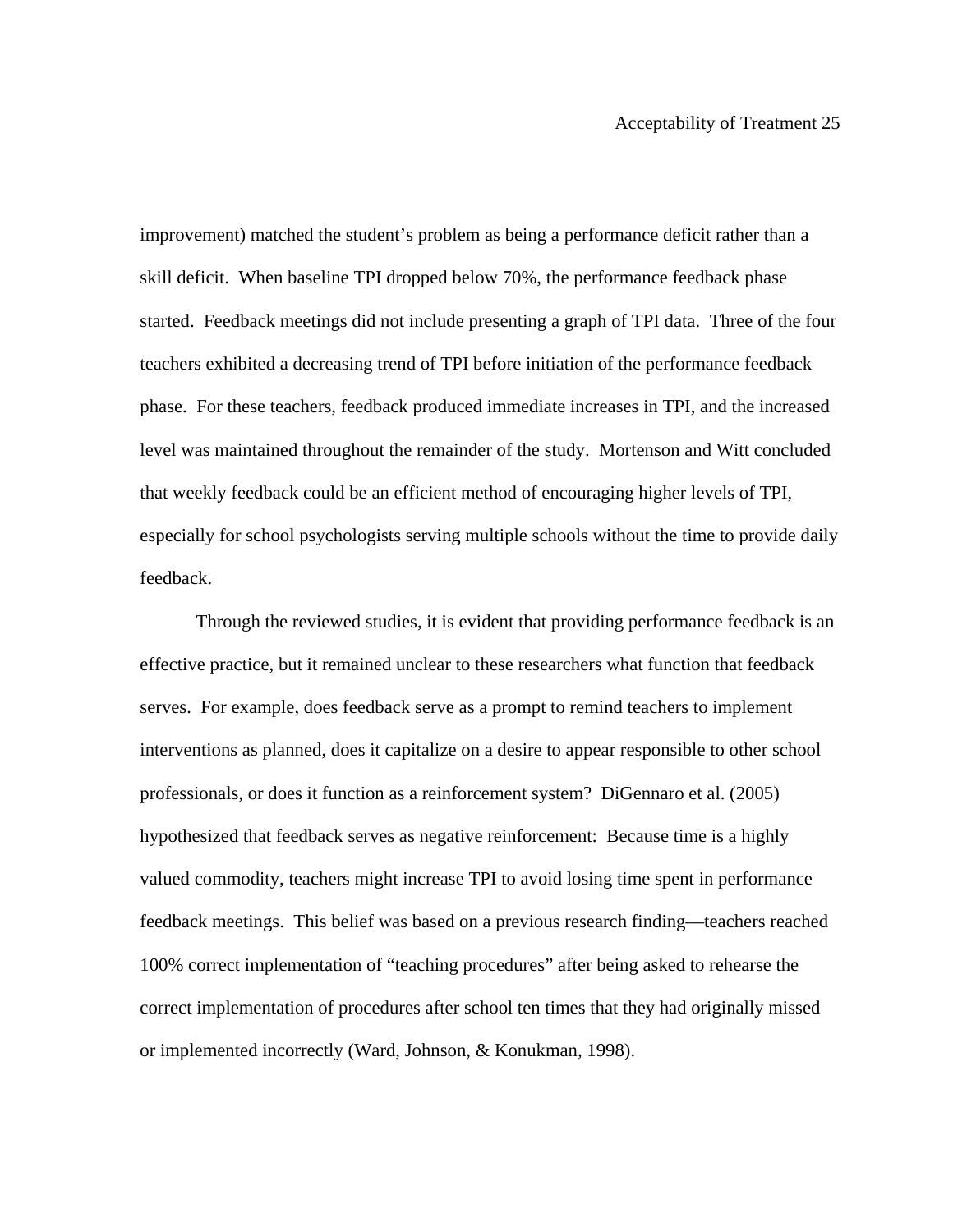In order to present the feedback meetings as a larger time commitment, DiGennaro et al. (2005) required teacher participants to (a) practice missed intervention steps during scheduled sessions and (b) attend regular feedback discussions when observations revealed that TPI was not 100%. They also thinned scheduled meetings from daily to once every two weeks if a teacher's TPI was 100% for three consecutive days. The sequence of baseline, performance feedback, and fading phases were employed in a multiple baseline design across participants. Feedback was effective at maintaining consistently high levels of TPI when delivered daily and every two weeks. Although DiGennaro et al. concluded that using performance feedback as a negative reinforcement system can work, the addition of the practice component within the feedback sessions might have confounded their results. Perhaps the teachers viewed these forced practices as too punitive and were trying to avoid these meetings for that reason.

 Coding, Feinberg, Dunn, and Pace (2005) criticized the feedback research as representing invalid assessments of TPI. In particular, teachers are able to prepare for better implementation when they expect an observer to enter the classroom on a regular routine. Also, including missed steps in TPI calculations when the opportunity to implement those steps never occurred may not be valid. Therefore, Coding and colleagues measured TPI as the percentage of steps implemented as written in the intervention plan divided by the total number of opportunities to display each step, and classroom observations were conducted on a variable time schedule in an attempt to reduce reactivity effects. If TPI was stable or decreased during baseline, 12-minute feedback sessions were provided every other week.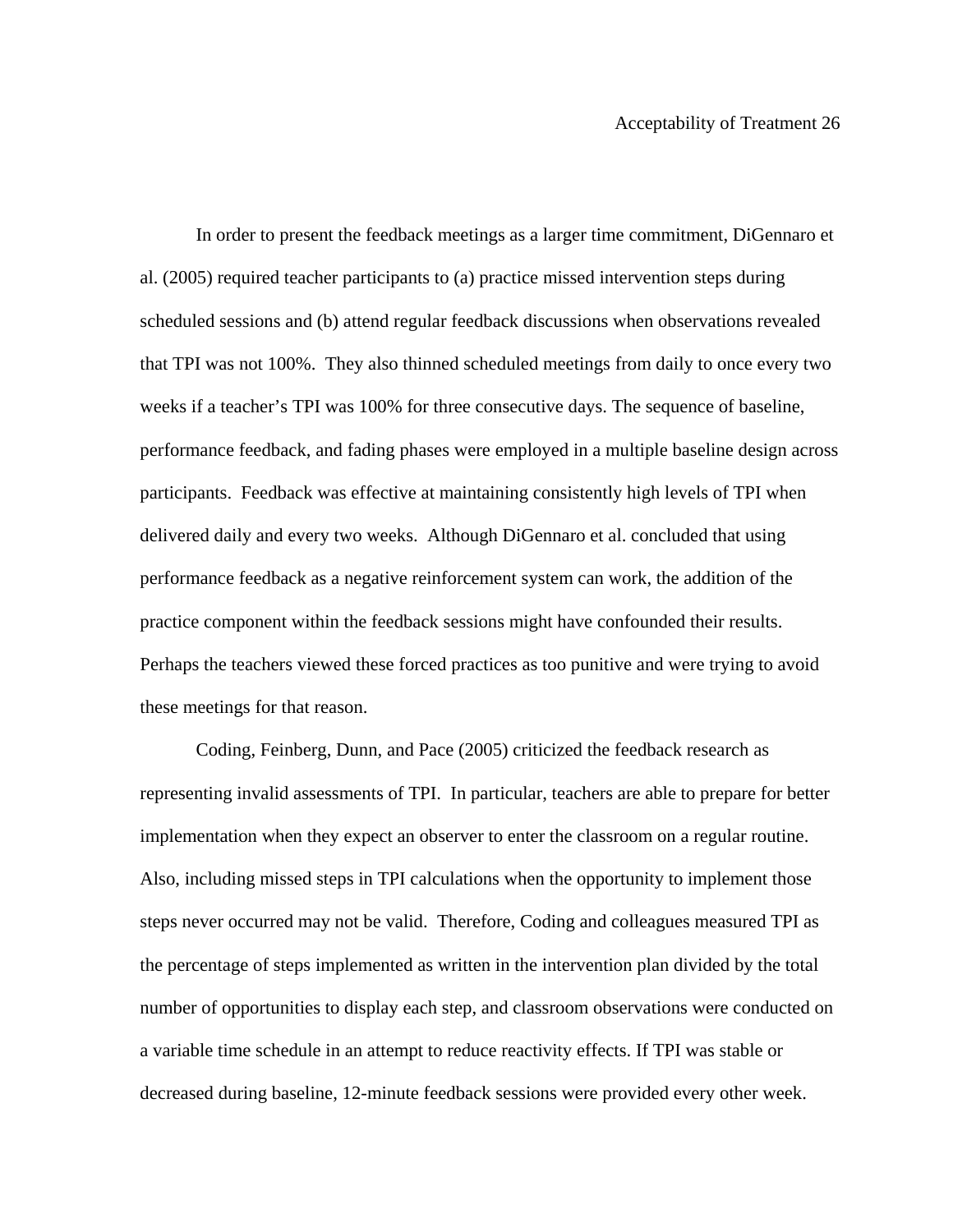This resulted in immediately higher levels of TPI. After it was clear that TPI levels achieved stability, regular feedback sessions were terminated and maintenance sessions started after five weeks of termination. Maintained levels of TPI were present for all five teacher participants.

Researchers have consistently demonstrated that feedback phases result in a more satisfactory level of TPI. However, until the work of Hagermoser Sanetti, Luiselli, and Handler (2007), no one had employed a reversal design to show greater experimental control over the provision of performance feedback. In addition, no one had looked at the necessity of providing a graph within feedback sessions. In Hagermoser Sanetti et al.'s study involving four teachers, if TPI (defined as correct implementation of steps divided by opportunities to implement the steps) dropped below 80% for three consecutive observations, the verbal performance feedback phase was initiated without providing a graphic representation of TPI. If implementation dropped below 80% for three consecutive days during this verbal phase, the provision of a graphic representation was added. During this graphic representation phase, performance feedback meetings took place immediately after the observations were made. Results showed that TPI steadily decreased during baseline, did not improve during the verbal phase, and then dramatically increased during the graphic representation phase. Reversing to the verbal phase resulted in decreased levels of TPI, and the reintroduction of the graphic representation phase resulted in a return to higher levels of TPI for all teachers. The authors thus concluded that the provision of a visual aid reflecting TPI levels is a critical element in performance feedback.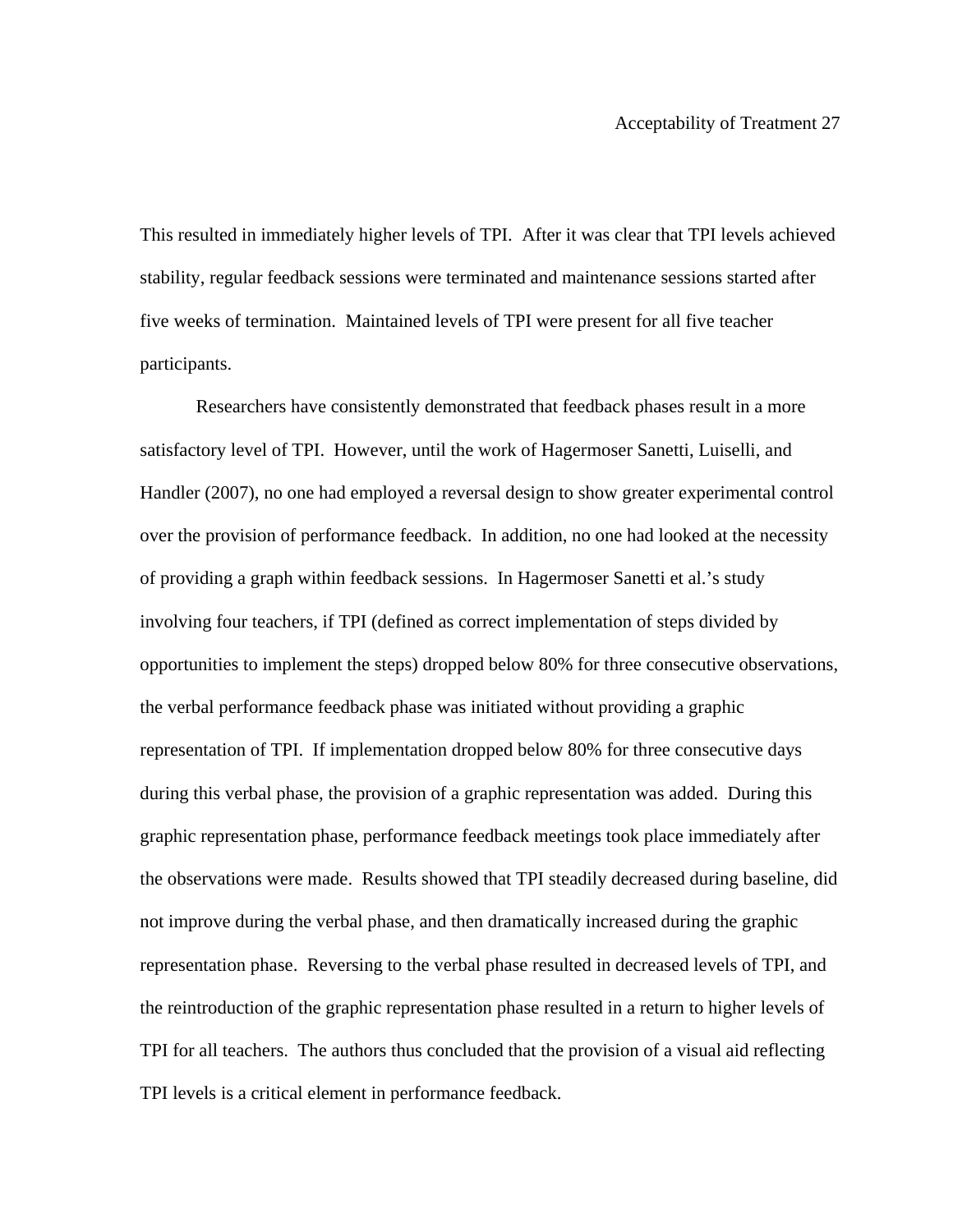Because most feedback studies have relied on single subject designs, the superiority of performance feedback in comparison to other control conditions has remained questionable. To address this issue, Noell et al. (2005) examined performance feedback within consultation using a randomized field trial. Forty-five teachers who had made referrals participated, and all interventions included monitoring and rewarding behavior with permanent products resulting from each step. Participants were assigned to either: (a) *weekly follow-up* to resemble the current best practice approach of problem evaluation interviews (i.e., the consultant asked how the plan was working in the classroom with no review of TPI data); (b) *commitment emphasis,* which included all elements of the weekly follow-up condition with the addition of a social influence procedure (i.e., the consultant emphasized how maintaining TPI reflects the commitment made to the child and how to be proactive in maintaining TPI with no review of TPI data); or (c) *performance feedback* (i.e., the consultant provided a graph with discussion of correctly and incorrectly implemented steps), which was gradually faded from daily to every other day to weekly.

Noell et al. (2005) discovered that the performance feedback condition (mean implementation of 77.1%) was superior at initiating and maintaining higher levels of TPI. In the other two conditions, TPI was not as high initially and showed dramatic decreases as the weeks passed by (mean implementation of 52.3% and 35% for the commitment emphasis and weekly follow up conditions, respectively). Noell et al. concluded that, "simply meeting and talking about implementation was not enough to support implementation. Review of implementation data appears to be a critical process in maintaining implementation" (p.101).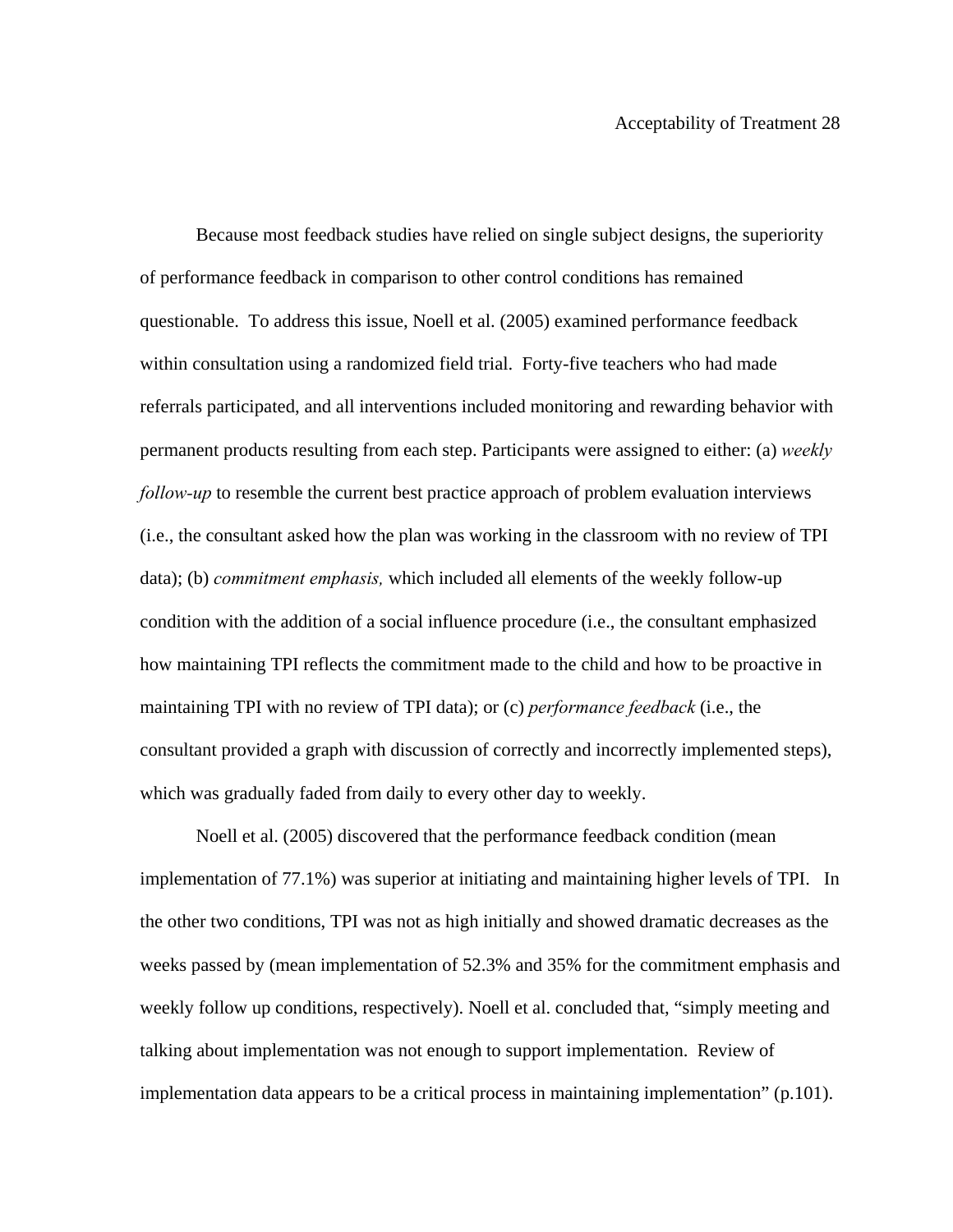In conclusion, the literature on performance feedback reveals several trends: (a) if performance feedback is provided, extensive training might not be necessary; (b) weekly feedback can be just as effective as daily feedback; (c) providing a visual representation of TPI is more effective than not; and (d) revealing TPI data to teachers is more effective than simply discussing its importance.

## *The Research to Practice Gap*

 It is clear that performance feedback methods effectively increase and maintain a teacher's implementation of planned interventions and that measuring the level of implementation is a necessary precursor to providing data-oriented feedback. However, there are various types of specific TPI monitoring and feedback methods, and what works for researchers experimenting with highly controlled consultation cases may not work for school personnel grappling with the daily operations of RTI. Nonetheless, principals, stakeholders, and key decision makers will need to start considering ways to draw attention to TPI.

Implications drawn from the evaluation of schools at North Carolina's RTI pilot sites provides an excellent example of the current situation. These schools have little to no familiarity with TPI monitoring and feedback methods, teachers voice concerns about limited available time and work demands, and school personnel often equate student *progress monitoring* as evidence of *intervention implementation* (Braden & Joyce, 2008). Despite these unfortunate circumstances, the NC Department of Public Instruction suggested that the schools introduce a systematic TPI monitoring method. With a system in place that collects TPI data, these schools would also benefit from using these data to provide performance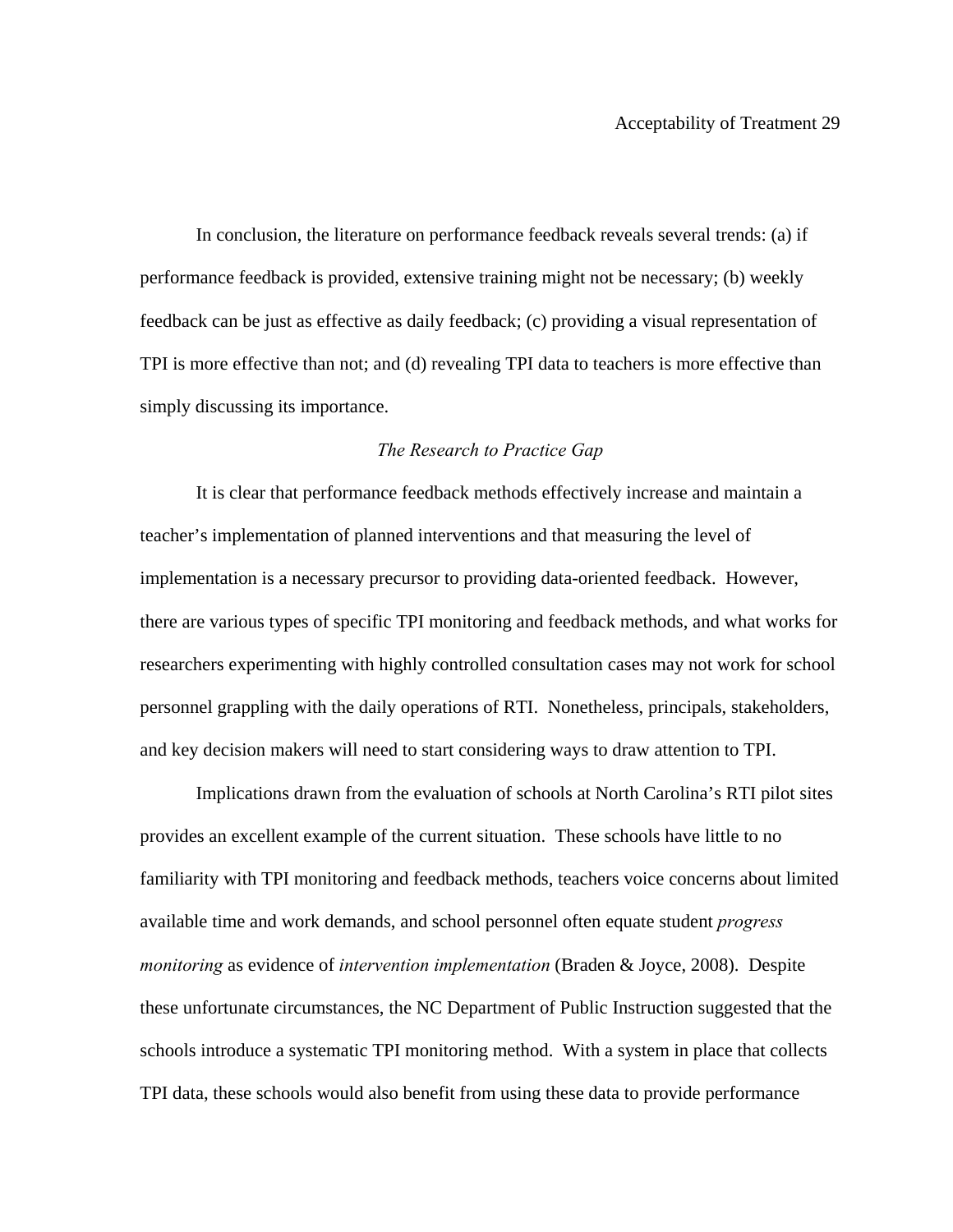feedback to the teachers responsible for implementing the planned interventions. However, before school administrators introduce TPI monitoring and/or performance feedback methods, they should investigate the practicality and teacher perceptions of the various possible methods of collecting TPI data and providing performance feedback.

Practitioners and administrators are starting to request specific intervention fidelity instruments, but are frustrated by not having readily available instruments that are both valid and reliable in their particular setting (Danielson, Doolittle, & Bradley, 2007). Although principals may be the key decision makers when considering the adaptation of a TPI monitoring and feedback system, the public administration literature does not include much discussion on the topic at all (Kovaleski, 2007). Providing this vital information to school administrators would seem to be a worthwhile endeavor, as they may be asking themselves, "How should I approach this issue with teachers who are implementing interventions in *my* school?" One factor with a potential influence on the effectiveness of a TPI monitoring and feedback innovation at each school (i.e., an influence on bridging the research to practice gap) is the teachers' perceptions of this innovation. Obtaining more favorable ratings or judgments (i.e., high *social validity* or *acceptability*) of the procedures involved in a school's proposed TPI monitoring and feedback methods may be advantageous. The following sections therefore define social validity and acceptability as pertaining to these ratings/judgments and the proposed advantages of considering these factors in issues of TPI monitoring and feedback provision.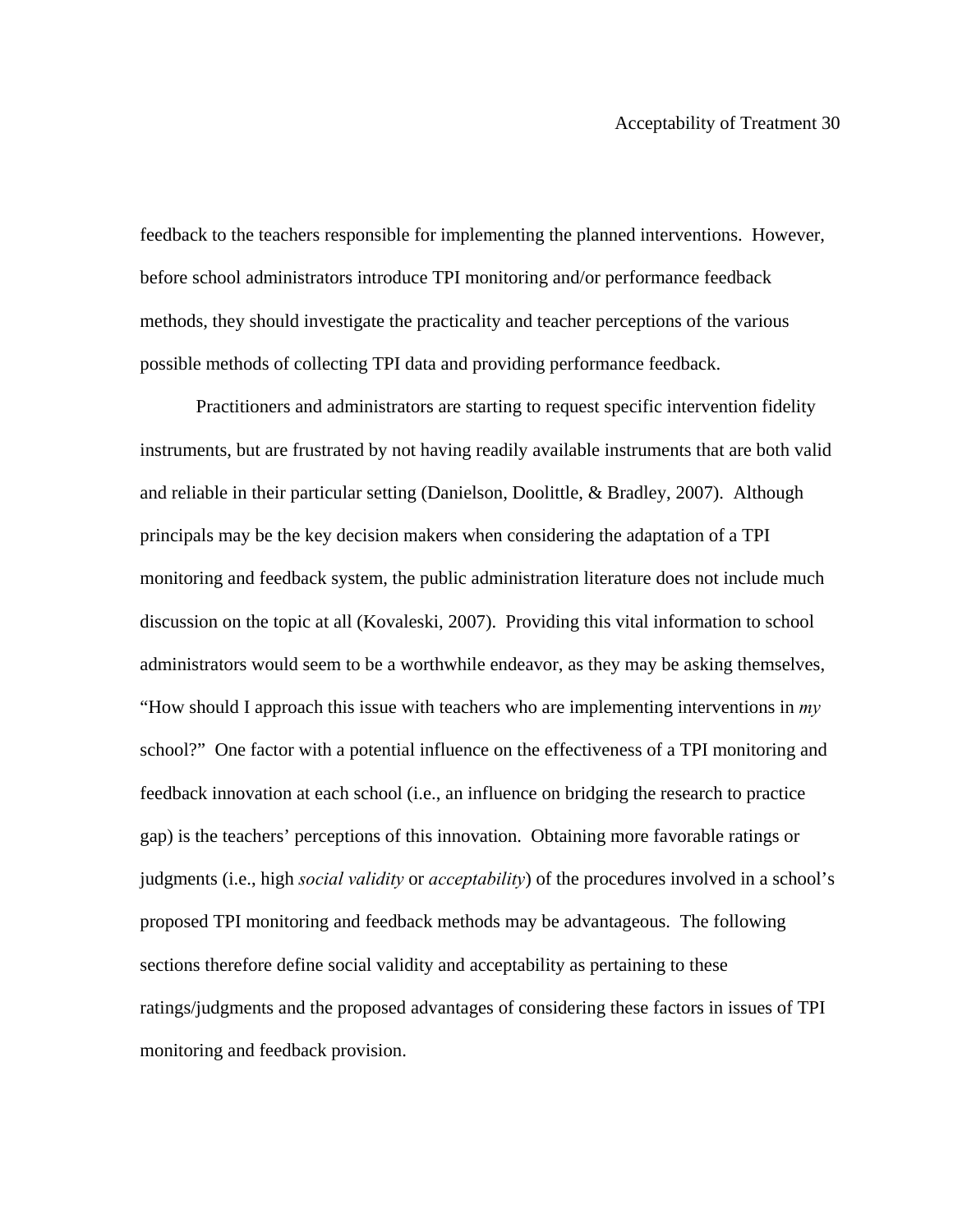## *Perceptions of Innovations*

## *Social Validity*

Social validity is a multifaceted concept that both social scientists and consumers use to judge interventions, procedures, or programs (Schwartz  $\&$  Baer, 1991). Consideration of social validity is particularly relevant when a certain change or innovation requires that a person or group of people engage in behavior change. The introduction of evidence-based interventions, TPI monitoring systems, and feedback methods to schools will undoubtedly require significant changes in teachers' behavior. Wolf (1978) has proposed that people ask three questions when judging social validity of a new intervention: (a) Would the average person deem the intervention and its goals as important?; (b) Do those involved with the dissemination of an intervention consider the treatment procedures *acceptable* and appropriate?; (c) Are the consumers satisfied with the results of the treatment? *Acceptability* 

Acceptability is one component of social validity. Some researchers have transitioned from employing social validity as a general measure of innovation/intervention judgments to employing a more narrow focus on acceptability. Kazdin (1980) defined acceptability as judgments about the intervention procedures, with acceptable treatments being those that are judged fair, reasonable, non-intrusive, appropriate for the problem, and consistent with conventional notions about what treatment should be. These judgments might be influenced by anticipated treatment efficacy (e.g., does the treatment target the root cause of the problem?), secondary effects (e.g., are there unforeseen side effects?), legal and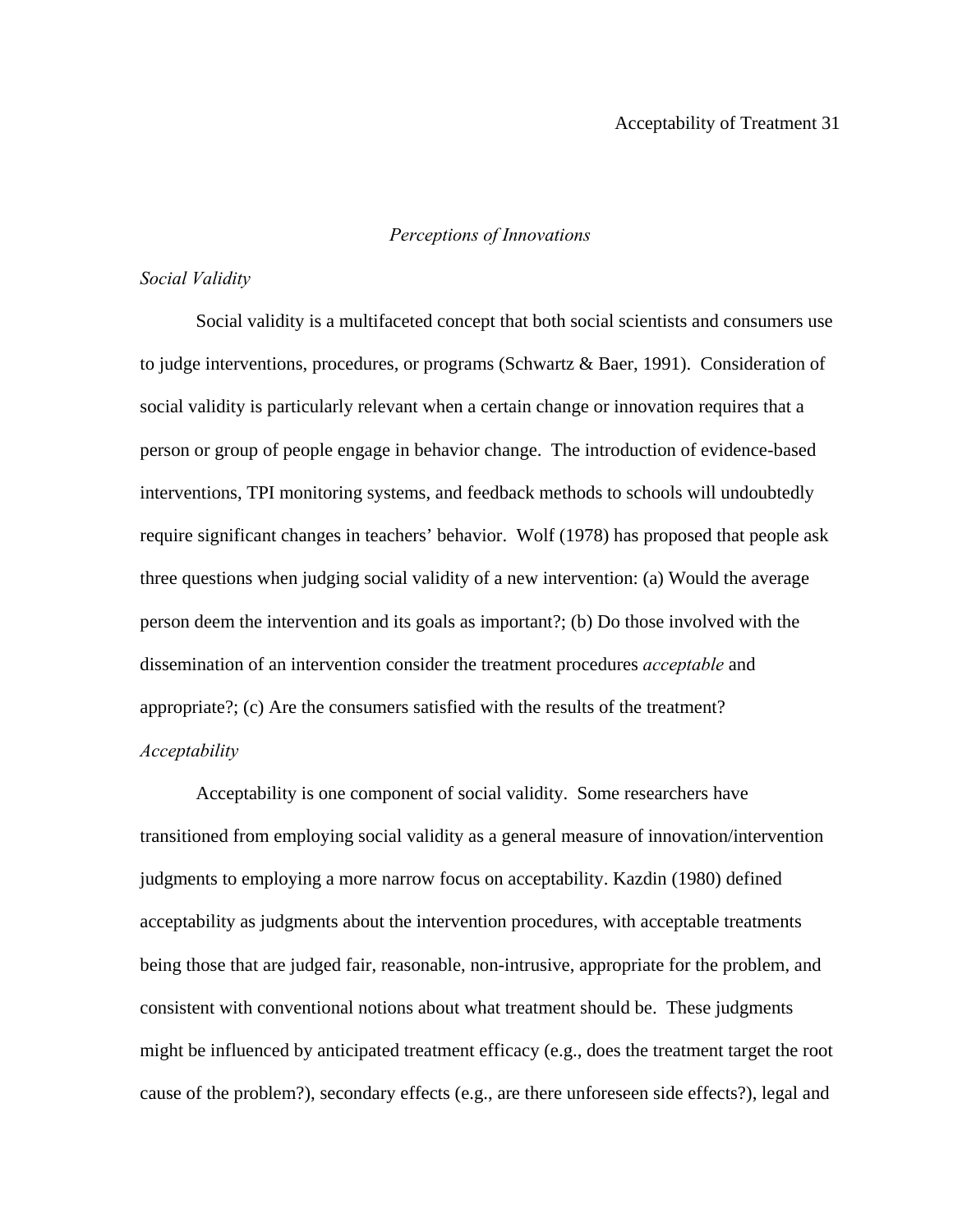ethical considerations (e.g., are the treatment procedures too harsh?), and practical considerations (e.g., are the steps of implementation feasible?) (Lennox  $\&$  Miltenberger, 1990). In a review of acceptability literature, Reimers, Wacker, and Koeppl (1987) concluded that a greater overall understanding of the treatment can increase the likelihood of higher acceptability ratings. McNamara, Telzrow, and DeLamatre (1999) added perceived degree of comfort and respect to be part of satisfaction with (i.e., acceptability of) an intervention planning and implementation process.

Although these various aspects of acceptability do not provide for one common definition, the level of consumer satisfaction with new changes in practices seems to be the key underlying concept (Eckert & Hintze, 2000; Hawkins, 1991). Obtaining judgments from these consumers is usually accomplished through the administration of rating scales.

*Measuring acceptability.* One of the earliest rating scales to measure acceptability is the Intervention Rating Profile-20 (IRP-20; Witt & Martens, 1983; Witt, Martens, & Elliott, 1984). A principal component factor analysis revealed that five dimensions influenced a teacher's rating of satisfaction with analog treatments—a general acceptability factor (accounting for 61% of the variance in responses), risk to the target child (12%), amount of time required to implement the treatment (11%), effects of the intervention on other children (7%), and the amount of skill required to implement the treatment (7%) (Witt et. al). The general acceptability factor assessed teacher perceptions of the treatment's appropriateness for the problem, the potential effectiveness of the treatment, the degree to which other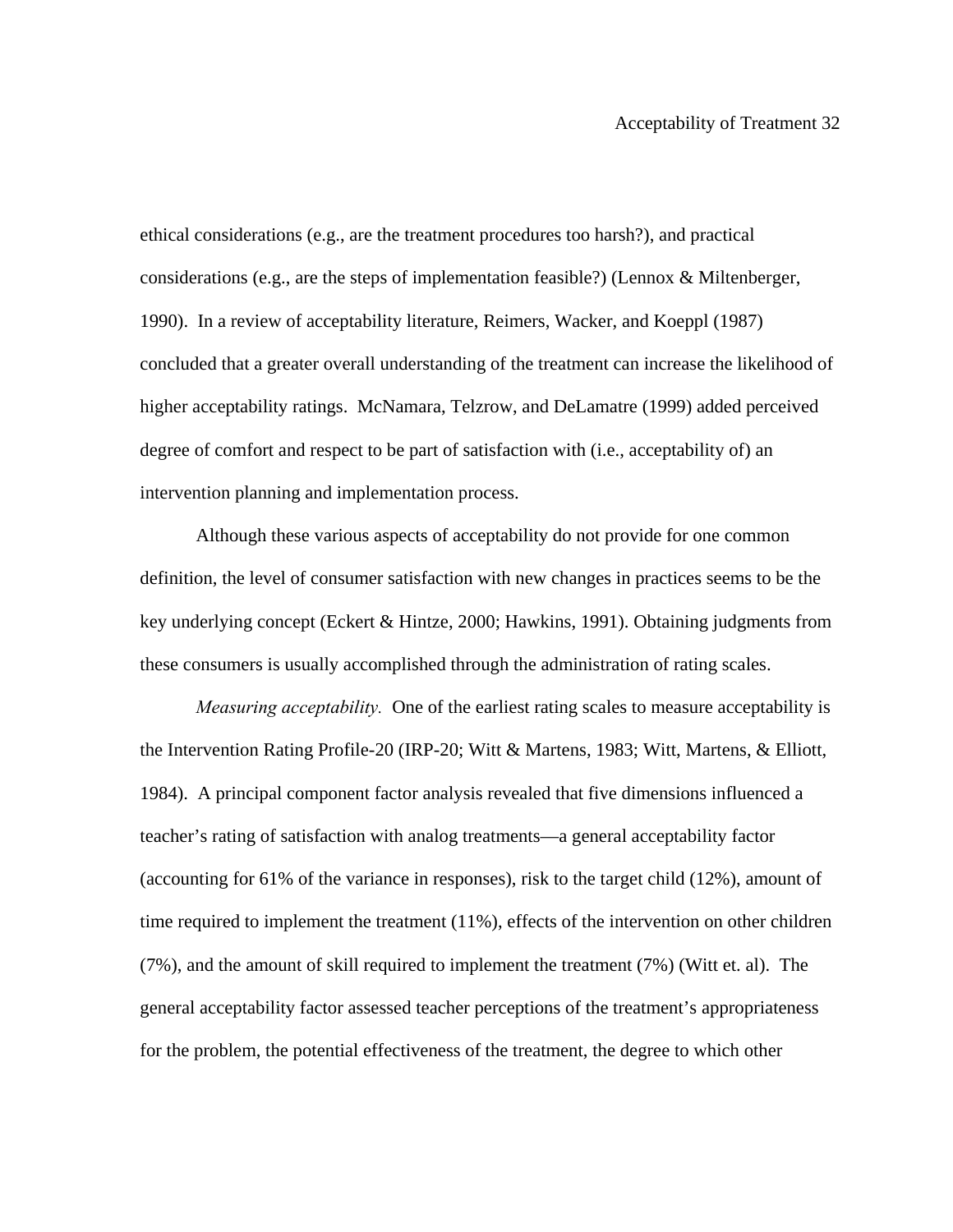teachers would find the treatment appropriate, and the teachers' willingness to participate in the intervention.

Based on the reasoning that perceptions of treatment effectiveness and treatment acceptability are closely related, the Behavior Intervention Rating Scale (BIRS; Elliott  $\&$ Treuting, 1991; Von Brock & Elliott, 1987) was developed. The six-point scale provides 15 total items for the perceived acceptability dimension and 9 total items for the perceived effectiveness dimension. The acceptability factor assesses a respondent's willingness to implement an intervention and the intervention's consistency with previously used intervention practices. It has a coefficient alpha of .97. After presenting teachers with case scenarios with varying information on intervention effectiveness, the BIRS accounted for 73.3% of variance in perceptions of acceptability and effectiveness, and the two constructs were highly correlated  $(r = .79)$ .

Because much of the early research involved analog situations to obtain evaluations of acceptability and self-reported likelihood of implementation use (Elliott, 1988), Allinder (1997) noted that it was time to veer from the abundant reliance on analog case studies to test the conceptualized link between acceptability and actual implementation. Allinder used the Curriculum-Based Measurement Acceptability Scale (CBM-AS; Oats & Allinder, 1995), a scale similar to the BIRS with the exception that the items are reworded for relevance of conducting CBM. The CBM-AS items also consider the amount of training and technical skill required for effective implementation, level of difficulty to implement in a classroom of 30 other students, practicality in amount of time required, and difficulty in using the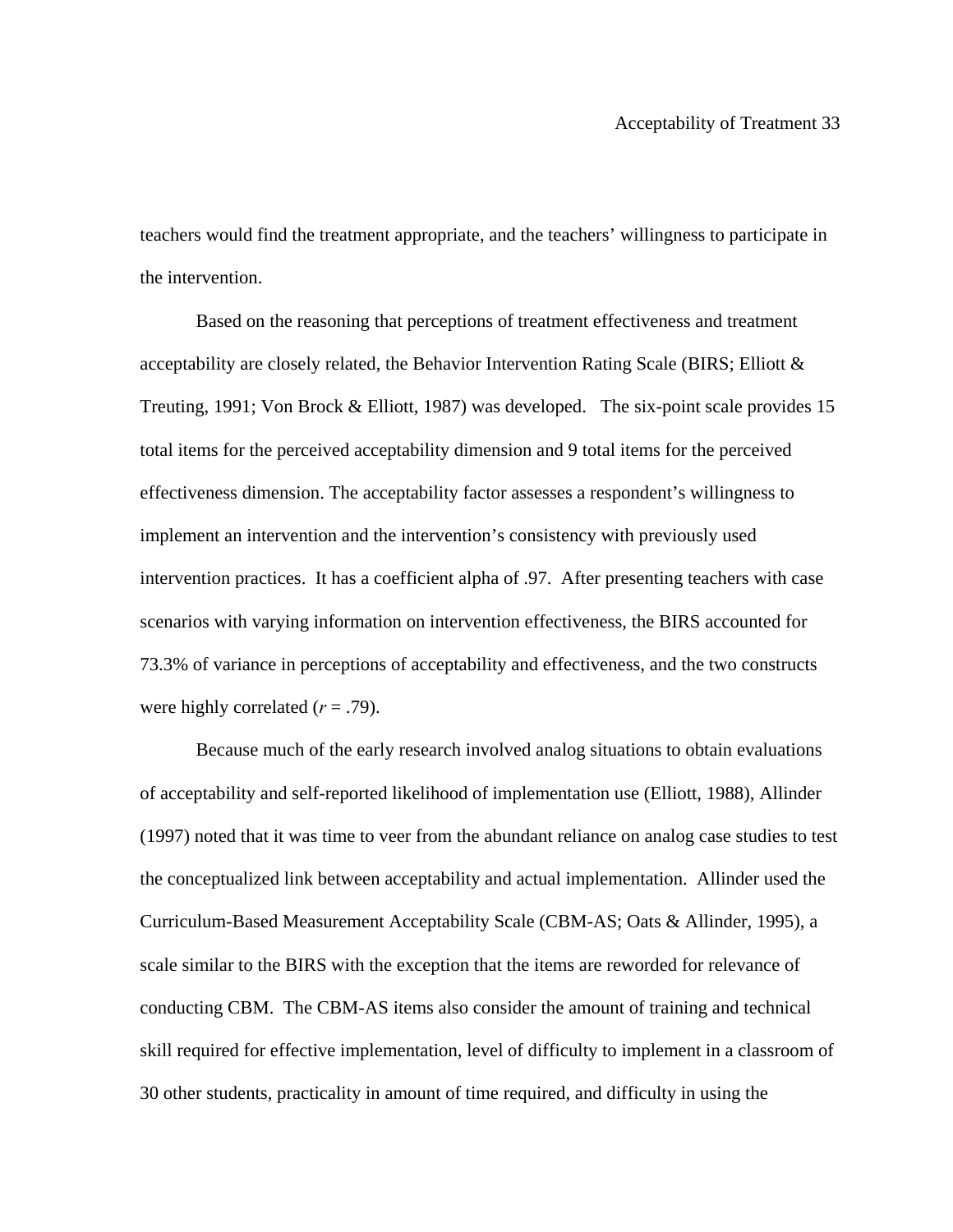procedures while still meeting needs of other students. Teachers who had indicated higher acceptability ratings were also those who had exhibited higher fidelity to goal setting and data collection.

The Treatment Acceptability Rating Form (TARF; Reimers & Wacker, 1988) is another rating scale intended to capture consumer satisfaction. Reimers, Wacker, Cooper, and De Raad (1992) used the TARF to measure parents' acceptability of interventions they had developed with a multidisciplinary team. Not only did they reveal that the intervention type had a significant impact on acceptability ratings, but also there were positive correlations between acceptability ratings and treatment effectiveness. These correlations remained significant at the beginning of the intervention  $(r = .75)$ , after one month of treatment ( $r = .82$ ), after three months treatment ( $r = .77$ ), and after six months of treatment  $(r=.85)$ .

*Applications of acceptability ratings.* In a review of literature on acceptability, Eckert and Hintze (2000) concluded that many potentially efficacious instructional techniques and interventions are rejected, "largely because of consumers' dissatisfaction with the procedures" (p. 124). However, this rejection might be premature, as the conceptual models linking acceptability with TPI have yet to be validated. In fact, Eckert and Hintze noted there has only been one study that systematically examined a *direct* relationship between treatment integrity and treatment acceptability. That study was conducted by Wickstrom, Jones, LaFleur, and Witt (1998), who used the BIRS to assess acceptability while conducting classroom observations. TPI was defined as the percentage of target behaviors followed by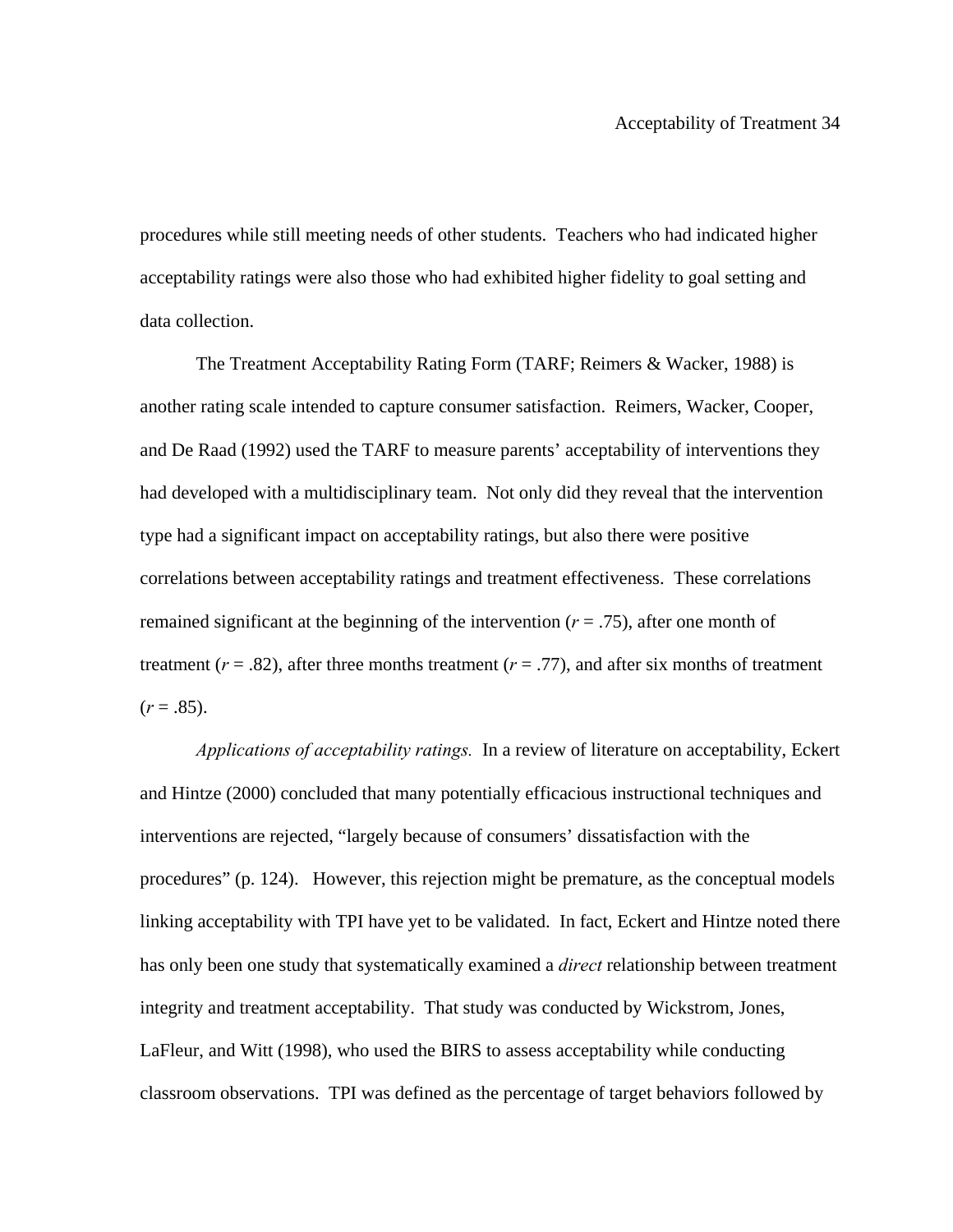programmed consequences. Although acceptance was not related to integrity, Wickstrom et al. made no attempt to increase the relatively low percentage of TPI (mean of 4%). This low percentage might have overshadowed a potential relationship with acceptability.

Research regarding acceptability has often attempted to predict *use* of an intervention or other new procedure. This type of research is present in several different fields of study. Within the school psychology literature, Witt and Elliott (1985) proposed a circular relationship among treatment acceptability, use, integrity, and effectiveness. Witt and Elliott's circular model has pushed forth the examination of the link between intervention implementation and intervention acceptability as a research agenda in school psychology. They stated that treatments rated higher in acceptability are likely to be implemented with higher integrity. This integrity then leads to greater treatment effectiveness, which is then assumed to increase acceptability ratings if the effectiveness meets consumer expectations.

If one considers an evidence-based intervention presented to a teacher as new technology, implications drawn from the information systems literature is also relevant. Information systems theorists have proposed a link between acceptability of new technology and use of that technology. For example, the technology acceptance model (TAM) suggests that a person's perceived usefulness (PU) and perceived ease-of-use (PEOU) of new computer software influences his/her decision to use that software (Davis, 1989). Along these lines, software judged as being more useful and easier to use is more likely to actually be used.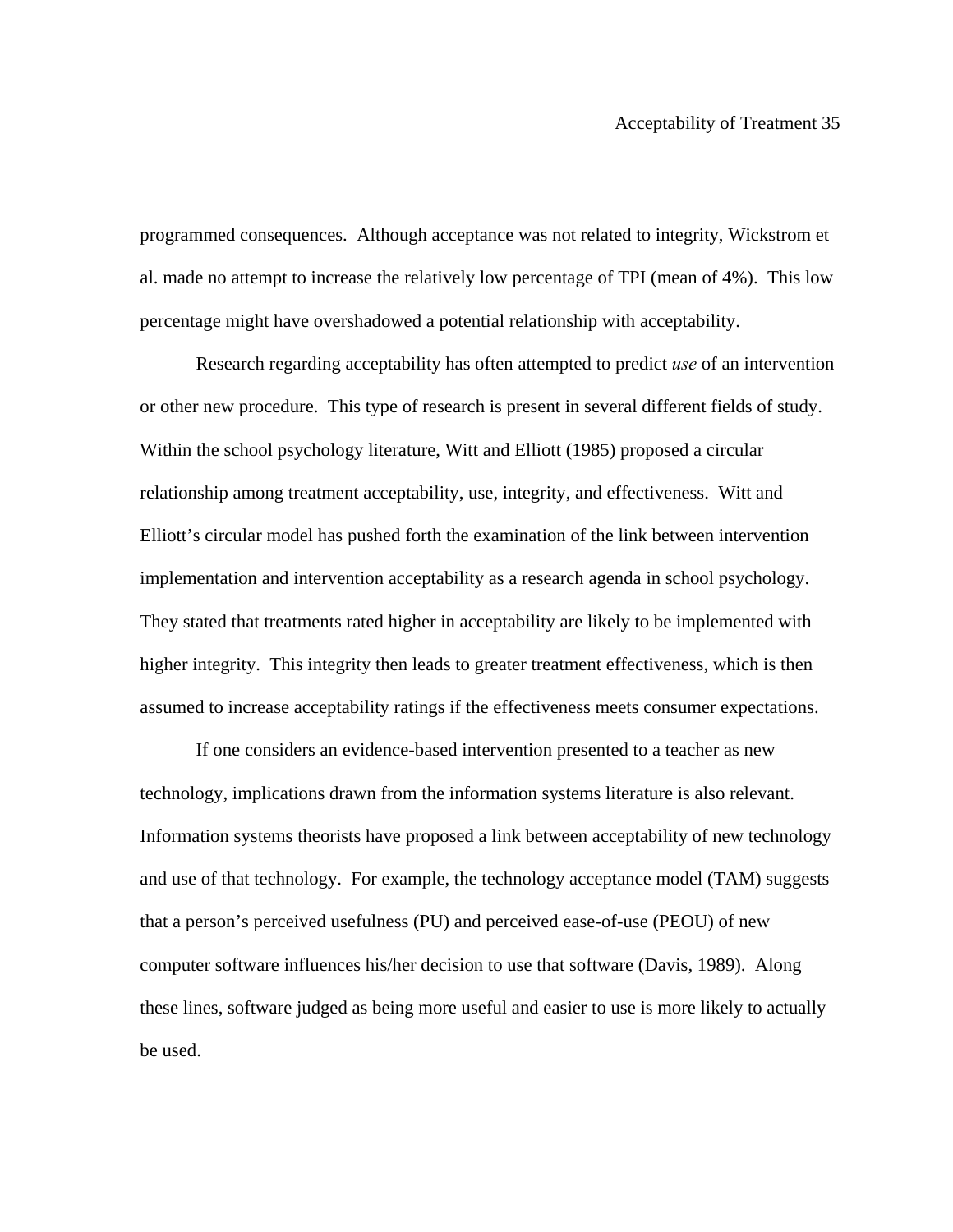Although the relationship between judgments of an intervention/technology and subsequent behavior (i.e., use of the intervention/technology) has not yet been well established, the link between judgments of monitoring and feedback and the positive and negative consequences that those judgments may lead to is an important consideration. To illustrate these potential consequences, the next section will incorporate models and discussions outlined by researchers in the industrial/organizational (I/O), educational development, and school psychology fields of study, culminating in a proposed model that is relevant to the context of TPI monitoring and feedback.

#### *Conceptualized Importance of Measuring Acceptability*

*Industrial-organizational psychology.* In I/O research, similar to TPI research, monitoring typically refers to the collection of information about performance through means such as work samples, observations, or self-reports (Komaki, 1986). In an attempt to organize the I/O research on employee "reactions" to being monitored and receiving feedback after being monitored several times, Stanton (2000) constructed a framework. Reactions refer to thoughts, beliefs, and evaluations and therefore, can also pertain to acceptability. Stanton's framework states: (a) characteristics of the monitoring process influence an employee's reactions toward being monitored, (b) the resulting reactions then influence motivation to perform job-related tasks, (c) receiving feedback on their performance can lead to various reactions, and (d) the accumulation of monitoring and feedback reactions can have long term outcomes related to job satisfaction and organizational commitment.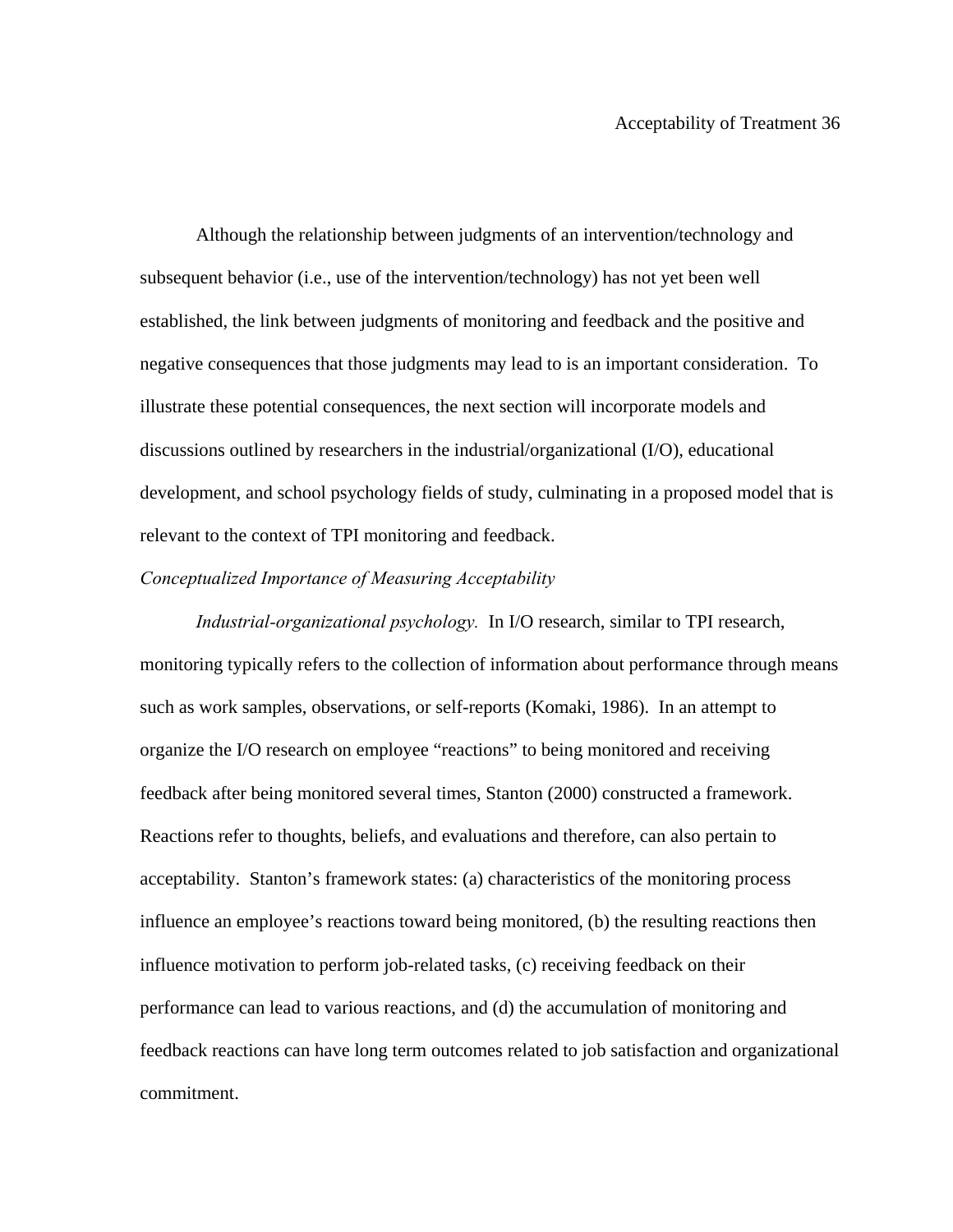For point (a), Stanton (2000) described 10 different characteristics of the monitoring process, including the: frequency of monitoring, regularity of monitoring, person collecting the performance data, and person(s) who will be reviewing the performance data. There are eight possible resulting reactions from monitoring in found in point (b). Those relevant to acceptability include: perceived fairness (i.e., the degree to which employees rate the monitoring practices as reasonable and appropriate), perceived satisfaction (i.e., the general positive or negative evaluations of the monitoring practices), and perceived invasiveness (i.e., the extent to which employees feel an invasion of privacy resulting from monitoring).

Amick and Smith (1992) also outlined a conceptual model of the importance of using a monitoring and feedback system that is viewed as acceptable by employees. Electronic performance monitoring systems (EPM) track employee behaviors (e.g., computer-based work and accomplishments), and the resulting EPM tracking data are often presented to employees to act as a guidance aid and reinforcement for future on-task behaviors. Amick and Smith summarized the results of I/O research to show how the introduction and use of a continuous monitoring system is often associated with increased stress levels. In their model, if performance feedback is considered judgmental rather than helpful, "anxiety and fear of reprisal can be elicited with an attendant sensitivity to feedback" (p. 8). Perceived helpfulness was mentioned earlier in this literature review as one aspect of acceptability. In addition, Amick and Smith suggested that the introduction of an EPM will be associated with an increase in pressure from job demands and workload. The sensitivity to reprisal combined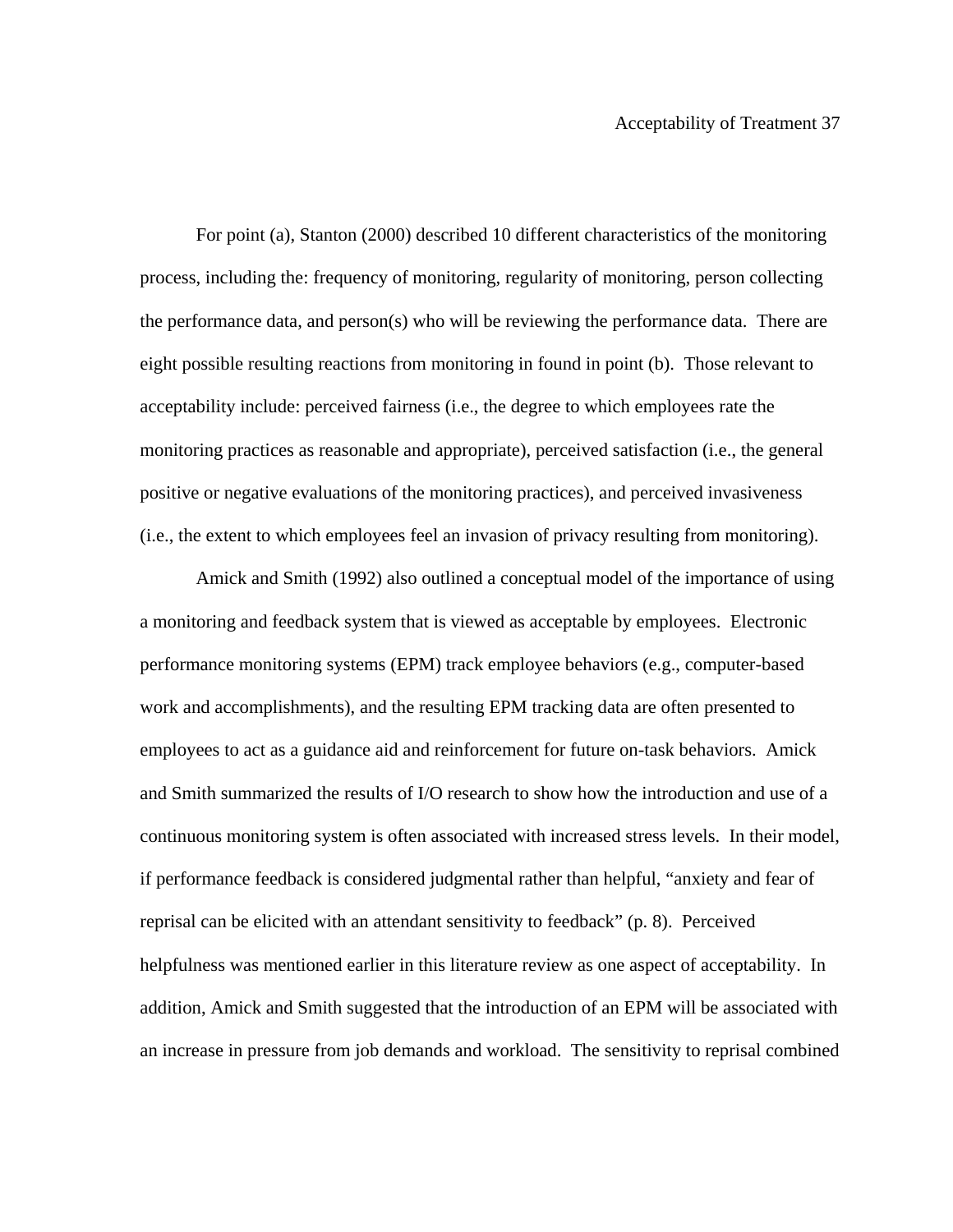with job demands and workload results in an accumulation of emotional and biological stress.

*Educational development.* Yariv (2006) also discussed the importance of knowing how the recipients of feedback view the perceived helpfulness of receiving that information. Yariv described how research reveals that leaders and supervisors often avoid providing feedback to poor performers (Larson, 1986), delay giving feedback (Bond & Anderson, 1987; Lee, 1993), and distort feedback to make the process seem less negative (Larson; Lee) due to fear of how the feedback will be perceived by the recipient. Female teachers in elementary schools are especially prone to stress resulting from feedback (Smith et al., 2000), so this issue is particularly relevant to the female-dominated teaching profession. Yariv replicated the reluctance to provide timely and accurate feedback by interviewing 40 principals of elementary schools. The principals were, in fact, generally hesitant to provide feedback on teaching practices. However, if providers of feedback know that the recipient perceives the news as helpful (i.e., an opportunity to assist in work-related performance), then they might not feel as reluctant to provide timely and accurate feedback.

*School psychology.* Discussion of the acceptability of monitoring/feedback methods rarely occurs in the school psychology literature. However, two studies that draw attention to its importance are worth mentioning. In introducing the best practices of helper relationships in school consultation, McGivern, Ray-Subramanian, and Auster (2008) listed the provision of feedback as an effective helper strategy. Specific suggestions are offered so that school psychologists may utilize the helper strategies. Withholding feedback during times when the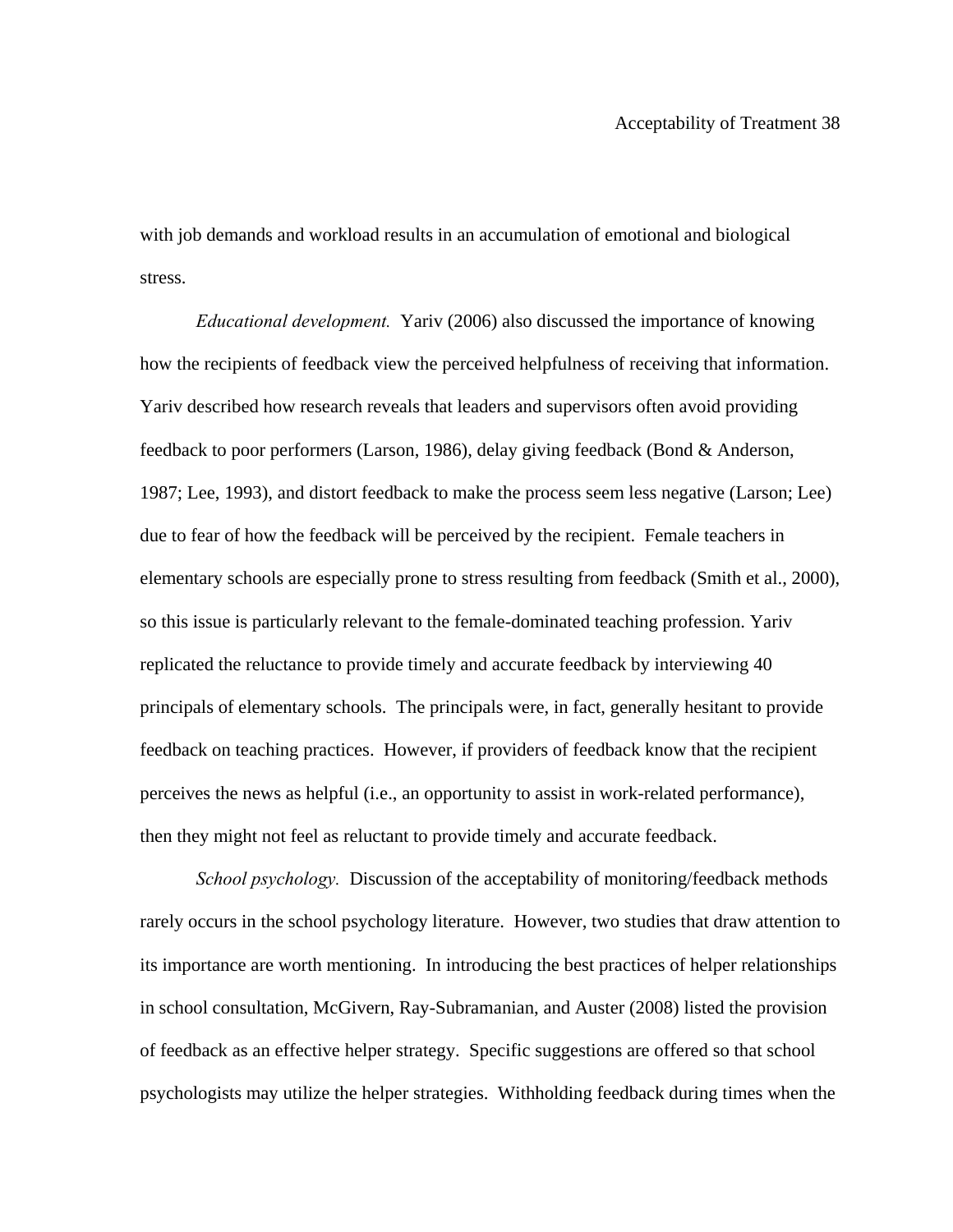consultee may not find feedback acceptable is one suggestion that McGivern and colleagues recommend. However, the basis for this recommendation is not explained or supported with any empirical studies.

Interestingly, the second study worth mentioning is informative regarding the importance of teacher acceptability through school psychologists' answers to an open-ended survey question. Cochrane and Laux (2008) surveyed 806 school psychologists holding Nationally Certified School Psychologist credentials. The final question on their survey asked respondents to describe why or why not they believed treatment integrity, referred to as TI by Cochrane and Laux, was important for school-based interventions. Some school psychologists included reasons why treatment integrity was not measured in their school. Poor acceptance by teachers for TI monitoring was one of the most frequently occurring reasons. The authors stated, "Teachers were described as not being receptive to measurement of TI because it may make them feel they were being critiqued or being watched. One participant wrote, 'The process of monitoring TI might be perceived by the teacher as intrusive and have a negative effect upon the consultation relationship which is based on mutual trust' " (p. 505). It appears that school psychologists are identifying teachers' lack of comfort as an obstacle to systematic treatment integrity monitoring.

*Proposed model.* The conceptual frameworks and discussions reviewed thus far as well as the unique context of schools attempting to sustain RTI practices leads to a new model that is specific to acceptability of TPI monitoring and feedback (Figure 1). In this proposed model, a teacher's acceptability of various monitoring and feedback methods is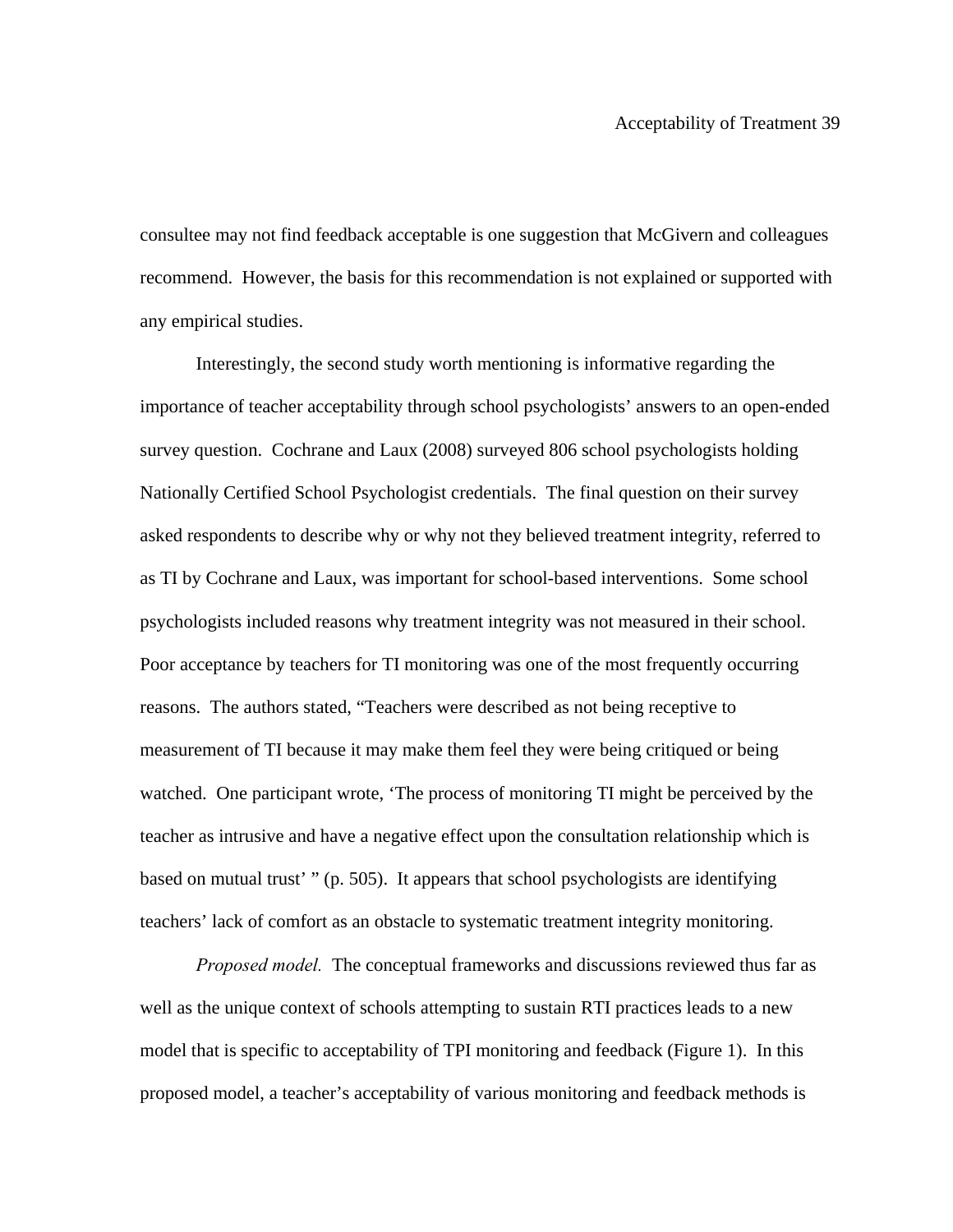defined as the perceived helpfulness, feasibility, and level of comfort with participating in the process. These perceptions influence a teacher's motivation to increase his/her TPI (i.e., the job-related task), satisfaction and stress with his/her job, and quality of collaborative relationships with other personnel involved in the process. The ultimate outcomes then become higher levels of TPI and better student outcomes, or responsiveneness, resulting from the intervention.

-Feasibility<br>-Comfort level

TPI monitoring and Acceptance of the methods: -Motivation to increase TPI -Higher TPI levels<br>feedback methods - -Helpfulness - -Job satisfaction - -Better student outc feedback methods  $\longrightarrow$  -Helpfulness 
-Job satisfaction
-Better student outcomes
-Feasibility
-Job stress
-Job stress
-Job stress
-Job stress
-Job stress
-Job stress
-Job stress
-Job stress
-Job stress
-Job stress
-Job stre -Quality of collaborative relationships

#### Figure 1

## *Importance of Understanding the Acceptability of a Feedback/Monitoring Package.*

Positioning acceptability where it has the potential to influence the effectiveness of monitoring and feedback methods, the motivation to increase adherence to job tasks, job satisfaction/stress, and quality of work relationships, requires reviewing empirical findings from studies measuring acceptability of monitoring and feedback. Therefore, the following section has two purposes: (a) to summarize research from various fields of study to support aspects of the proposed model and (b) to describe how recipients of monitoring and feedback processes find specific methods of its delivery (e.g., the frequency of feedback meetings, providers of feedback) to be acceptable.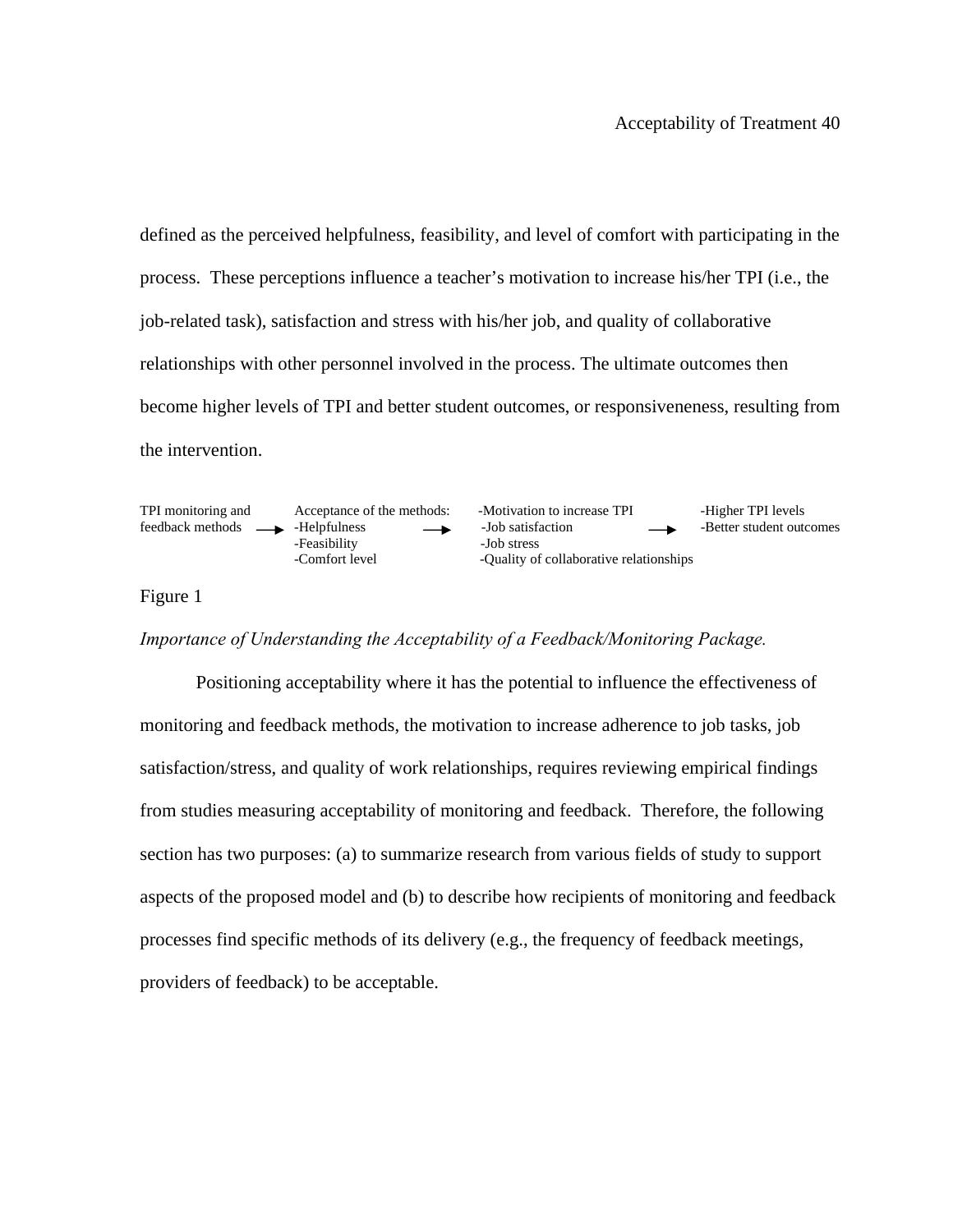# *Review of the Acceptability of Monitoring and Feedback Systems*

# *School Psychology and Education*

The demands placed on schools to be held more accountable for student performance has led to an increase in the development of systematic teacher evaluation processes (Ovando, 2001). The goals of the evaluation, although not as narrowly focused, are similar to the goals of TPI monitoring and feedback—to collect information regarding teachers' behaviors and subsequently provide this information to teachers so that they may improve their ability to educate students. In addition, school administrators have various options to implement an evaluation system without any clear evidence as to the most effective and acceptable methods. For example, school districts in Texas can use the Professional Development and Appraisal System recommended by the commissioner of Texas or a locally developed system (Texas Education Agency, 1997). "However, little is known about the lessons and shortcomings resulting from the implementation of locally developed teacher evaluation systems" (Ovando, p. 219). Therefore, the issues arising from these evaluation processes and the perceptions that teachers hold regarding them are relevant to the topic at hand.

 Wanting to know how the evaluation process is achieved so that the goals of accountability and professional improvement may occur, Ovando (2001) examined 12 teachers' perceptions of locally developed teacher evaluation systems using open-ended questions. Her results suggested that teachers perceive brief classroom observations conducted at different times as useful in providing to evaluators a good representation of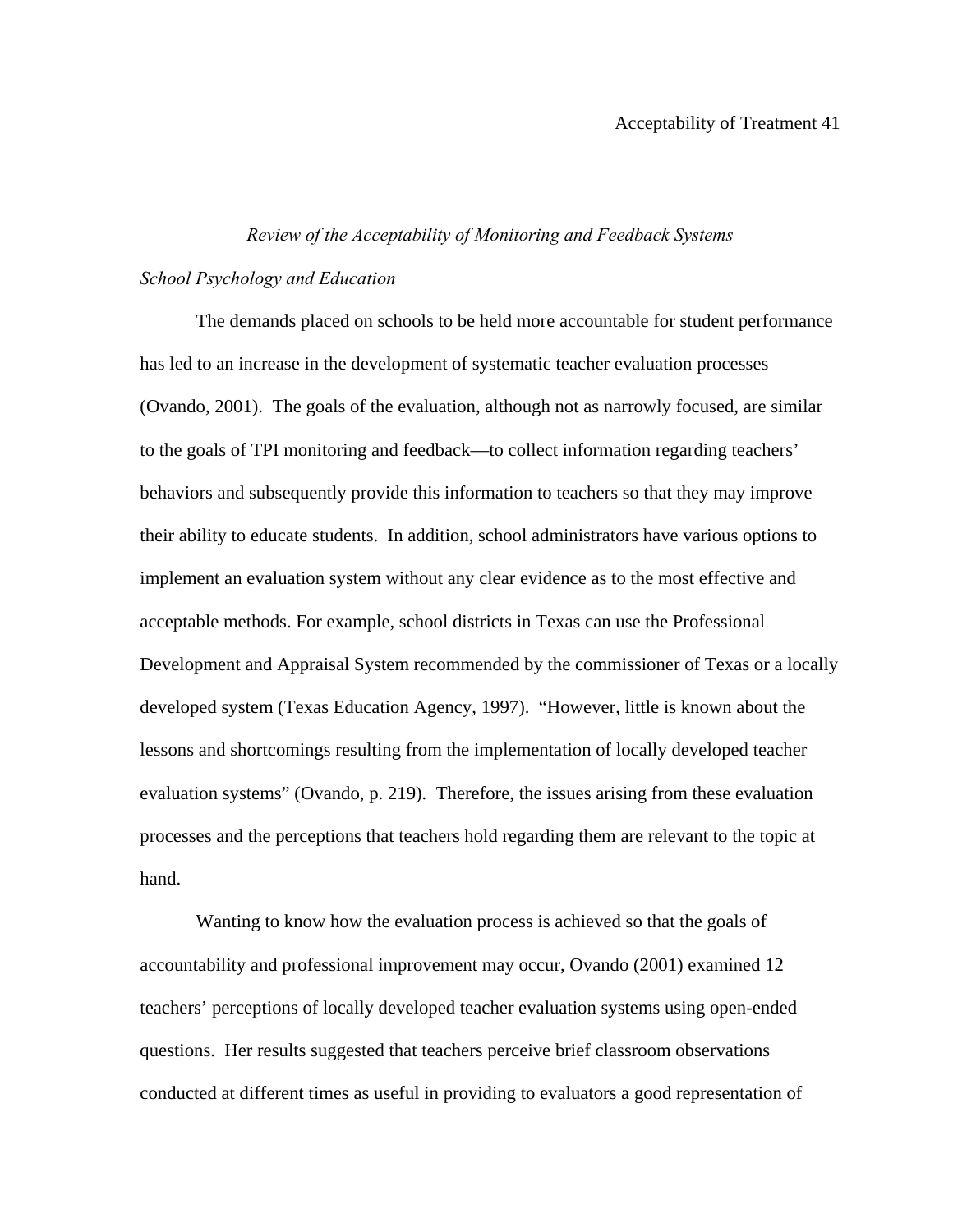their natural teaching practices and the context in which they work. They also perceived receiving feedback on instructional strengths and weaknesses as an effective route toward professional development. The feedback is particularly helpful when it is provided in oneon-one conferences, coupled with written summaries and presented by a person with experience teaching at the same grade level.

Systems of evaluation based on the *Framework for Teaching* standards (Danielson, 1996) have been implemented for years without detailed examination into the processes as viewed by teachers. Kimball (2002) intended to fill this void by interviewing teachers from three different school districts using these standards to guide evaluations. Data collected on teacher practices at these school districts included teacher-developed portfolios, classroom observations, conferences, and self-reflection forms. Kimball asked teachers how they viewed the timing/frequency (i.e., how soon and how often evaluation occurs), credibility (i.e., degree of expertise held by the evaluator), and utility of the feedback process (i.e., whether the information is tied to growth recommendations), hypothesizing that favorable ratings of these three areas would be associated with greater use of information gained through feedback. Teacher responses were content analyzed and common themes were identified. Teachers revealed that verbal and written feedback was provided on a timely basis (within one week of the observation) and frequently enough. Most teachers felt that the increased time required for ongoing one-on-one feedback sessions was worth the benefit. However, a few teachers (particularly experienced teachers) felt as though "the burden outweighed the gain" (p. 256). In general, more experienced teachers did not feel as though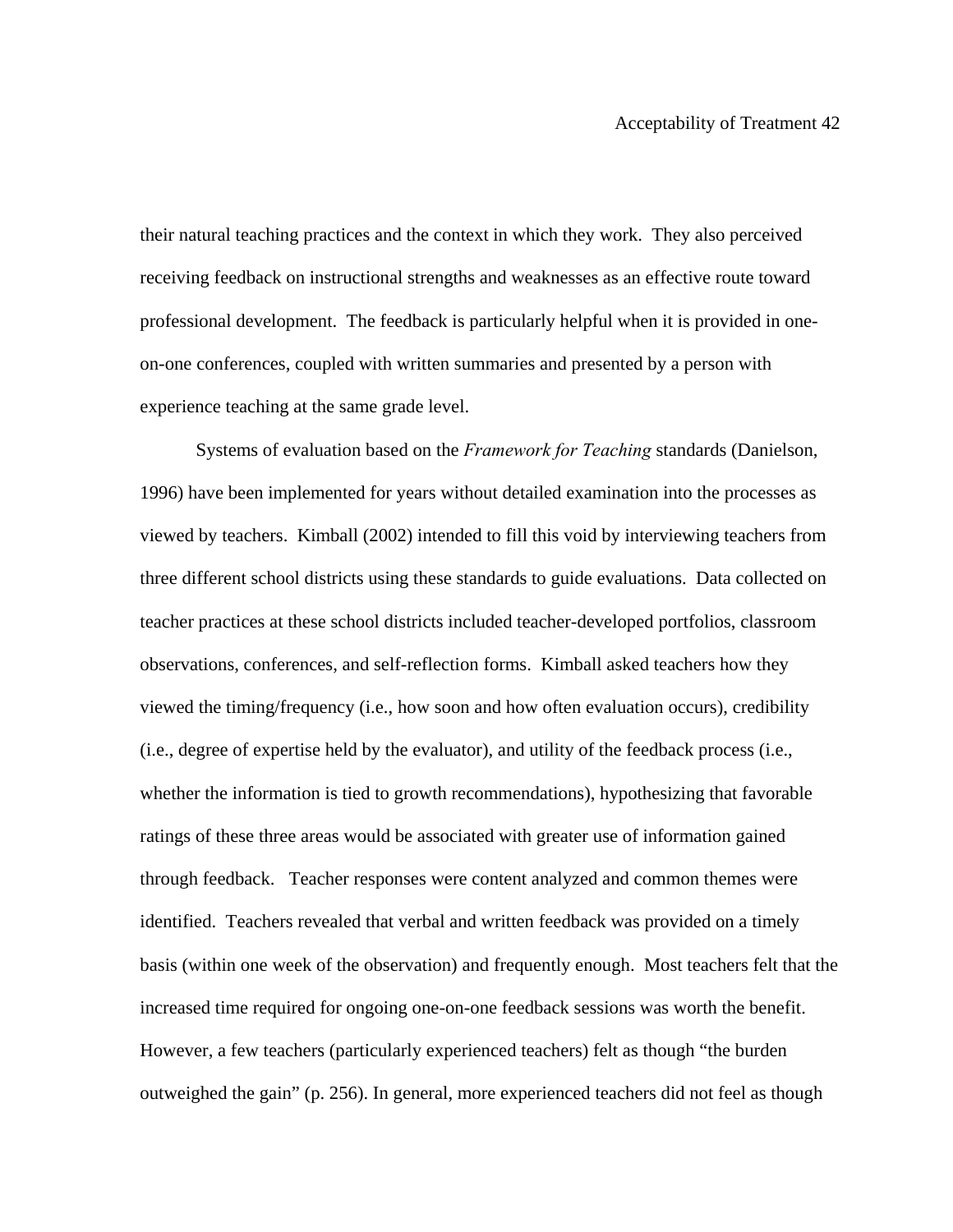they benefited from feedback provision as much as novice teachers, partly due to the low credibility of feedback providers. Experienced teachers reported that self-evaluations (i.e., collecting data on their own instructional practices and comparing this to the teaching standards) were more helpful than taking part in a feedback process with non-tenured educators without the appropriate content-related experience.

Obtaining an accurate assessment of teacher judgments on different performance feedback methods regarding levels of TPI has largely been ignored. Two studies have provided brief examinations of the acceptability of TPI feedback methods (i.e., Coding et al., 2005; DiGennaro et al., 2005). Neither research group was interested in specifically examining acceptability, but it was included as a secondary measure. Coding and colleagues used a 10-item rating scale after performance feedback was terminated. The scale asked about the purpose of feedback, procedures of observation and feedback provision, and helpfulness of the feedback sessions. All teachers gave favorable ratings to the purpose, procedures, and outcomes of performance feedback. However, the level of specificity within the survey items was not clear, as authors did not report the specific wording of the items. Also, rather than state the acceptability ratings of individual feedback components, they reported average ratings of the entire feedback package. DiGennaro and colleagues used a modified IRP-20 to reveal teachers' evaluations of performance feedback used as a negative reinforcement mechanism (e.g., practicing missed intervention steps during after-school hours). They reported that all teachers perceived this method as effective in improving their accuracy of plan implementation. Because perceived effectiveness is only one aspect of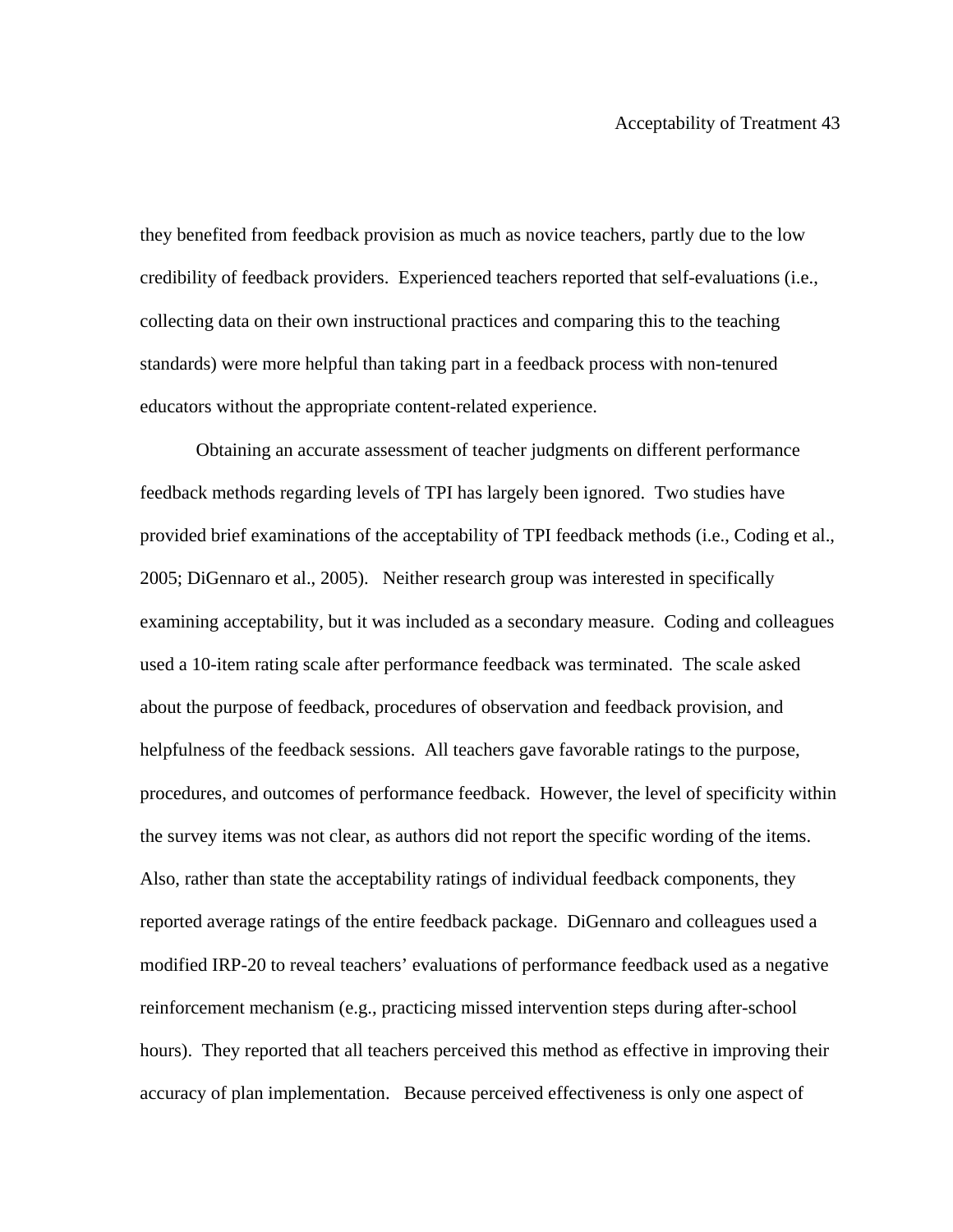acceptability, however, it would be erroneous to conclude that teachers perceive the use of performance feedback as a negative reinforcement system as acceptable.

#### *Direct Care Provision in Institutions*

 Staff at institutions and hospitals often provide direct care to patients in the form of interventions (e.g., vocational training, positive interactions). Management has attempted to employ a variety of monitoring and feedback procedures to ensure that staff members, often nurses or attendants, are exhibiting the behaviors outlined in intervention plans (Reid  $\&$ Whitman, 1983). An examination of how staff view these procedures is therefore highly relevant to how teachers implementing planned interventions might view similar procedures.

 Drawing on Kazdin's (1980) idea that people whose behavior is targeted to be altered by a program's techniques must find acceptability in those techniques in order for it be effective, Reid and Whitman (1983) reviewed feedback acceptability from direct care staff. Although they noted the general lack of information pertaining to this subject, studies were cited that revealed unpleasant work environments associated with low acceptability ratings (Liberman, 1979; Pomerleau, Bobrove, & Smith, 1973; Seys & Duker, 1978). In addition, the authors mentioned that they have personal experience with "administrative decisions to discontinue contingency programs with staff following staff complaints about the programs and derogatory staff comments about performance feedback systems" (p. 143). However, they were not clear as to what particular parts of the feedback systems were viewed unfavorably.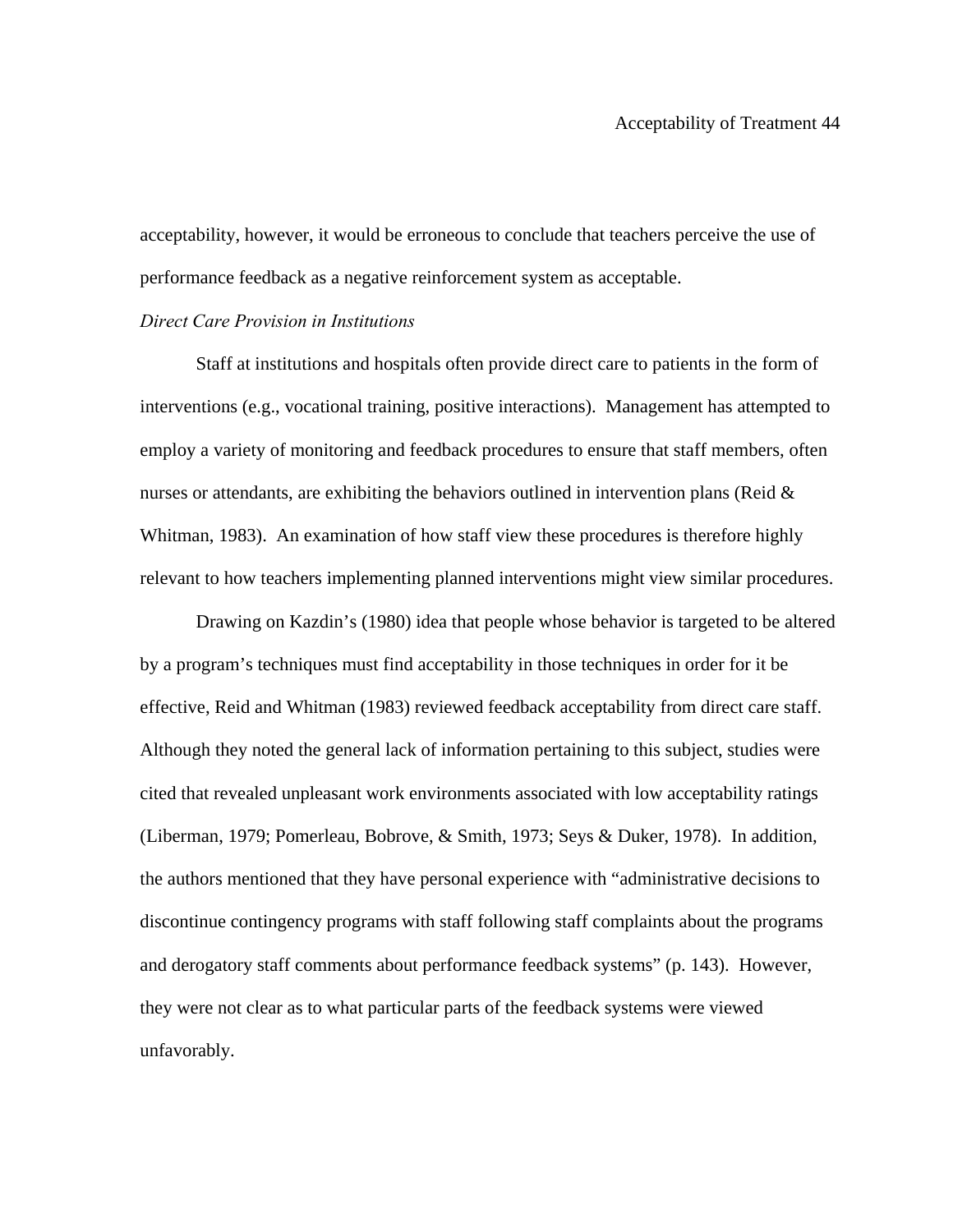Fleming and Sulzer-Azaroff (1992) provided a more thorough understanding of direct care staff views of evaluation/feedback methods. In particular, they analyzed results from a consumer satisfaction survey administered to vocational instructors working with patients with mental retardation. The instructors were taking part in a peer evaluation/feedback program, whereby pairs of instructors observe each other, tally appropriate behaviors (e.g., gesturing, modeling, physical guidance, and praise delivery), graph these behaviors, and provide feedback to each other based on pre-set goals in weekly 15-minute review meetings. [This method is very similar to that employed by Noell (2008) in his research on TPI monitoring and feedback described in previous sections of this literature review.] Instructors rated their satisfaction with the procedures on a five-point scale. Mean ratings indicated that participants viewed this system as helpful in improving performance  $(M = 4.33)$ . Furthermore, observing and exchanging feedback was more helpful than goal setting and graphing. The authors concluded that peer-managed feedback procedures can be costeffective and acceptable. However, it is important to note that one pair of instructors withdrew toward the beginning of the study due to feeling threatened by the idea of giving feedback to each other.

 The scale used by Fleming and Sulzer-Azaroff (1992) can be criticized due to the lack of information regarding reliability/validity and the consistently high ratings across all participants. Miltenberger, Larson, Doerner, and Orvedal (1992) improved upon that study by using the Acceptability Rating Scale (ARS; Davis, Rawana, & Capponi, 1989). This scale has 26 items rated on a six-point scale and assesses perceived helpfulness, intrusiveness, and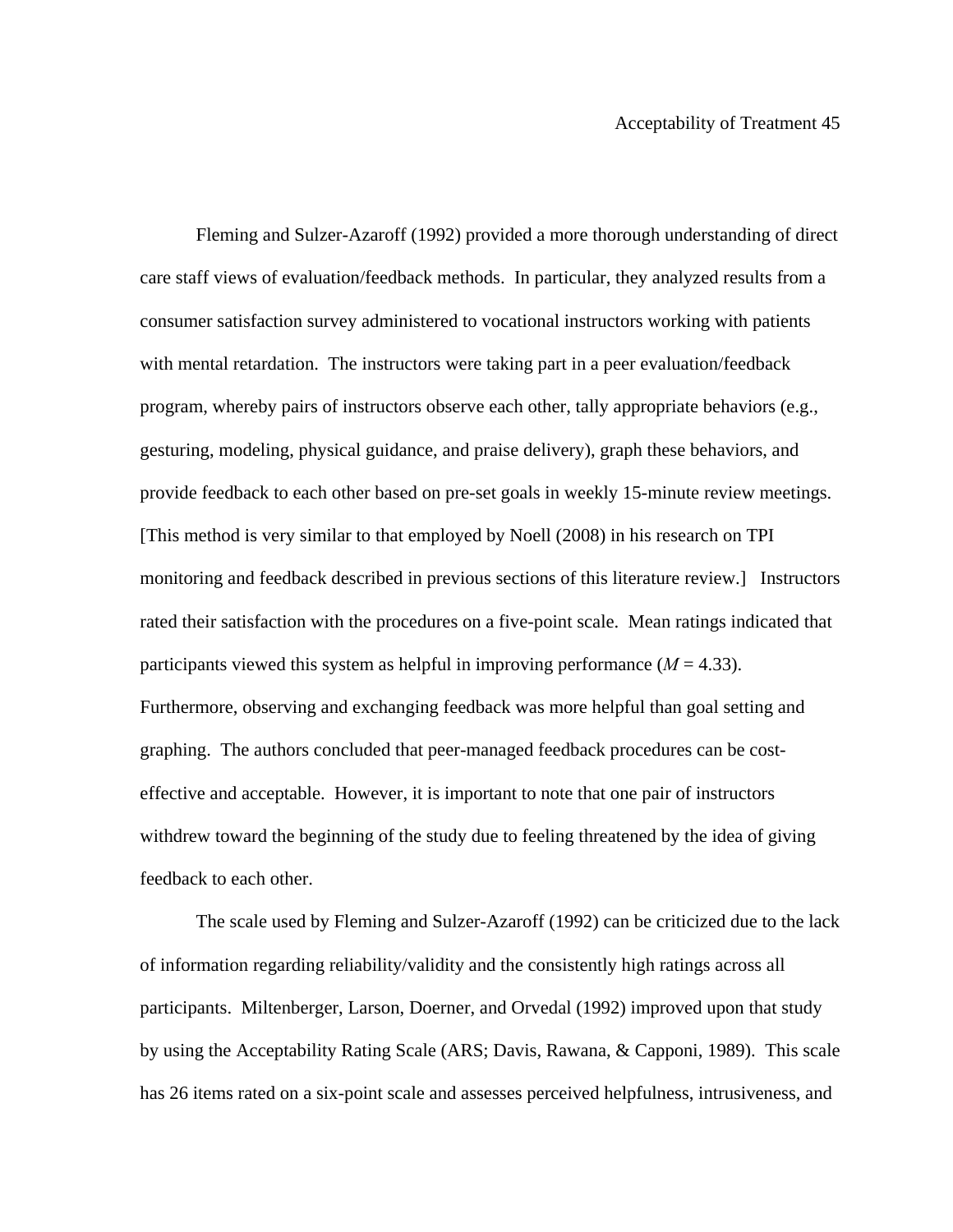overall positive reactions to the management procedures. They administered the ARS to direct care staff members responsible for delivering praise statements at five community residential training programs for persons with mental retardation. Staff members were randomly assigned to either: (a) *instructions* [reminding the staff about the importance of praising clients]; (b) *instructions plus modeling* [in addition to (a), the supervisor models the correct behavior]; (c) *feedback and praise* [corrective and positive feedback is given after the supervisor's observations]; (d) *self-management* [staff keeps track of praise statements using an electronic counter]; or (e) *self-management, feedback, and praise* [combination of (c) and (d) procedures]. Results revealed that staff found *self-management* procedures least acceptable, most likely due to the additional effort required on their part. The *instructions* and *feedback and praise* conditions were rated as most acceptable.

 Fedor, Bettenhausen, and Davis (1999) also explored acceptability ratings from direct care staff. They emphasized that providing feedback for appraisal purposes only is usually restricted to supervisors. Receiving feedback for developmental improvement (i.e., a more "helpful" rather than evaluative process), on the other hand, can be provided by peers. However, even if the stated purpose of feedback is to help support successful completion of job-related activities, employees will try to make sense of the process and may perceive it differently. This was the researchers' underlying rationale, as they first hypothesized that the perceived use of a peer feedback system for developmental purposes would be positively associated with acceptance of the system, revealed through a rating scale and open-ended questions. In addition, they hypothesized that longer organizational and job tenure will be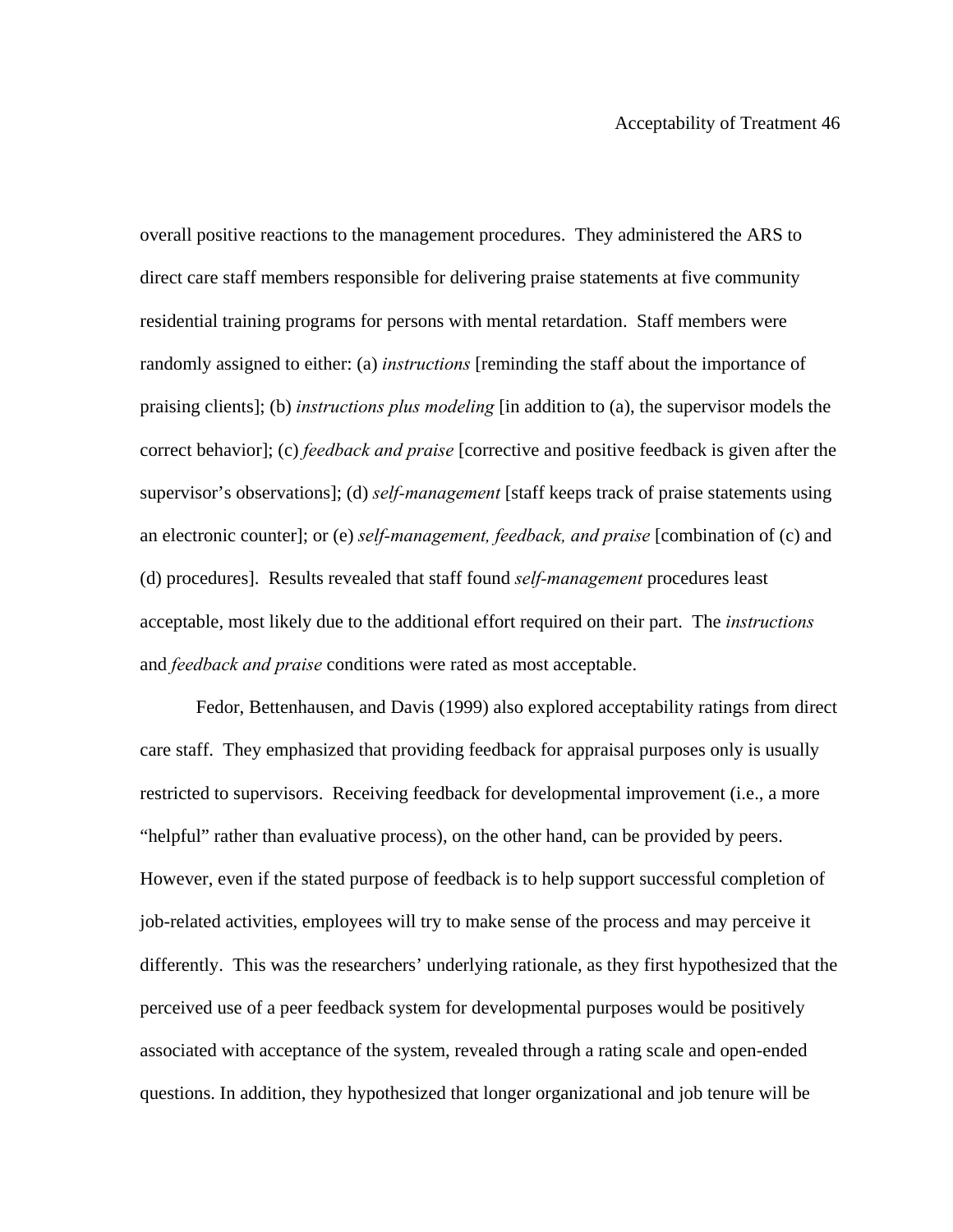associated with lower acceptance. After examining the responses of 460 nurses at an acute hospital providing in- and outpatient services, only their first hypothesis was supported. *I/O Research from Other Settings* 

Although these next set of studies do not represent situations reflecting the responsibility of persons to implement interventions or enact specific behaviors toward clients, the content is still relevant. These studies involve the examination of employee acceptance of monitoring/feedback procedures intended to increase work productivity.

Adding to the importance of feedback as a developmental process emphasized by Fedor et al. (1999), Stephan and Dorfman (1989) examined the effects of randomly assigning participants to either: (a) feedback presented as administrative purposes only (i.e., the supervisor provides evaluative and judgmental information on previous performance); or (b) feedback presented as developmental purposes (i.e., the supervisor is expected to act as a coach and guide to provide suggestions for future performance). Within those conditions, participants were also assigned to receive feedback focused primarily on correct performance or on incorrect performance. Stephan and Dorfman discovered that participants assigned to receiving feedback focused on correct performance were more satisfied and that participants assigned to feedback serving developmental purposes viewed the supervisor as more supportive, helpful, tactful, and understanding. Limitations of this study include the fact that participants were undergraduates trained to perform a simple data entry task, and therefore, may have less relevance to teachers implementing interventions in a classroom. Nonetheless,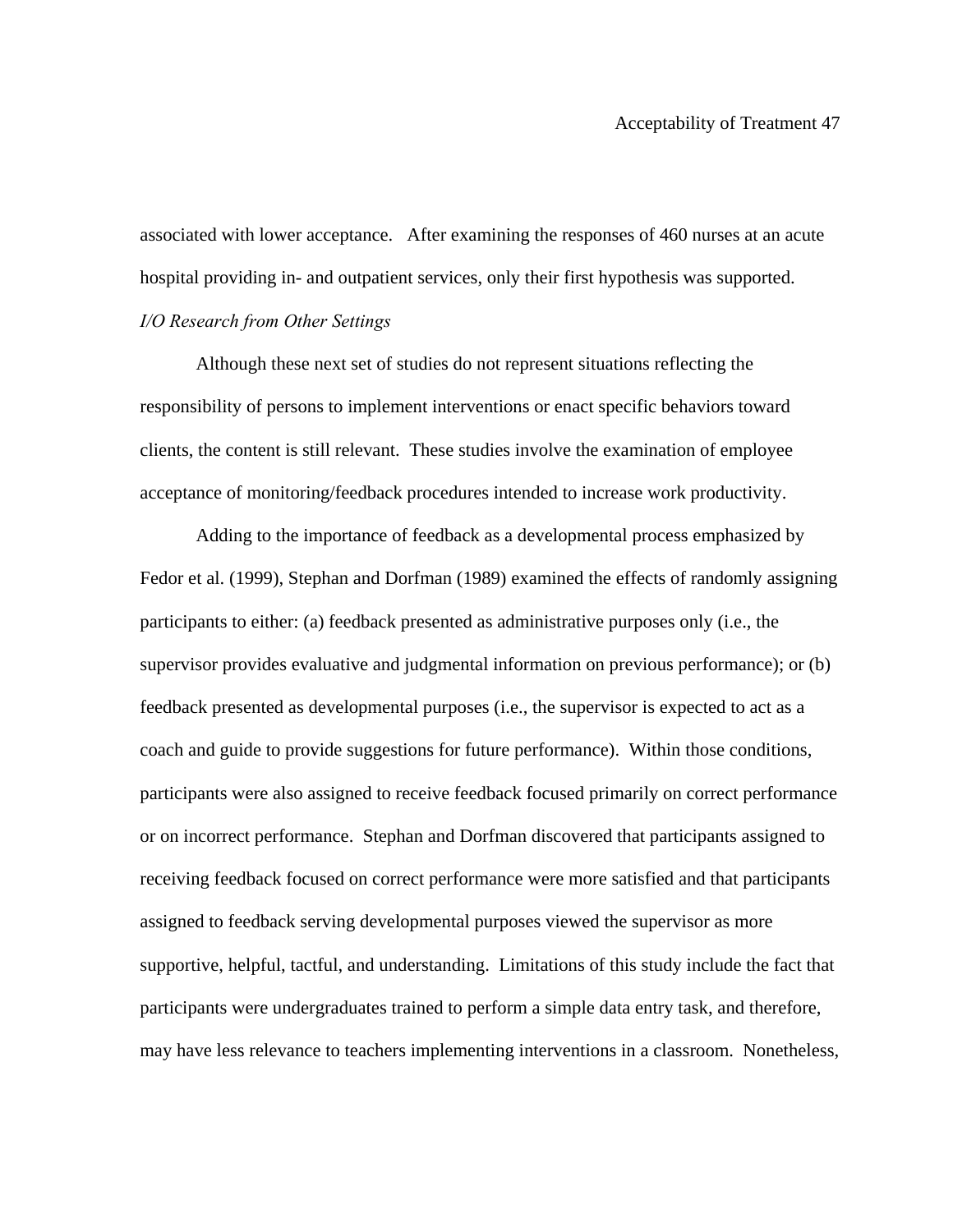the information obtained is still helpful in guiding the understanding of acceptance and feedback.

In order to demonstrate whether there is a difference in acceptability ratings from employees performing routine tasks receiving positive feedback versus corrective feedback, Waldersee and Luthans (1994) examined the attitudes of customer service employees at fast food restaurants. Managers and assistant managers observed employee behavior and then provided positive feedback in the form of written notes every other day on behaviors that were well-executed or corrective feedback on behaviors that were not well-executed. Employees then rated the credibility of these feedback methods and the "psychological distance" between the feedback provider and receiver on a five-point scale, the two composite indexes that Waldersee and Luthans viewed as representing acceptability. The mean rating of feedback credibility was significantly higher for employees receiving positive feedback (4.01) compared to employees receiving corrective feedback (3.71), although both ratings were generally high. In addition, employees receiving corrective feedback experienced a greater degree of psychological distance with the feedback provider.

Of final note in the I/O field of study is the use of electronic performance monitoring (EPM) systems, or computer performance monitoring (CPM) devices. These computerized monitoring devices can objectively track employee behaviors without the necessity of a human observer. Feedback can be presented on the computer screen or through meetings with a supervisor. Alder and Ambrose (1997), using the premise that face-to-face feedback can help increase positive reactions and reduce the depersonalization associated with CPM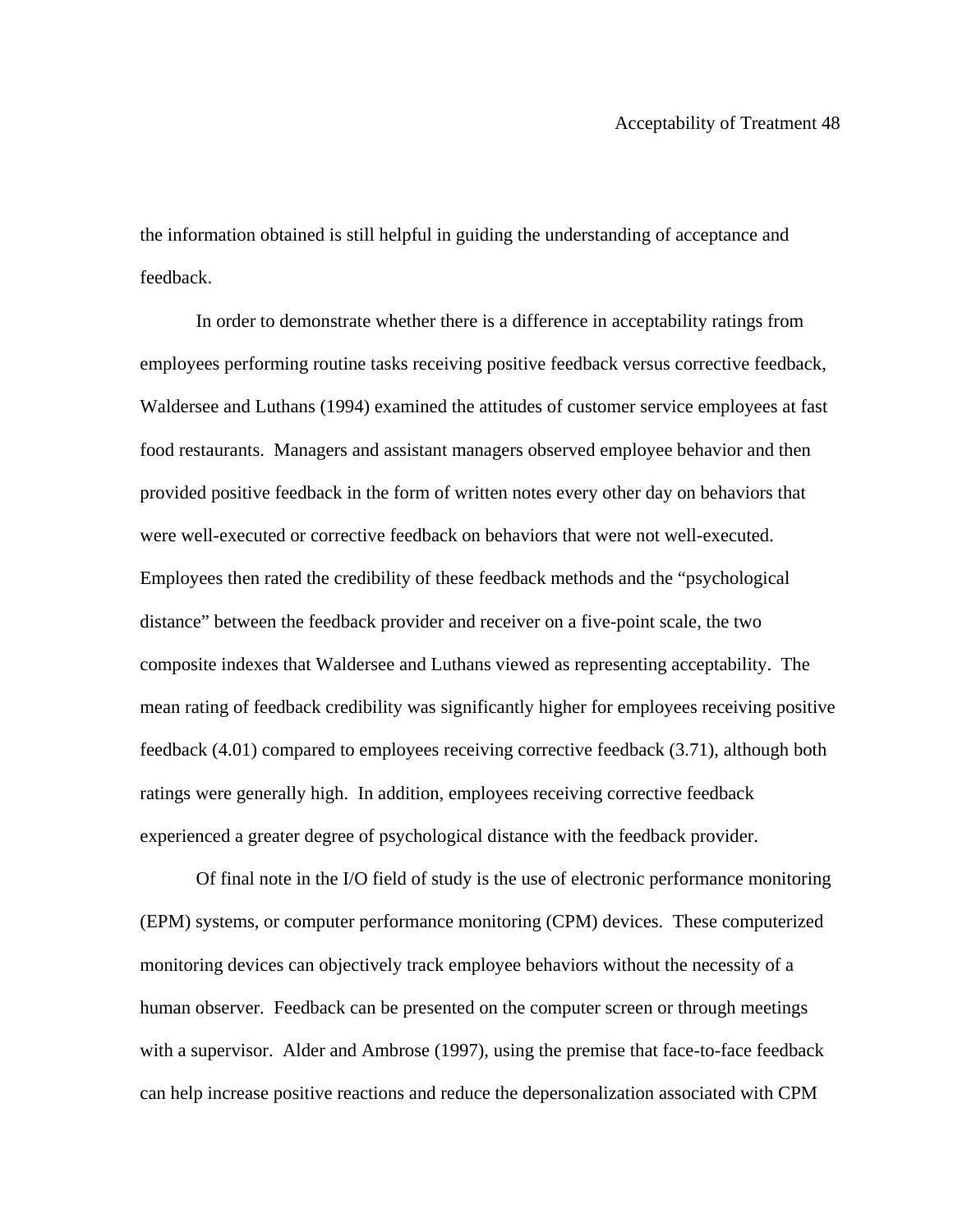feedback, examined whether acceptability ratings differ according to the format of feedback. Undergraduates were randomly assigned to receive one of those two feedback conditions and trained on a data entry task. The highest ratings of fairness and satisfaction were associated with supervisor-mediated feedback as opposed to computer-mediated feedback. Other researchers interested in CPM/EPM systems have discovered that it can result in selfreported and physiological signs of stress (Henderson, Mahar, Saliba, Deane, & Napier, 1998) and that the procedures are sometimes rejected due to perceived invasion of privacy (Chalykoff & Kochan, 1989).

## *Conclusions*

It is difficult to draw definitive conclusions regarding the social acceptability of monitoring and feedback procedures, regardless of whether one examines the school psychology and education, direct-care provision, or I/O literature. Failing to report specific acceptability items used in surveys, using different terminology to refer to consumer judgments, defining acceptability in various ways, and not reporting separate measures of acceptability on specific characteristics of the monitoring and feedback package are some of the methodological problems present in this area of inquiry. In addition, studies rarely include demographic information and information on other variables that might describe people with higher or lower acceptability ratings. Having this information could be helpful, in that administrators or supervisors could then focus efforts on increasing the acceptability of certain methods toward those exhibiting characteristic A, provided that characteristic A generally describes people exhibiting lower acceptability ratings. One emergent theme from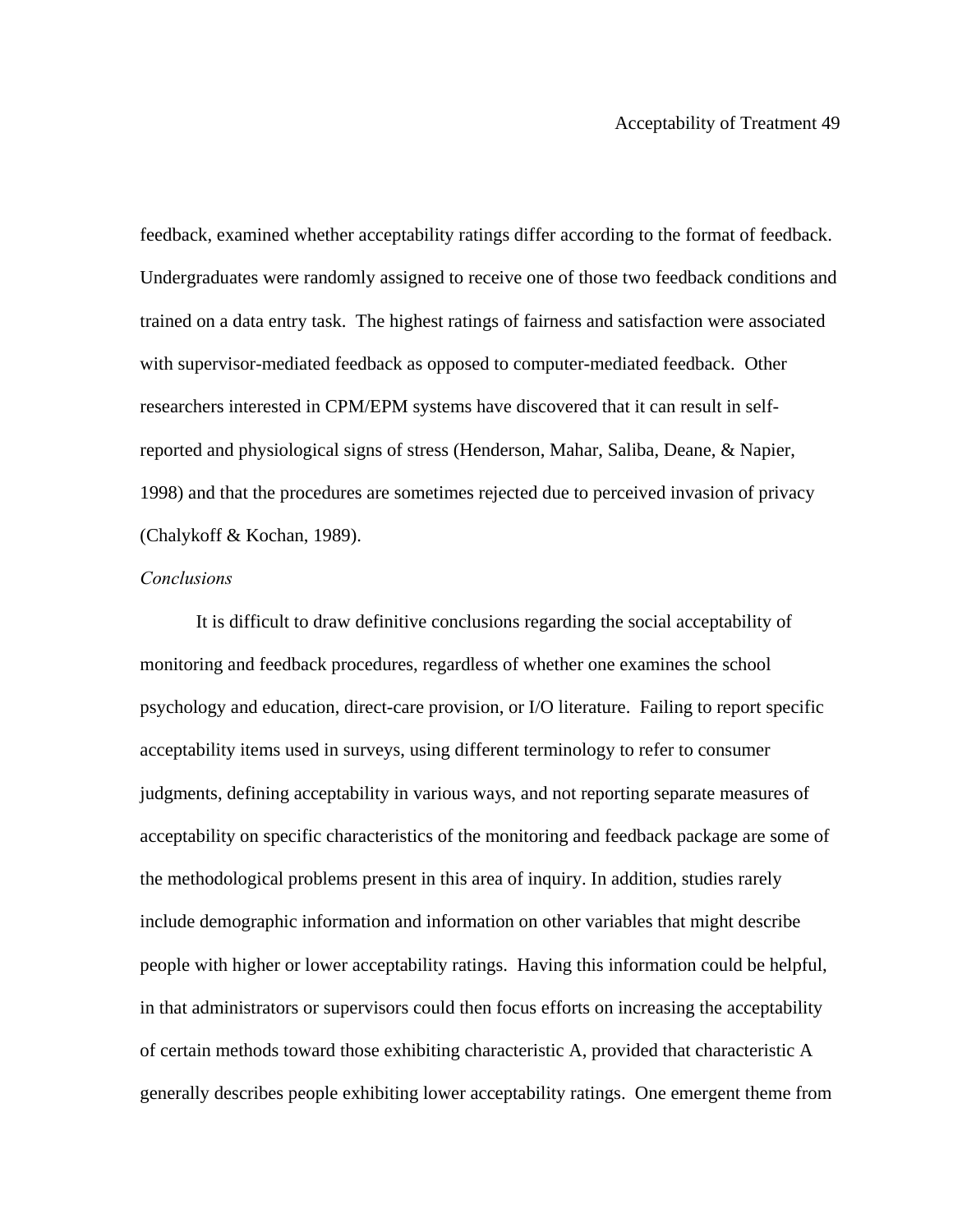the school setting is that teachers with more teaching experience generally do not view feedback from other teachers as acceptable; rather, they prefer to monitor and evaluate themselves (Kimball, 2002).

Additional emergent themes from the aforementioned studies are: (a) observing and exchanging feedback with a peer can be perceived as helpful (Fleming & Sulzer-Azaroff, 1992); (b) obtaining feedback from a person with similar experience can be perceived as more helpful and credible (Kimball, 2002; Ovando, 2001); (c) providing feedback in face-toface interactions rather than through self-managed or computer means is often more acceptable (Alder & Ambrose, 2005; Miltenberger et al., 1992); (d) focusing on correctly performed behaviors rather than incorrectly performed behaviors is often associated with more satisfaction, less psychological distance, and more credibility (Stephan & Dorfman, 1989; Waldersee & Luthans, 1994); and (e) focusing on developmental helpfulness rather than administrative evaluation is associated with higher favorability and acceptability ratings (Fedor et al., 1999; Stephan & Dorfman).

Perhaps the only definitive theme found in these literatures is that various monitoring and feedback methods have the *potential* to be viewed as acceptable but may be viewed as unacceptable in certain situations. Further investigation into this matter is clearly warranted.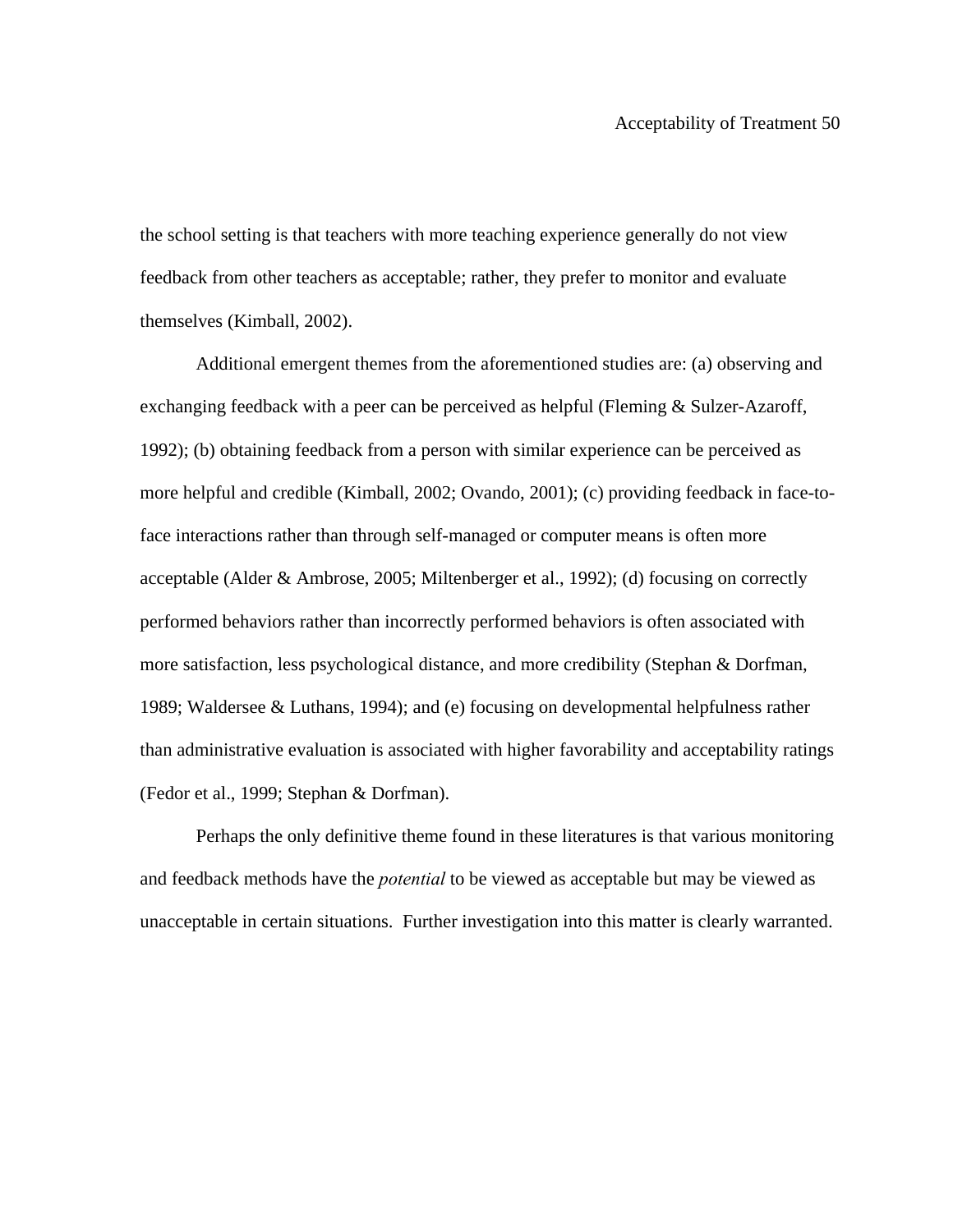## Chapter 2:

# Statement of the Problem

The following points summarize the knowledge and concerns in the area of classroom-based intervention implementation in the public schools:

- 1. RTI is a new, emerging model used to increase the probability that children receive the services they need. The success of this model depends on the degree to which teachers are able to implement interventions in their classrooms.
- 2. Measuring and increasing the degree with which teachers implement planned interventions is necessary to make accurate special education entitlement decisions. Monitoring and providing feedback to teachers regarding their implementation of planned interventions (i.e., TPI) is a way to help increase their implementation.
- 3. If TPI monitoring and feedback methods are to be implemented, knowing teachers' perceptions of the acceptability of these methods may be advantageous. Methods with higher acceptability ratings may carry a higher likelihood of increasing TPI, thereby benefitting student outcomes, and a lower likelihood of contributing to work stress and threatening collaborative work relationships. For RTI models, collaborative work relationships are essential.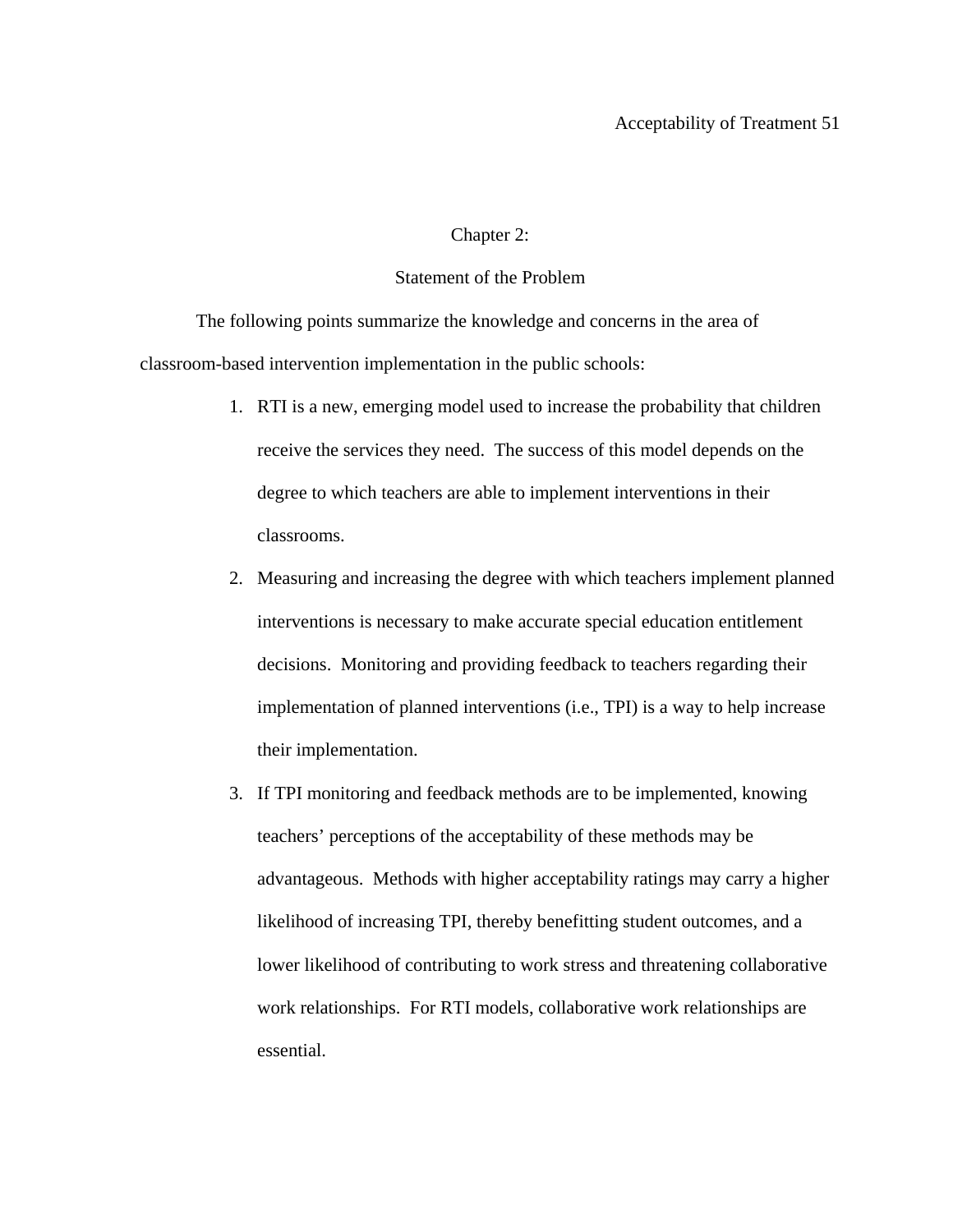- 4. Research from several literatures reveals several findings related to acceptability of performance monitoring and feedback.
- 5. Teachers' perceptions of the acceptability of different methods of TPI monitoring and feedback provision are important yet relatively unexplored, thus warranting further inquiry.

## *Research Questions and Hypotheses*

 The following research questions (RQs) and hypotheses (Hs) of the current research study are as follows:

#### *Monitoring Methods*

RQ 1: What methods of TPI measurement will teachers perceive as more acceptable?

RQ 2: Which school personnel who collect TPI data will teachers perceive as more acceptable?

RQ 3: What frequency of data collection will teachers perceive as more acceptable? *Feedback Methods* 

RQ 4: What TPI performance feedback procedures will teachers perceive as more acceptable?

RQ 5: What format of feedback communication will teachers perceive as more acceptable?

RQ 6: Which school personnel providing TPI data will teachers perceive as more acceptable?

RQ 7: What frequency of feedback provision will teachers perceive as more acceptable?

 The relative paucity of findings regarding teacher acceptability of monitoring and feedback methods understandably limits *a priori* hypothesis formulation. Although some studies have found that employees rate certain methods of monitoring and feedback methods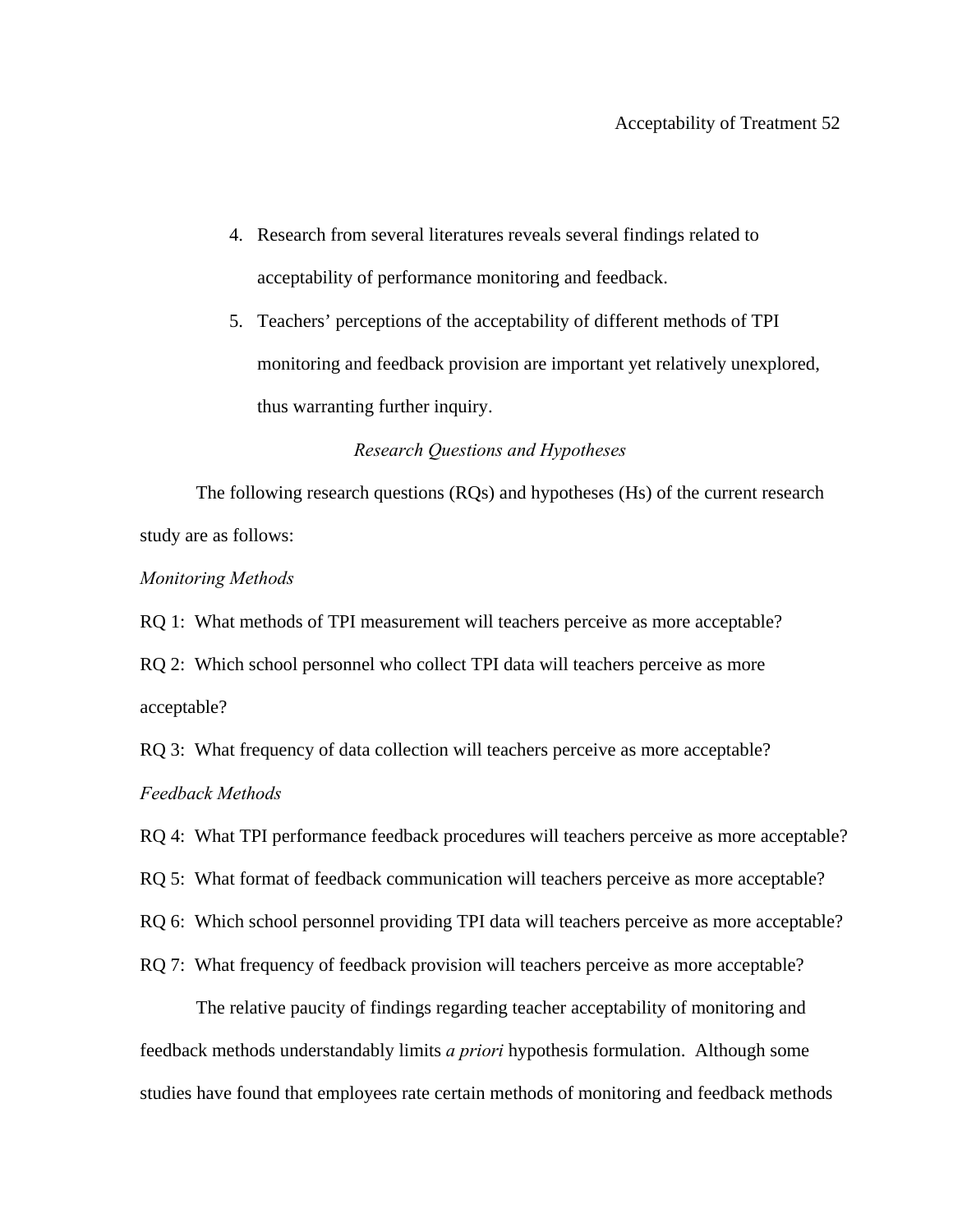of job-related tasks to be acceptable in a variety of professional settings, comparisons between/among specific methods is lacking. Predicting that teachers will rate certain types of TPI monitoring and feedback methodologies as more or less acceptable than other methodologies is therefore inappropriate.

*Participant Characteristics:* 

RQ 8: Will teachers with certain characteristics perceive the acceptability of monitoring and feedback differently?

H 1: Respondents who have taught for more years will have lower acceptability ratings of feedback methods than respondents who have taught for fewer years.

H 2: Respondents with more experience implementing interventions will have lower acceptability ratings of feedback methods than respondents with less experience implementing interventions.

 *Rationale.* For comprehensive job evaluations, more experienced teachers have viewed feedback as less acceptable when compared to less experienced teachers (Kimball, 2002). Kimball mentioned that more experienced teachers may feel as though they already have their job tasks under control and do not need another person to provide them with feedback. Although this conclusion stemmed from part of an overall job evaluation system as opposed to a more specific examination into TPI, the results are still relevant to providing feedback of job-related tasks.

### *Other Implementation Support Methods*

RQ 9: What other TPI support methods do teachers identify?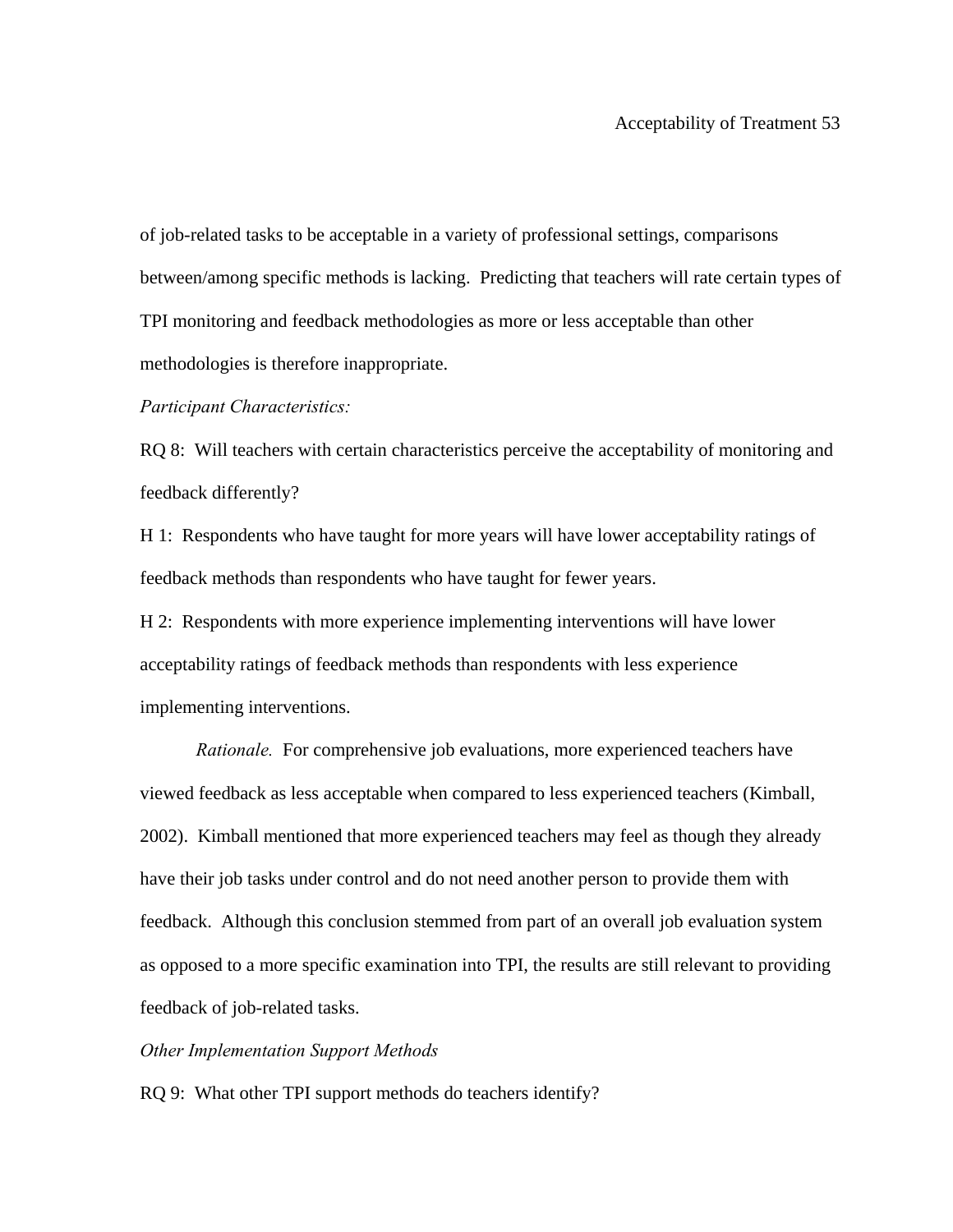## Chapter 3

## Method

 To assess teachers' perceptions of various ways of having their implementation of planned interventions monitored and receiving feedback, a survey approach was utilized. The following sections provide more detailed information about the participants, survey measurements and administration, and data analyses.

#### *Participants and Settings*

The target population was K-5 regular education, special education, and specialist teachers in three North Carolina public schools: 1 primary school and 2 elementary schools. These schools provided an appropriate context for two reasons. First, they are three of the five RTI pilot sites originally designated by NCDPI. Second, a recent NCDPI report resulting from an evaluation of the problem-solving process at the five pilot sites recommended that administrators start implementing a systematic method of monitoring TPI (Braden & Joyce, 2008).

The researcher administered surveys to a total of 99 teachers and specialists across the three target schools. Four surveys were dropped from analyses due to the respondent's position in school—two teacher assistants, one tutor, and one principal. This action resulted in 85 completed surveys, rendering the response rate approximately 86%. The surveys were completed by 57 regular education teachers, 10 special education teachers, 17 teachers with other assignments, and 1 respondent with an undisclosed teaching assignment. Of the 17 teachers indicating other assignments: 7 provided no further explanation; 1 indicated music;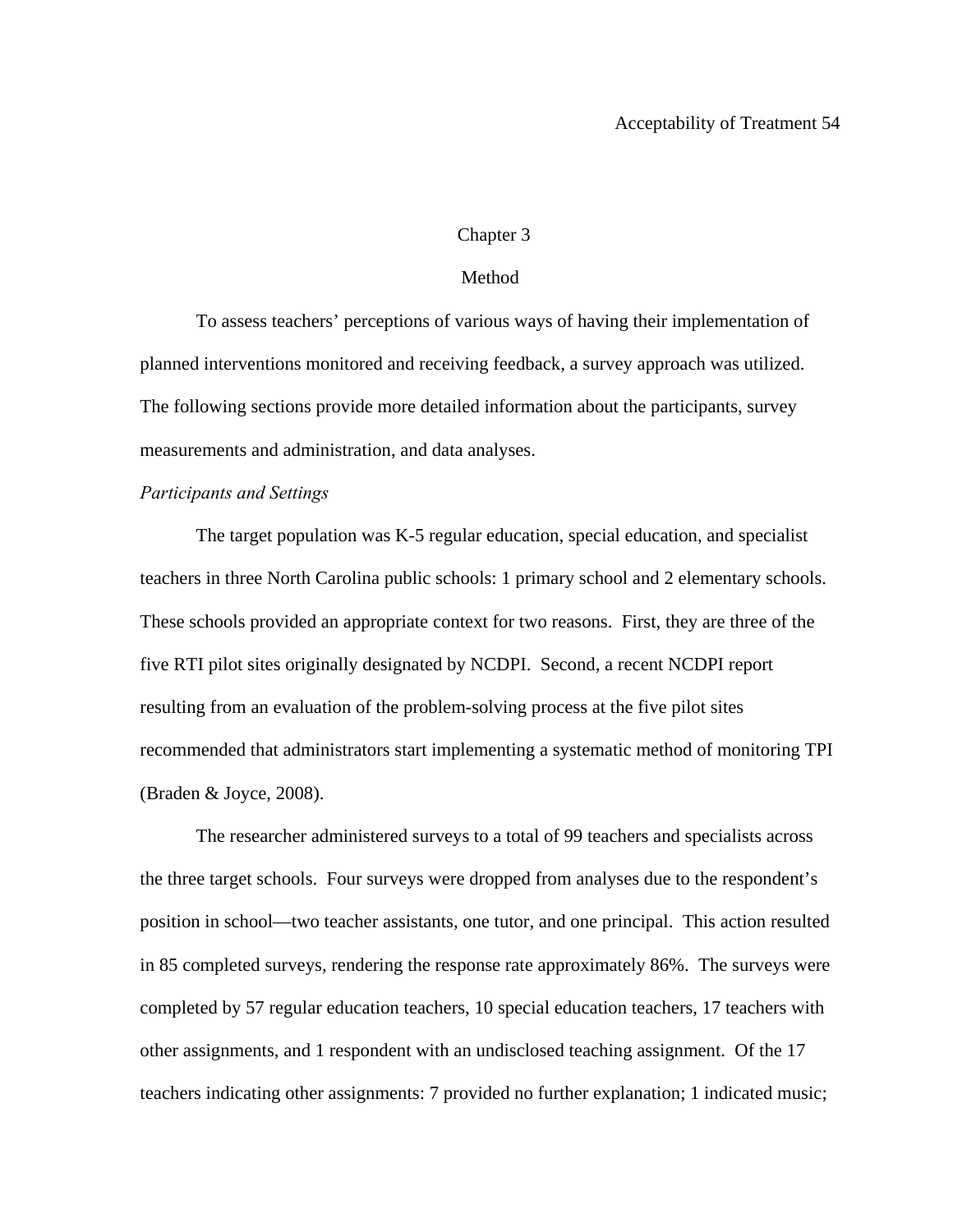1, art; 2, physical education; 1, reading recovery; 1, English as a second language (ESL); and 1 speech-language pathologist. The remaining three were specialists of undisclosed background.

 Fifty-five of the teachers held undergraduate degrees, 29 held graduate degrees, and one teacher did not indicate his/her highest earned degree. Respondents had implemented an average of 5.39 individual classroom-based interventions within the past year, with a range of 0 to 60. Half of the respondents had implemented less than 5 interventions, and 6 respondents did not indicate how many interventions they had implemented. Teachers reported an average of 12.62 years of teaching experience, with a range of 1 to 39. Half of the teachers had less than 11 years of teaching experience, and one respondent did not indicate his/her number of years teaching.

## *Measures and Variables*

This section describes the structure and content of the TPI Monitoring and Feedback Acceptability Survey (MFAS) used in this study. The complete MFAS is found in Appendix A. To assess readability and ease of completion, the researcher piloted the MFAS with two teachers at a school that was not part of this study's sample. *Acceptability* is defined as the perceived effectiveness, feasibility, and comfort level with respect to a TPI monitoring/feedback package. These three aspects of acceptability emerged from reviews of the educational (Kimball, 2002; Ovando, 2001; Smith et al., 2000), school psychology (Lennox & Miltenberger, 1990; McNamara et al., 1999; Oats & Allinder, 1995; Witt et al., 1984), direct care provision (Fedor et al., 1999; Fleming & Sulzer-Azaroff, 1992;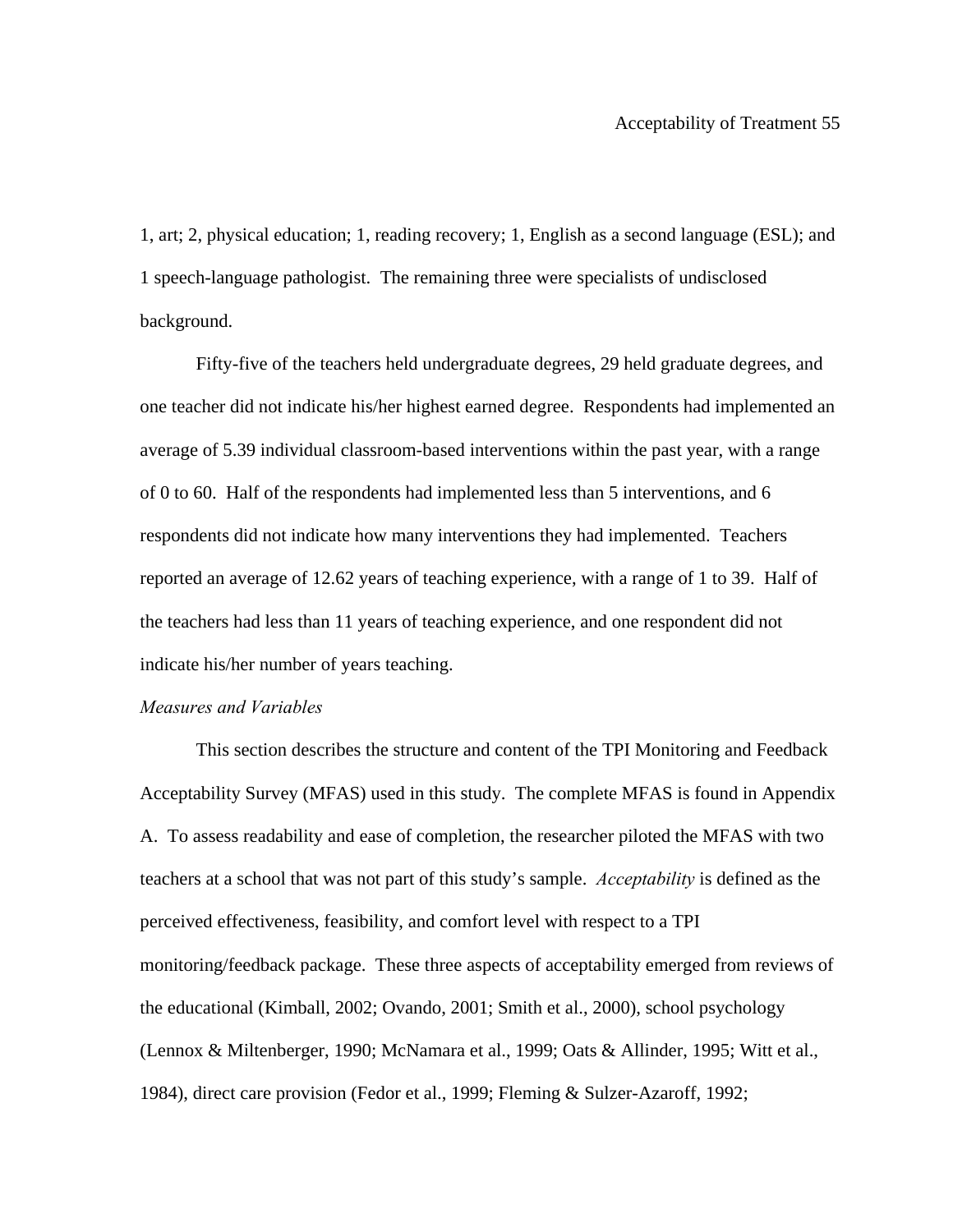Miltenberger et al., 1992), and I/O literatures (Amick & Smith, 1992; Stanton, 2000; Stephan & Dorfman, 1989). To measure acceptability, three questionnaire items are provided to allow a respondent to give ratings of each specific method of TPI monitoring and feedback: (a) "This method would ultimately *help* me implement the intervention," (b) "Participating in this method would be *feasible* to me," and (c) "I would be *comfortable* with participating in this method." Participants rate each of the three areas for each item on a six-point Likert scale ranging from *Strongly Disagree* to *Strongly Agree*. An aggregate acceptability rating is created for each item by summing the ratings for (a), (b), and (c). For ease of survey completion, related items on the MFAS are grouped together: (a) TPI monitoring items, (b) TPI feedback items, (c) questions to assess teacher characteristics, and (d) an open-ended question to gather teachers' opinions of effective TPI support methods.

 There are a total of 13 TPI monitoring items. Three *TPI measurement* items cover direct observations, permanent products, and self-report checklists. Six *TPI data collector* items list the principal or assistant principal, school psychologist, counselor, regular education teacher, special education teacher, and members of the SST. Four *frequency of data collection* items specify daily, 2-3 times a week, once a week, and less than once a week. Preceding all TPI monitoring items is an intervention implementation scenario.

 Following the TPI monitoring section, there is a paragraph that explains that school personnel can provide feedback on the implementation of planned intervention steps and then specifies the goal of providing feedback (i.e., to identify where implementation support is needed). There are a total of 19 TPI performance feedback items that follow. Four *TPI*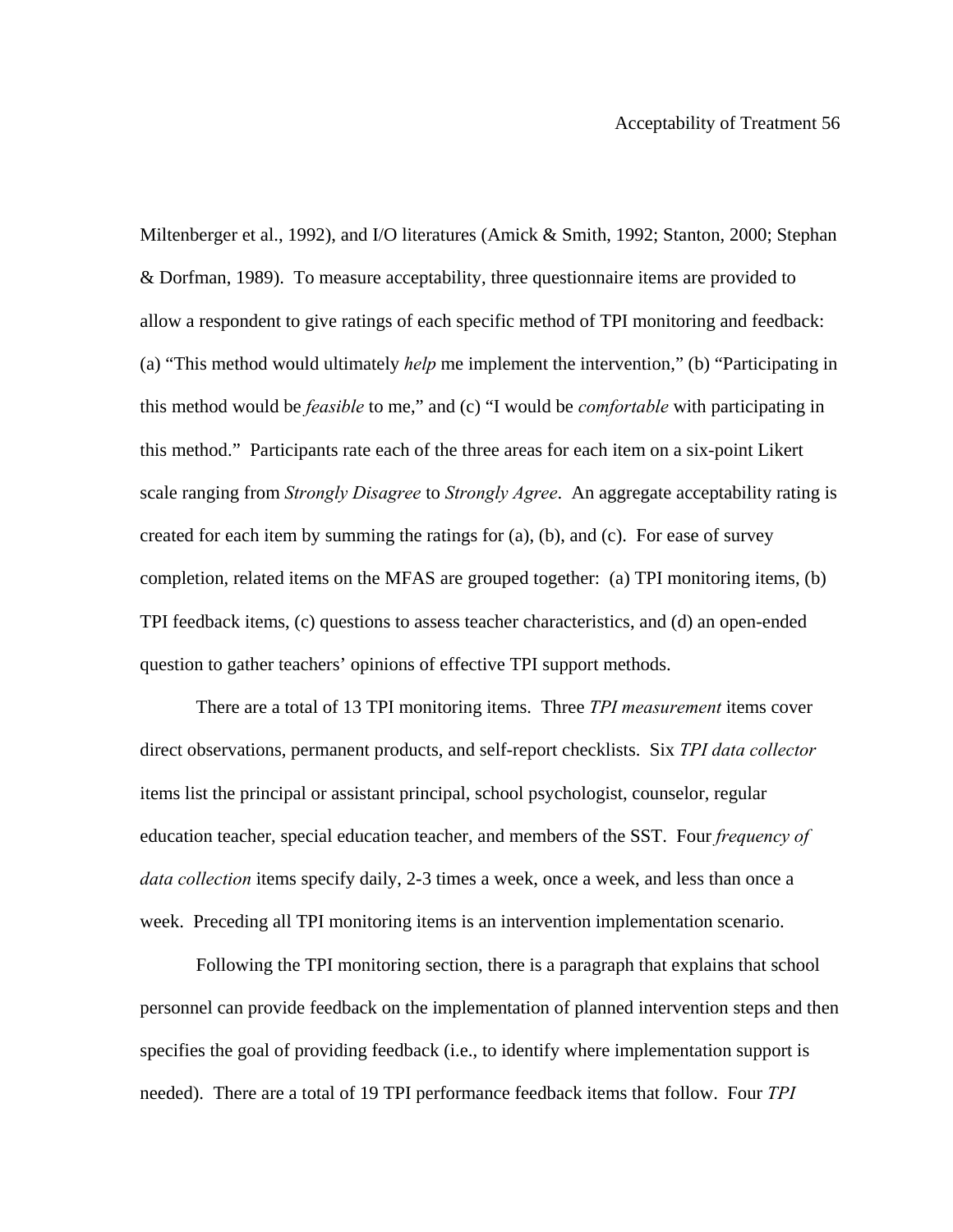*feedback method* items cover a discussion of problems encountered during implementation, a plan to overcome those problems for future implementation, a discussion of the importance of the steps that were not implemented, and opportunities to practice the steps that were not implemented. Four *TPI feedback format* items include a one-on-one meeting, telephone conversation, e-mail, and a handout placed in a mailbox. Six *TPI feedback provider* items include the principal or assistant principal, school psychologist, counselor, regular education teacher, special education teacher, and members of the SST. Finally, five *frequency of feedback* items include daily, 2-3 times a week, once a week, less than once a week, and conditional (i.e., when implementation falls below a preset criterion).

 The last set of questions in the MFAS pertains to teacher characteristics. These questions assess the: (a) number of years teaching, (b) primary teaching assignment, (c) highest earned degree, and (d) number of interventions implemented through the SST process within the past year*.* The final survey question is open-ended and provides the respondent with an opportunity to describe how he/she thinks how school personnel could support the implementation of interventions. The version of the MFAS found in Appendix A was submitted to NC State's IRB on November 23, 2008 and approved on November 24, 2008. *Procedure*

An initial letter of interest (see Appendix B) was written and mailed to each principal at the three schools by Dr. Jeff Braden, principal investigator of the NCDPI problem-solving evaluation study. This letter briefly describes the purpose of the present study and the importance of obtaining data at the RTI pilot sites. Two weeks following this initial letter,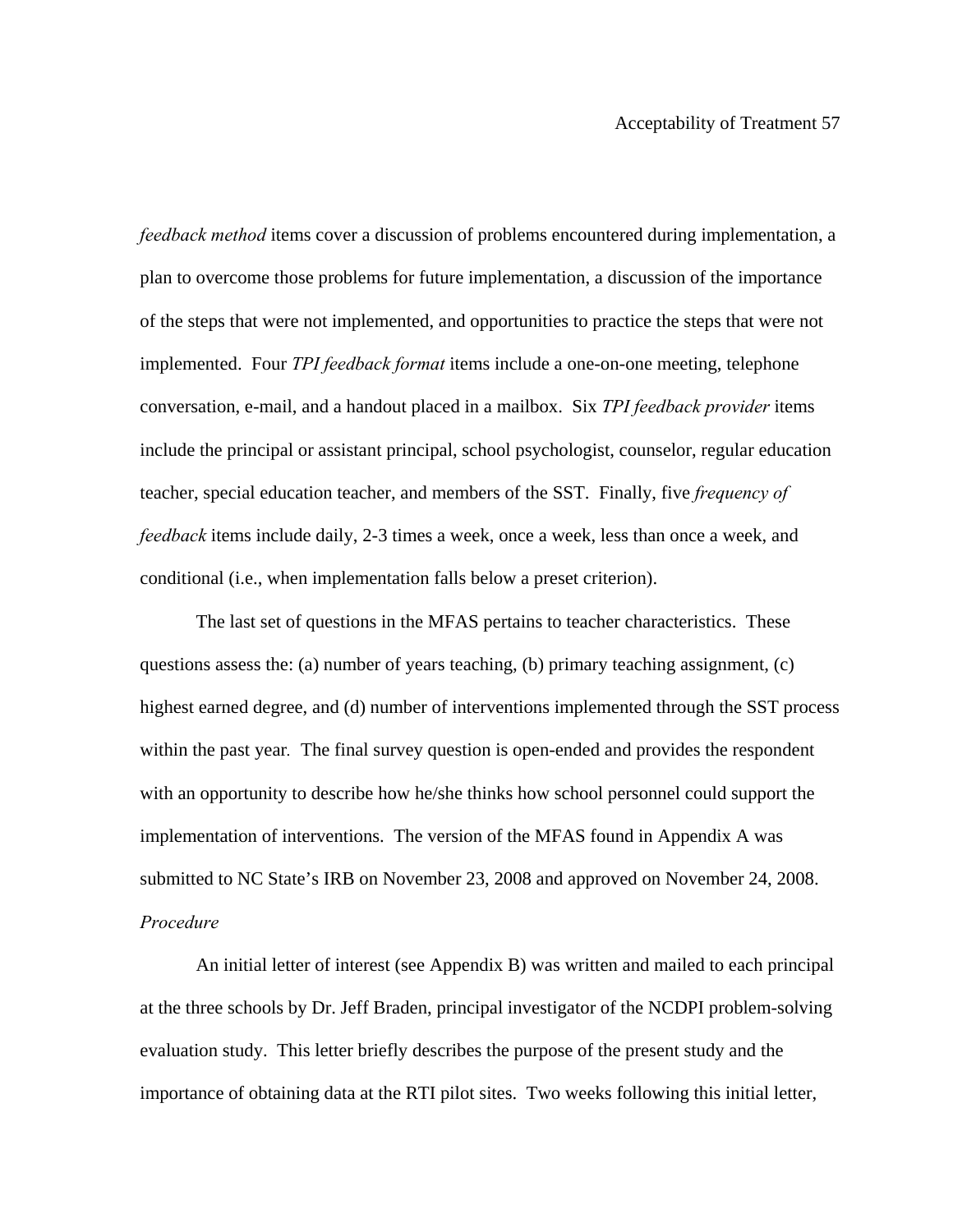the researcher sent a second letter (see Appendix C) to each school via e-mail or fax. Two weeks following this second letter, a phone call was made to each principal to clarify any questions and assess willingness to have teachers participate.

After obtaining each principal's approval to conduct the study, the researcher distributed MFASs at a staff meeting at each school. Using this procedure, the survey cover letter (see Appendix D) and survey were introduced and distributed, questions were answered, and participants were discouraged from sharing their responses with other teachers. Anonymity and voluntariness of participation were emphasized. Upon completion, participants sealed their responses in envelopes, and the researcher immediately collected each envelope. An identification number was assigned to each MFAS for data entry and tracking purposes, and this number was indicated at the top of all pages of the survey.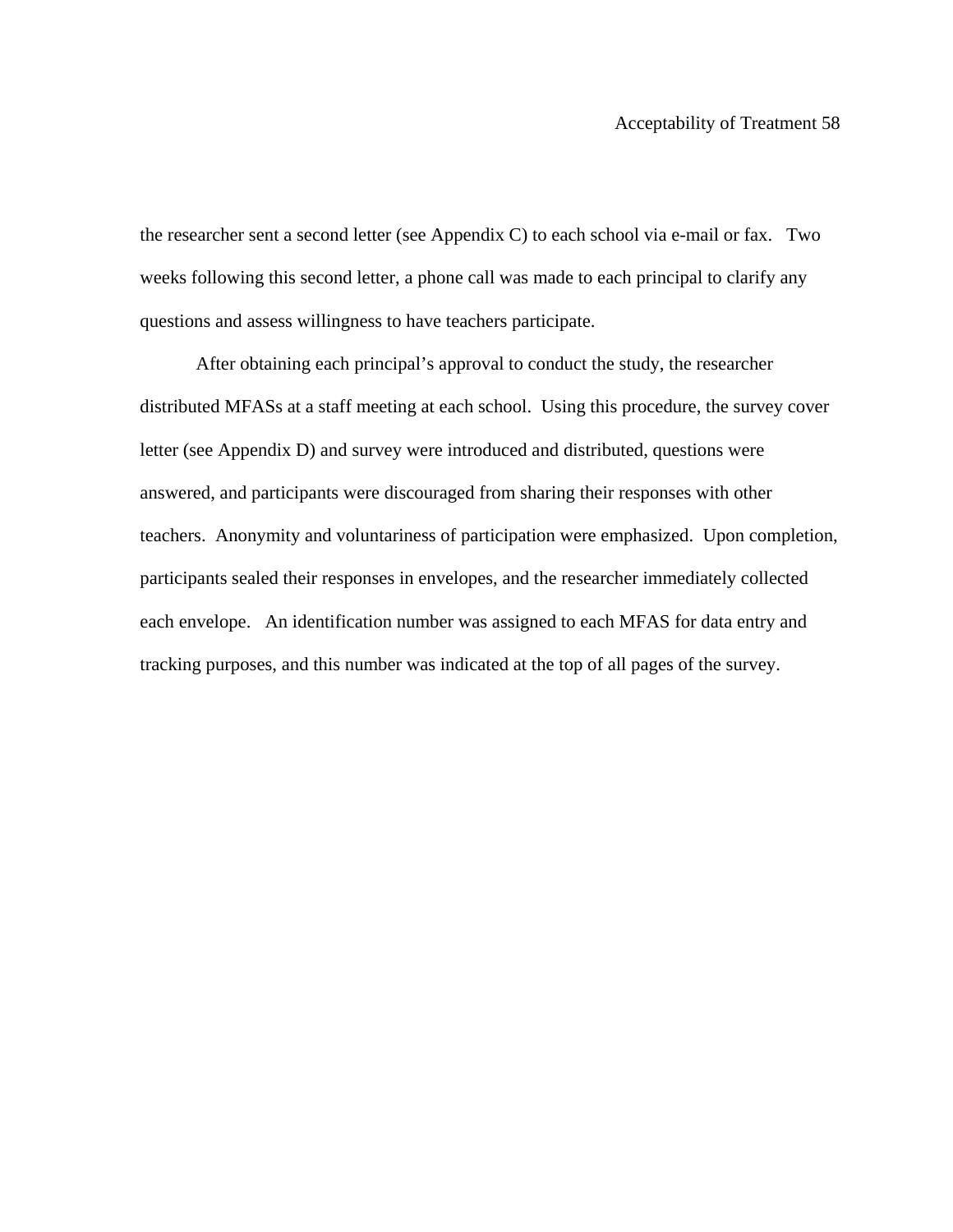## Chapter 4

## Results

The psychometric characteristics of the MFAS will be reviewed first. Following this, the results will be discussed in light of comparing the acceptability ratings for each specific method of TPI monitoring and feedback. Next, the differences between acceptability ratings according to respondents' characteristics will be examined. Finally, other implementation support themes from the open-ended question on the MFAS will be identified using a qualitative analysis.

#### *Psychometric Properties of the Instrument*

Coefficient alphas were calculated for the acceptability rating of each survey item and are listed in the right column of Table 1. The individual ratings for each component of acceptability—perceived helpfulness, feasibility, and level of comfort—were configured into each item's coefficient alpha. All item-level alphas were .85 or greater, indicating very good internal consistency.

## *RQs 1-7: Acceptability Means of TPI Monitoring and Feedback Methods*

The high number of comparisons, relatively small sample size, and exploratory nature of this line of inquiry limited the use of quantitative analyses. Therefore, to compare acceptability ratings for each specific method of TPI monitoring and feedback, the aggregate acceptability means for each method were rank-ordered. For supplemental information, repeated-measures ANOVAs were conducted as follow-up examinations into significant differences between acceptability means.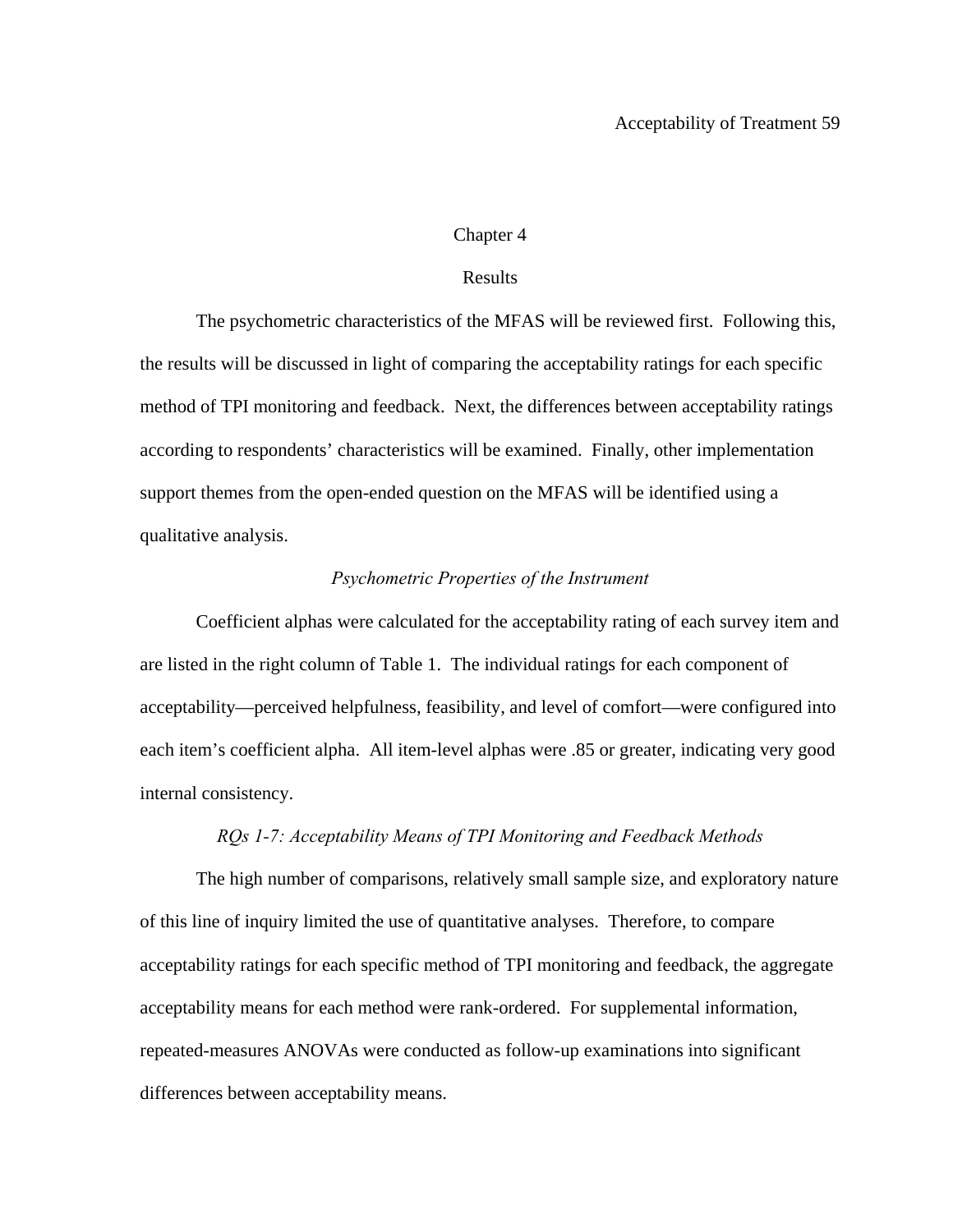Table 1 provides the means, standard deviations, coefficient alphas, and number of valid cases for acceptability ratings of each specific TPI monitoring and feedback method. The acceptability ratings, based on the combined ratings of perceived helpfulness, feasibility, and comfort level, can range from 3 to 18, with higher scores indicating greater acceptability. Items with means ranging from 3 to 9 may be considered unacceptable, items with means ranging from 12-18 may be considered acceptable, and items with means ranging from 10 to 11 may be considered neutral (i.e., neither acceptable nor unacceptable). Following this table, acceptability ratings within each domain of analysis are compared in more detail. Table 1

| Domain                       | Item                     | $\overline{N}$ | $\boldsymbol{M}$ | SD   | $\alpha$ |
|------------------------------|--------------------------|----------------|------------------|------|----------|
| <b>TPI</b>                   | Self Report              | 84             | 13.31            | 3.50 | .91      |
| Measurement<br>Methods       | <b>Permanent Product</b> | 84             | 12.83            | 3.94 | .90      |
|                              | <b>Observations</b>      | 85             | 11.55            | 3.96 | .85      |
| <b>TPI</b> Data<br>Collector | Members of SST           | 85             | 13.54            | 3.50 | .87      |
|                              | Special Ed Teacher       | 84             | 13.14            | 3.55 | .89      |
|                              | School Psychologist      | 84             | 13.06            | 3.81 | .91      |

*Acceptability Ratings for TPI Monitoring and Feedback Methods*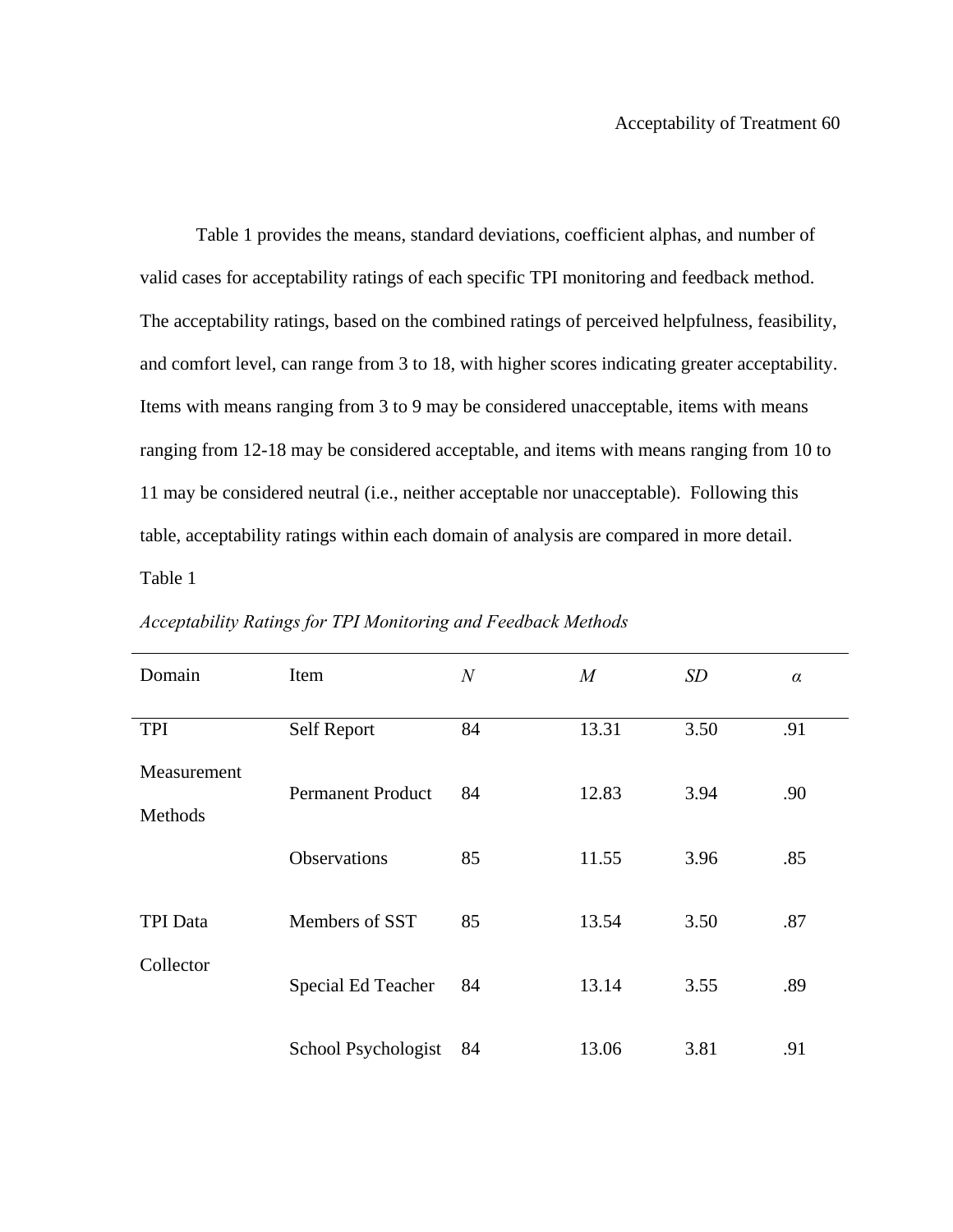| Frequency of<br>Data Collection<br><b>TPI</b> Feedback<br>Methods | Counselor               | 84 | 12.54 | 4.07 | .91 |
|-------------------------------------------------------------------|-------------------------|----|-------|------|-----|
|                                                                   | Regular Ed Teacher      | 84 | 12.26 | 3.70 | .90 |
|                                                                   | Principal/Assistant     | 83 | 11.54 | 3.83 | .86 |
|                                                                   | Once/Week               | 84 | 12.13 | 4.18 | .96 |
|                                                                   | < Once/Week             | 83 | 10.89 | 4.52 | .91 |
|                                                                   | $2-3/Week$              | 84 | 10.49 | 4.81 | .94 |
|                                                                   | Daily                   | 82 | 8.62  | 4.96 | .92 |
|                                                                   | Plan for Problems       | 85 | 14.56 | 3.34 | .96 |
|                                                                   | <b>Discuss Problems</b> | 85 | 13.88 | 3.63 | .96 |
|                                                                   | Discuss Importance      | 85 | 12.89 | 4.19 | .97 |
|                                                                   | <b>Practice Steps</b>   | 85 | 12.64 | 4.37 | .96 |
| TPI Feedback<br>Format                                            | Meeting                 | 81 | 14.60 | 3.58 | .94 |
|                                                                   | Email                   | 83 | 10.67 | 4.70 | .97 |

# Table 1 Continued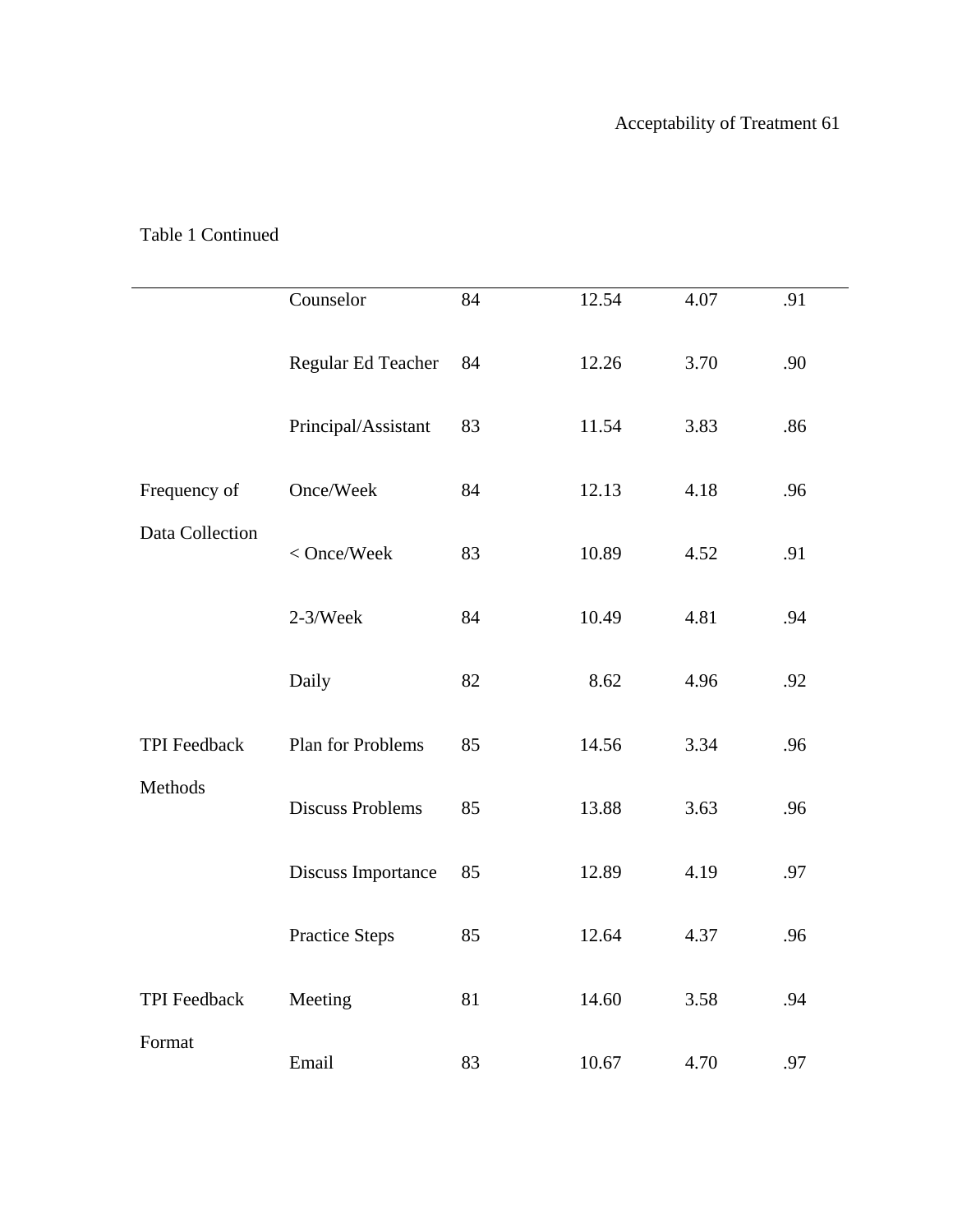|              | Telephone           | 81 | 10.30 | 4.53 | .95 |
|--------------|---------------------|----|-------|------|-----|
| TPI Feedback | Handout             | 82 | 10.12 | 4.74 | .94 |
|              | School Psychologist | 80 | 13.54 | 3.96 | .97 |
| Provider     | Special Ed Teacher  | 80 | 13.40 | 3.88 | .98 |
|              | Members of SST      | 68 | 13.34 | 4.08 | .97 |
|              | Counselor           | 80 | 12.95 | 4.41 | .98 |
|              | Regular Ed Teacher  | 80 | 12.93 | 3.80 | .96 |
|              | Principal/Assistant | 79 | 12.61 | 4.17 | .95 |
| Frequency of | Once/Week           | 78 | 12.19 | 4.54 | .97 |
| feedback     | Conditional         | 80 | 11.45 | 4.98 | .95 |
|              | < Once/Week         | 79 | 10.82 | 4.60 | .95 |
|              | $2-3/Week$          | 80 | 9.59  | 4.87 | .94 |
|              | Daily               | 79 | 8.19  | 4.87 | .93 |

# Table 1 Continued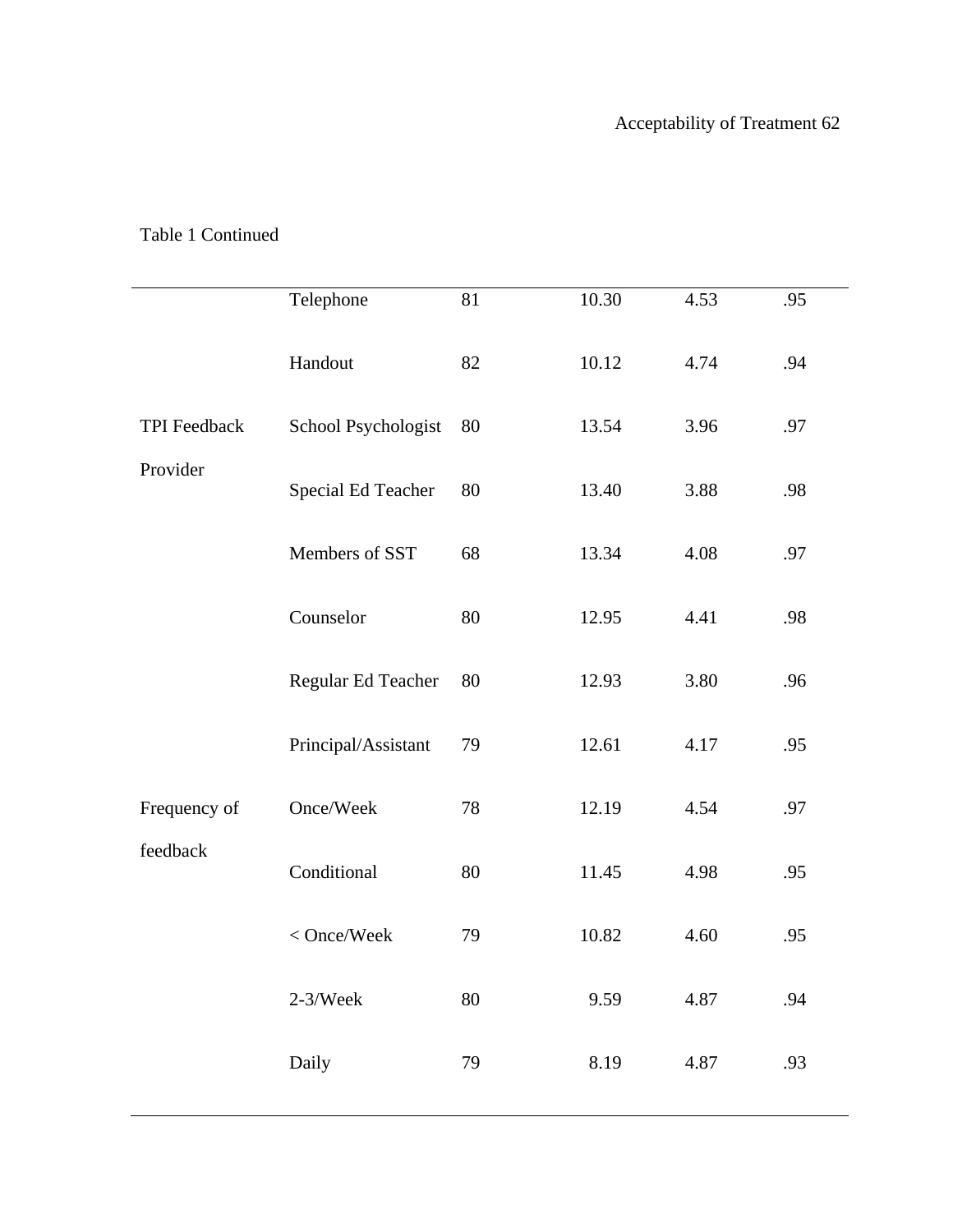Table 1 Continued

*Note.* Potential range for acceptability ratings is 3 to 18, with higher scores indicating greater acceptability.

*RQ 1: TPI Measurement Methods* 

On average, respondents rated self-report methods as most acceptable (*M* = 13.31), followed by permanent products ( $M = 12.83$ ) and observations ( $M = 11.55$ ).

*Additional Analyses: TPI Measurement Methods* 

Mauchley's test was significant ( $\chi^2$  (2) = 10.49, *p* < .05), indicating that the variances of the differences between TPI measurement methods were significantly different, so the assumption of sphericity had been violated. Therefore, the degrees of freedom were corrected using the Greenhouse-Geisser estimate of sphericity (.89). With the corrected and conservative Greenhouse-Geisser measure, the results from a repeated measures ANOVA revealed that the acceptability ratings were significantly affected by the method of data collection,  $F(1.78, 146.24) = 10.74$ ,  $p < .001$ . Bonferroni post hoc comparisons revealed that acceptability ratings for observations were significantly lower (i.e., less acceptable) than ratings for permanent products ( $p < .05$ ) and self report ( $p < .001$ ). Survey respondents clearly found classroom observations the least acceptable method of TPI data collection. *RQ 2: TPI Data Collector* 

Respondents rated data collection from members of the SST as most acceptable (*M* = 13.54), followed by a special education teacher  $(M = 13.14)$ , school psychologist  $(M =$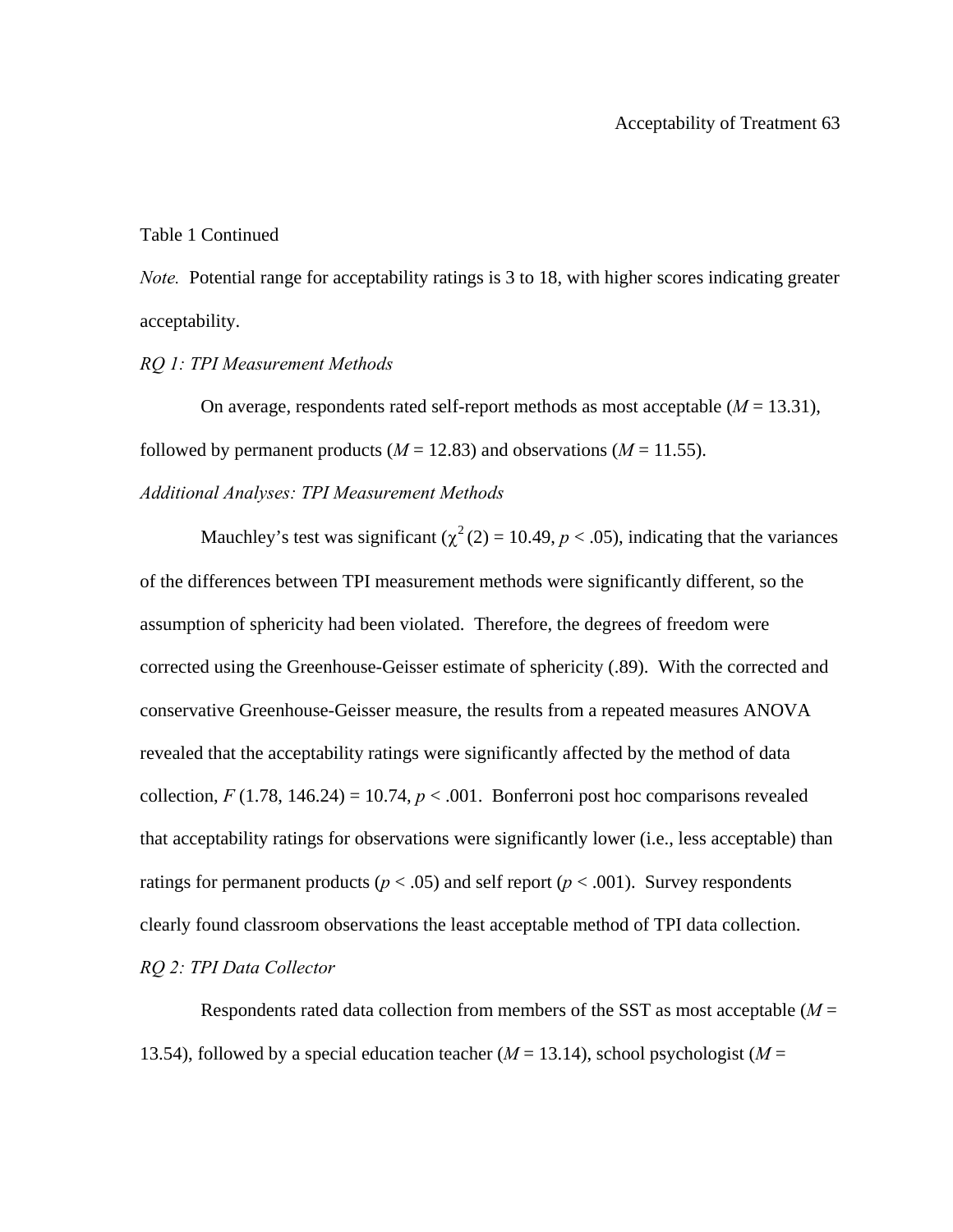13.06), counselor (*M* = 12.54), regular education teacher (*M* = 12.26), and principal or assistant principal  $(M = 11.54)$ .

## *Additional Analyses: TPI Data Collector*

Mauchley's test was significant ( $\chi^2$  (14) = 98.26, *p* < .05), indicating that the variances of the differences between levels were significantly different, so the assumption of sphericity had been violated. Consequently, the degrees of freedom were corrected using the Greenhouse-Geisser estimate of sphericity (.70). With the corrected Greenhouse-Geisser measure, results showed that the acceptability ratings were significantly affected by the method of data collection,  $F(3.49, 282.77) = 9.91$ ,  $p < .001$ . Bonferroni post hoc comparisons revealed that acceptability ratings for the principal/assistant principal as data collector were significantly lower than the ratings for the school psychologist  $(p < .001)$ , special education teacher ( $p < .05$ ), and SST members ( $p < .001$ ). Respondents clearly perceived collection of TPI data from administrators as less acceptable than collection from other types of school personnel. There also appeared to be a distinction between data collection from a regular education teacher and members of the SST, with significantly lower acceptability ratings for the former  $(p < .05)$ .

## *RQ 3: Frequency of Data Collection*

Respondents rated once a week data collection as most acceptable  $(M = 12.13)$ , followed by less than once a week ( $M = 10.89$ ), 2-3 times a week ( $M = 10.49$ ), and daily (M  $= 8.62$ ).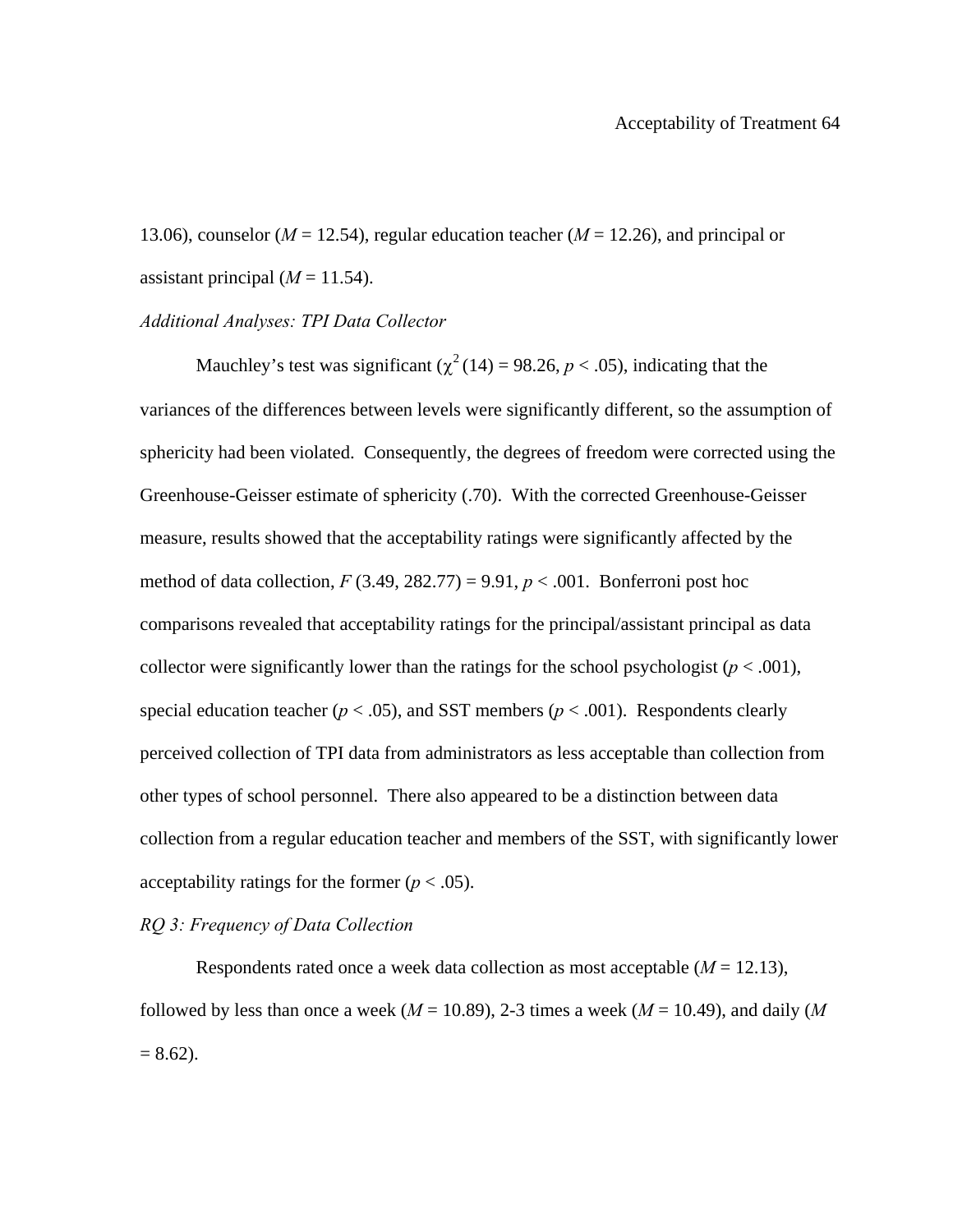## *Additional Analyses: Frequency of Data Collection*

Because Mauchley's test was significant ( $\chi^2$  (5) = 38.22, *p* < .05), degrees of freedom were corrected using the Greenhouse-Geisser estimate of sphericity (.79). Using the Greenhouse-Geisser measure, results revealed that the acceptability ratings were significantly affected by the frequency of data collection,  $F(2.38, 192.34) = 11.67$ ,  $p < .001$ . Bonferroni post hoc comparisons showed that acceptability ratings for daily data collection were significantly lower than ratings for 2-3 times a week ( $p < .001$ ), once a week ( $p < .001$ ), and less than once a week ( $p < .05$ ). Acceptability ratings for 2-3 times a week were also rated significantly lower than once a week ( $p < .05$ ). Survey respondents appeared to view the most frequent collection of TPI data (i.e., daily and 2-3 times a week) as least acceptable; however, there were no distinctions between less frequent collections of TPI data (i.e., once a week and less than once a week).

## *RQ 4: TPI Feedback Methods*

Planning to solve future implementation problems was rated as the most acceptable feedback method ( $M = 14.56$ ), followed by discussing problems encountered during implementation ( $M = 13.88$ ), discussing the importance of missed steps ( $M = 12.89$ ), and providing opportunities to practice missed steps  $(M = 12.64)$ .

## *Additional Analyses: TPI Feedback Methods*

Mauchley's test was significant ( $\chi^2$  (5) = 73.77, *p* < .05), so the degrees of freedom were corrected using the Greenhouse-Geisser estimate of sphericity (.65). With the corrected Greenhouse-Geisser measure, results revealed that the acceptability ratings were significantly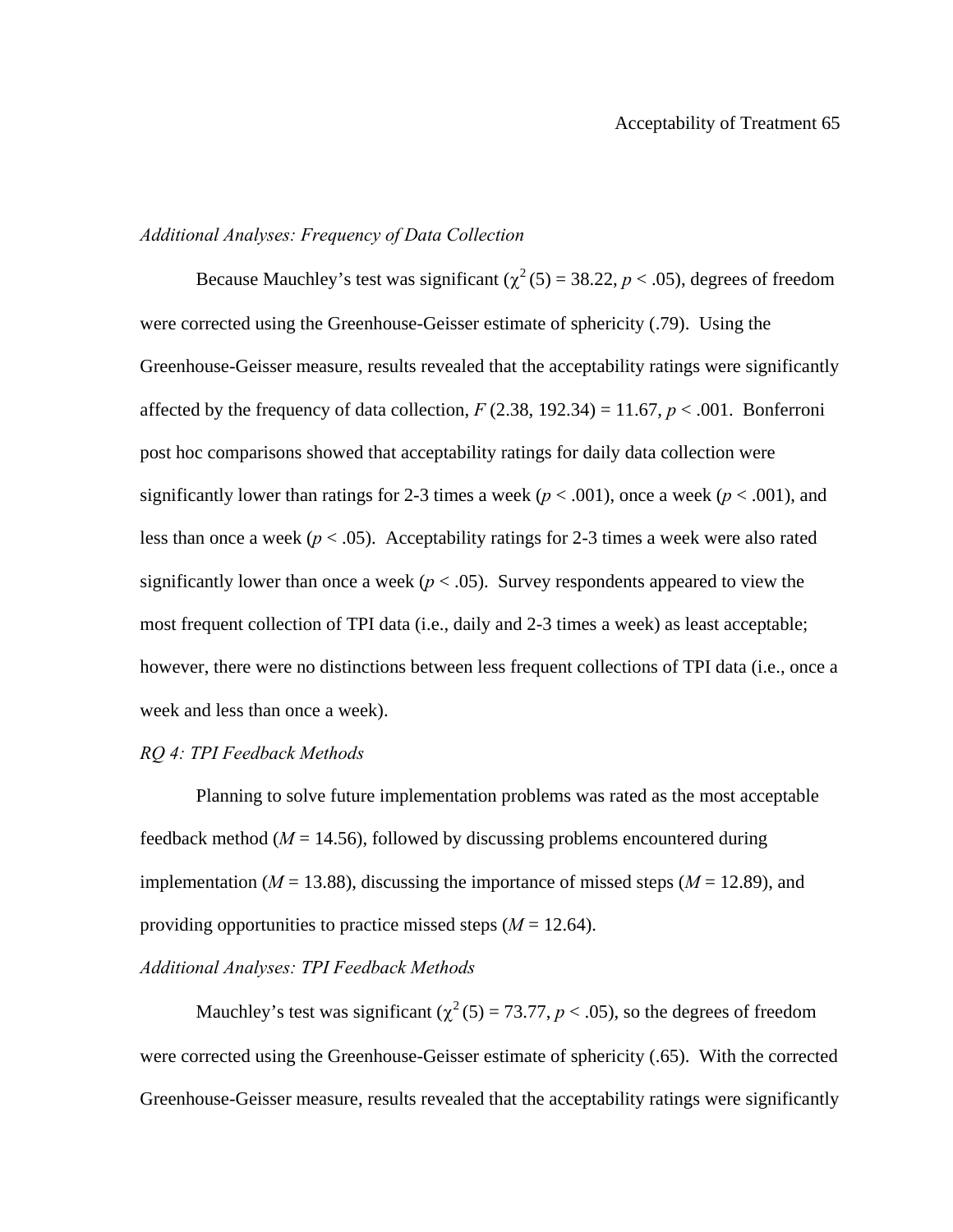affected by the method of feedback,  $F(1.95, 163.92) = 12.83, p < .001$ . Bonferroni post hoc comparisons revealed that acceptability ratings for discussing problems encountered was significantly higher than ratings for practicing missed steps ( $p < .05$ ), and planning for future problems was rated significantly higher (i.e., more acceptable) than discussing the importance of missed steps ( $p < .001$ ) and practicing missed steps ( $p < .001$ ). Overall, participants perceived a problem-solving focus of feedback (i.e., discussing encountered problems or planning to solve encountered problems) as more acceptable than other potential aspects of feedback (i.e., discussing importance of missed steps or practicing missed steps). *RQ 5: TPI Feedback Format* 

One-on-one meetings were rated as most acceptable by respondents  $(M = 14.60)$ , followed by e-mail ( $M = 10.67$ ), telephone conversations ( $M = 10.30$ ), and handouts ( $M =$ 10.12).

## *Additional Analyses: TPI Feedback Format*

Mauchley's test was significant ( $\chi^2$  (5) = 49.30, *p* < .05), so the Greenhouse-Geisser estimate of sphericity (.70) was used to correct degrees of freedom. With this correction, results revealed that the acceptability ratings were significantly affected by the format of feedback,  $F(2.11, 168.47) = 34.06$ ,  $p < .001$ . Bonferroni post hoc comparisons showed that acceptability ratings for one-on-one meetings were significantly higher than ratings for telephone conversations ( $p < .001$ ), e-mail ( $p < .001$ ), and handouts ( $p < .001$ ). Participants thus found the more personal form of feedback communication, one-on-one meetings, as more acceptable than other less personal forms of feedback communication.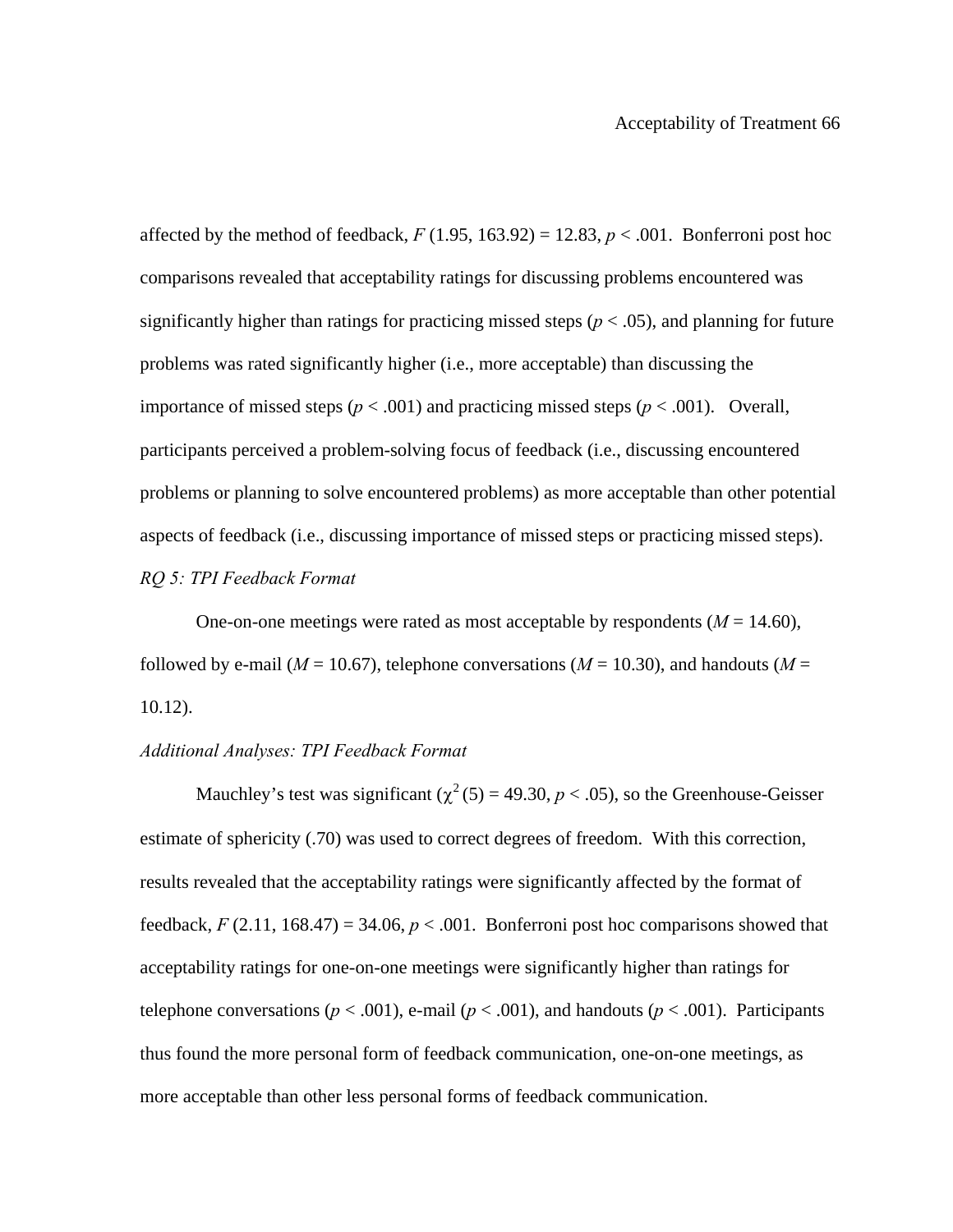## *RQ 6: TPI Feedback Provider*

Respondents rated receiving feedback from the school psychologist as most acceptable ( $M = 13.54$ ), followed by special education teacher ( $M = 13.40$ ), members of the SST (*M* = 13.34), counselor (*M* = 12.95), regular education teacher (*M* = 12.93), and principal or assistant principal  $(M = 12.61)$ .

## *Additional Analyses: TPI Feedback Provider*

Mauchley's test was significant ( $\chi^2$  (14) = 112.53, *p* < .05), so the Greenhouse-Geisser estimate of sphericity (.58) corrected the degrees of freedom. Using the corrected Greenhouse-Geisser measure, results showed that the acceptability ratings were significantly affected by the feedback provider,  $F(2.90, 191.69) = 2.74$ ,  $p < .05$ . Bonferroni post hoc comparisons revealed that acceptability ratings for the principal/assistant principal were significantly lower than ratings for the school psychologist  $(p < .05)$ . Consistent with analyses regarding TPI data collector, there was a distinction between the acceptability of administrator involvement and the involvement of other school personnel. However, in the case of TPI feedback provider, the acceptability of administrator involvement was only lower than the involvement of one other person—the school psychologist.

## *RQ 7: Frequency of Feedback*

Respondents rated receiving feedback once a week as most acceptable (*M* = 12.19), followed by a conditional frequency ( $M = 11.45$ ), less than once a week ( $M = 10.82$ ), 2-3 times a week ( $M = 9.59$ ), and daily ( $M = 8.19$ ).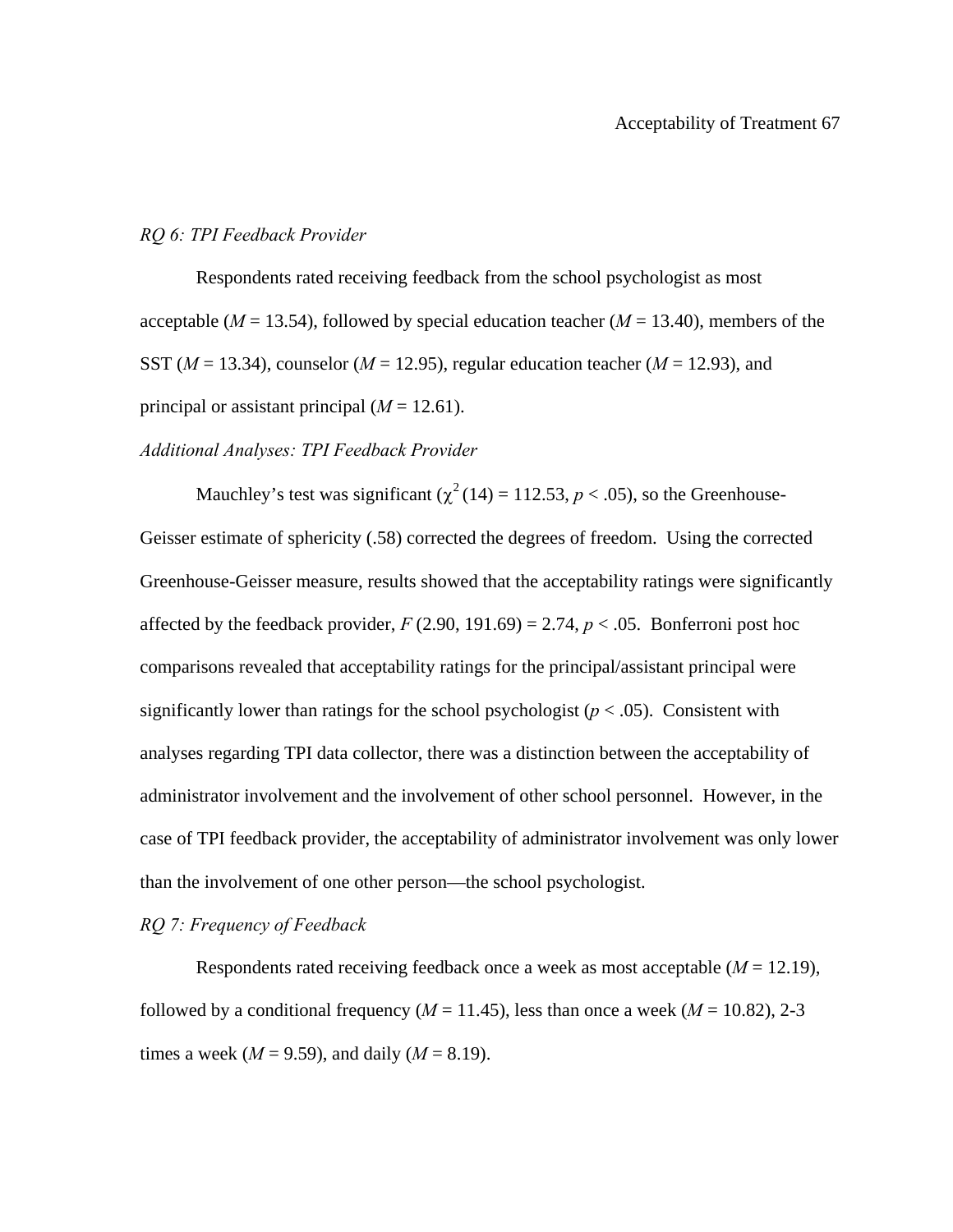## *Additional Analyses: Frequency of Feedback*

Mauchley's test was significant ( $\chi^2$  (9) = 83.90, *p* < .05), so the Greenhouse-Geisser estimate of sphericity (.74) corrected the degrees of freedom. With this correction, results revealed that the acceptability ratings were significantly affected by the frequency of feedback,  $F(2.96, 224.60) = 14.26$ ,  $p < .001$ . Bonferroni post hoc comparisons indicated that acceptability ratings for daily feedback was significantly lower than feedback that is delivered 2-3 times a week ( $p < .001$ ), once a week ( $p < .001$ ), less than once a week ( $p <$ .001), and conditionally  $(p < .001)$ . Participants found the most frequent provision of feedback as less acceptable than all other frequencies. The second most frequent provision of feedback (i.e., 2-3 times a week) was rated significantly lower than once a week feedback  $(p < .001)$ .

## *RQ 8: Effects of Participant Characteristics*

To assess the differences between respondents' characteristics and ratings of acceptability, independent samples *t-*tests and an ANOVA were used. For these comparisons, two comprehensive acceptability scores were obtained for each respondent. The first acceptability score is the sum of all acceptability ratings for the TPI monitoring items, and the second acceptability score is the sum of all acceptability ratings for the feedback items. Any missing acceptability score for a respondent rendered the total composite acceptability score missing. Therefore, if a respondent was missing an acceptability score for a TPI monitoring item, for example, he/she did not have a total composite acceptability score for TPI monitoring.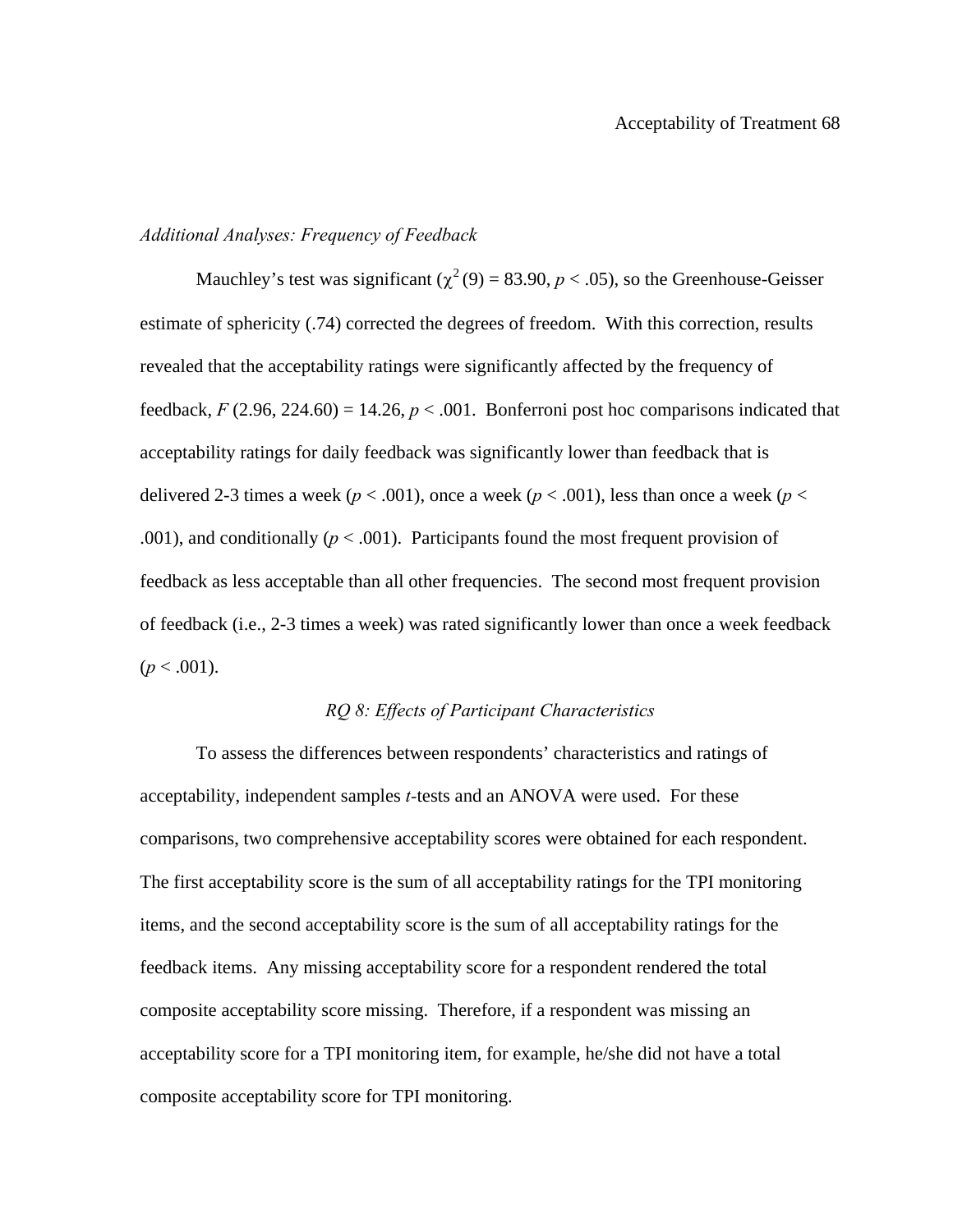## *Primary Teaching Assignment*

An ANOVA was used to compare the composite TPI monitoring and feedback acceptability ratings across primary teaching assignment. Comparisons were made among regular education teachers, special education teachers, and other types of teachers, for a total of three groups. Means, standard deviations, and number of valid cases are in Table 2. Results indicated that there was an overall effect of primary teaching position on composite acceptability ratings of TPI monitoring,  $F(2, 74) = 3.69$ ,  $p < .05$ ,  $\omega = .30$ , but not on composite acceptability ratings of TPI feedback,  $F(2, 59) = 1.44$ ,  $p > .05$ ,  $\omega = .21$ . Because sample sizes were very unequal across groups, the Hochberg's GT2 post hoc comparison was used. This analysis revealed that special education teachers reported higher acceptability of TPI monitoring than regular education teachers  $(p < .05)$ .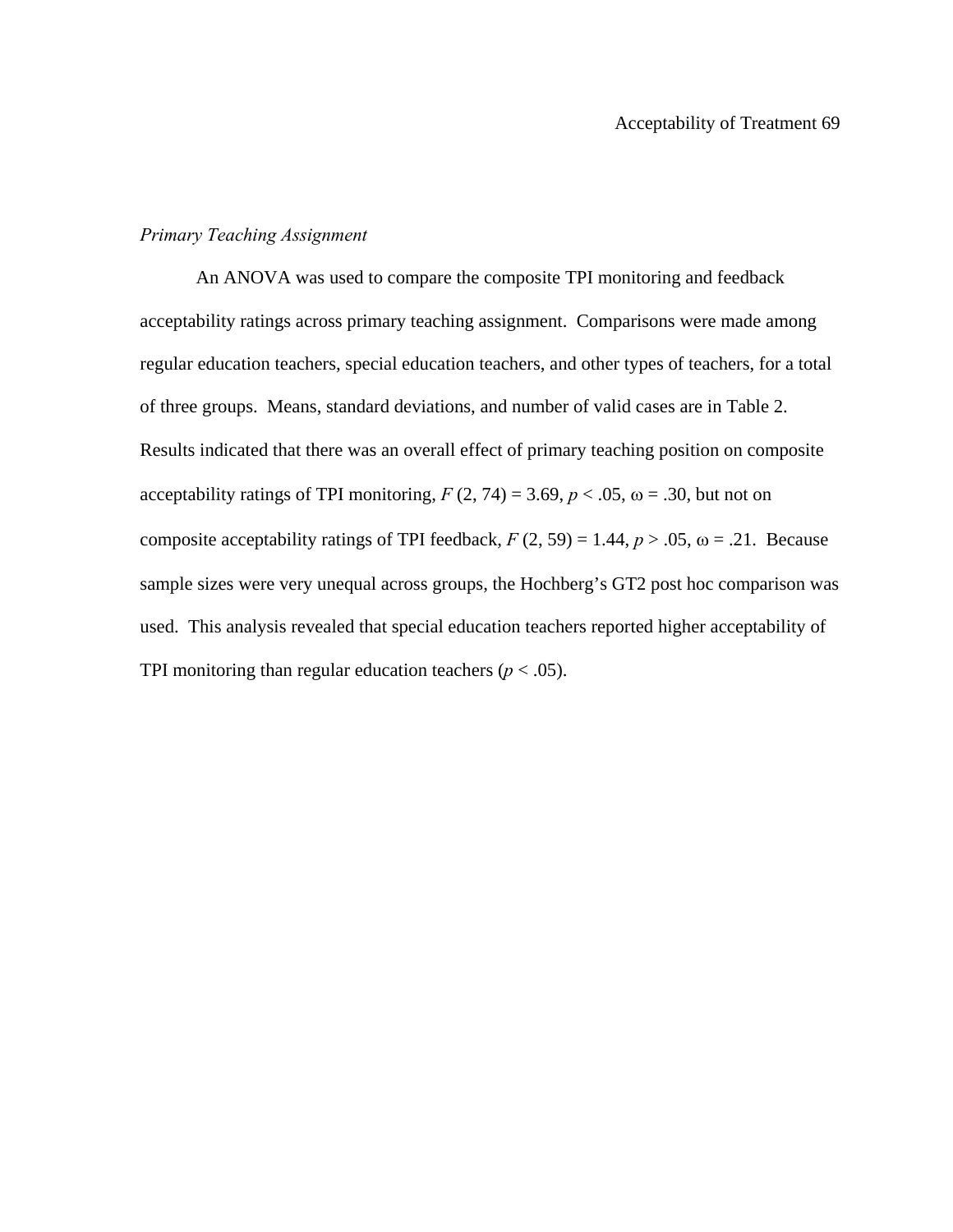## Acceptability of Treatment 70

## Table 2

*Primary Teaching Assignment and Composite Acceptability Ratings* 

|            | <b>Teaching Assignment</b> | $\overline{N}$ | $\boldsymbol{M}$ | SD    |  |
|------------|----------------------------|----------------|------------------|-------|--|
| Monitoring | <b>Special Education</b>   | 10             | 184.80           | 26.21 |  |
|            | <b>Regular Education</b>   | 52             | 152.12           | 36.21 |  |
|            | Other                      | 15             | 157.93           | 34.66 |  |
| Feedback   | <b>Special Education</b>   | 7              | 258.14           | 33.93 |  |
|            | <b>Regular Education</b>   | 40             | 229.59           | 50.50 |  |
|            | Other                      | 15             | 217.40           | 62.80 |  |

*Note.* Potential range for composite monitoring acceptability ratings is 39 to 234, and the potential range for composite feedback ratings is 57 to 342. Higher scores indicate greater acceptability.

### *Highest Earned Degree*

Independent samples *t-*tests were used to compare the composite acceptability ratings across highest earned degree. The two groups for comparison were undergraduate degree and graduate degree. Means, standard deviations, standard error of the mean, and number of valid responses for the composite acceptability ratings are shown in Table 3. Leven's test for equality of variance was not significant for composite acceptability ratings of monitoring or feedback, so the assumption that the variances between those with undergraduate degrees and those with graduate degrees are roughly equal was met. On average, respondents with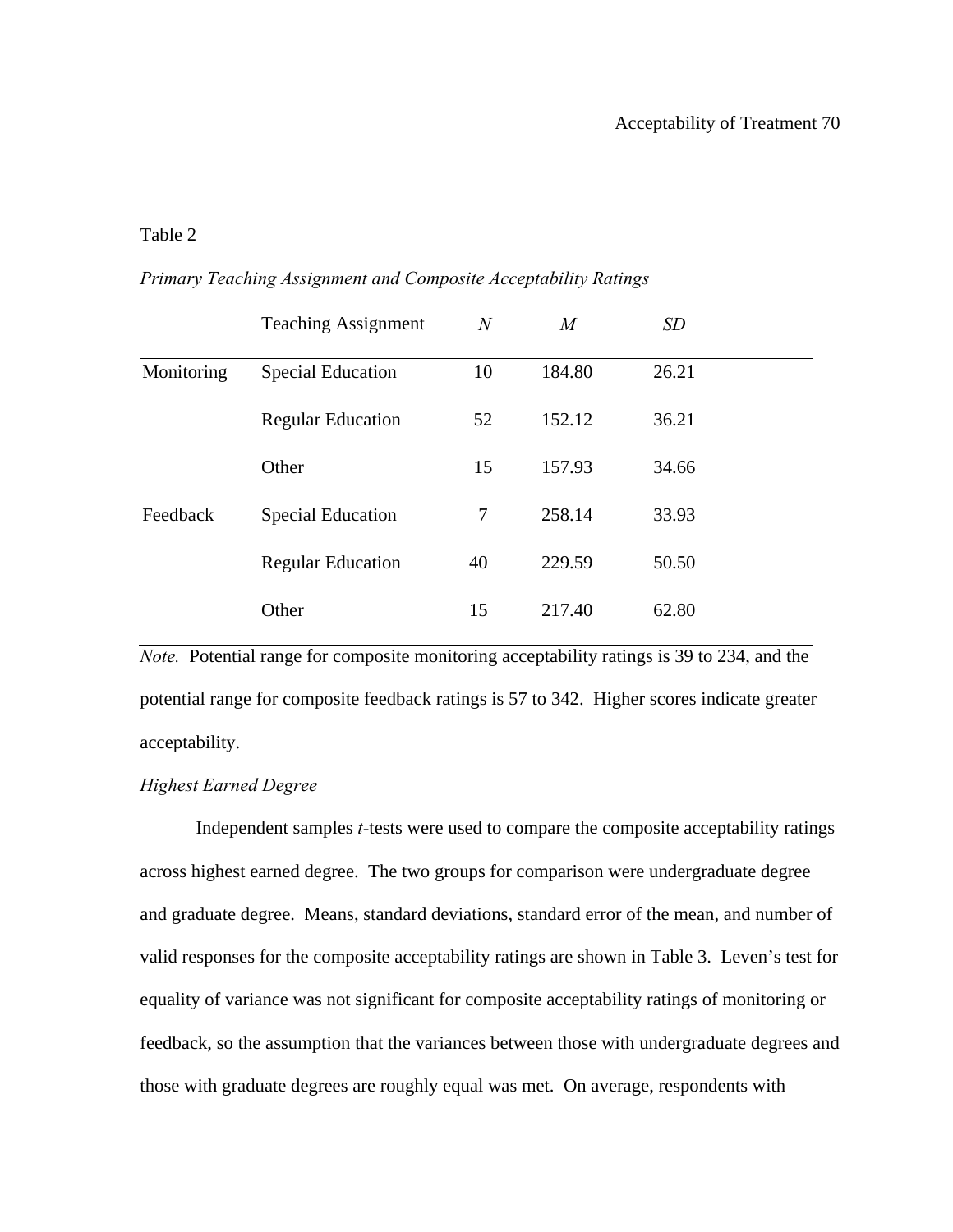graduate degrees reported greater acceptability of monitoring ( $M = 158.57$ ,  $SE = 7.11$ ) than respondents with undergraduate degrees  $(M = 156.88, SE = 5.07)$ . Respondents with undergraduate degrees, on the other hand, reported greater acceptability of feedback  $(M =$ 230.26, *SE* = 8.29) than respondents with graduate degrees ( $M = 229.14$ , *SE* = 11.60). However, these acceptability differences were not statistically significant for monitoring  $[t(75) = -.20, p > .05]$  or feedback  $[t(60) = .08, p > .05]$ , and the effect sizes were small (.22) and .01, respectively).

Table 3

|            | <b>Highest Earned Degree</b> | $\overline{N}$ | M      | SD    | SE    |  |
|------------|------------------------------|----------------|--------|-------|-------|--|
| Monitoring | Undergraduate Degree         | 49             | 156.88 | 35.51 | 5.07  |  |
|            | <b>Graduate Degree</b>       | 28             | 158.57 | 37.63 | 7.11  |  |
| Feedback   | <b>Undergraduate Degree</b>  | 40             | 230.26 | 52.45 | 8.29  |  |
|            | <b>Graduate Degree</b>       | 22             | 229.14 | 54.41 | 11.60 |  |

*Highest Earned Degree and Composite Acceptability Ratings* 

*Note.* Potential range for composite monitoring acceptability ratings is 39 to 234, and the potential range for composite feedback ratings is 57 to 342. Higher scores indicate greater acceptability.

## *Years of Teaching Experience*

Independent samples *t-*tests were used to compare acceptability ratings of teachers with more versus less teaching experience. This characteristic was assessed via an open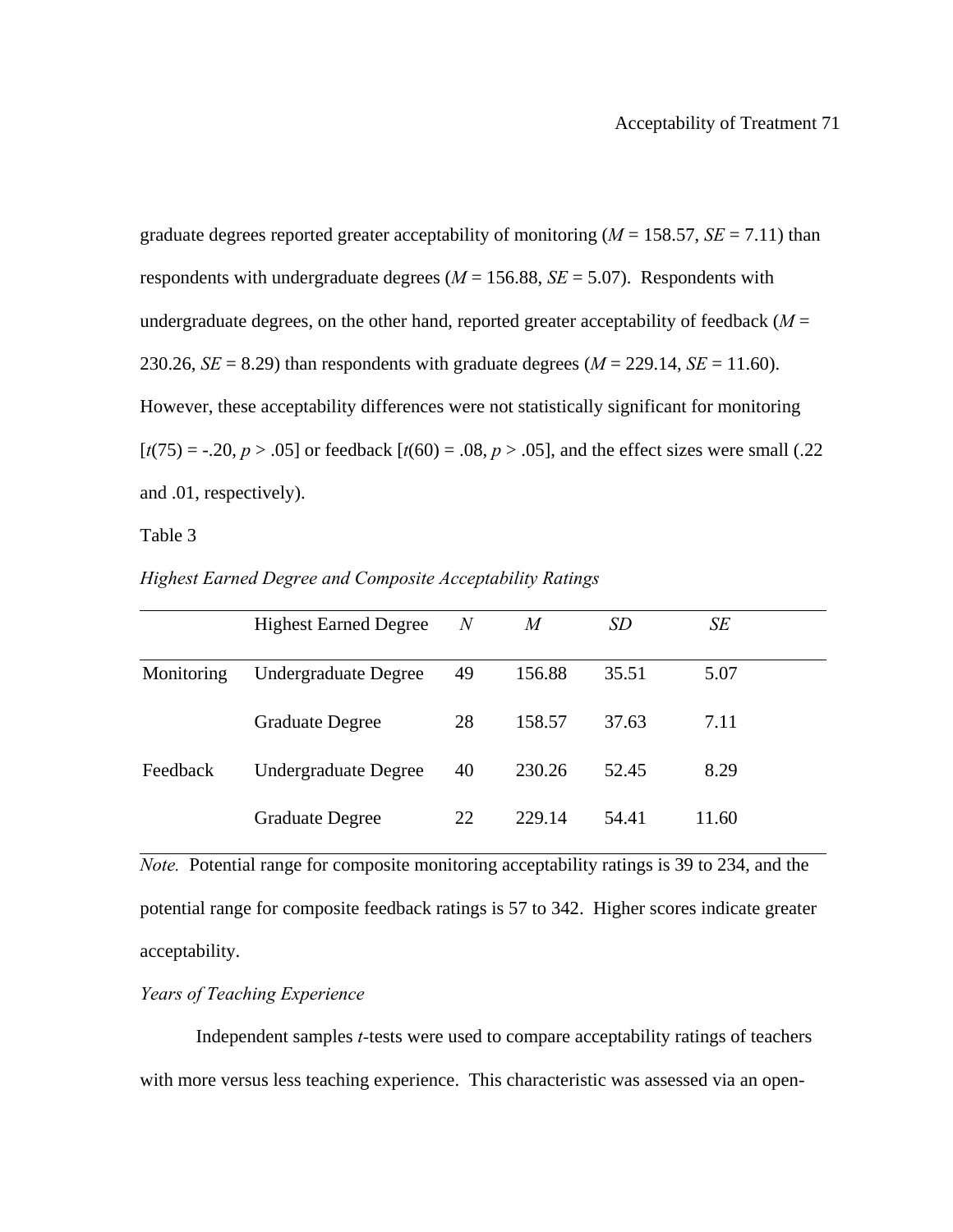ended response where participants wrote the number of years they had been teaching. In order to compare groups with equal sample sizes, a median split for the responses on this item was used, creating two groups: (a) more experienced teachers scoring above the median and less experienced teachers scoring below the median on number of years teaching. Means, standard deviations, standard error of the mean, and number of valid responses for the composite acceptability ratings are displayed in Table 4.

Leven's test for equality of variances was not significant, indicating that the variances between high and low experienced teachers were roughly equal. On average, participants with less teaching experience reported greater acceptability of monitoring (*M* = 157.97, *SE* = 5.69) and greater acceptability of feedback (*M* = 233.78, *SE* = 9.16) than participants with more teaching experience  $(M = 157.05, SE = 5.97; M = 226.19, SE = 9.82)$ . However, these differences were not statistically significant for either monitoring  $[t(75) = -0.11, p > 0.05]$  or feedback  $[t(60) = -.56, p > .05]$ . Furthermore, the effect sizes were small for monitoring (.01) and feedback (.07). Hypothesis 1, which stated that respondents who have taught for more years will have lower acceptability ratings of TPI feedback methods, was therefore not supported.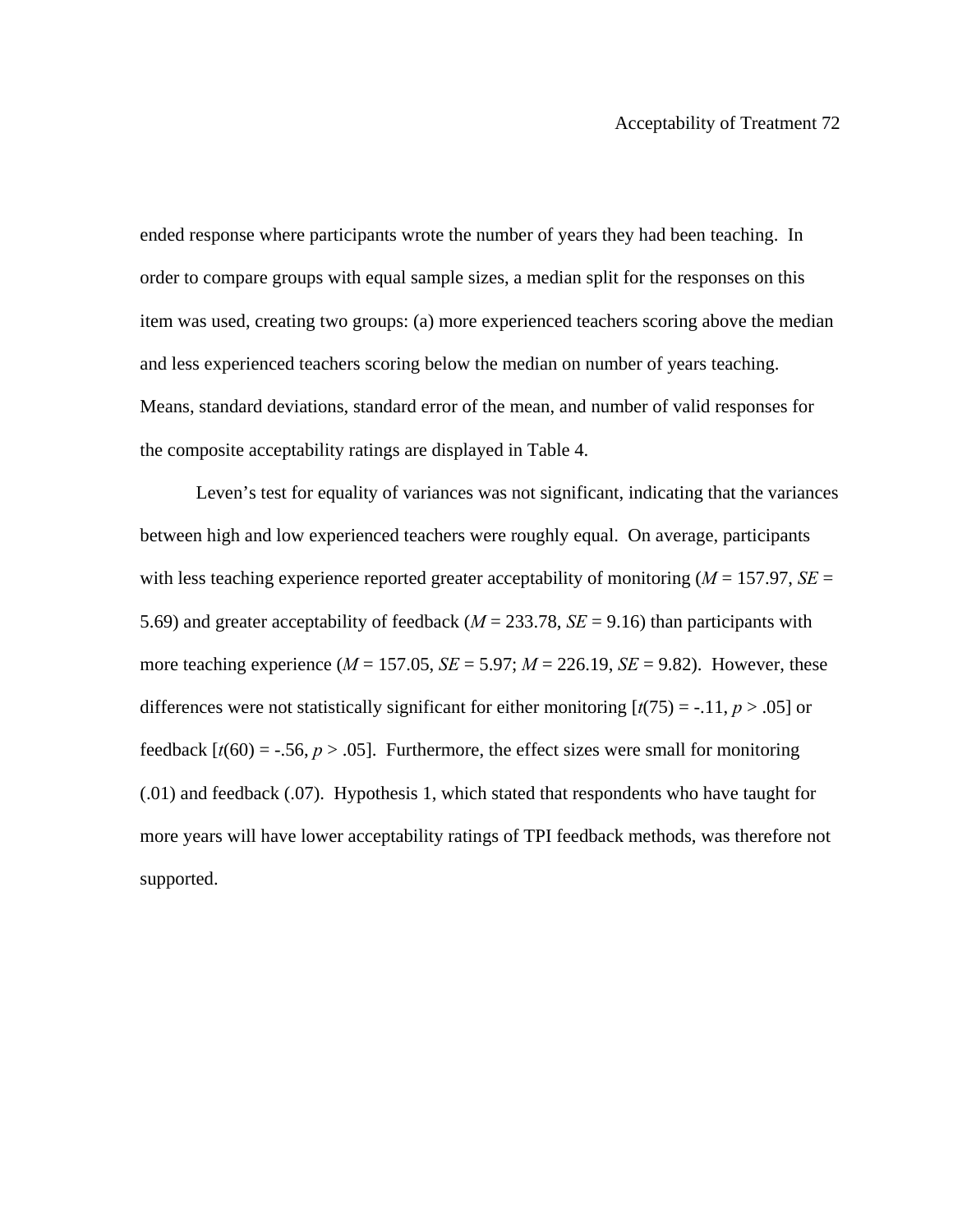## Acceptability of Treatment 73

## Table 4

| Years of Teaching Experience and Composite Acceptability Ratings |  |
|------------------------------------------------------------------|--|
|------------------------------------------------------------------|--|

|                        | <b>Years Teaching</b> | $\boldsymbol{N}$ | M      | <i>SD</i> | SE   |  |
|------------------------|-----------------------|------------------|--------|-----------|------|--|
| Monitoring $> = 10.00$ |                       | 40               | 157.05 | 37.77     | 5.97 |  |
|                        | < 10.00               | 37               | 157.97 | 34.62     | 5.69 |  |
| Feedback               | > 10.00               | 32               | 226.19 | 55.54     | 9.81 |  |
|                        | < 10.00               | 30               | 233.78 | 50.15     | 9.15 |  |

*Note.* Potential range for composite monitoring acceptability ratings is 39 to 234, and the potential range for composite feedback ratings is 57 to 342. Higher scores indicate greater acceptability.

#### *Number of Interventions Implemented*

Independent samples *t-*tests were used to compare acceptability ratings of teachers with more versus less experience implementing interventions. This characteristic was also assessed via an open-ended response where participants wrote the number of interventions developed through the SST process they had implemented within the past year. To compare groups with equal sample sizes, a median split for the responses on this item was used, as in the previous analysis. Means, standard deviations, standard error of the mean, and number of valid responses for the composite acceptability ratings are shown in Table 5.

Leven's test for equality of variance was not significant, indicating that the assumption that the variances between high and low experienced implementers are roughly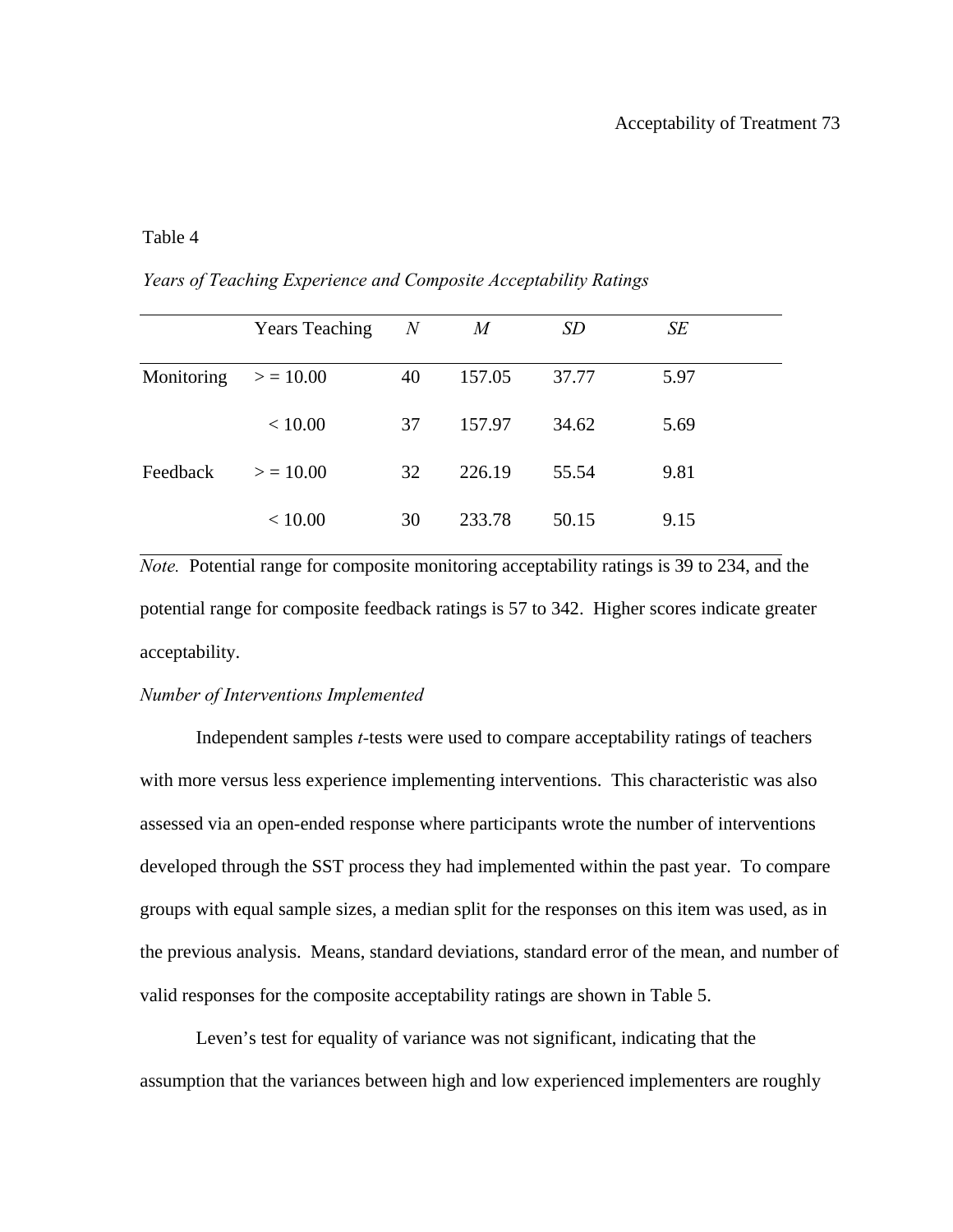equal was met. On average, participants with more experience implementing interventions reported greater acceptability of monitoring  $(M = 161.51, SE = 5.84)$  and greater acceptability of feedback ( $M = 233.95$ ,  $SE = 9.63$ ) than participants with less experience implementing interventions ( $M = 152.94$ ,  $SE = 6.43$ ;  $M = 224.38$ ,  $SE = 10.48$ ). However, these differences were not statistically significant for either monitoring  $[t(70) = .99, p > .05]$ , or feedback  $[t(56) = .67, p > .05]$ , and the effect sizes were small (.12 and .09, respectively). Thus, Hypothesis 2, which stated that respondents with more experience implementing interventions will have lower acceptability ratings of TPI feedback methods than respondents with less experience implementing interventions, was not supported.

#### Table 5

*Number of Interventions Implemented and Composite Acceptability Ratings* 

|            | Interventions | N  | M      | <i>SD</i> | SE    |
|------------|---------------|----|--------|-----------|-------|
|            | Implemented   |    |        |           |       |
| Monitoring | > 4.00        | 37 | 161.51 | 35.51     | 5.83  |
|            | < 4.00        | 35 | 152.94 | 38.02     | 6.42  |
| Feedback   | > 4.00        | 29 | 233.95 | 51.87     | 9.63  |
|            | < 4.00        | 29 | 224.38 | 56.44     | 10.48 |

*Note.* Potential range for composite monitoring acceptability ratings is 39 to 234, and the potential range for composite feedback ratings is 57 to 342. Higher scores indicate greater acceptability.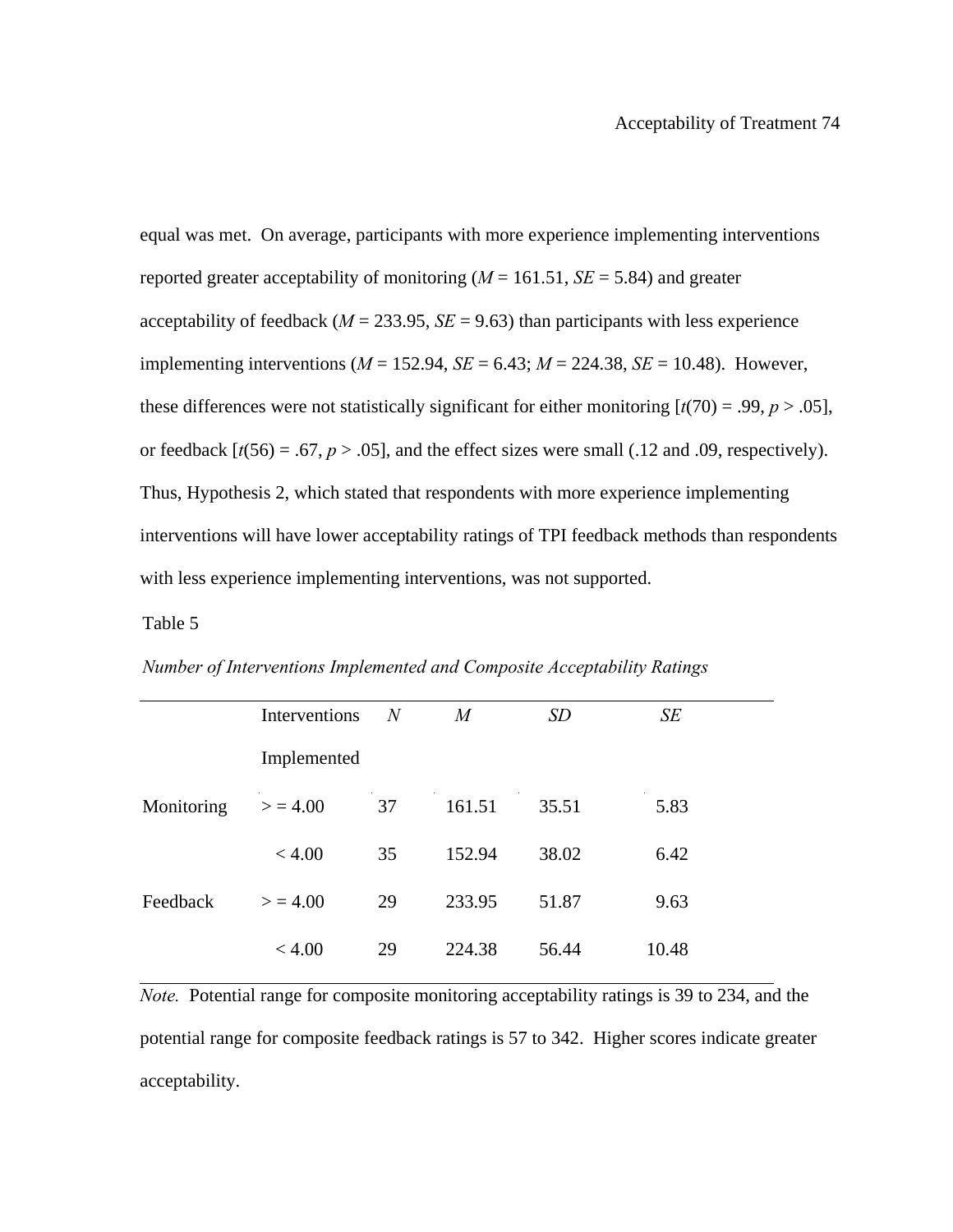By way of summary, Research Question 8 asked if teachers with certain characteristics would perceive the acceptability of monitoring and feedback differently. Results pertaining to teacher characteristics offer the following findings: (a) compared to regular education teachers, special education teachers reported significantly greater acceptability ratings of TPI monitoring methods  $(p < .05)$ ; (b) although respondents with undergraduate degrees reported greater acceptability ratings of TPI feedback methods and respondents with graduate degrees reported greater acceptability ratings of TPI monitoring methods, these were not statistically significant differences; (c) respondents with fewer years of teaching reported greater acceptability of TPI monitoring and feedback methods than respondents with more years of teaching, but these differences were not statistically significant; (d) respondents with more experience implementing interventions reported greater acceptability of TPI monitoring and feedback methods than respondents with less experience implementing interventions, but these differences were not statistically significant.

#### *RQ 9: Other Implementation Support Methods*

The following qualitative data analysis procedure was used to analyze responses from the final, open-ended question, "In your opinion, in what other ways can school personnel support your implementation of these types of interventions?"

1. All teacher responses were reviewed by the researcher (coder 1) in order to comprise a set of preliminary categories represented by all of the responses.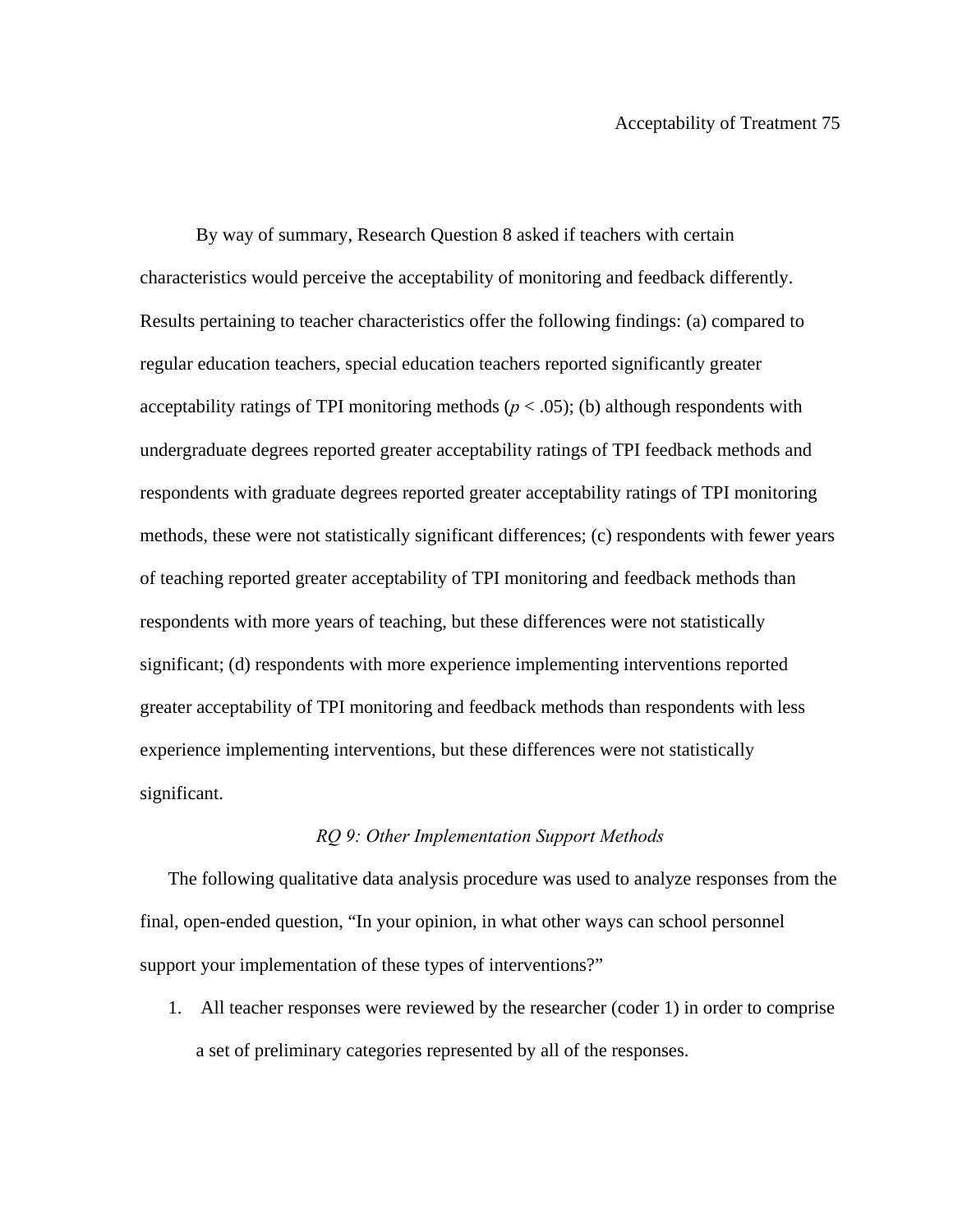- 2. A graduate student (coder 2) reviewed the responses and the preliminary categories, offering suggestions for further revising the categories.
- 3. Coder 1 and coder 2 agreed on the categories, and devised a coding manual. Categories and definitions are displayed in Table 6.
- 4. Two additional graduate students, (coder 3 and coder 4) independently coded all teacher responses, making a count of represented categories in each response.
- 5. Coder 3 and coder 4 met to discuss instances of disagreement, eventually forming a consensus on categories represented by each response.
- 6. Percentages of teachers referencing each category in their response were reported and are listed in Table 6, and sample responses to illustrate each category are listed in Appendix E.

Several researchers have suggested and used this method of identifying and reporting on categories or themes of open-ended teacher responses (e.g., Lai & Waltman, 2008; Schulte et al., 1993; Woodgate-Jones, 2008).

Out of the 85 total survey respondents, 33 respondents provided a written response to the open-ended question. The most frequently occurring method of implementation support identified through analysis of the 33 responses was *assist with developing interventions* (24.24%). This was followed by *hire/seek additional school personnel* (21.21%) and *offer general support, collaboration, or openness to ideas* (21.21%) and *assist with implementing interventions* (15.15%). *Assist with paperwork and/or data collection*, *assist with obtaining intervention materials*, *train to implement interventions*, and *revise the problem-solving*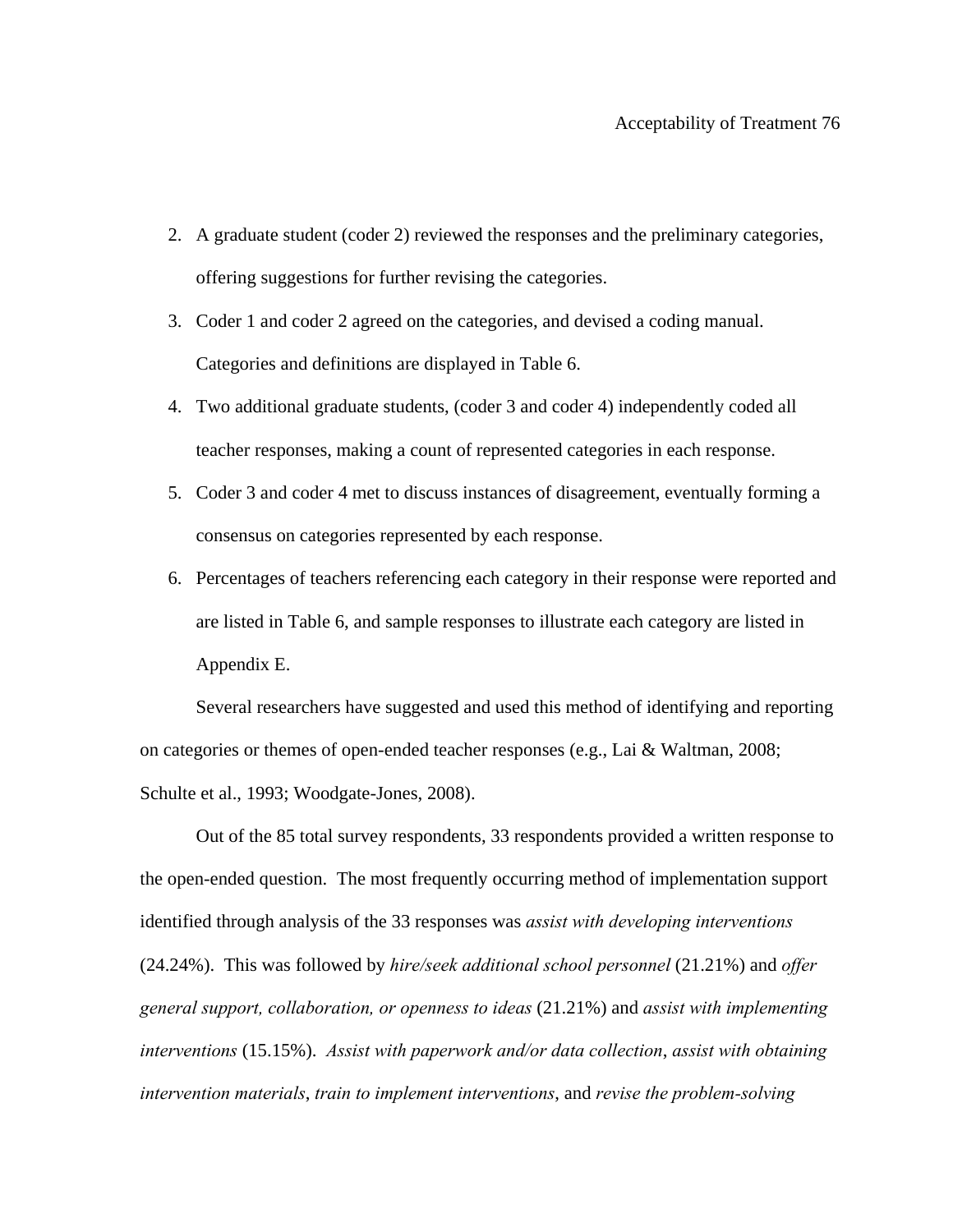*procedures or structure* were all identified by 12.12% of the respondents. Finally, 9.09% of respondents identified *change the schedule of problem-solving processes*, and 6.06% of respondents identified *expedite the problem-solving process*.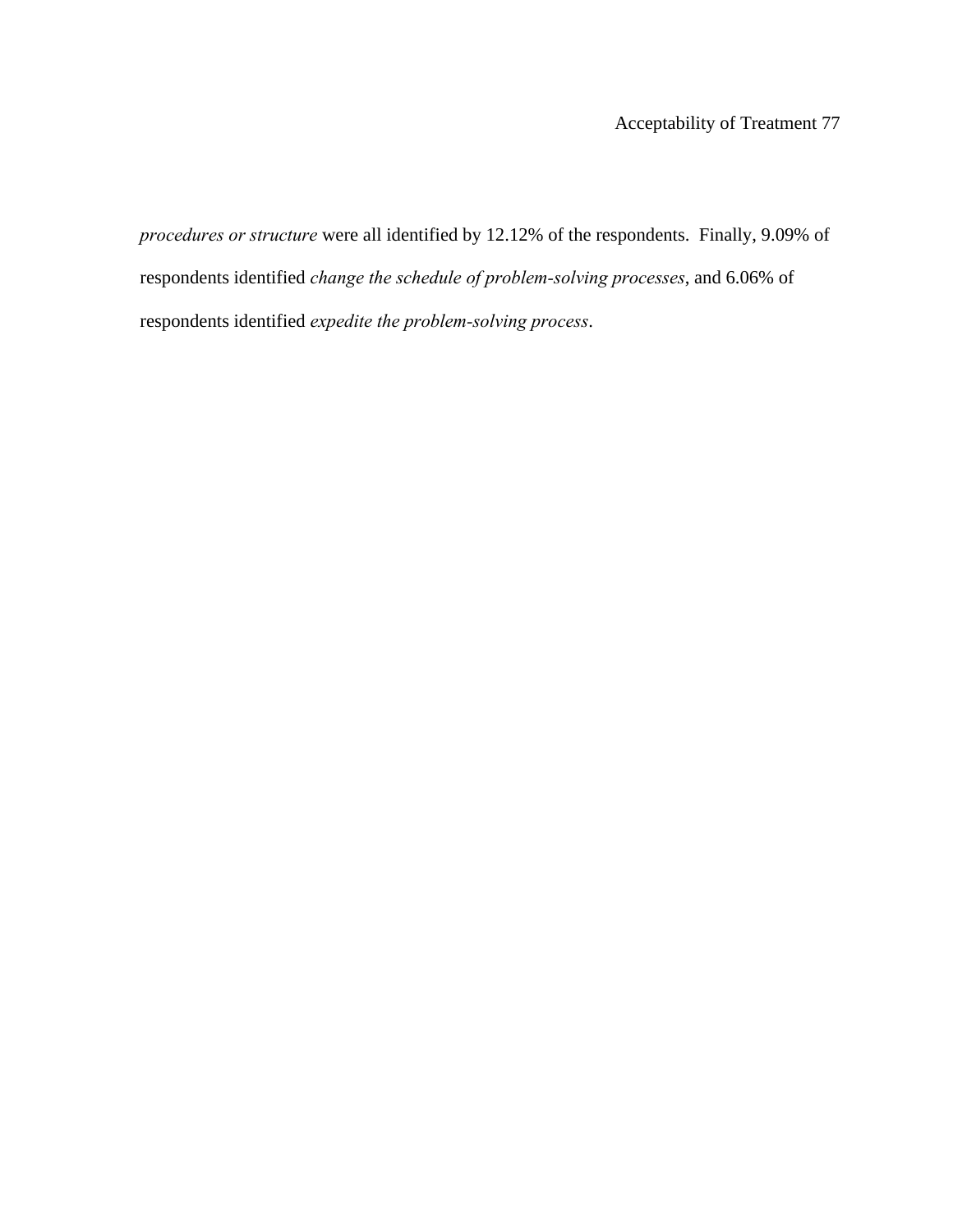$\equiv$ 

| Table 6 |                                                                 |  |  |  |
|---------|-----------------------------------------------------------------|--|--|--|
|         | Additional TPI Support Methods Identified by Survey Respondents |  |  |  |

| Category                                               | Definition                                                                                                                                                                          | Number of Cases | Percentage of Respondents |
|--------------------------------------------------------|-------------------------------------------------------------------------------------------------------------------------------------------------------------------------------------|-----------------|---------------------------|
| Assist with paperwork<br>and/or data collection        | Reflects desire to have amount of paperwork<br>reduced or to receive assistance with paperwork<br>and/or data collection.                                                           | 4               | 12.12%                    |
| Assist with obtaining<br>intervention materials        | Reflects desire to receive the materials, money to<br>purchase materials, or assistance with developing<br>materials.                                                               | 4               | 12.12%                    |
| Assist with developing<br>the interventions            | Reflects desire to receive interventions/strategies or<br>to receive information/ideas directly related to<br>developing interventions.                                             | 8               | 24.24%                    |
| Assist with<br>implementing<br>interventions           | Expresses the need for specific and nonspecific<br>intervention help from existing school personnel.                                                                                | 5               | 15.15%                    |
| Train to implement<br>interventions                    | Portrays the need for training or practice with<br>interventions.                                                                                                                   | 4               | 12.12%                    |
| Hire/seek additional<br>school personnel               | Portrays the need for additional personnel in the<br>school to take on implementation responsibilities<br>or other intervention responsibilities.                                   | 7               | 21.21%                    |
| Change the schedule of<br>problem solving<br>processes | Expresses the need for a change in scheduling-<br>either more flexibility or more regularity-of the<br>problem-solving process as a whole or with<br>specific parts of the process. | 3               | 9.09%                     |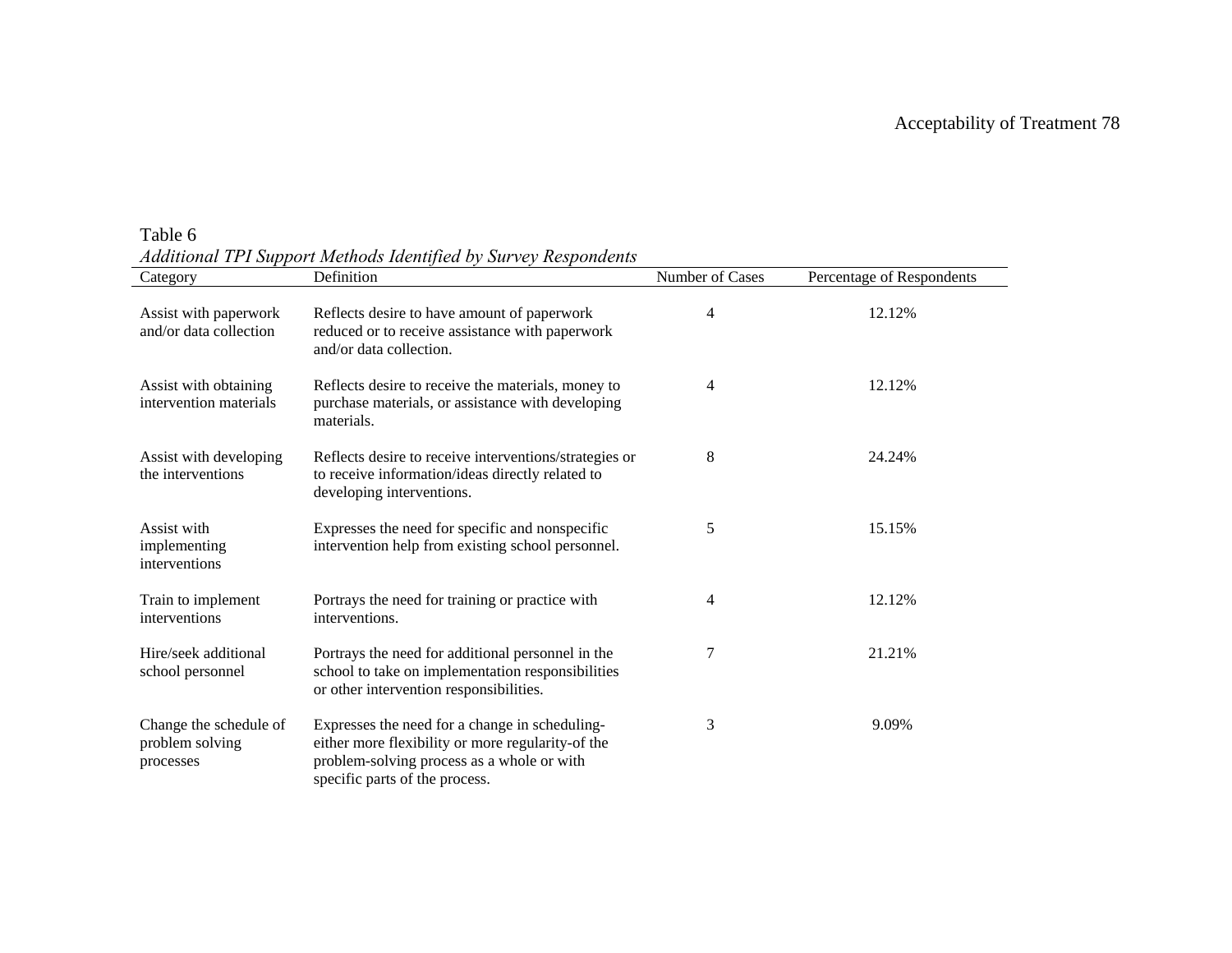## Table 6 Continued

| Expedite the problem-<br>solving process                         | Expresses the desire to speed up the problem-<br>solving process.                                                                        |                | 6.06%   |
|------------------------------------------------------------------|------------------------------------------------------------------------------------------------------------------------------------------|----------------|---------|
| Revise the problem-<br>solving procedures or<br>structure        | Reflects the need for the problem-solving (or SST)<br>process in general to change.                                                      | $\overline{4}$ | 12.12%  |
| Offer general support,<br>collaboration, or<br>openness to ideas | Expresses need for unspecified support,<br>collaboration, and openness from other people—<br>internal or external—to the school setting. |                | 21.21\% |

*Note.* Total number of respondents for open-ended question is 33.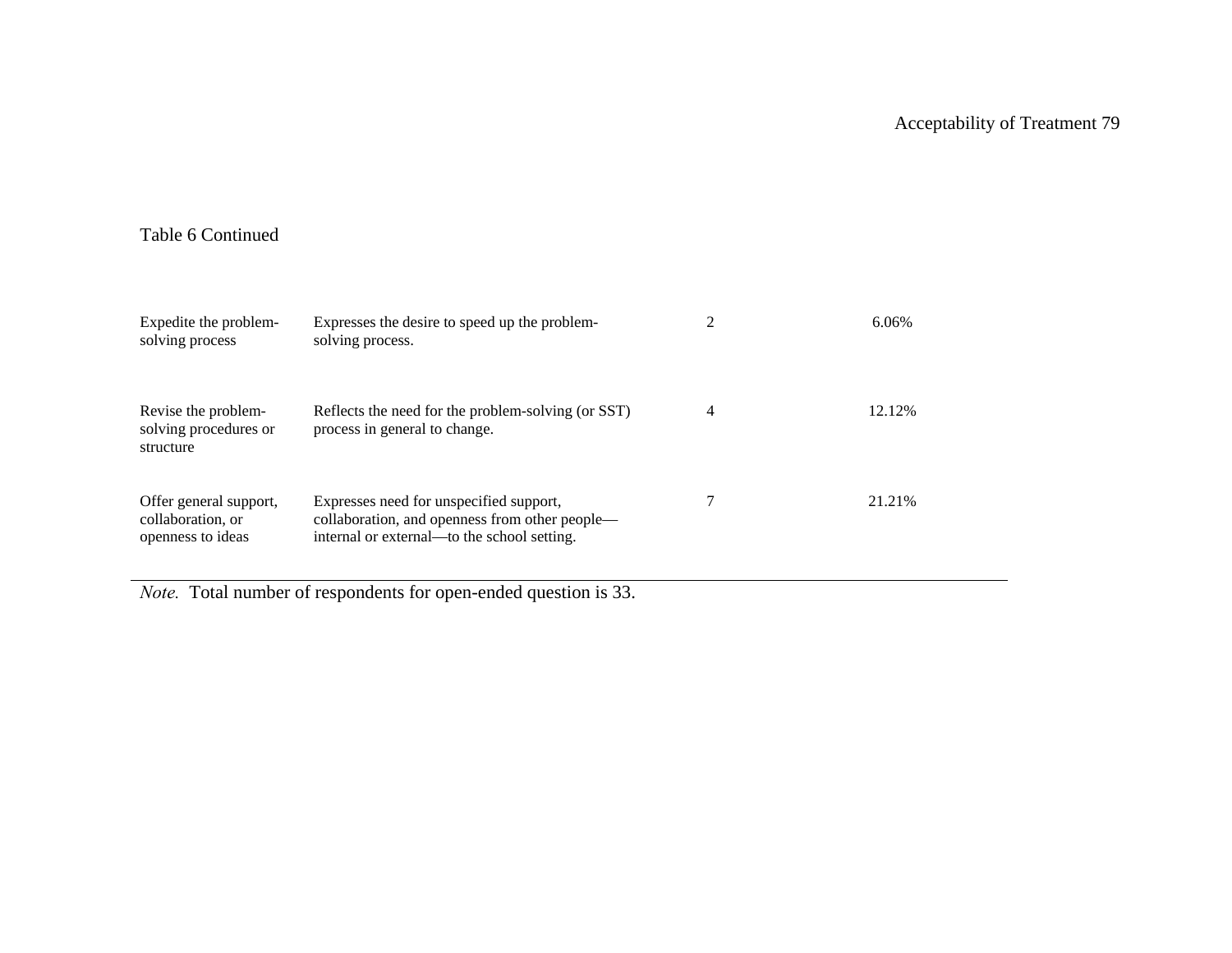## Chapter 5

## Discussion

 The purposes of this research were to: (a) examine teachers' perceptions of acceptability regarding TPI monitoring and feedback methods through a survey administered in schools, (b) identify additional TPI support methods indicated through open-ended responses, and (c) examine the effects of respondent characteristics on acceptability ratings. In this chapter, the following topics will be addressed: (a) discussion of results pertaining to each research question and hypothesis in reference to the extant literature, (b) limitations of this study, (c) directions for future research, and (d) conclusions.

## *Acceptability of Monitoring Methods*

#### *RQ 1: TPI Measurement Methods*

The ratings for self report ( $M = 13.31$ ) and permanent product ( $M = 12.83$ ) may be considered acceptable, and classroom observations  $(M = 11.55)$  neither fell within the acceptable nor unacceptable ranges. Self-report methods were rated as most acceptable, followed by permanent products. Direct observations were rated as least acceptable, and these ratings were significantly lower than ratings for self report or permanent products. These findings are not consistent with those that have emerged from the educational and direct care literatures. For instance, for monitoring instructional practices during comprehensive teacher evaluations, teachers have reported that classroom observations are acceptable (Ovando, 2001). Nurses have found self-report methods less acceptable than having an observer record their implementation of interventions with patients (Miltenberger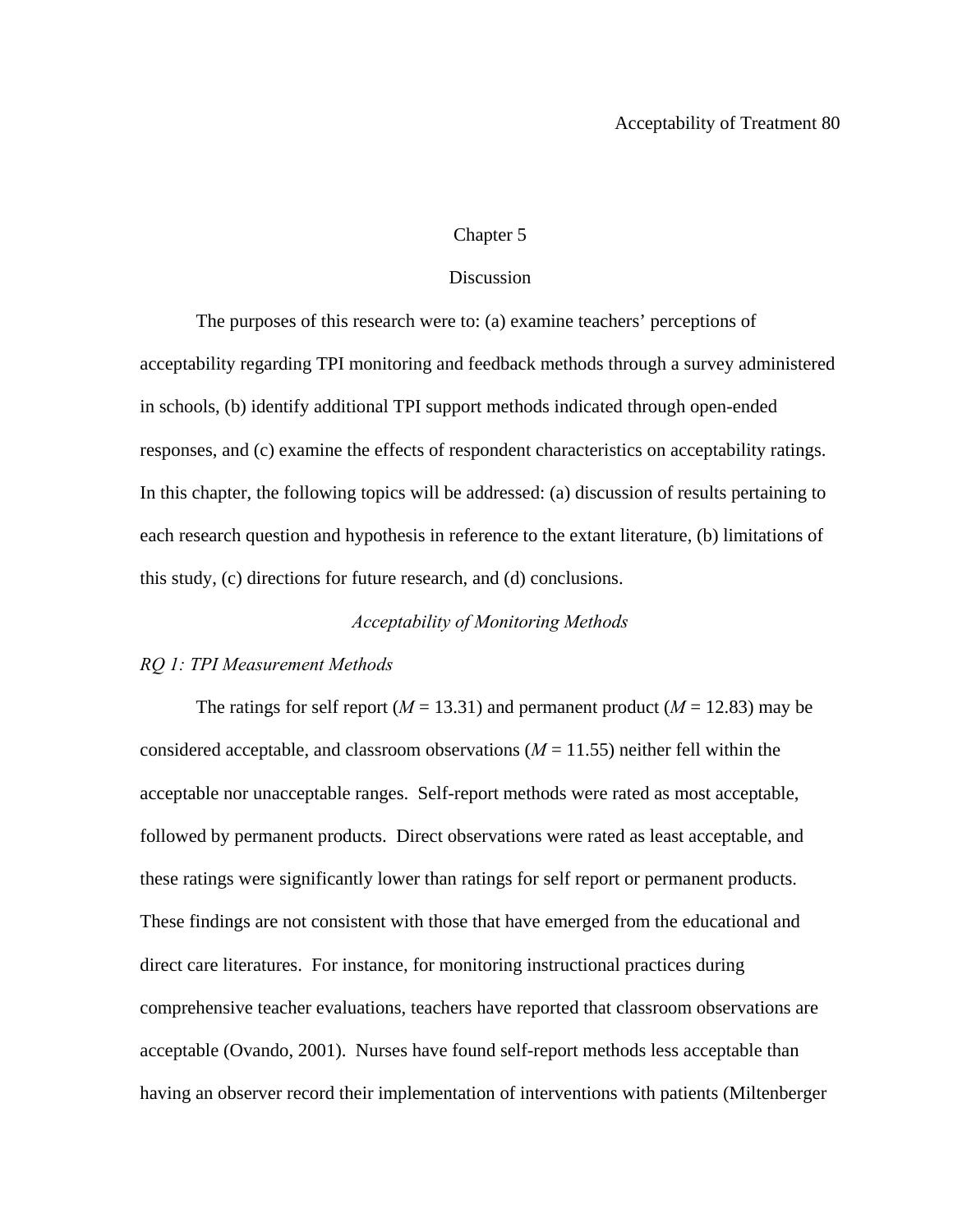et al., 1992). It is possible that results from the current study reflect teachers' anxiety about having an outsider observe their simultaneous struggle with regular curriculum instruction, class-wide behavioral management, and delivery of an individualized intervention. Completing a self-report checklist thus may be less anxiety provoking, and may be more familiar as it more closely resembles step-by-step curriculum scripts, and, when TPI *is* measured in the schools, school psychologists report that self report is the most frequently used method (Bramlett et al., 2002).

Unfortunately, there are limitations to using self-reports and permanent products. Self-reports have led to over-inflated estimates of TPI (Noell et al., 2005), and permanent products may not be producible for every step of an intervention. Although classroom observations can have reactive effects and demand time from school personnel, they provide a more accurate assessment of TPI, thus allowing problem-solving teams and consultants to make more valid decisions. If schools have the resources to conduct regular classroom observations on intervention implementation, it may be worth the effort to obtain teacher buy-in, or acceptability, regarding those procedures.

#### *RQ 2: TPI Data Collector*

All potential school personnel to collect TPI data were rated as acceptable (*M* = 12.26 to 13.54) except for the principal/assistant principal, who neither fell within the acceptable nor unacceptable ranges  $(M = 11.54)$ . Respondents perceived data collection by members of the SST as most acceptable, followed by a special education teacher, school psychologist, counselor, and a regular education teacher. Data collection by the principal or assistant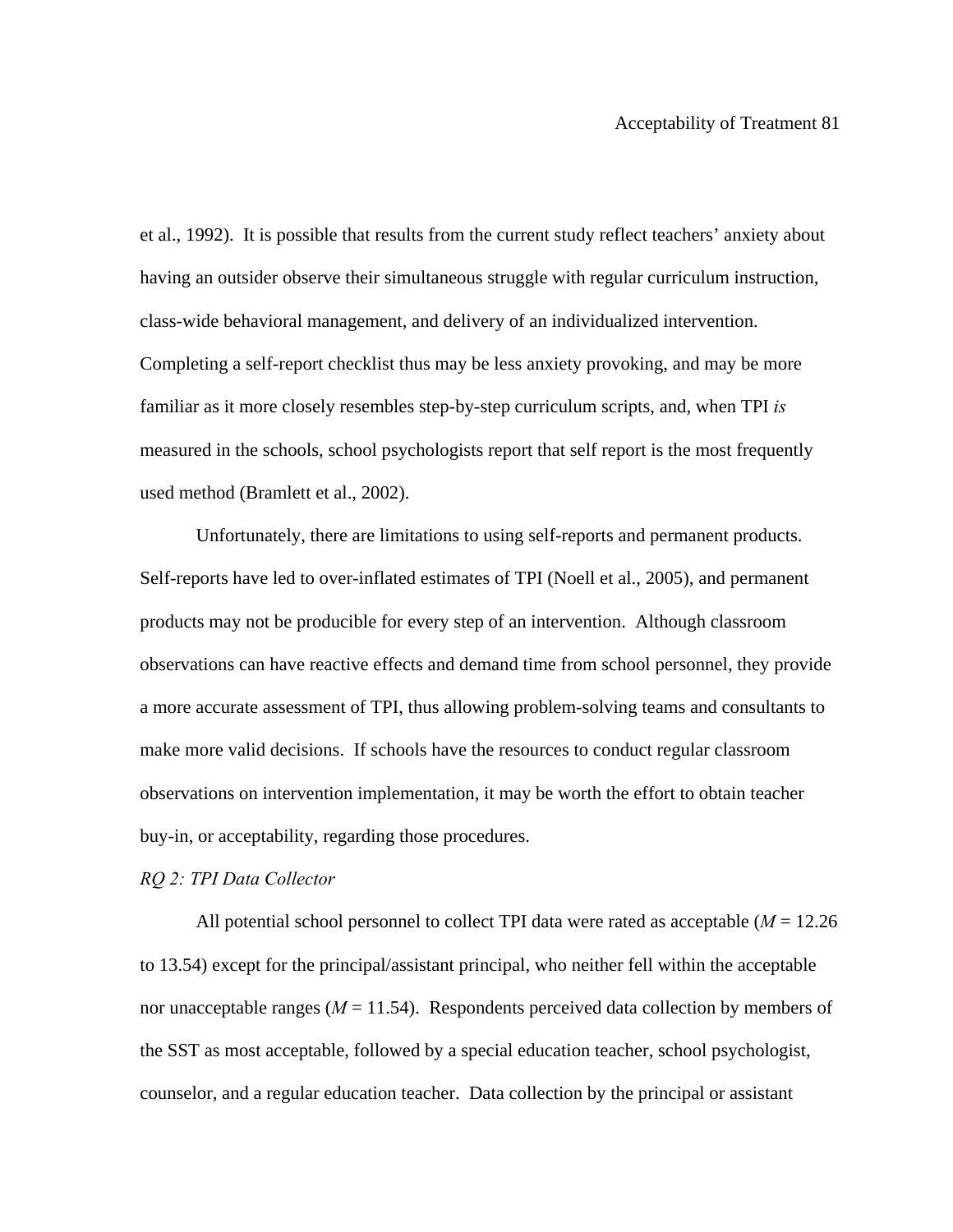principal was perceived as least acceptable and was rated significantly lower than the SST members, special education teacher, and school psychologist. Because school administrators (i.e., principals and assistant principals) hold legitimate positions of power, respondents may feel more stressed by the notion of having their implementation data collected by them as opposed to school personnel without legitimate positions of power (i.e., SST members, special education teachers, and school psychologists). Some researchers have discussed this topic, stating that, "tensions may arise between the need to document treatment fidelity, and teacher concerns that such data might be used inappropriately by school administrators to evaluate teachers (e.g., discharge teachers)" (Burns, Jacob, & Wagner, 2008; p. 273).

On the other hand, based on the rationale that TPI should be a requirement rather than a suggestion, Kovaleski (2007) has suggested that the principal should hold responsibility for ensuring and monitoring intervention fidelity. Although the principal can encourage high levels of TPI, the current study suggests that teachers may not find collection of TPI data by the principal as feasible, comfortable, or helpful. Data collection from other personnel, who may be perceived as having more specialized knowledge of and experience with evidencebased classroom interventions, does not necessarily render TPI a suggestion rather than a requirement.

In addition, the regular education teacher was rated significantly lower than the SST members. That data collection from regular education teachers was ranked lower than most other school personnel is surprising considering that the majority of the survey respondents were regular education teachers, and peer observation systems are consistently perceived as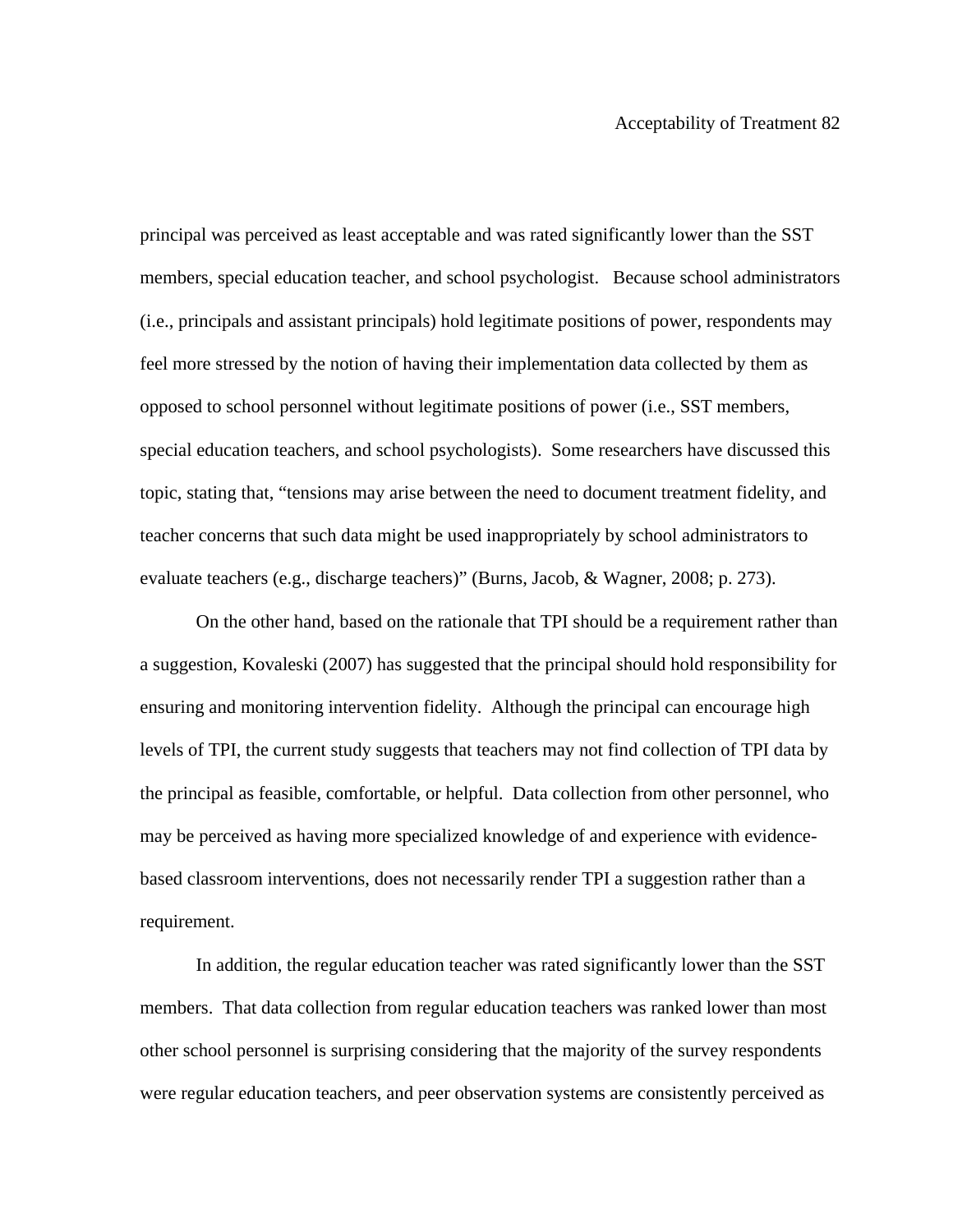helpful, at least in the direct care literature (Fleming-Azaroff, 1992). However, SST members were highly endorsed in this study; perhaps teachers see SST monitoring of TPI as more helpful due to the fact that interventions are often discussed and developed within the SST.

#### *RQ 3: Frequency of Data Collection*

Ratings for once a week data collection fell within the acceptable range  $(M = 12.13)$ , whereas ratings for less than once a week ( $M = 10.89$ ) and 2-3 times a week ( $M = 10.49$ ) were neither acceptable nor unacceptable, and ratings for daily fell within the unacceptable range  $(M = 8.62)$ . Teachers regarded once a week data collection as most acceptable, followed by less than once a week, 2-3 times a week, and daily. Additionally, daily data collection was rated significantly lower than all other frequency options, and 2-3 times a week was rated significantly lower than once a week. This finding illustrates one of the reasons why bridging the research-to-practice gap with TPI monitoring methods is difficult. The vast majority of researchers who have conducted controlled, experimental studies to inquire about the issue of TPI have measured TPI on a more frequent basis—either daily or several times a week.

A frequent collection of TPI data ensures a more comprehensive assessment of implementation of interventions, which often involve steps that occur on every day of the school week. In regular on-site practice, daily collection might be too cumbersome. Teachers appear to prefer obtaining a sample of their implementation, either once a week or even less frequently. However, unless interventions are implemented for many weeks, this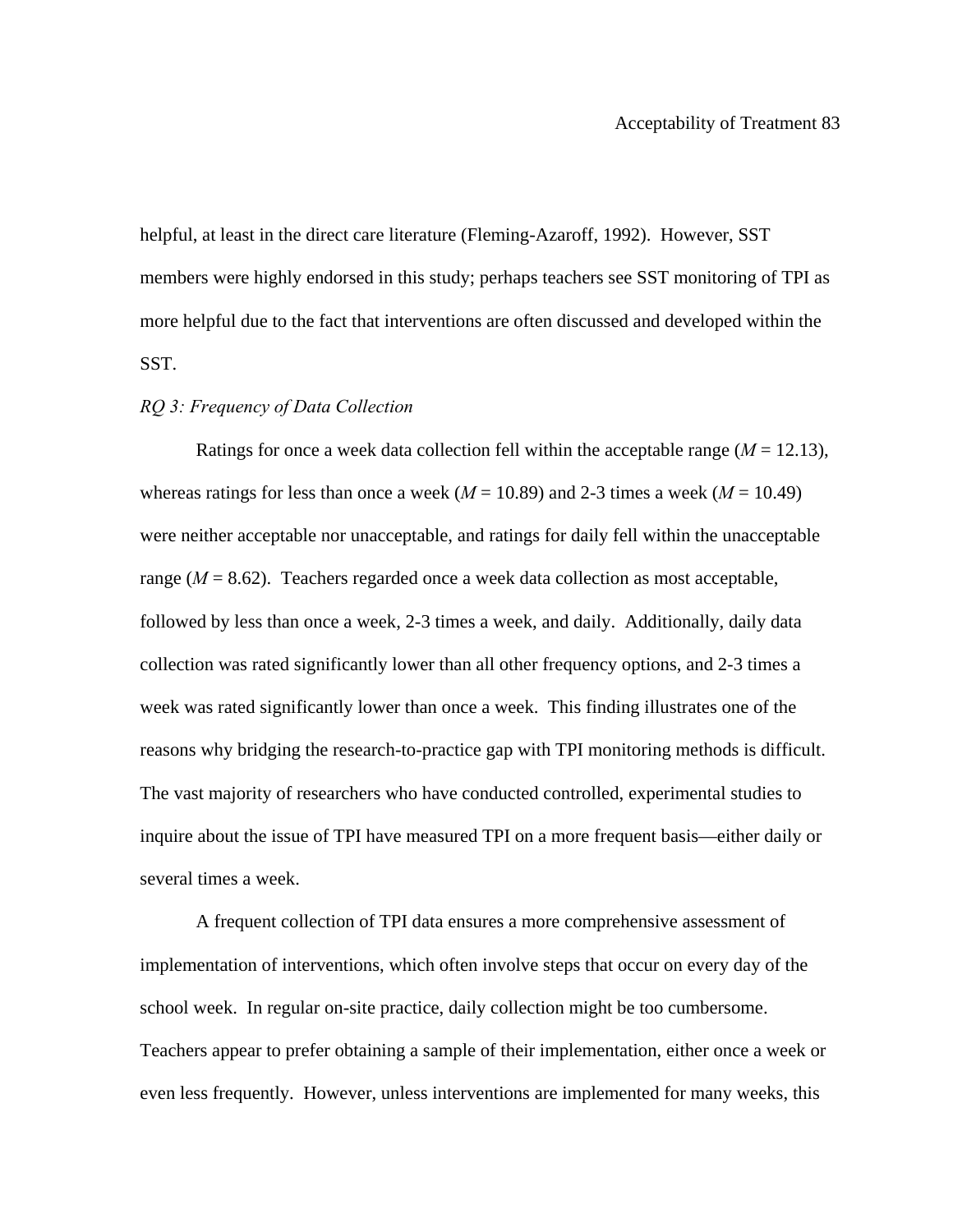infrequent collection of TPI data is not ideal to ensure that the student's response to the intervention can be linked to the intervention itself. Researchers and school personnel should consider ways to make more frequent collection of TPI data more acceptable.

## *Acceptability of Feedback Methods*

#### *RQ 4: TPI Feedback Methods*

Respondents' acceptability ratings for all possible feedback procedures fell within the acceptable range ( $M = 12.64$  to 14.56). They saw planning for future implementation problems as most acceptable, followed by discussing problems found during implementation, discussing the importance of missed intervention steps, and practicing intervention steps they had missed. Planning for future problems was rated significantly higher than discussing the importance of or practicing missed steps, and discussing encountered problems was rated significantly higher than practicing missed steps.Although a previous study examining the effectiveness of practicing missed steps of planned interventions had suggested that teachers perceived the practice as helpful (DiGennaro et al., 2005), the current study suggests that teachers view this practice as least acceptable compared to other likely means of obtaining feedback. They might see practicing missed steps as slightly punitive, and, thus make them less comfortable than participating in other feedback procedures.

Discussing and planning for future implementation problems, in addition to being more comfortable, may offer more practical and helpful advice as problem-solving methods. This is recommended practice from I/O researchers, who state that feedback sessions should focus on explanations that outline what to do with the feedback in future independent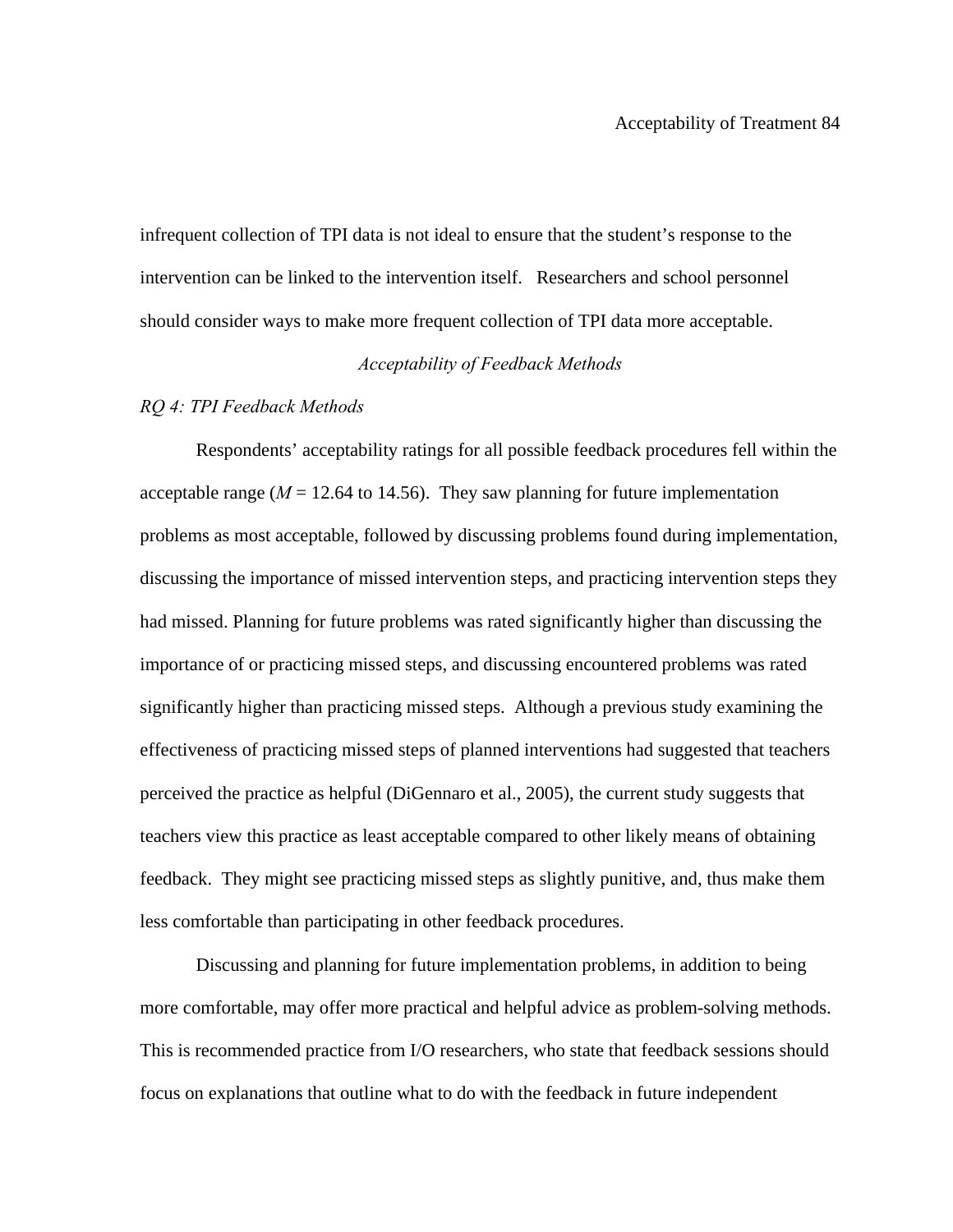practice rather than assuming that the recipient will know what to do with the feedback (London, 2003). Discussing and planning for future implementation problems also imply that the feedback participants will set some goals. "Using the feedback to set goals translates the feedback into action" (p. 99).

#### *RQ 5: TPI Feedback Format*

Only ratings for one-on-one feedback meetings fell within the acceptable range  $(M =$ 14.60). Ratings for all other feedback communication formats were neither acceptable nor unacceptable  $(M = 10.12$  to 10.67). Survey respondents regarded one-on-one feedback meetings as the most acceptable communication format, followed by e-mails, telephone, and handouts.It appears that respondents prefer more personal setups when receiving feedback, as one-on-one meetings were rated significantly higher than all other communication formats. This finding does not deviate from what has emerged in other feedback acceptability studies examining teacher perceptions. For the purpose of comprehensive instructional evaluations, teachers have perceived one-on-one feedback meetings as helpful and worth the required time investment (Kimball, 2002), and helpful when coupled with summary handouts (Ovando, 2001).

Also, in the I/O literature, an experiment on a simulated manager-employee feedback situation revealed that one-on-one feedback meetings were rated significantly higher in fairness and satisfaction when compared to computerized monitoring and feedback devices (Alder & Ambrose, 1997). The authors of this study theorized that face-to-face feedback helps increase positive reactions and reduces the depersonalization of indirect methods.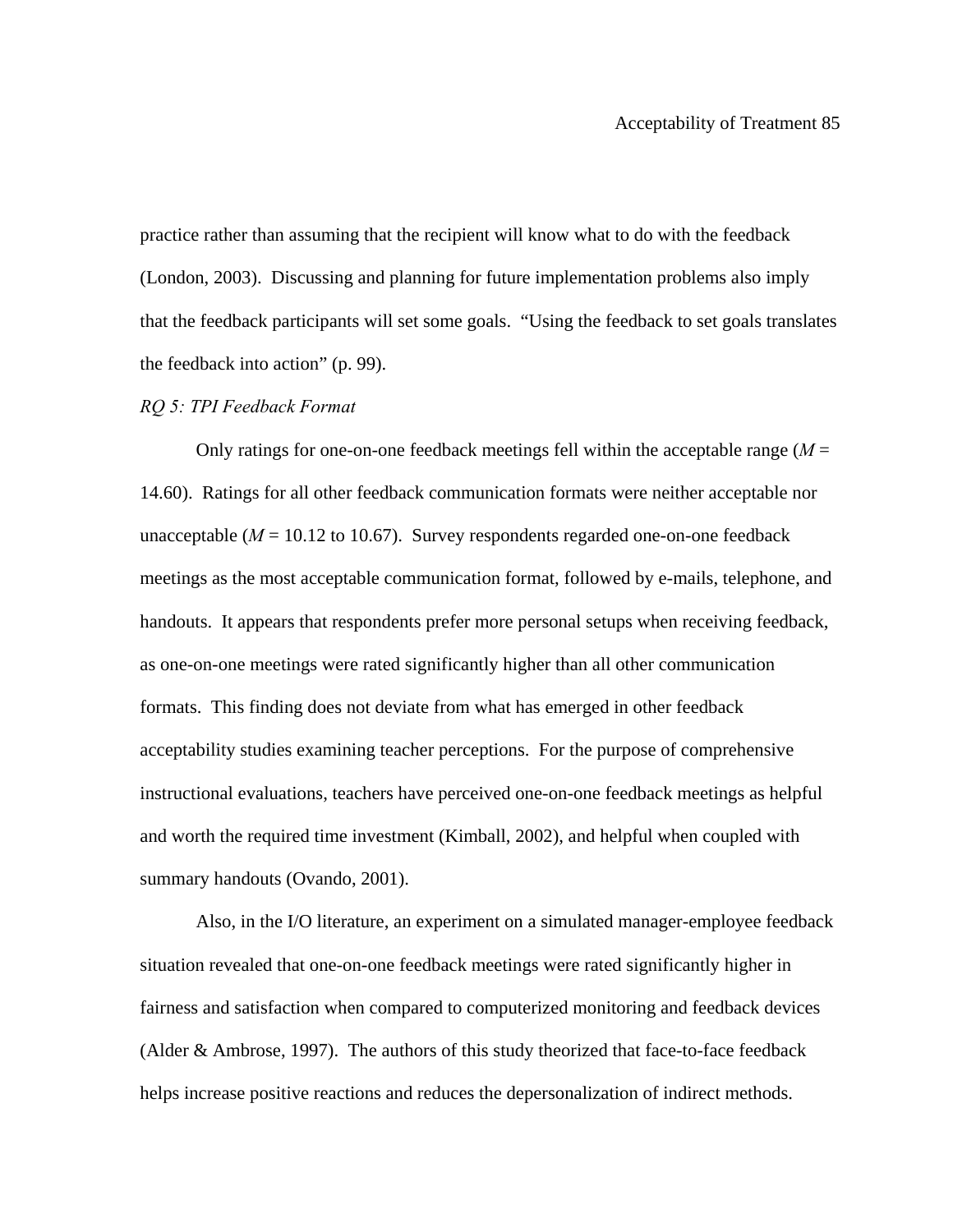Survey respondents in the current study may also have perceived indirect communication methods as depersonalized. Considering the high acceptability ratings of planning to solve future implementation problems, perhaps teachers foresee such planning as an easier process to complete via one-on-one meetings. Teachers can ask questions specific to their own implementation data and collaborate on strategies to help improve TPI more easily in a oneon-one format.

## *RQ 6: TPI Feedback Provider*

Respondents' ratings for all potential feedback providers fell within the acceptable range  $(M = 12.61$  to 13.54). Teachers identified a school psychologist as being the most acceptable provider of TPI feedback, followed by a special education teacher, members of the SST, a counselor, a regular education teacher, and the principal or assistant principal. Ratings for the principal or assistant principal were significantly lower than ratings for a school psychologist. It is difficult to conclude about the application of these findings to other studies, considering the inconsistency in acceptability ratings for feedback providers across fields. Teachers have expressed how helpful feedback is when it is delivered by persons with appropriate content-related experience during instructional evaluations (Kimball, 2002), and nurses in direct care provision settings have endorsed the helpfulness and acceptability of feedback when it is delivered by peers (Fedor et al., 1999; Fleming & Sulzer-Azaroff, 1992). It seems logical, then, to expect acceptability of regular education teachers (i.e., peers with similar content experience) to be ranked higher because most of the survey respondents were regular education teachers. However, this was not the case in the present study. Researchers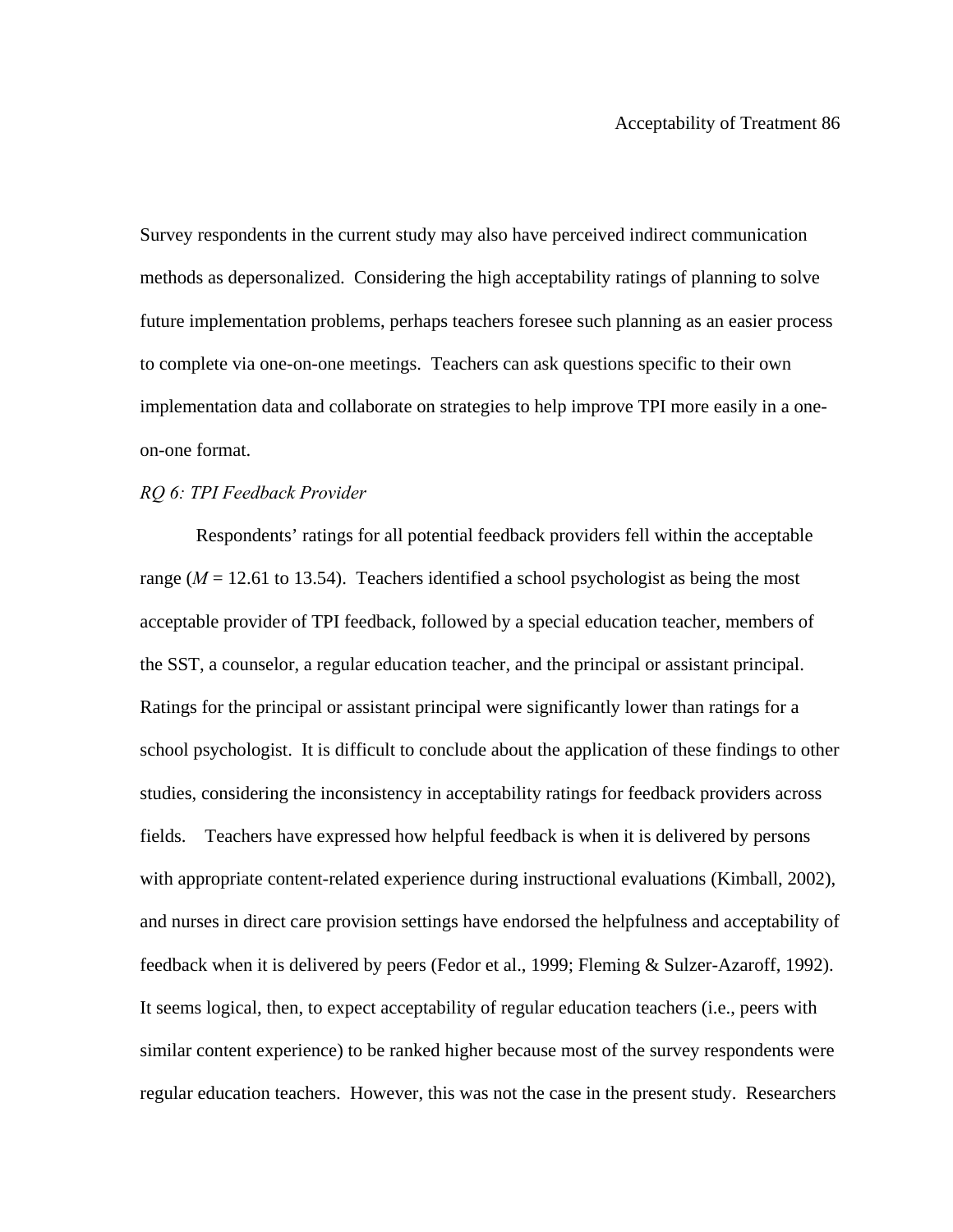in the I/O literature, on the other hand, have identified that feedback delivered by persons in managerial positions was perceived as supportive, helpful, and acceptable (Stephan  $\&$ Dorfman, 1989; Waldersee & Luthans, 1994). In this study, persons in managerial positions (i.e., principals/assistant principals) were ranked the lowest.

 Perhaps teachers view school psychologists and special education teachers as knowledgeable, and consequently helpful, when discussing evidence-based interventions. Special education teachers, in particular, may stand out as persons with a significant amount of experience implementing individualized interventions. Additionally, empathetic individuals, those who can understand the situation and perspective of others while maintaining social distance, are noted as particularly good at providing feedback (London, 2003). "Such individuals are able to distinguish between factors in the environment that influence a person's behavior and aspects of the person's past that influence his or her behavior" (p. 61). MFAS survey respondents may have perceived school psychologists and special education teachers as possessing a great deal of empathy compared to other school personnel, thus perceiving feedback from these individuals as more acceptable.

Members of the SST fell third in the acceptability ratings. That SST members fell below school psychologists and special education teachers, who are likely to also be members of the SST, suggests that receiving feedback in a group setting may introduce some unwanted pressure. Having implementation behavior be the focus of discussion in the face of several school personnel (i.e., all of the SST members) may be perceived as threatening or uncomfortable as opposed to receiving feedback from one person. However, it is worth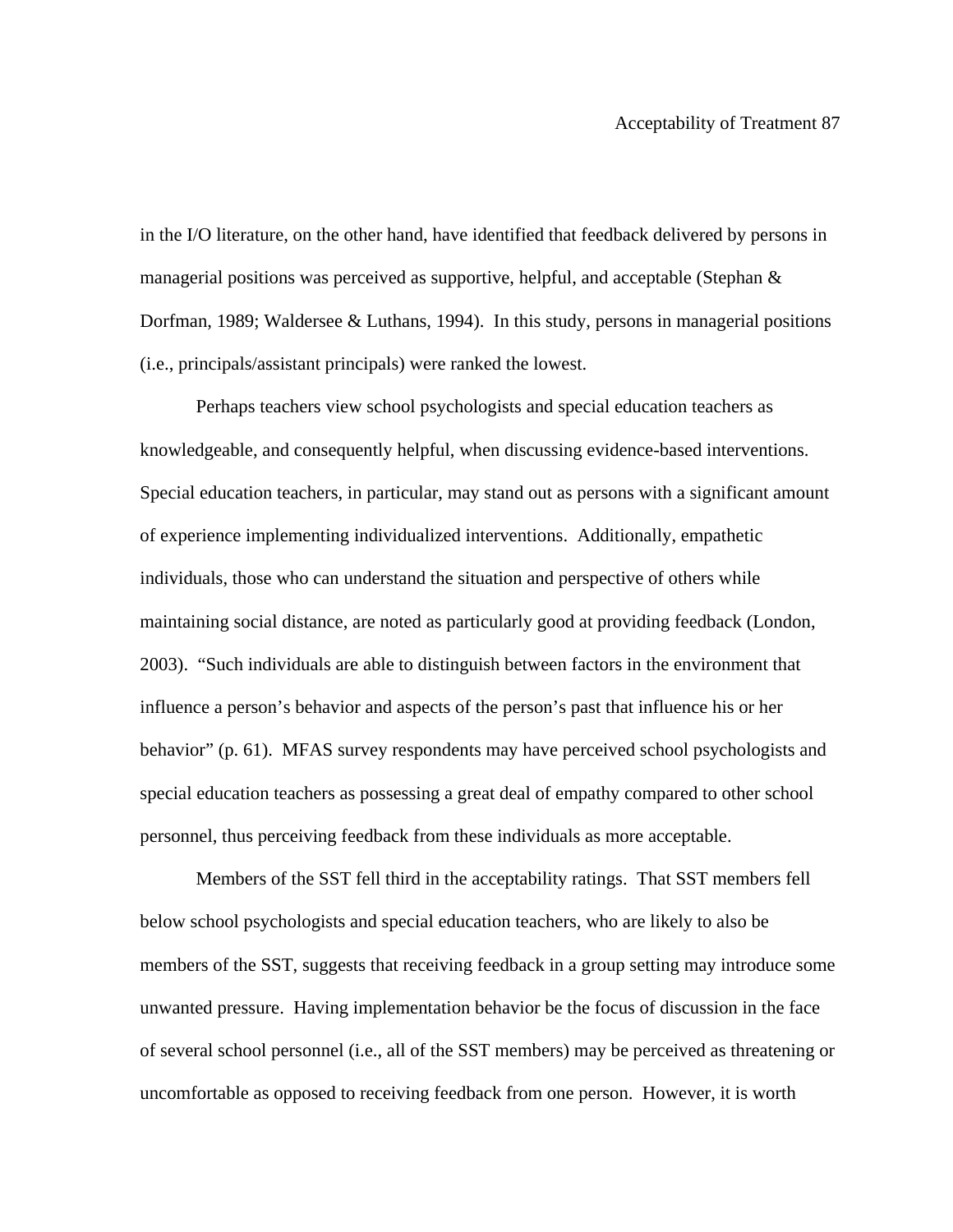considering the uniqueness of each school. SST membership may vary depending on each school's procedures and the expertise required for each referral problem, and informal power structures and perceptions of leadership, which may affect acceptability ratings, are likely to vary across schools as well. The results from each school were not statistically compared in this study, but it would be interesting to examine differences between schools regarding acceptability ratings of TPI feedback providers in future studies.

## *RQ 7: Frequency of Feedback*

Similar to results regarding data measurement frequency, only ratings for feedback delivered once a week fell within the acceptable range  $(M = 12.19)$ . Ratings for conditional  $(M = 11.45)$  and less than once a week  $(M = 10.82)$  did not fall within the acceptable or unacceptable range, and 2-3 times a week ( $M = 9.59$ ) and daily ratings ( $M = 8.19$ ) fell within the unacceptable range. Feedback delivered once a week was rated highest. This mode was followed by conditional delivery (i.e., when TPI data falls below a preset criterion), less than once a week, 2-3 times a week, and daily. There is little to draw from concerning feedback frequency from other literatures for a comparative analysis. Employees who have received feedback on productive work behaviors every other day have perceived that practice to be acceptable (Waldersee & Luthans, 1994). Although teachers in this current study believed that receiving feedback at a similar frequency would be unacceptable, there is some indication that, in schools where RTI has been standard practice for a few years, teachers identify at least some need for regular and consistent feedback on their implementation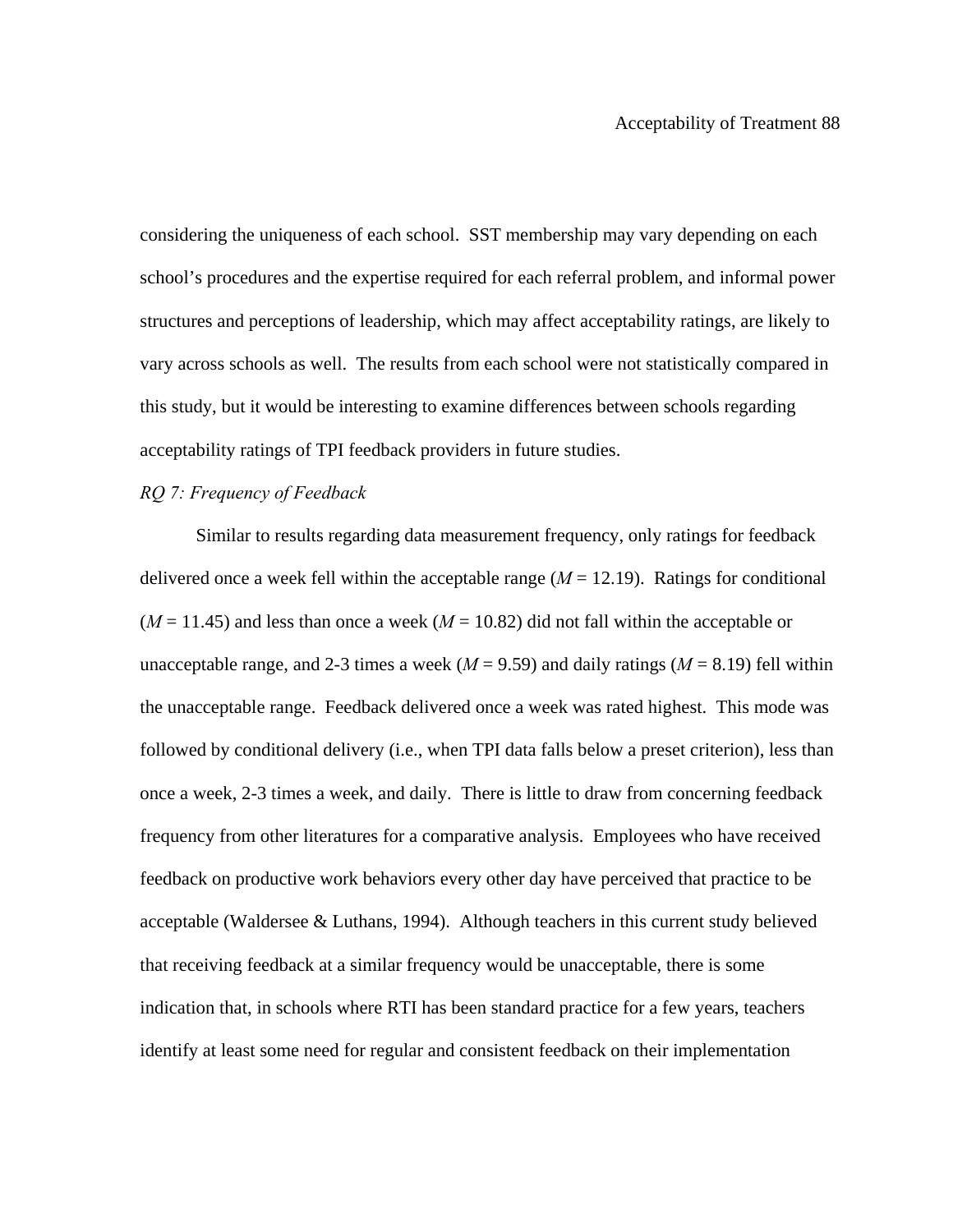practices. They perceived once a week feedback as acceptable whereas less than once a week feedback was not acceptable.

However, daily feedback was rated significantly lower than all other frequencies, and 2-3 times a week was rated significantly lower than once a week. This is not surprising, and most likely reflects the perceived lack of feasibility—daily feedback sessions would require a large amount of time and planning on the part of both the deliverer and receiver. It may also reflect respondents' perception that they may become desensitized to feedback at high frequencies. Atwater and Waldman (2008) suggested that people quickly adapt to feedback at high frequencies, hence, it no longer carries any value or has the same effect.

## *RQ 8: Effects of Teacher Characteristics*

#### *Teaching Assignment and Highest Degree*

There was an overall effect of primary teaching assignment on acceptability of monitoring, but not on feedback. Specifically, special education teachers reported a higher acceptability of TPI monitoring methods than regular education teachers. This result may be interpreted as reflecting the implications of a special educator's background and classroom environment. Special education teachers are more likely to have worked with a large number of students with more significant academic and behavioral problems and to have had more training with implementing interventions in their educational training programs. Their knowledge of and previous experience with individualized interventions may render them more confident of their ability to implement the steps of planned interventions, thus making the TPI monitoring practices seem less stressful. Additionally, with a lower teacher-to-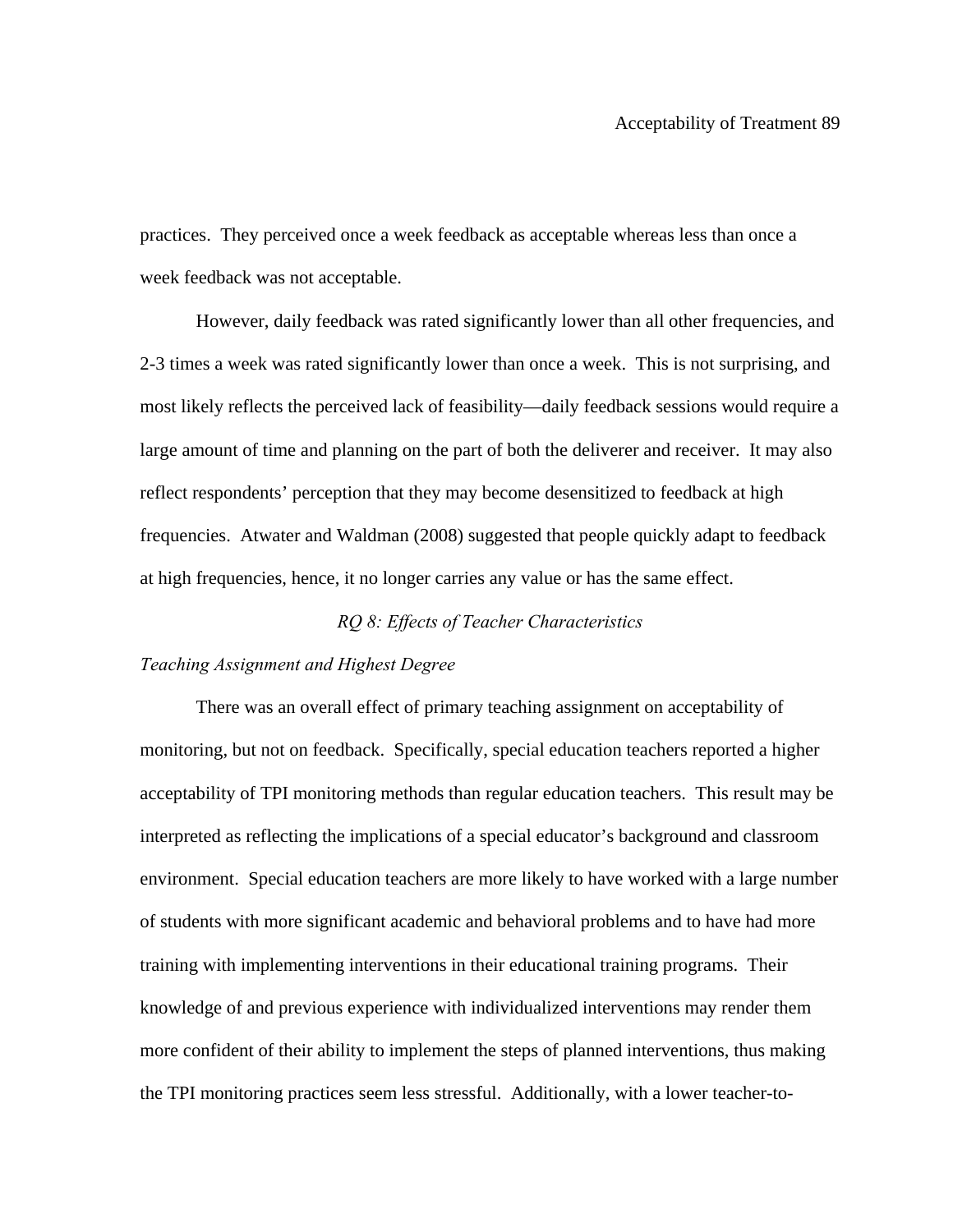student ratio, special education teachers may have completed the MFAS with the notion that documenting TPI is a practical process.

 There were no statistically significant differences in acceptability ratings for feedback or monitoring between respondents with graduate degrees and respondents with undergraduate degrees. This is somewhat surprising, as one might expect graduate programs to be more likely than undergraduate programs to stress the importance of ensuring accurate delivery of planned interventions, and, depending on how recent teachers have obtained their graduate degree, to have incorporated the recent emphasis on treatment integrity that continues to emerge in the RTI literature. Respondents with undergraduate degrees, however, might have recognized that they need to learn more about how to implement interventions well—a practice that may be less familiar to them—resulting in acceptability ratings comparable to ratings from respondents with graduate degrees. Perhaps RTI is too new to have been incorporated into any of the teachers' training programs, and, consequently, investigation into this characteristic is premature.

## *Experience Teaching and Implementing Interventions*

For composite acceptability ratings of monitoring and feedback, there were no statistically significant differences between participants with fewer years of teaching experience and participants with more years of teaching experience. Furthermore, there were no statistically significant differences between participants with less experience implementing interventions and participants with more experience implementing interventions. Thus, Hypotheses 1 and 2 were not supported. These results stand in contrast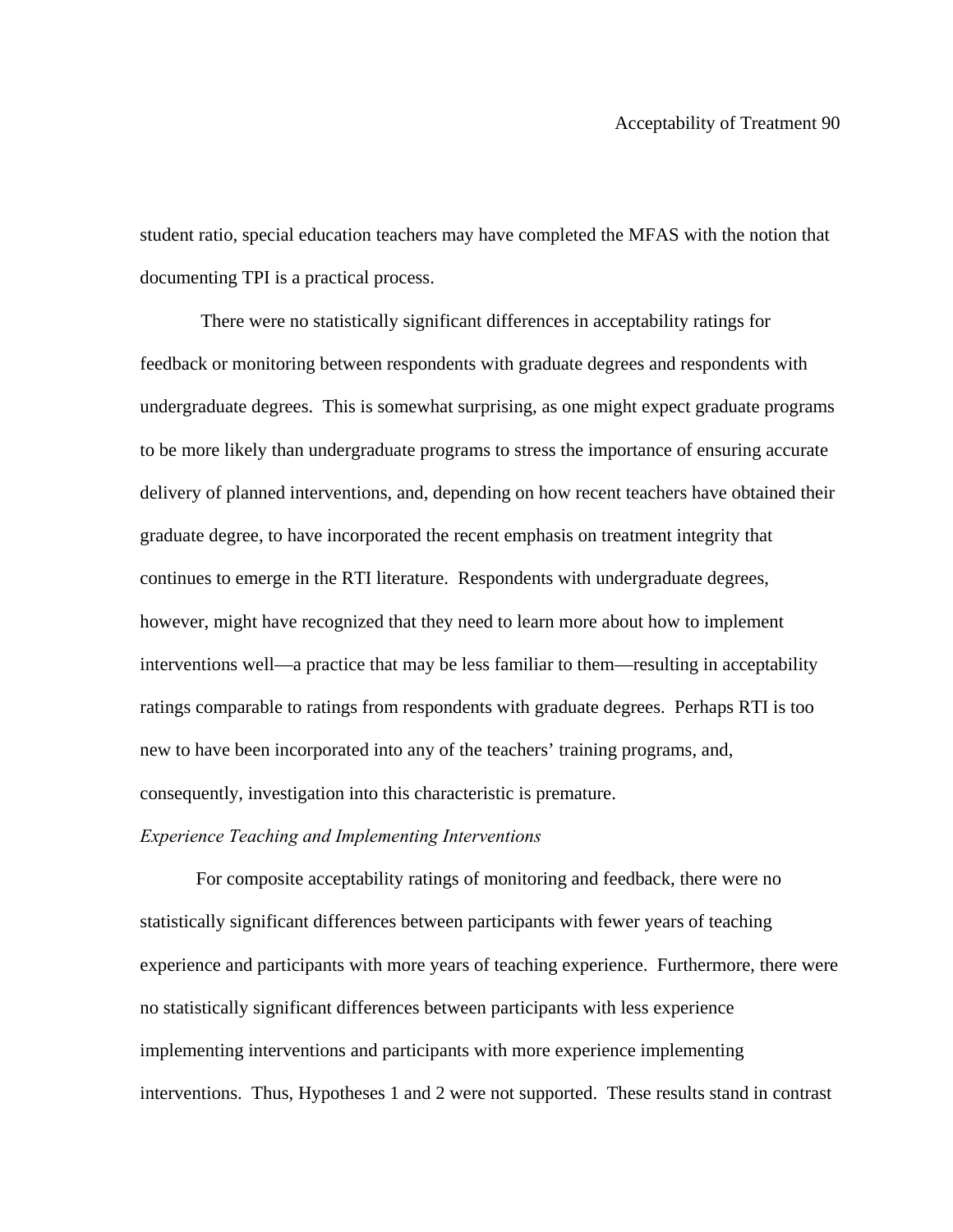to other examinations into feedback acceptability. For instructional evaluation feedback procedures, more experienced teachers have reported that, "the burden outweighs the gain," (Kimball, 2002; p. 256) and feedback procedures were generally not perceived as beneficial when compared to the reports from less experienced teachers. More experienced nurses in direct care settings also reported lower acceptability ratings of a feedback system when compared to less experienced nurses (Fedor, Bettenhausen, & Davis, 1999).

It is possible that, within the RTI context, all teachers with varying levels of experience implementing individual classroom-based interventions realize the inherent difficulty with balancing regular classroom duties with an intervention plan and the subsequent potential to become easily overwhelmed. Thus, all teachers may sense some value in documenting and improving TPI. However, there are some limitations to the statistical analyses used in the research questions pertaining to experience that may have failed to detect an effect of experience on acceptability ratings. The low obtained sample size does not allow for adequate power (.80) to detect small or medium effect sizes. Also, utilizing a *t*-test based on a median split may have oversimplified "more" and "less" experience. For example, participants with less experience implementing interventions may have implemented between 0 and 3 interventions whereas participants with more experience implementing interventions may have implemented between 4 and 60 interventions. The analysis treated teachers who implemented 3 interventions as different than teachers who implemented 4 interventions, while those who implemented 4 interventions were treated as the same as those who implemented 60 interventions. Utilizing a correlation rather than a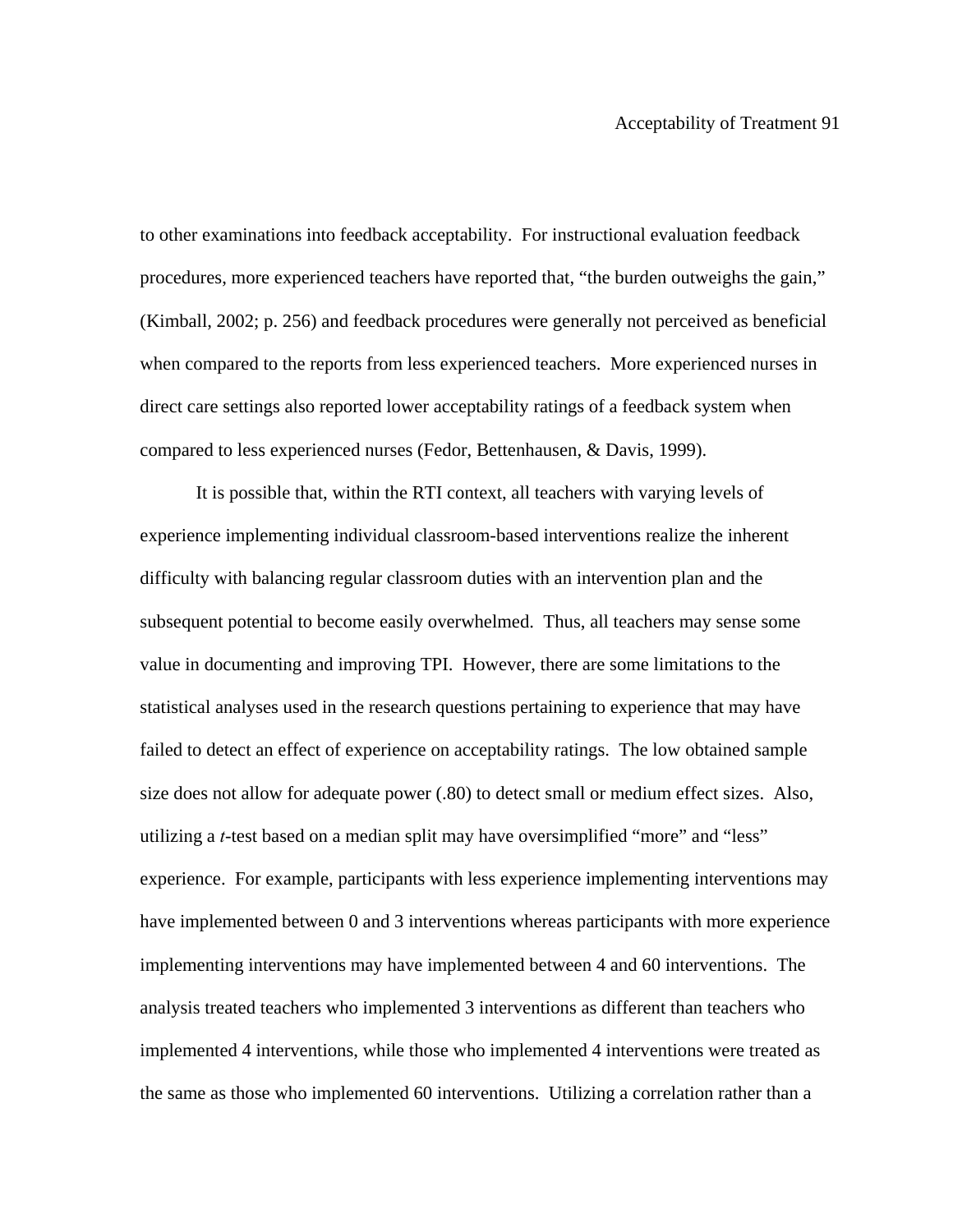mean difference analysis to examine the effect of experience on acceptability ratings may have provided better information.

 In addition, there are other teacher characteristics that may have been worth analyzing. For example, I/O researchers have examined how characteristics of the feedback recipient influence the way they perceive the feedback. Those with low self-efficacy are not as resilient to feedback that is revealing of a flaw in performance because they tend to attribute the flaw in performance to internal attributions rather than environmental factors, as the feedback only reinforces their low self-confidence (Atwater & Waldman, 2008). Individuals with a performance-prove goal orientation or who have a need to manage their reputation also can have intense emotional reactions to feedback that reveals less-than perfect performance as it invalidates competency in the former group and tarnishes reputations in the later group (Colquitt, LePine, & Noe, 2000; Moss & Sanchez, 2004; VandeWalle, Cron, & Slocum, 2001). London and Smither (2002) describe people with high feedback orientations as those who are self-monitors with a natural need for growth and accountability. They view feedback as more helpful compared to people with low feedback orientations. In the current study, self-efficacy, performance-prove goal orientations, a need to manage reputations, and degree of feedback orientations may have been characteristics of the MFAS respondents that had a larger influence on feedback acceptability ratings than teaching assignment, highest degree, or previous experience.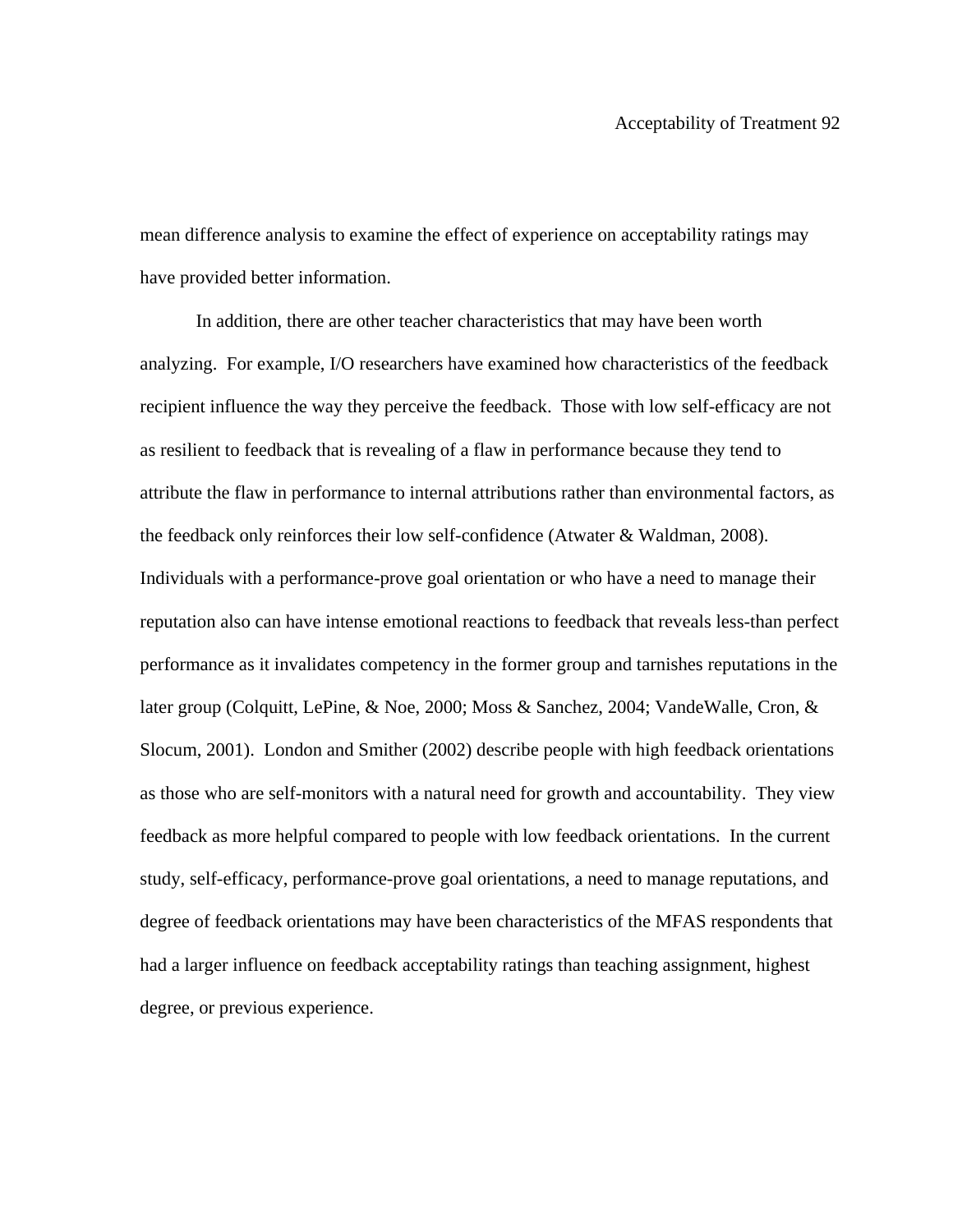## *RQ 9: Other Implementation Support Methods*

The most frequently occurring support method in participants' open-ended responses was *assist with developing interventions*. Whether due to lack of time, limited knowledge of what constitutes an intervention, or limited available resources to search for interventions, teachers clearly identify a difficulty with independently locating and developing interventions to suit the needs of a referred student. This finding is consistent with the direct care provision literature, in which locating evidence-based practices (EBPs; similar to evidence-based interventions) is one of the greatest personal barriers to nurses' use of EBPs, mostly due to limited knowledge and training with the process of locating EBPs (Pravikoff, Tanner, & Pierce, 2005). Even within the school psychology literature, researchers have documented a lack of training for identifying evidence-based interventions (e.g., Cook, Landrum, Tankersley, & Kauffman, 2003; Tankersley, Landrum, & Cook, 2004), which may be due, in part, over disagreement about what constitutes evidence (Kratochwill, Volpiansky, Clements, & Ball, 2007). Brown-Chidsey and Steege (2005) have noted that identifying and choosing evidence-based interventions is a necessary component to RTI training sessions for educators.

 The second most frequently occurring support methods were *hire/seek additional school personnel* and *offer general support, collaboration, or openness to ideas*. Teachers are apparently recognizing the need for organizations to provide more support and the difficulty of independently fulfilling the new role demands inherent in the RTI context. Perhaps teachers have too many daily goals of their own to attend to in addition to the goals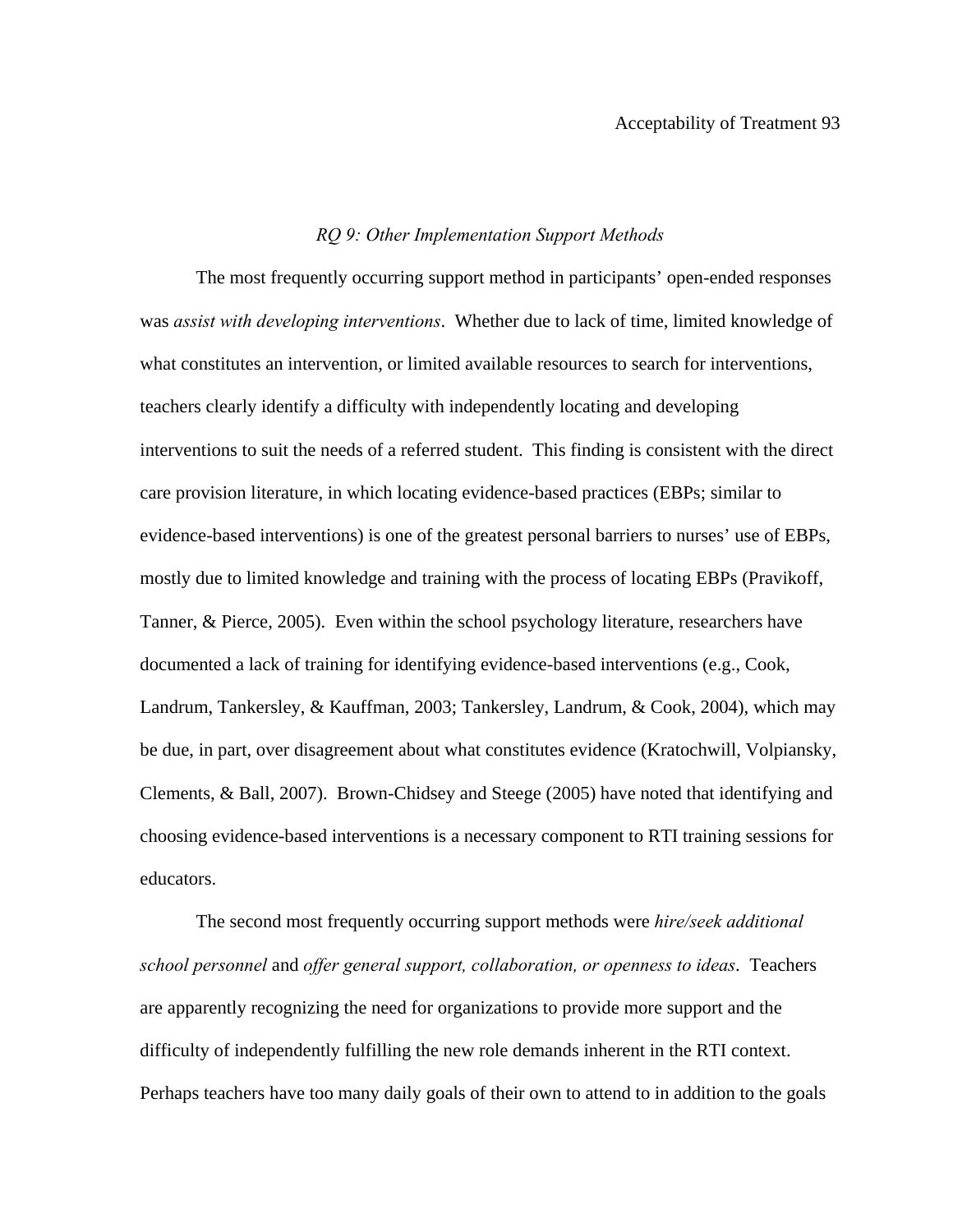that the RTI model pushes for, and there may be a focus on other organizational goals (e.g., preparing for and scoring End-of-Grade testing) that prevent the provision of needed support to teachers. The presence of other goals with a higher priority is one of the greatest organizational barriers to nurses' use of EBPs (Pravikoff, Tanner, & Pierce, 2005). There is also a moderate to strong relationship between EBP culture and use of EBPs (Thiel & Ghosh, 2008). EBP culture refers to the overall degree of support in the environment for engaging in EBP. This includes administrator's push for mission statements, investment in enabling resources to engage in EBP, and the provision of mentors and support for EBP evidence searches. Administration in RTI schools may need to provide a similar culture of support for use of interventions.

*Assist with implementing interventions* was the third most frequently occurring support method. This method would involve having other school personnel provide help with implementing parts of an intervention and may necessitate the seeking or hiring of additional school personnel. Teachers may be recognizing the difficulty with taking on full implementation responsibilities in a classroom. The presence of teacher assistants may be a luxury rather than a standard feature in many classrooms, but in order for RTI to work practically, administrators and policy makers may need to consider it a necessity to have teacher assistants in all classrooms.

 Tied for fourth, the following support methods emerged in participants' responses: (a) *assist with paperwork and/or data collection*, (b) *assist with obtaining intervention materials*, (c) *train to implement interventions*, and (d) *revise the problem-solving procedures or*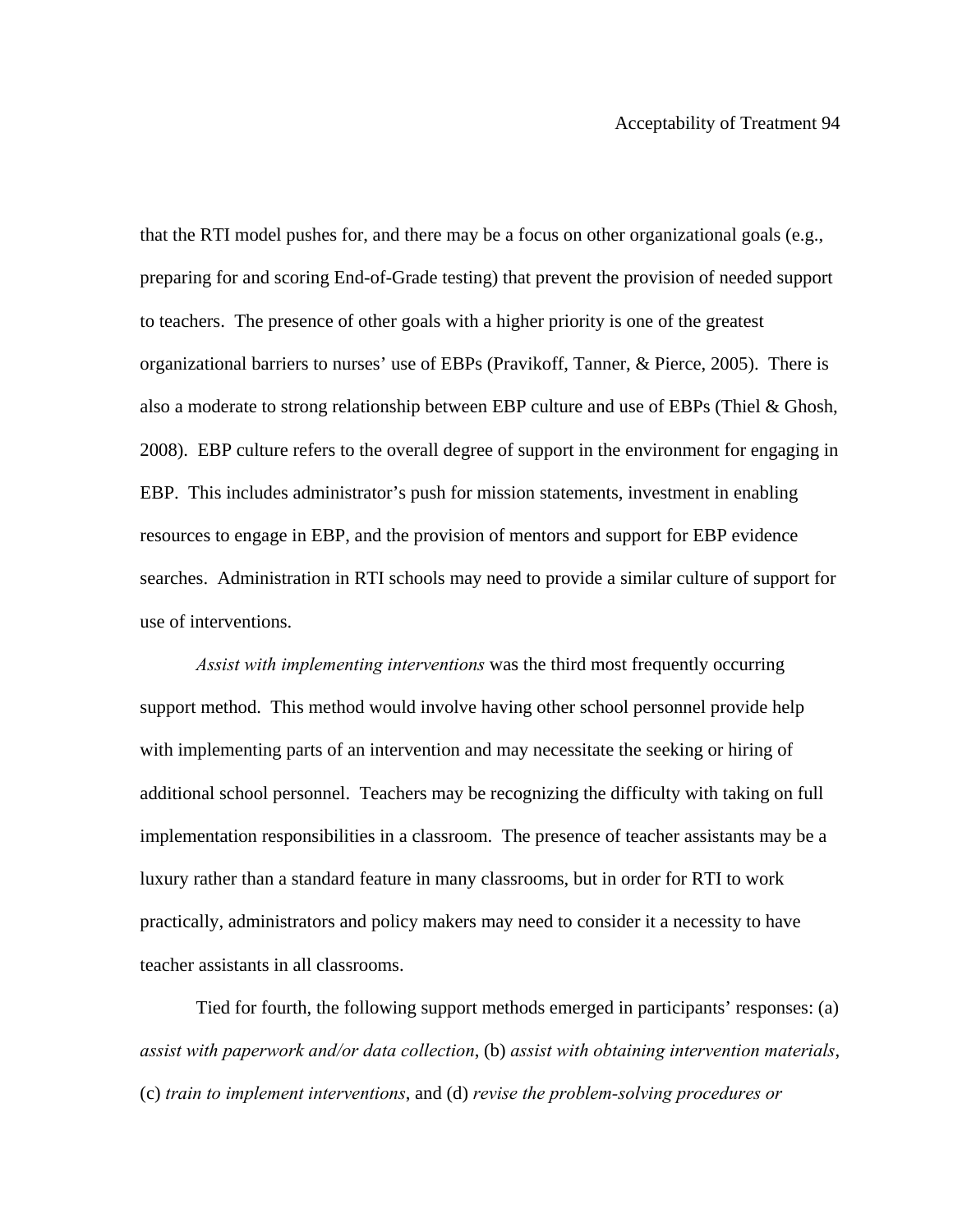*structure*. Finally, a few respondents also identified *change the schedule of problem-solving processes* and *expedite the problem-solving process* as support methods. Although there is little to draw from in other literatures for a comparative analysis, these identified support methods emphasize the lack of fit of current RTI expectations with current teachers' limitations. Teachers may be feeling that their schools' current method of problem-solving practices (including procedures, structure, and timing) does not align well with their available time, knowledge, resources, and experience. The expectation that teachers can and will gather the needed materials for interventions, know how to implement the interventions, monitor students' responses to the interventions, and fill out all of the appropriate paperwork is perhaps impractical. The responsibilities for those activities may need to be distributed among more school personnel.

#### *Limitations*

In addition to the specific limitations already discussed, there are several limitations regarding the methodology and implications of this research. First, there are no TPI monitoring and feedback acceptability instruments of which the researcher is aware; therefore, a new measure was created (MFAS). A measure that has been standardized on a larger sample of school personnel and that has repeatedly demonstrated reliability and validity would have been ideal to use. The current researcher-derived survey lacks a basis for comparison and has many unknown psychometric properties. Components contributing to the acceptability construct—perceived helpfulness, feasibility, and level of comfort—were extracted from the school psychology, I/O, educational development, and direct care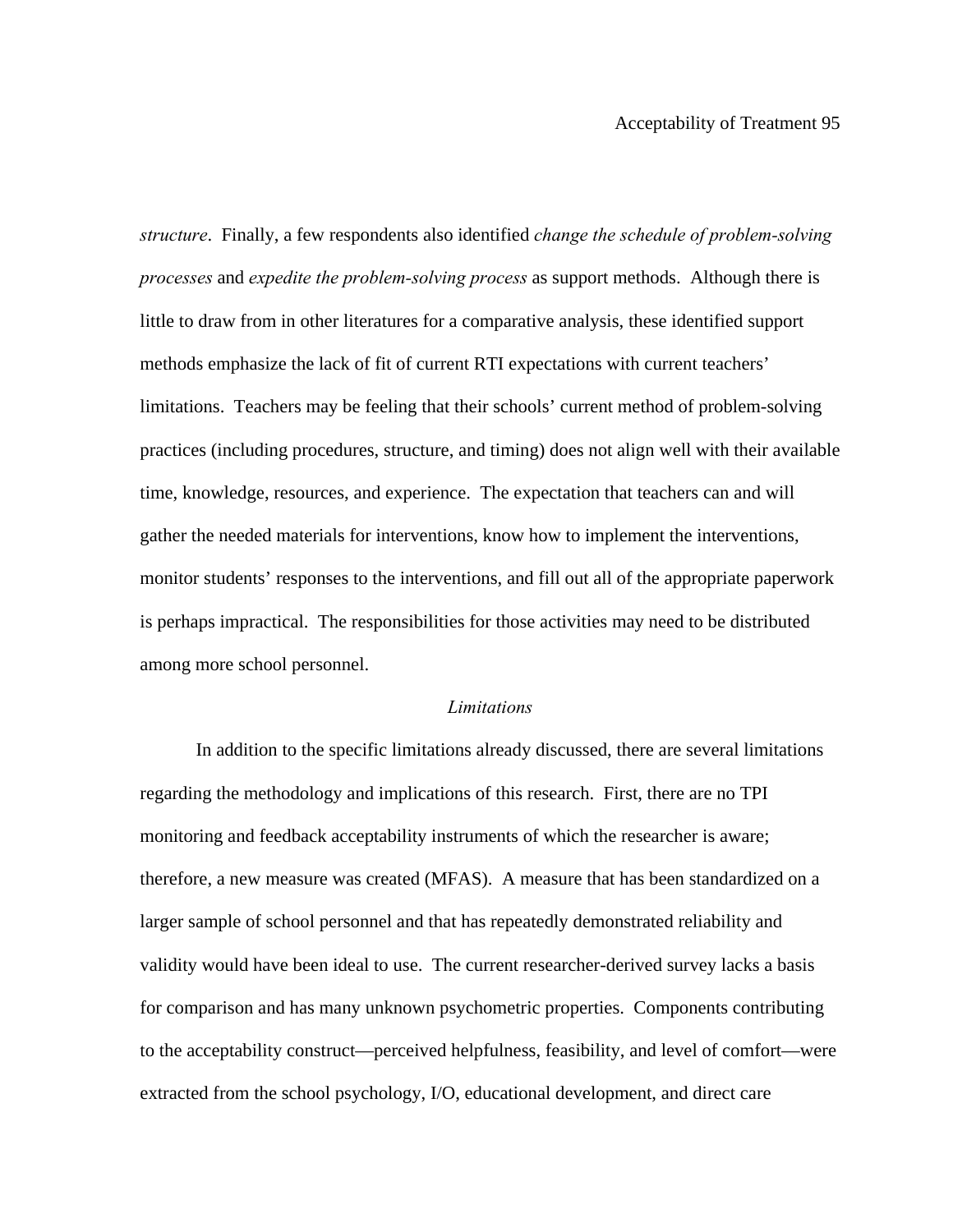literatures as they appeared relevant to the present line of inquiry. There is no consistent agreement across all literatures on the components that make up the acceptability construct.

Although all items in the MFAS had high coefficient alphas, thus suggesting that perceptions of helpfulness, feasibility, and level of comfort contribute to the overall acceptability rating, it is possible that respondents' ratings for some monitoring and feedback methods were more heavily influenced by one component of acceptability versus another. For example, one-on-one feedback meetings may be threatening, and consequently elicited a lower level of comfort than more indirect feedback formats, yet the perceived helpfulness of one-on-one meetings may be much higher than indirect methods. The helpfulness rating would carry more weight in the overall acceptability of that item than the level of comfort. On the other hand, the comprehensive acceptability ratings from more experienced teachers might be indicative of higher ratings of level of comfort and feasibility rather than ratings of helpfulness. Although analyses in this study were appropriate for the exploratory nature of this line of inquiry, future refinement of the MFAS could analyze these components separately and provide additional psychometric data.

Another limitation of this study concerns the representativenes of results. The MFAS was administered at three of the five North Carolina RTI pilot sites originally examined in a DPI report (Braden & Joyce, 2008) and nominated "best problem-solving schools" by their respective school districts. The extent to which the perceptions of teachers revealed through the MFAS at these three schools generalize to other schools in North Carolina is unknown. Because these schools represent exceptional examples of RTI implementation, perhaps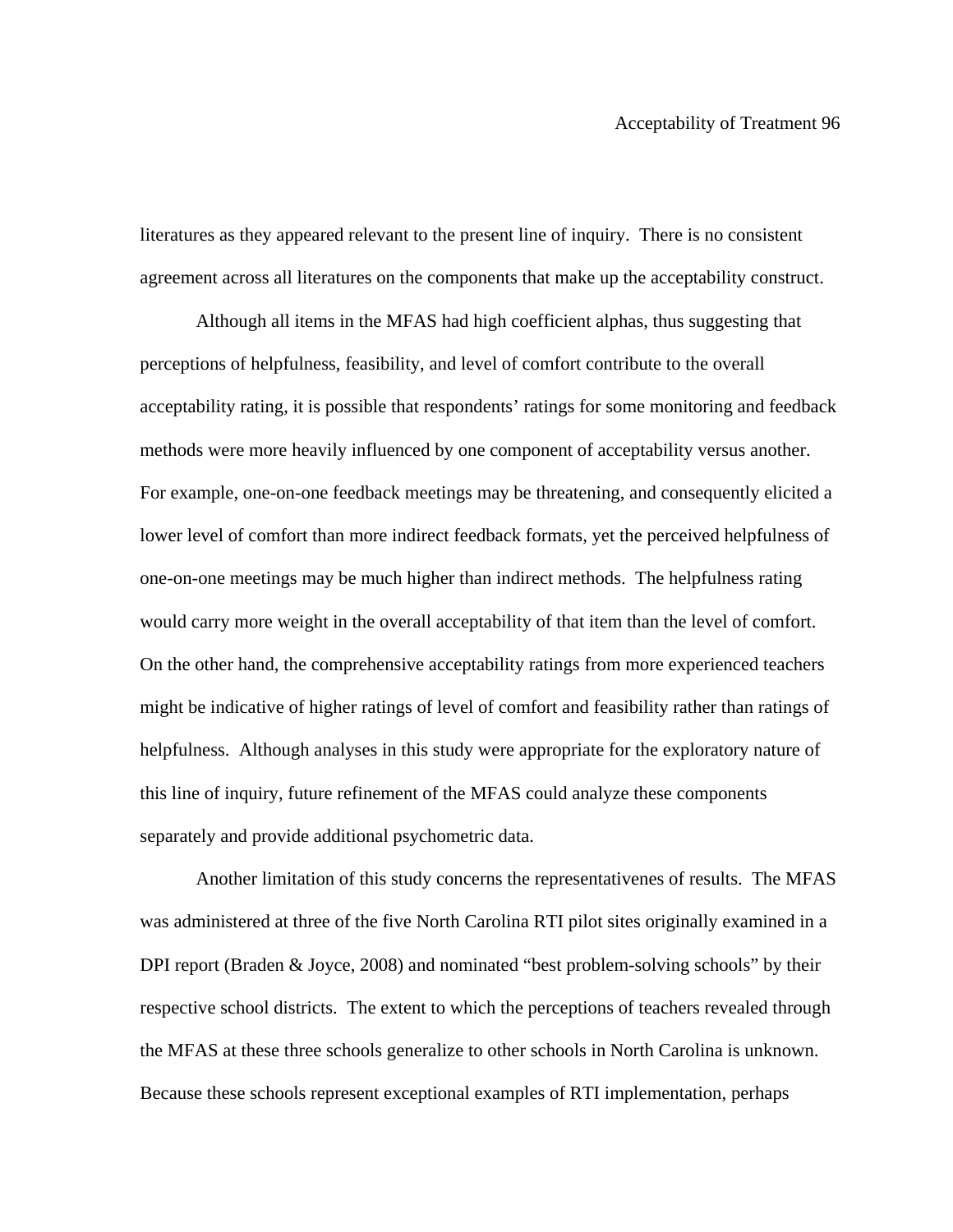teachers at these three schools perceive TPI monitoring and feedback methods as more acceptable than teachers at schools who are struggling with initiating the RTI model. Furthermore, the small number of special education teachers in this current study renders drawing general conclusions about the perceptions of special education teachers especially limited.

There are many opportunities for institutional differences to potentially affect teacher perceptions. For example, Choi and Chang (2009) identified organizational factors that shape individual's beliefs and actions: (a) management support, (b) resource availability, and (c) support for learning. When those factors are present at satisfactory levels, "[the] institutional context communicates a clear message to employees that implementation of the innovation is important, normatively expected, and even rewarding" (p. 246). On the other hand, when those factors are not present, "agency members perceive a low likelihood of success, which generates negative collective reactions toward the innovation" (p. 248). Management (or administrative) support, resource availability, and support for learning may vary widely across school districts, and even across schools within the same district. It seems inevitable, then, to expect varying levels of acceptability for TPI monitoring and feedback practices across schools. Because the principals at the three schools examined in this study agreed to have their teachers participate, they may be more interested in innovative ideas and more likely to encourage teacher participation in innovative practices. This introduces another possible limitation when generalizing these teacher perceptions to other schools with less innovative principals.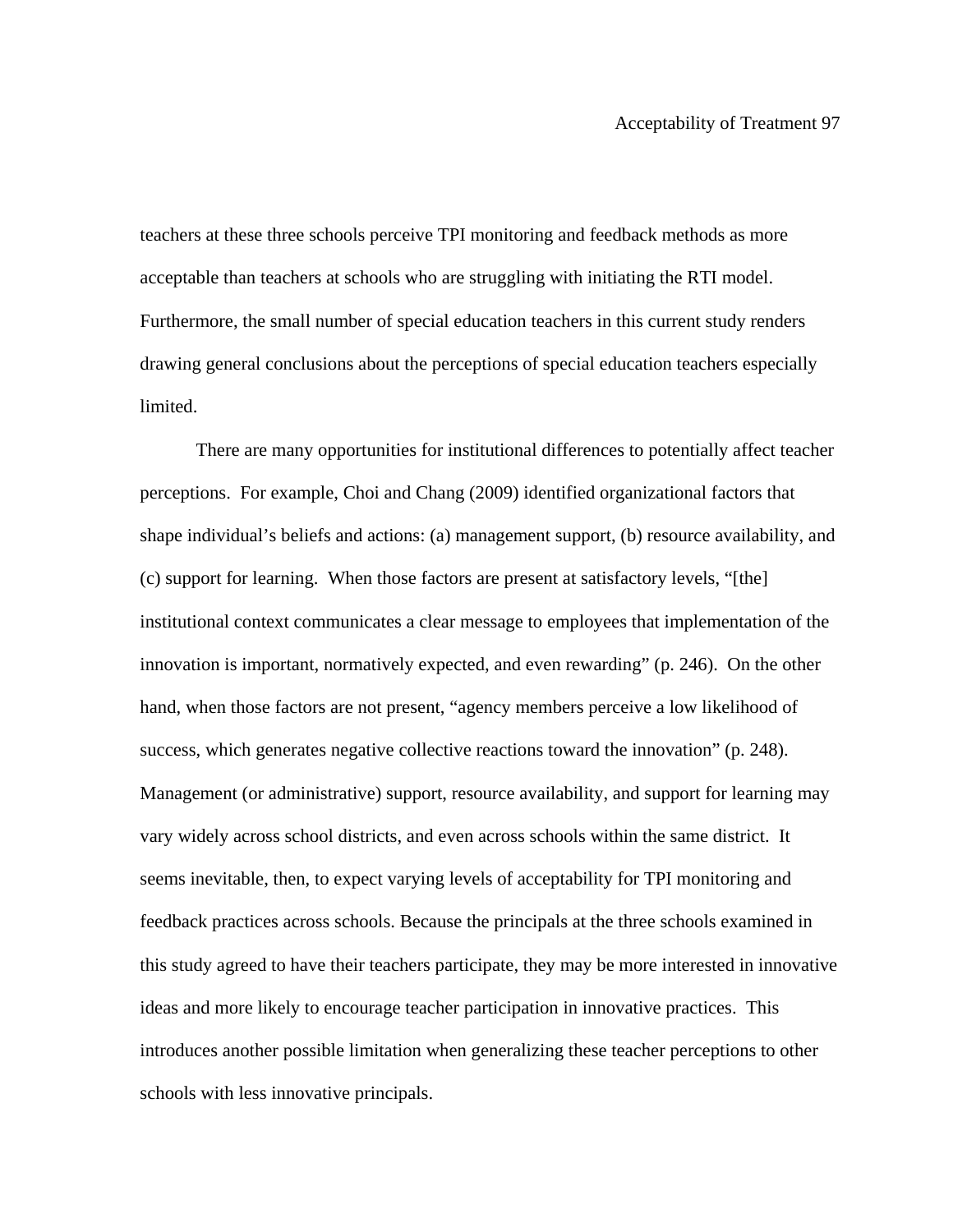Along these same lines, a degree of caution must be used when drawing recommendations for administrators. Barnes and Harlacher (2008) have emphasized that RTI can and does look different in different institutions. Too many researchers and administrators make the mistake that RTI involves a narrowly defined set of procedures, focused on what RTI should look like rather than on why it is used. Although general principles (i.e., the why) should not differ across sites, features of RTI implementation (i.e., the what) may differ across sites. For example, use of effective practices is a general principle, whereas methods to ensure TPI are features. The current study cannot be interpreted as what should occur, or what is "right," when considering a TPI monitoring and feedback procedure. Rather, it is informative only as a sample of the perceptions of teachers at a few schools.

Finally, the usual limitations inherent on relying on self-report data apply to this study. The judgments that respondents make concerning the helpfulness, feasibility, and level of comfort with each monitoring and feedback method are subjective and may be affected by individual differences in interpretation and frame of reference. For example, although there was an intervention scenario presented at the beginning of the survey, some teachers may have had a particular intervention in mind that they recently had experience with implementing. Even if the teachers were focused on the intervention scenario when providing judgments of the three components of acceptability, their interpretation of "feasible" or "comfortable" may vary. Also, some participants may have lost patience while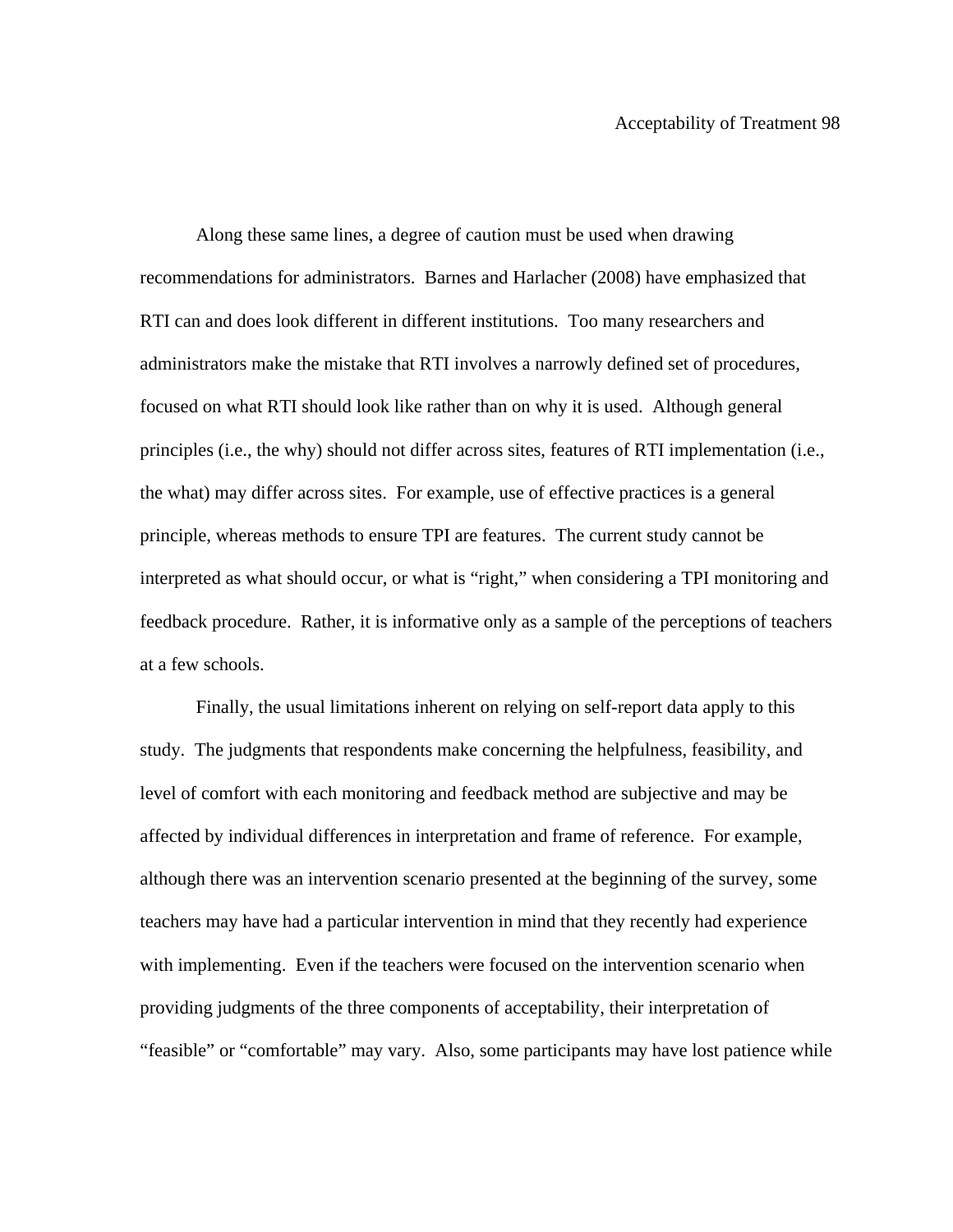completing the survey, rushing through the items instead of taking time to think about their ratings. These limitations can diminish validity of the results.

### *Directions for Future Research*

 In addition to the specific recommendations for future examinations into this area already discussed, TPI monitoring and feedback acceptability research may take several informative paths. First, researchers could compare a monitoring and feedback system that is derived from more acceptable components with a monitoring and feedback system derived from less acceptable components. For example, teachers within a school, or perhaps entire schools, could be randomly assigned to the less acceptable or more acceptable monitoring and feedback system. After having these systems in place for a school year, outcome measures may include students' responsiveness to the interventions, levels of TPI, job stress, and relationships with coworkers. It seems logical, as represented in the proposed model from the literature review, that more acceptable systems would lead to more beneficial outcomes in all of those measures. Innovative changes in an organization are often difficult because they disrupt members' habits and threaten their security, but involving the members in the decision-making process (e.g., obtaining their acceptability on various methods of change) often makes the change easier (Vandeveer & Menefee, 2006)

 Furthermore, consultation researchers may benefit from examining the implications of a more or less acceptable monitoring and feedback procedure. Consultation researchers have expressed the need for a structured interview in the behavioral consultation model to assess and solve issues of implementation (e.g., Wilkinson, 2006). There are several possible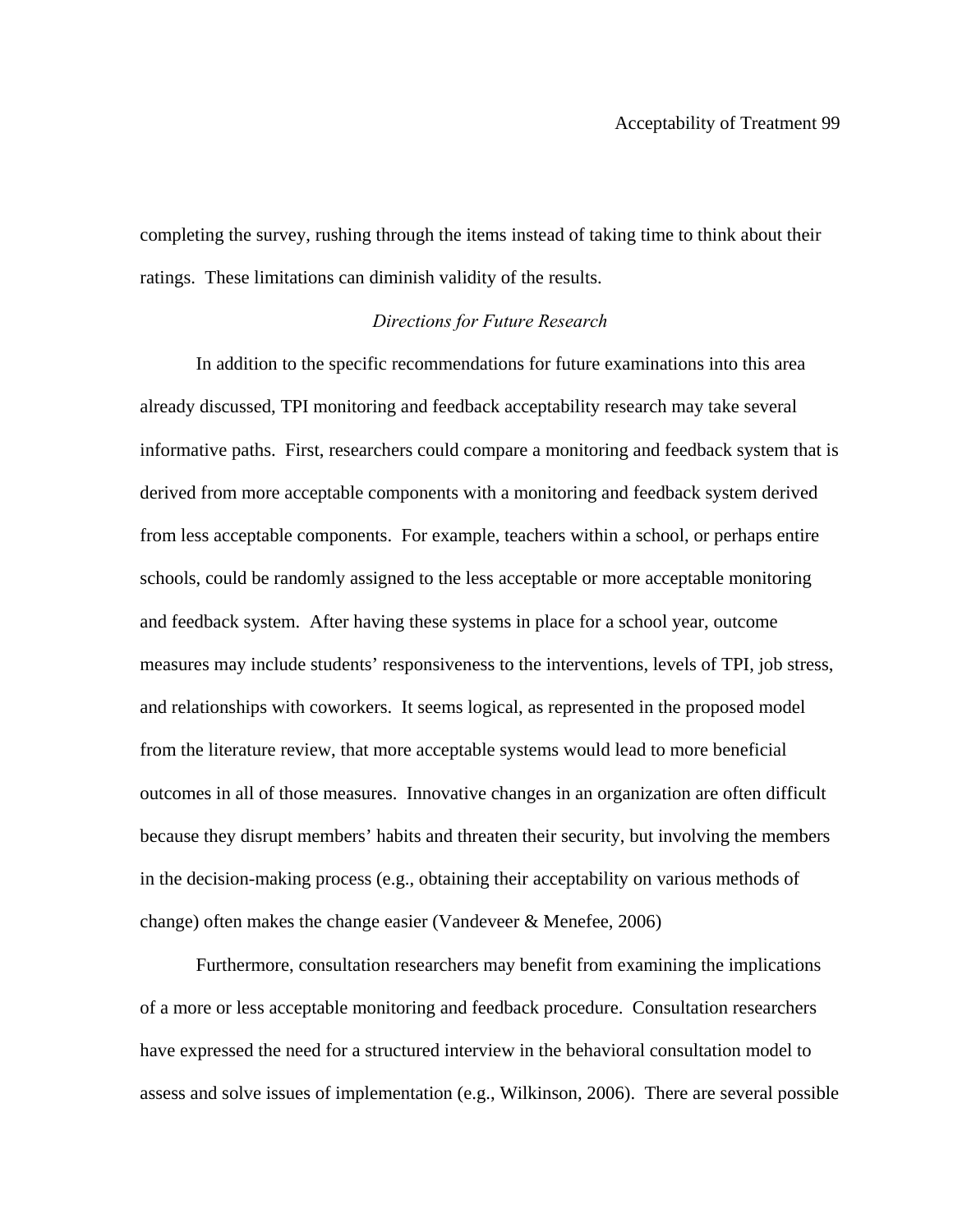methods of structuring an interview for this purpose, and it would be beneficial to discover how the consultee perceives, or finds acceptable, these methods when delivered by the consultant. School leaders and administrators might also consider investing time and research into this area, devising a systematic TPI monitoring and feedback procedure for their SST meetings based on what teachers in their school find to be acceptable. Schoolbased practitioners and administrators are demonstrating a growing need for fidelity instruments (Danielson, Doolittle, & Bradley, 2007). Yet without the provision of instruments from those who produce interventions and those who study the effectiveness of instruments, many school personnel are left to devise their own system.

 Some researchers have examined the use of influential staff members (i.e., persons in an organizational setting considered to be leaders without any formal position of power) to influence the attitudes and behaviors of other staff members undergoing innovations in practice. Within the field of direct care provision, nurses are now transitioning to an evidence-based practice (EBP) environment, much like the transition to RTI in the school system. Allowing administrators to choose "EBP champions" based on leadership potential, Varnell, Haas, Duke, and Hudson (2008) examined how influential staff members could facilitate transition to an EBP environment after undergoing an 8-week training program. The training program, conducted by faculty members at a university, taught the importance of EBPs, the process of identifying and evaluating research studies, and the process of implementing EBP change. After the training program, EBP champions reported higher scores on an EBP attitude questionnaire (i.e., greater positive perceptions of EBPs) and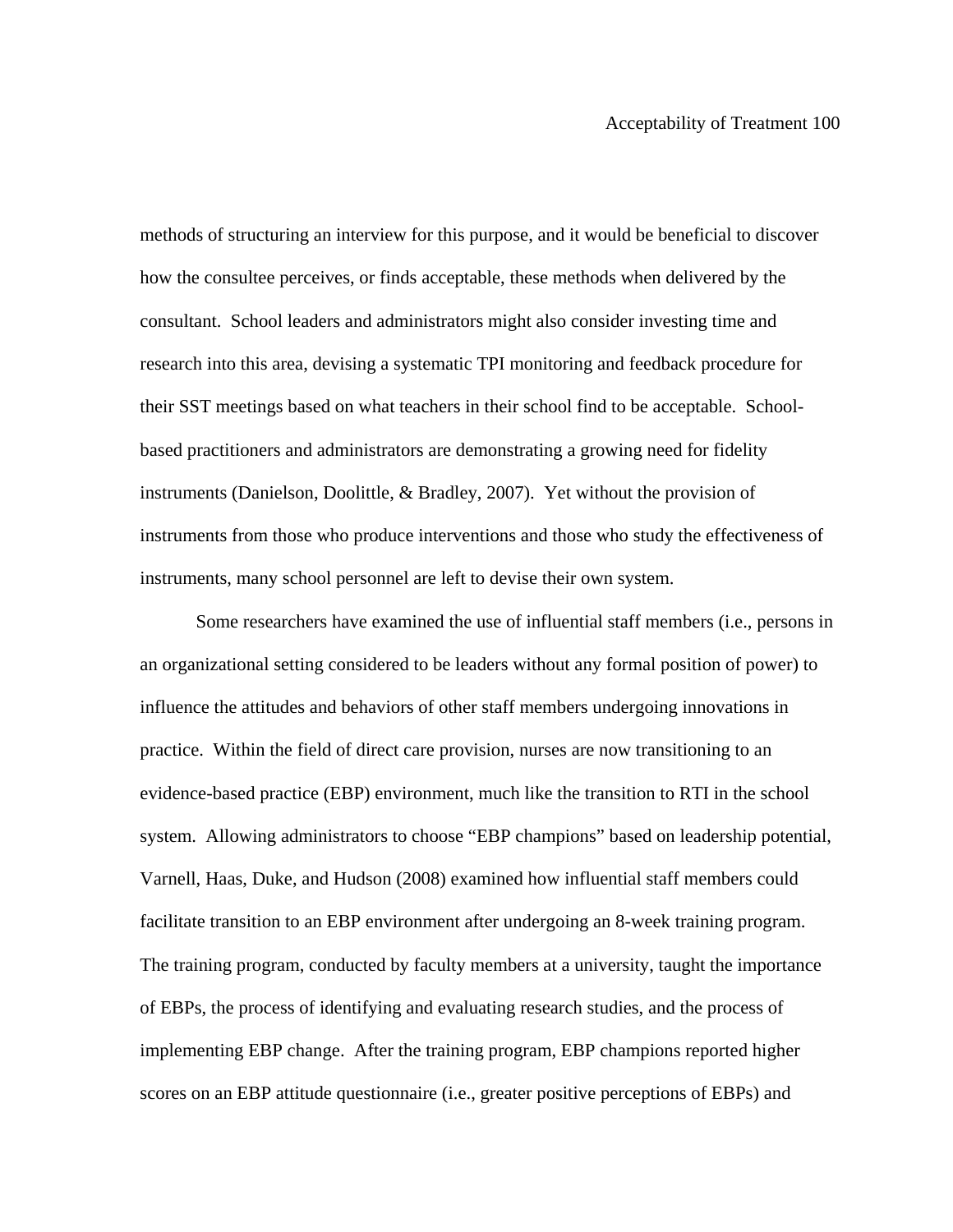higher scores on an EBP implementation questionnaire (i.e., greater use of EBPs). Similarly, to help low-income urban schools integrate the relatively unfamiliar practice of mental health consultation, Atkins, Frazier, Leathers, Graczyk, and colleagues (2008) examined the use of teacher key opinion leaders (KOLs) identified by peers. Their results supported the use of KOLs in collaboration with mental health providers as a way to increase use of recommended mental health practices.

 Within the school context of movement toward RTI practices, researchers may benefit from examining the usefulness of similar indigenous leaders. The implementation of planned, evidence-based interventions and participation in a TPI monitoring and feedback package may seem less overwhelming with the leadership of influential and readily available staff members. KOLs or RTI champions, in collaboration with universities and training programs, may help increase the acceptability of a TPI monitoring and feedback package and higher levels of TPI.

# *Conclusions*

The success of the newly emerging RTI model, in part, rests upon the degree with which teachers can follow through with planned evidence-based interventions. Therefore, it is important to monitor and maintain appropriate levels of TPI. A monitoring and feedback system is one way to accomplish this, but the procedures are new and unfamiliar to teachers. When unfamiliar innovations in practice are introduced within a setting, the level of consumer satisfaction, or acceptability, holds particular value. Teachers' satisfaction with possible monitoring and feedback systems pertaining to TPI may have implications for TPI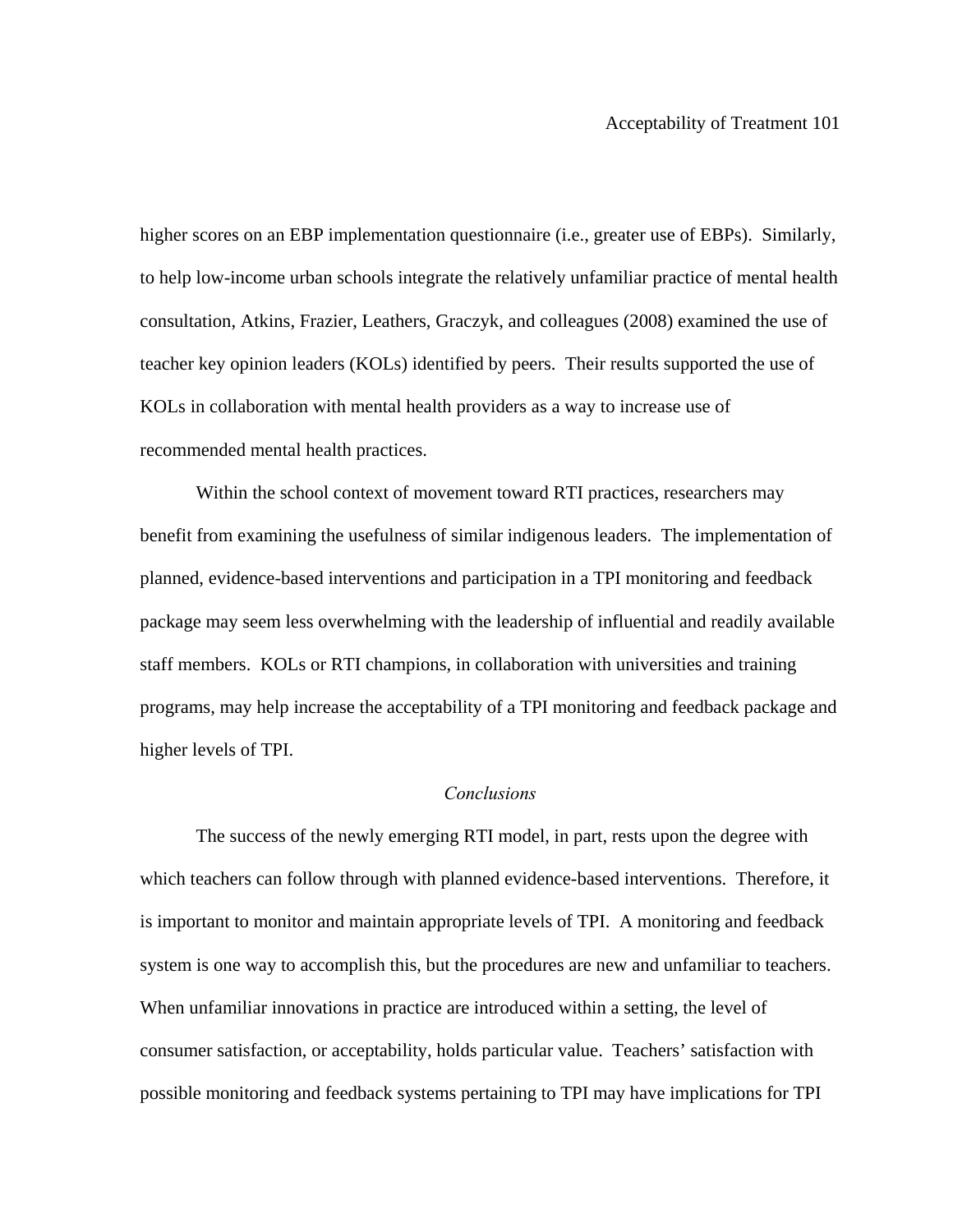levels, student outcomes, job stress, and collaborative work relationships. However, their perceptions have been largely unexplored.

The purpose of this research was to fill that gap by examining teachers' acceptability of specific TPI monitoring and feedback methods, the effects of teacher characteristics on those perceptions, and other possible TPI support methods identified by teachers. The obtained findings are applicable to school leaders who are considering ways to build and test a systematic TPI monitoring and feedback package that is well received by those responsible for implementation.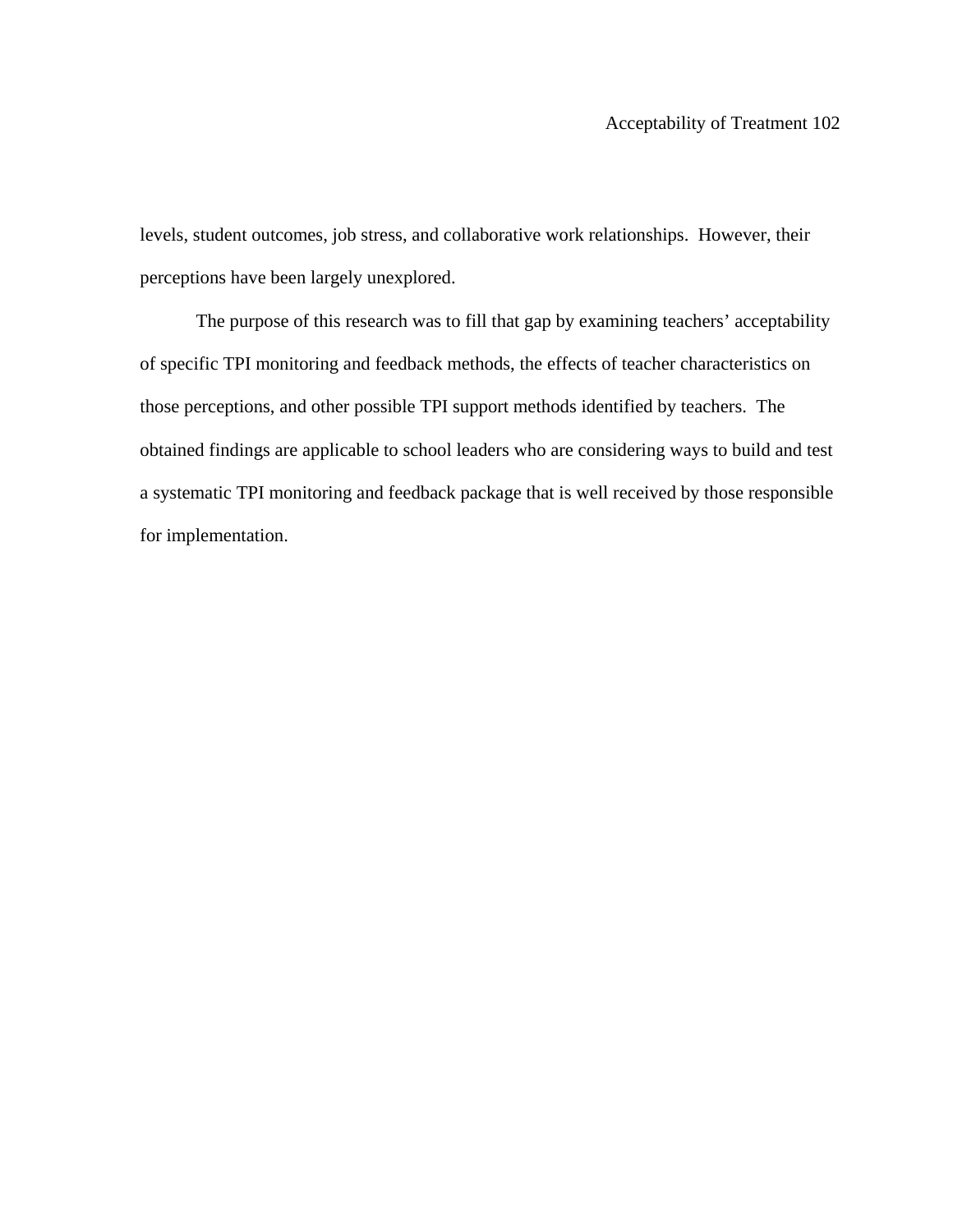## References

- Alder, G.S., & Ambrose, M.L. (2005). An examination of the effect of computerized performance monitoring feedback on monitoring fairness, performance, and satisfaction. *Organizational Behavior and Human Decision Processes*, 97, 161-177.
- Allinder, R.M. (1997). Effects of acceptability on teachers' implementation of curriculumbased measurement and student achievement in mathematics computation. *Remedial and Special Education, 18,* 113-120.
- Amick, B.C., & Smith, M.J. (1992). Stress, computer-based work monitoring and measurement systems: A conceptual overview. *Applied Ergonomics, 23,* 6-16.
- Ardoin, S.P., Witt, J.C., Connell, J.E., & Koenig, J.L. (2005). Application of a three-tiered response to intervention model for instructional planning, decision making, and the identification of children in need of services. *Journal of Psychoeducational Assessment, 23,* 362-380.
- Atwater, L.E., & Waldman, D.A. (2008). *Leadership, feedback and the open communication gap*. NY: Lawrence Erlbaum Associates.
- Barnes, A.C., & Harlacher, J.E. (2008). Clearing the confusion: Response-to-intervention as a set of principles. *Education and Treatment of Children, 31*, 417-431.
- Barnett, D.W., Daly, E.J., & Jones, K.M. (2004). Response to intervention: Empirically based special service decisions from single-case designs of increasing and decreasing intensity. *The Journal of Special Education, 38,* 66-79.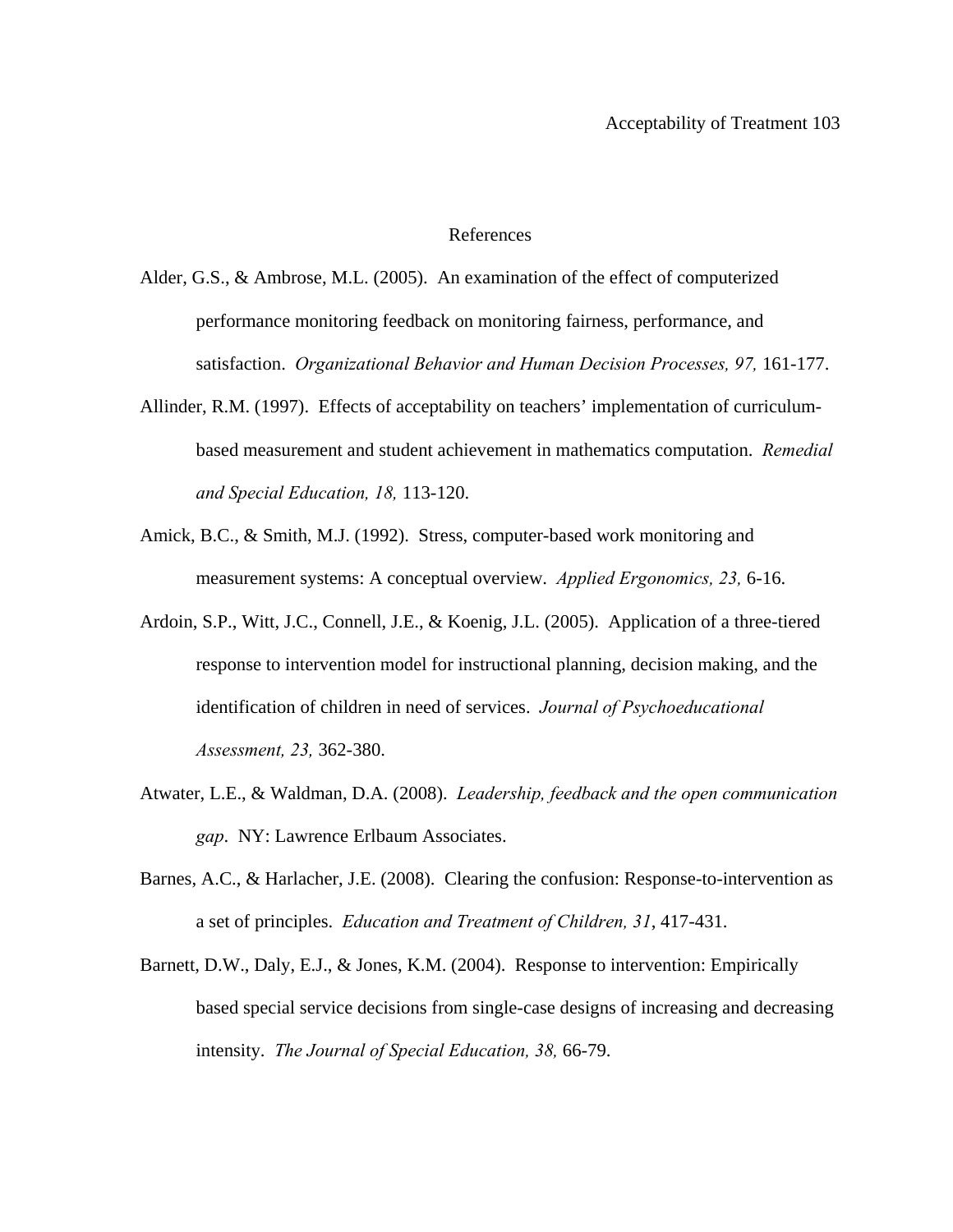- Begeny, J.C., & Martens, B.K. (2006). Assessing pre-service teachers' training in empirically-validated behavioral instruction practices. *School Psychology Quarterly, 21,* 262-285.
- Bergan, J.R., & Kratochwill, T.R. (1990). *Behavioral consultation and therapy*. NY: Plenum Press.
- Bond, C.F. & Anderson, E.L. (1987). The reluctance to transmit bad news: Private discomfort or public display? *Journal of Experimental Social Psychology, 23,* 176- 187.
- Braden, J.P., & Joyce, L.B. (2008). *Evaluation of problem-solving in North Carolina pilot and comparison schools*. North Carolina State University, Department of Psychology.
- Bramlett, R.K.., Murphy, J.J., & Johnson, J. (2002). Contemporary practices in school psychology: A national survey of roles and referral problems. *Psychology in the Schools, 39,* 327-335.
- Brown-Chidsey, R., & Steege, M.W. (2005). *Response-to-intervention: Principles and strategies for effective practice.* New York: Guilford Press.
- Burns, M.K., Jacob, S., & Wagner, A.R. (2008). Ethical and legal issues associated with using response-to-intervention to assess learning disabilities. *Journal of School Psychology, 46*, 263-279.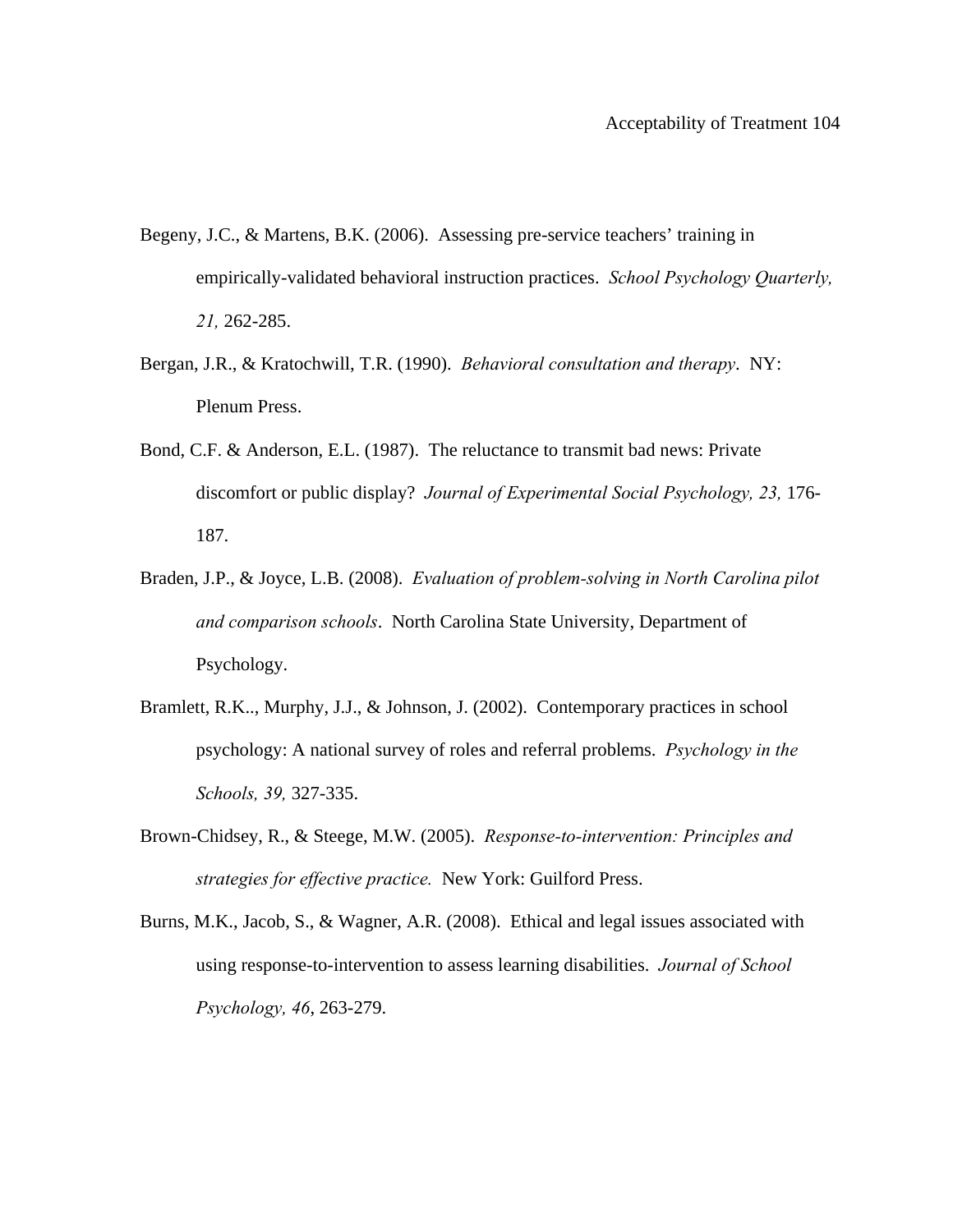- Burns, M.K., Vanderwood, M.L., & Ruby, S. (2005). Evaluating the readiness of pre-referral intervention teams for use in a problem solving model. *School Psychology Quarterly, 20,* 89-105.
- Burns. M.K., & Ysseldyke, J.E. (2005). Comparison of existing response-to-intervention models to identify and answer implementation questions. *The California School Psychologist, 10*, 9-20.
- Carmer, S.G., & Swanson, M.R. (1973). An evaluation of nonorthogonal fixed-effects designs. *Psychological Bulletin, 81,* 563-570.
- Chalykoff, J., & Kochan, T.A. (1989). Computer-aided monitoring: Its influence on employee job satisfaction and turnover. *Personnel Psychology, 42,* 807-829.
- Choi, J.N., & Chang, J.Y. (2009). Innovation implementation in the public sector: An integration of institutional and collective dynamics. *Journal of Applied Psychology, 94*, 245-253.
- Cochrane, W.S., & Laux, J.M. (2008). A survey investigating school psychologists' measurement of treatment integrity in school-based interventions and their beliefs about its importance. *Psychology in the Schools, 45*, 499-507.
- Coding, R.S., Feinberg, A.B., Dunn, E.K., & Pace, G.M. (2005). Effects of immediate performance feedback on implementation of behavior support plans. *Journal of Applied Behavior Analysis, 38,* 205-219.
- Cohen, J. (1988). *Statistical power analysis for the behavioral sciences* (2<sup>nd</sup> ed.). New York: Academic Press.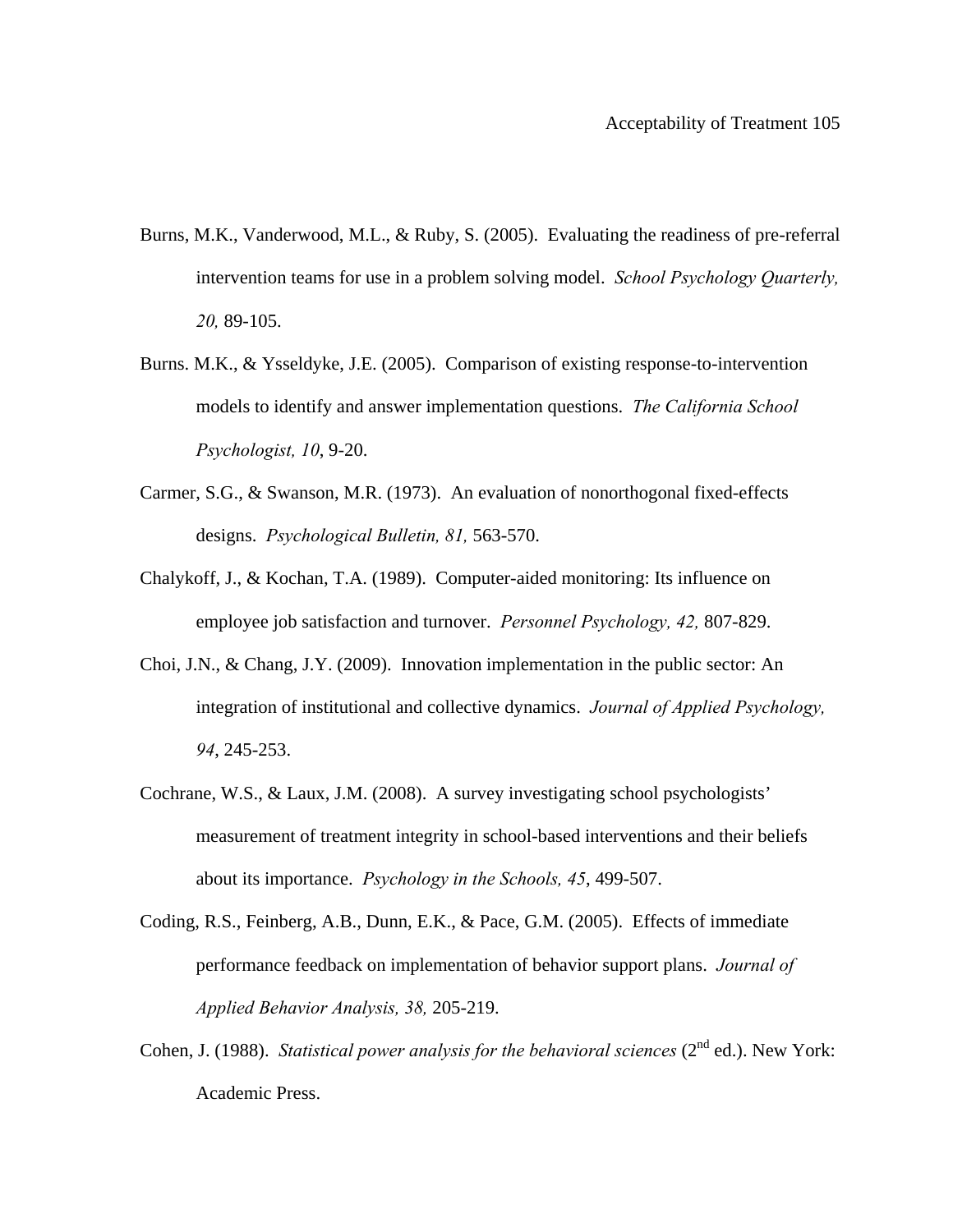- Colquitt, J.A., LePine, J.A., & Noe, R.A. (2000). Toward an integrative theory of training motivation: A meta-analytic path analysis of 20 years of research. Journal of Applied Psychology, 85, 678-707.
- Cook, B.G., Landrum, T.J., Tankersley, M., & Kauffman, J.M. (2003). Brining research to bear on practice: Effecting evidence-based instruction for students with emotional or behavioral disorders. *Education and Treatment of Children, 26,* 345-361.
- Danielson, C. (1996). *Enhancing professional practice: A framework for teaching.*  Alexandria, VA: Association for Supervision and Curriculum Development.
- Danielson, L., Doolittle, J., & Bradley, R. (2007). Professional development, capacity building, and research needs: Critical issues for response to intervention implementation. *School Psychology Review, 36,* 632-637.
- Davis, F.D. (1989). Perceived usefulness, perceived ease of use, and user acceptance of information technology. *MIS Quarterly,* 17, 227-230.
- Davis, J.R., Rawana, E.P., & Capponi, D.R. (1989). Acceptability of behavioral staff management techniques. *Behavioral Residential Treatment, 4,* 23-44.
- DiGennaro, F.D., Martens, B.K., & McIntyre, L.L. (2005). Increasing treatment integrity through negative reinforcement: Effects on teacher and student behavior. *School Psychology Review, 34,* 220-231.
- Eckert, T.L., & Hintze, J.M. (2000). Behavioral conceptions and applications of acceptability: Issues related to service delivery and research methodology. *School Psychology Quarterly, 15,* 123-148.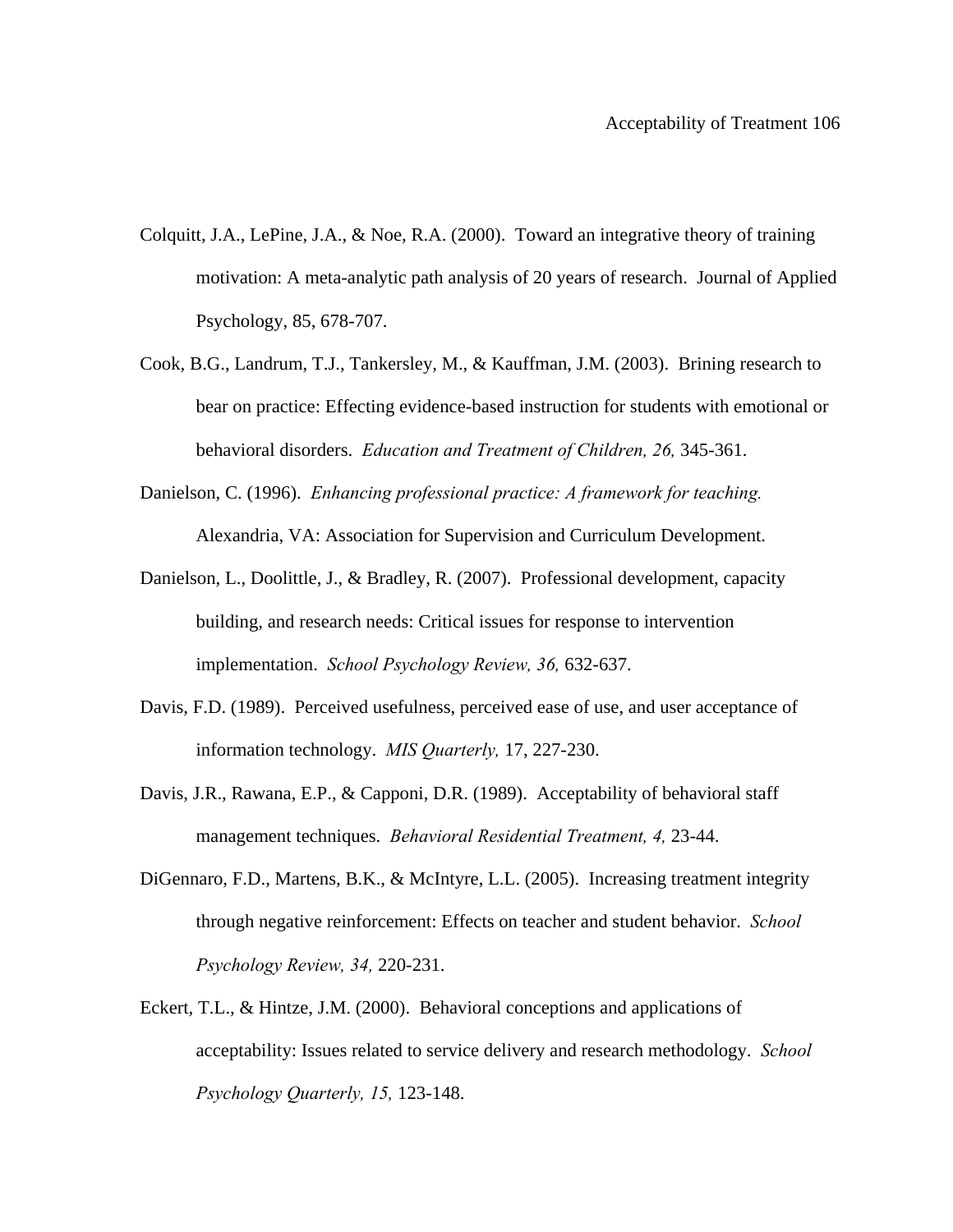- Education for All Handicapped Children Act of 1975, Pub. L. No. 94-192, 89 Stat. 773 (1975).
- Elliott, S.N. (1988). Acceptability of behavioral treatments: Review of variables that influence treatment selection. *Professional Psychology: Research and Practice, 19,*  68-80.
- Elliott, S.N., & Treuting, M.V. (1991). The behavior intervention rating scale: Development and validation of a pretreatment acceptability and effectiveness measure. *Journal of School Psychology, 29,* 43-51.
- Erchul, W.P., & Martens, B.K. (2002). *School consultation: Conceptual and empirical bases of practice (2<sup>nd</sup> ed).* NY: Kluwer Academic/Plenum Publishers.
- Erchul, W.P., & Schulte, A.C. (1996). Behavioral consultation as a work in progress: A reply to Witt, Gresham, and Noell. *Journal of Educational & Psychological Consultation, 7,* 345-354.
- Farrell, P., Jimerson, S., & Kalambouka, A. (2005). Teachers' perceptions of school psychologists in different countries. *School Psychology International, 26,* 525-544.
- Fedor, D.B., Bettenhausen, K.L., & Davis, W. (1999). Employee's dual roles as raters and recipients. *Group and Organization Management, 24,* 92-120.
- Fleming, R., & Sulzer-Azaroff, B. (1992). Reciprocal peer management: Improving staff instruction in a vocational training program. *Journal of Applied Behavior Analysis, 25,* 611-620.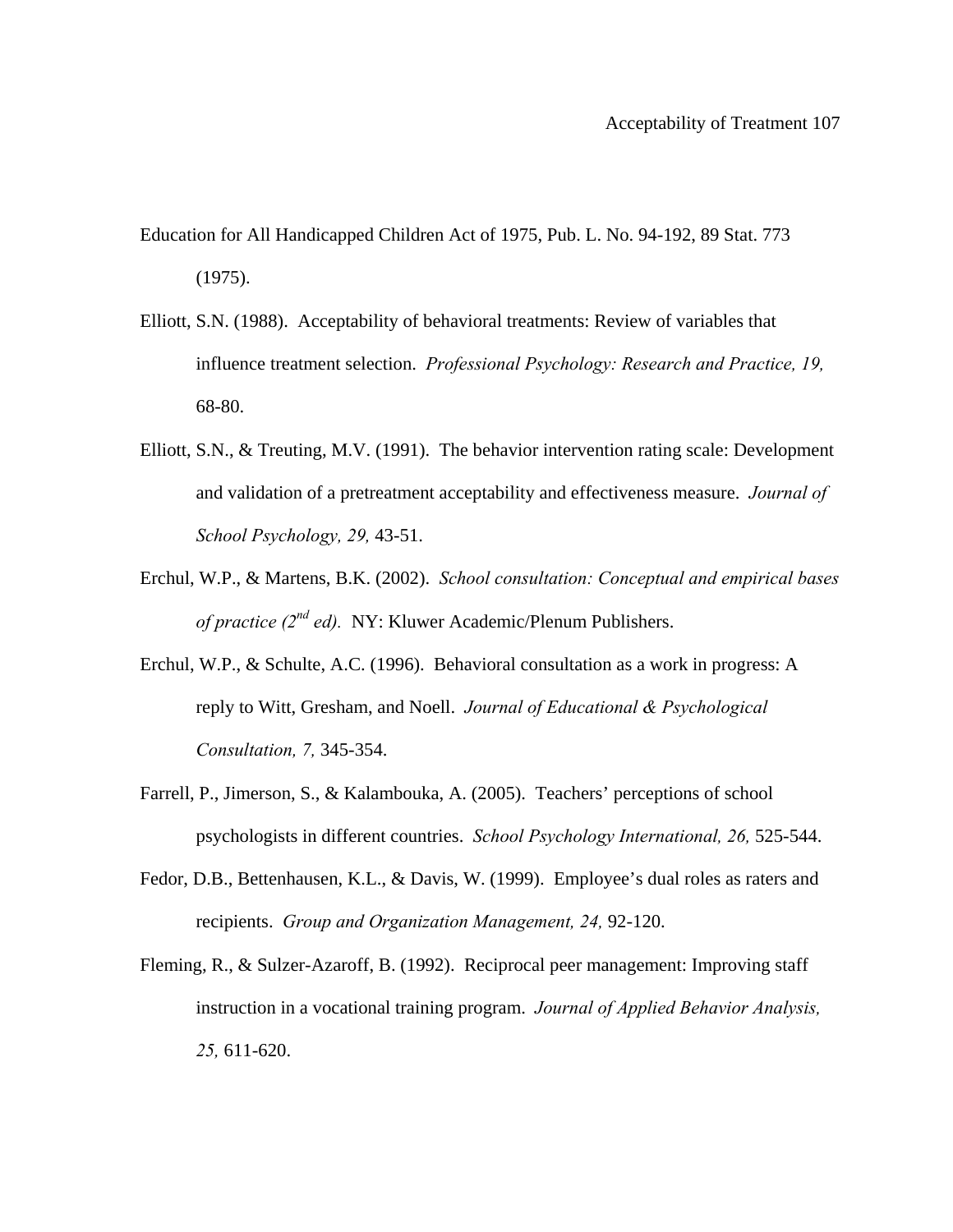- Fletcher, J.M., Francis, D.J., & Morris, R.D. (2005). Evidence-based assessment of learning disabilities in children and adolescents. *Journal of Clinical Child and Adolescent Psychology, 34,* 506-522.
- Fuchs, L.S., Fuchs, D., Yazdin, L., & Powell, S.R. (2002). Enhancing first-grade children's mathematical development with peer-assisted learning strategies. *School Psychology Review, 31,* 569-583.
- Gansle, K.A., & McMahon, C.M. (1997). Component integrity of teacher intervention management behavior using a student self-monitoring treatment: An experimental analysis. *Journal of Behavioral Education, 7,* 405-419.
- Gillat, A., & Sulzer-Azaroff, B. (1994). Promoting principals' managerial involvement in instructional improvement. *Journal of Applied Behavior Analysis, 27,* 115-129.
- Gilman, R., & Gabriel, S. (2004). Perceptions of school psychological services by education professionals: Results from a multi-state survey pilot study. *School Psychology Review, 33,* 271-286.
- Graner, P.S., Faggetta-Luby, M.N., & Fritschmann, N.S. (2005). An overview of responsiveness to intervention: What practitioners ought to know. *Topics in Language Disorders, 25,* 93-105.
- Greenwood, C.R., Terry, B., Arreaga-Mayer, C., & Finney, R. (1992). The classwide peer tutoring program: Implementation factors moderating students' achievement. *Journal of Applied Behavior Analysis, 25,* 101-116.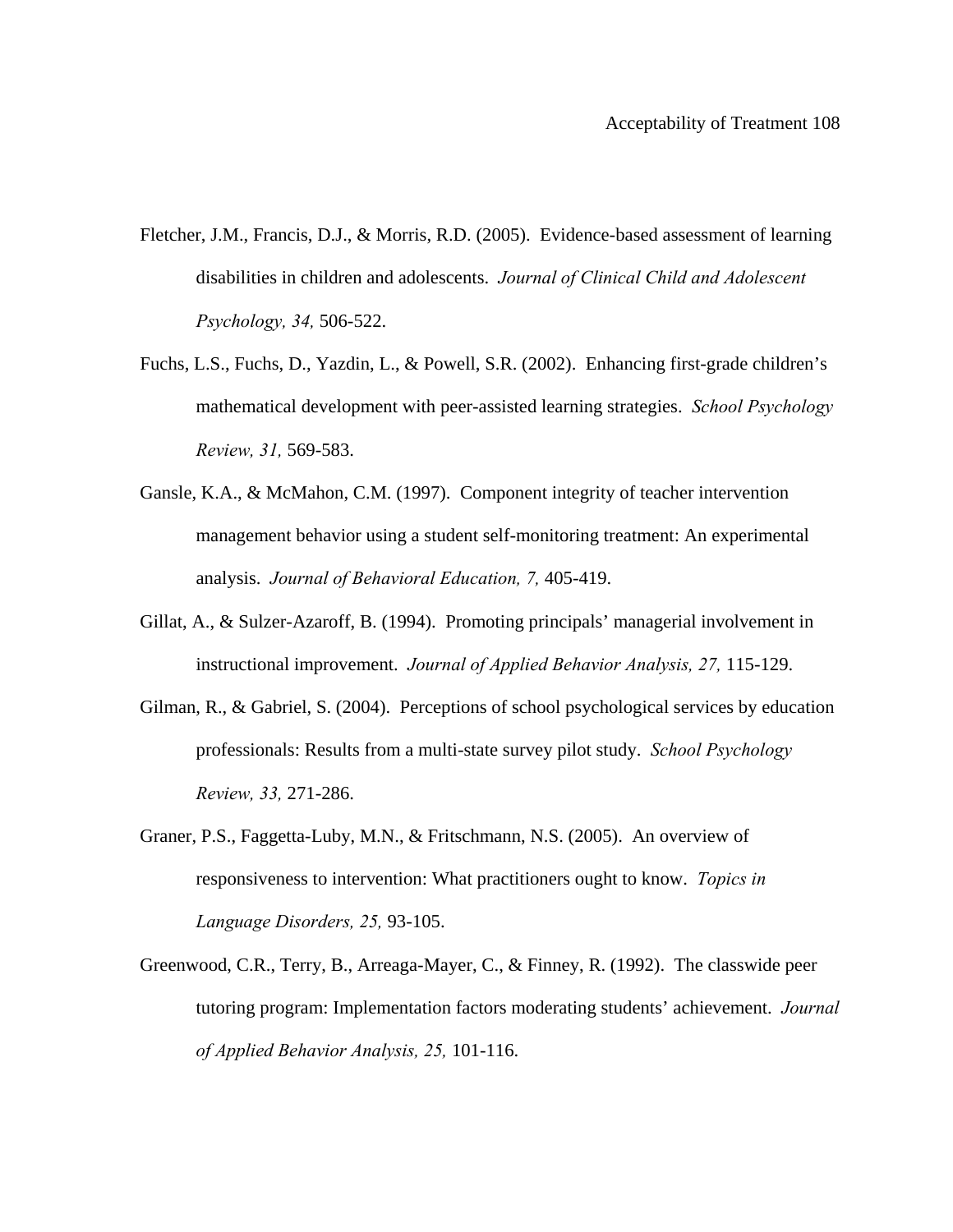- Gresham, F.M. (1989). Assessment of treatment integrity in school consultation and prereferral intervention. *School Psychology Review, 18,* 37-50.
- Gresham, F.M. (2002). Responsiveness to intervention: An alternative approach to the identification of learning disabilities. In R. Bradley, L. Danielson, & D.P. Hallahan (Eds.), *Identification of learning disabilities: Research to practice* (pp. 467-519). Mahwah, NJ: Lawrence Erlbaum Associates.
- Gresham, F.M. (2004). Current status and future directions of school-based behavioral interventions. *School Psychology Review, 33,* 326-343.
- Gresham, F.M., Gansle, K.A., Noell, G.H., & Cohen, S. (1993). Treatment integrity of school-based intervention studies: 1980-1990. *School Psychology Review, 22,* 254- 272.
- Gresham, F.M., MacMillan, D.L., Beebe-Frankenberger, M.E., & Bocian, K.M. (2000). Treatment integrity in learning disabilities intervention research: Do we really know how treatments are implemented? *Learning Disabilities Research & Practice, 15,*  198-205.
- Hagermoser Sanetti, L.M., Luiselli, J.K., & Handler, M.W. (2007). Effects of verbal and graphic performance feedback on behavior support plan implementation in a public elementary school. *Behavior Modification, 31,* 454-465.
- Hawkins, R.P (1991). Is social validity what we are interested in? Argument for a functional approach. *Journal of Applied Behavior Analysis, 24,* 205-213.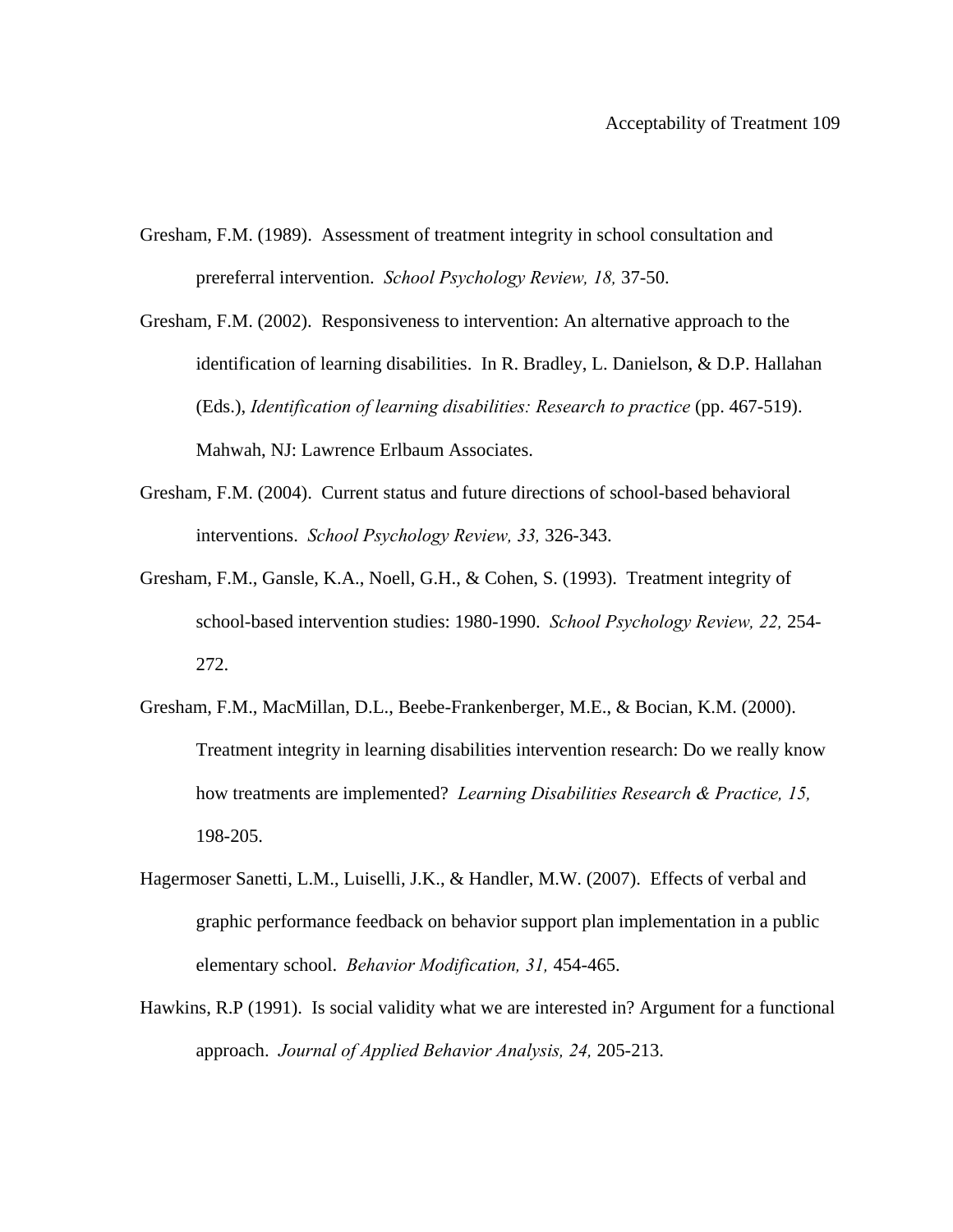- Henderson, R., Mahar, D., Saliba, A., Deane, F., & Napier, R. (1998). Electronic monitoring systems: An examination of physiological activity and task performance within a simulated keystroke security and electronic performance monitoring system. *International Journal of Human-Computer Studies, 48,* 143-157.
- Holdnack, J.A., & Weiss, L.G. (2006). IDEA 2004: Anticipated implications for clinical practice—integrating assessment and intervention. *Psychology in the Schools, 43,*  871-882.
- Howell, D.C. (2007). *Statistical Methods for Psychology (6<sup>th</sup> ed)*. Belmont, CA: Thomas Wadsworth.
- Ikeda, M.J., Tilly, D.W., Stumme, J., Volmer, L., & Allison, R. (1996). Agency-wide implementation of problem-solving consultation: Foundations, current implementation, and future directions. *School Psychology Quarterly, 11,* 228-243.
- Individuals with Disabilities Education Improvement Act of 2004 (IDEIA), Pub. L. No. 108- 446, 118 Stat. 2647 (2004).
- Jones, K.M., Wickstrom, K.F., & Friman, P.C. (1997). The effects of observational feedback on treatment integrity in school-based behavioral consultation. *School Psychology Quarterly, 12,* 316-326.
- Kazdin, A.E. (1980). Acceptability of time out from reinforcement procedures for disruptive child behavior. *Behavior Therapy, 11,* 329-344.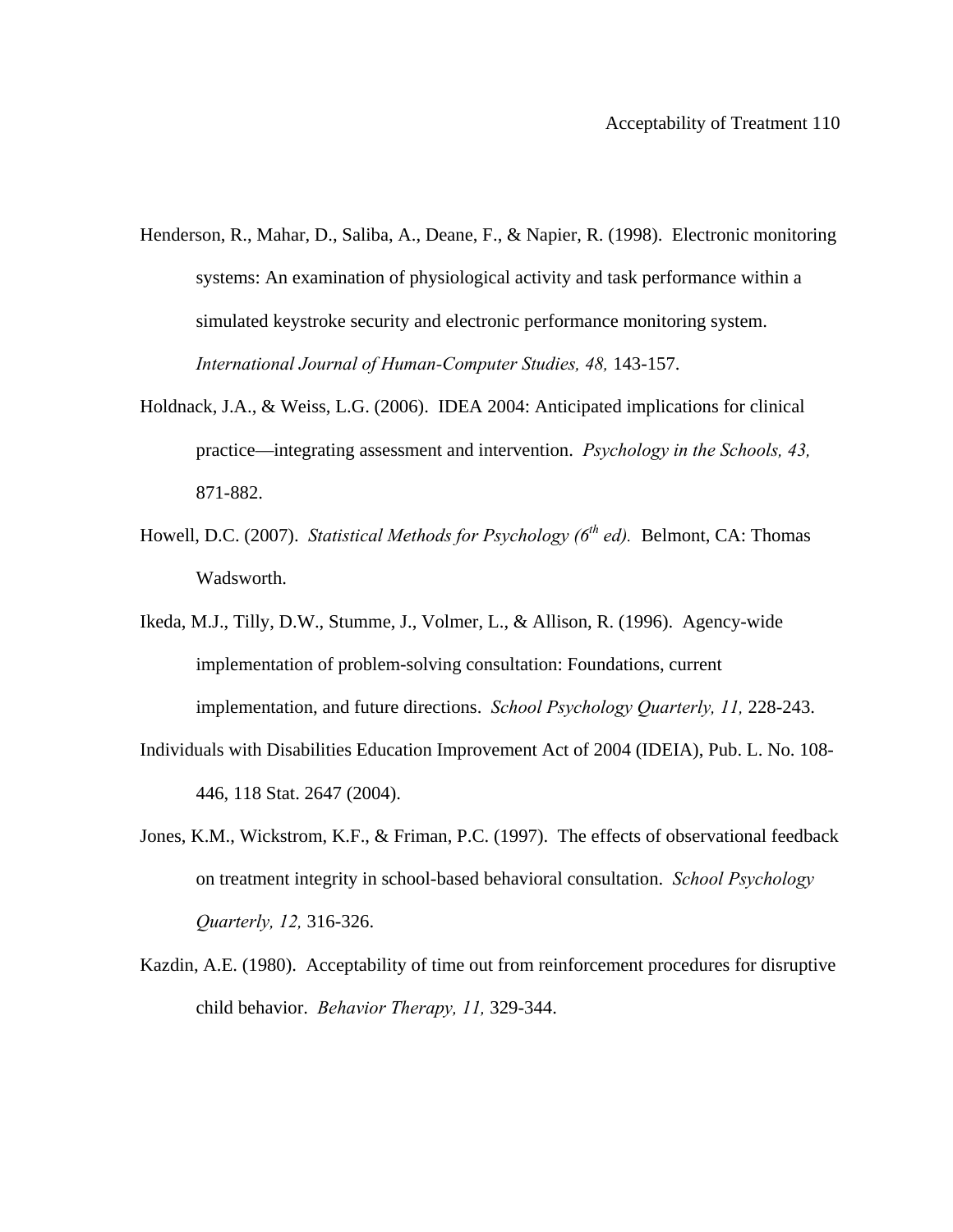- Kimball, S.M. (2002). Analysis of feedback, enabling conditions and fairness perceptions of teachers in three school districts with new standards-based evaluation systems. *Journal of Personnel Evaluation in Education, 16,* 241-268.
- Knotek, S.E. (2005). Sustaining RTI through consultee-centered consultation. *The California School Psychologist, 10,* 93-104.
- Komaki, J.L. (1986). Toward effective supervision: an operant analysis and comparison of managers at work. *Journal of Applied Psychology, 71,* 270-279.
- Kovaleski, J.F. (2007). Response to intervention: Considerations for research and systems change. *School Psychology Review, 36,* 638-646.
- Kovaleski, J.F., & Glew, M.C. (2006). Bringing instructional support teams to scale: Implications of the Pennsylvania experience. *Remedial and Special Education, 20,*  16-45.
- Kovaleski, J.F., Tucker, J.A., & Stevens, L.J. (1996). Bridging special and regular education: The Pennsylvania Initiative. *Educational Leadership, 53,* 44-47.
- Kratochwill, T.R., Clements, M.A., & Kalymon, K.M. (2007). Response to intervention: Conceptual and methodological issues in implementation. In S.R. Jimerson, M.K. Burns, & A.M. VanDerHeyden (Eds.), *Handbook of response to intervention: The science and practice of assessment and intervention* (pp. 25-52).New York: Springer.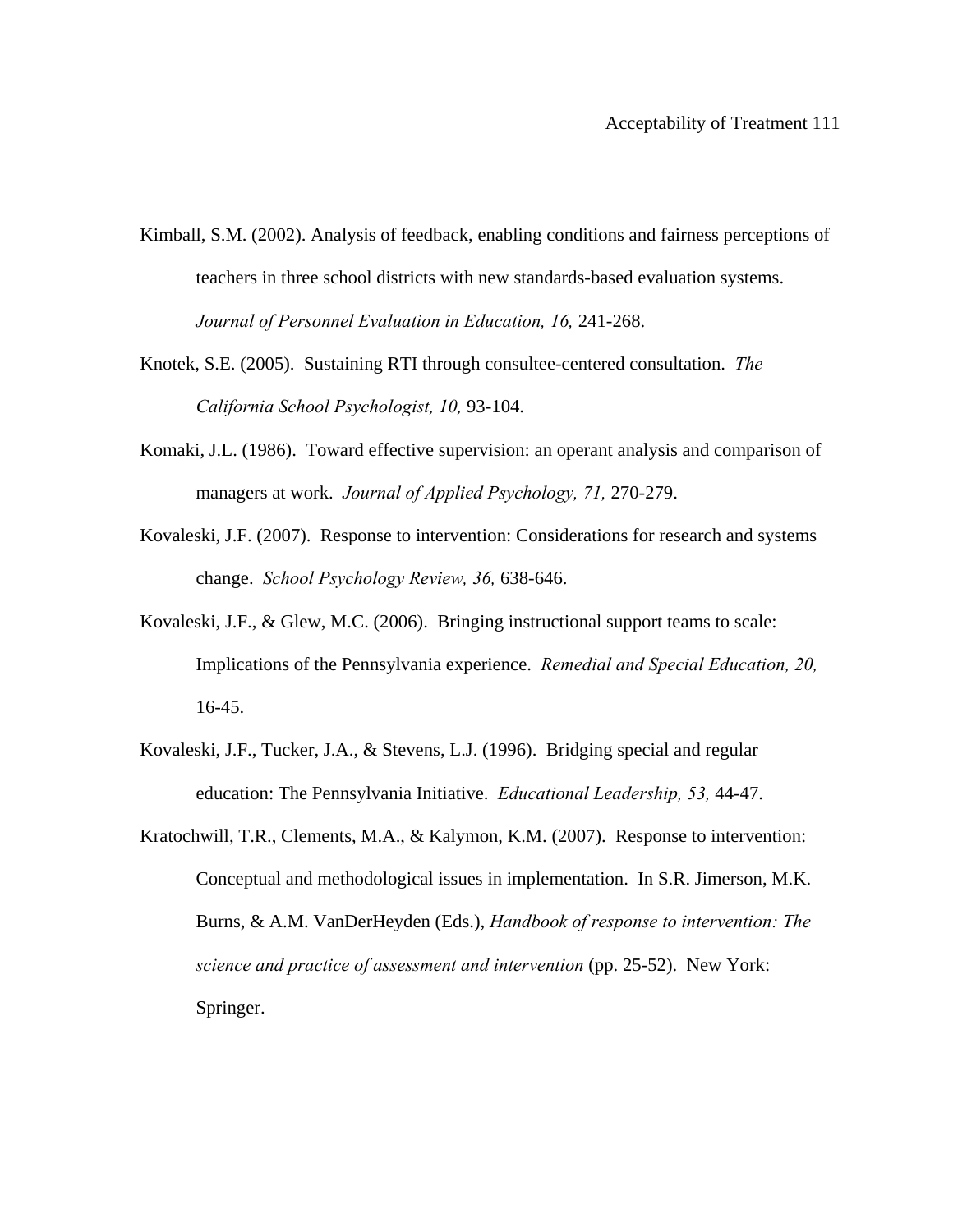- Kratochwill, T.R., Volpainsky, P., Clements, M., & Ball, C. (2007). Professional development in implementing and sustaining multitier prevention models: Implications for response to intervention. *School Psychology Review, 36*, 618-631.
- Lai, E.R., & Waltman, K. (2008). Test preparation: Examining teacher perceptions and practices. *Educational Measurement: Issues and Practice, Summer*, 28-45.
- Landrum, T.J., & Kauffman, J.M. (2006). Behavioral approaches to classroom management. In C.M. Evertson & C.S. Weinstein (Eds.), *Handbook of classroom management* (pp. 47-71). Mahwah, NJ: Lawrence Erlbaum.
- Lane, K.L., & Beebe-Frankenberger, M. (2004). *School-based interventions: The tools you need to succeed.* Boston: Pearson Education.
- Lane, K.L., Rogers, L.A., Parks, R.J., Weisenbach, J.L., Mau, A.C., Merwin, M.T., & Bergman, W.A. (2007). Function-based interventions for students who are nonreponsive to primary and secondary prevention efforts: Illustrations at the elementary and middle school levels. *Journal of Emotional and Behavioral Disorders, 15,* 169-183.
- Larson, J.R. (1986). Supervisors' performance feedback to subordinates: The impact of subordinate performance valence and outcome dependence. *Organizational Behavior and Human Decision Process, 37,* 391-408.
- Lee, F. (1993). Being polite and keeping MUM: How bad news is communicated in organizational hierarchies. *Journal of Applied Social Psychology, 23,* 1124-1149.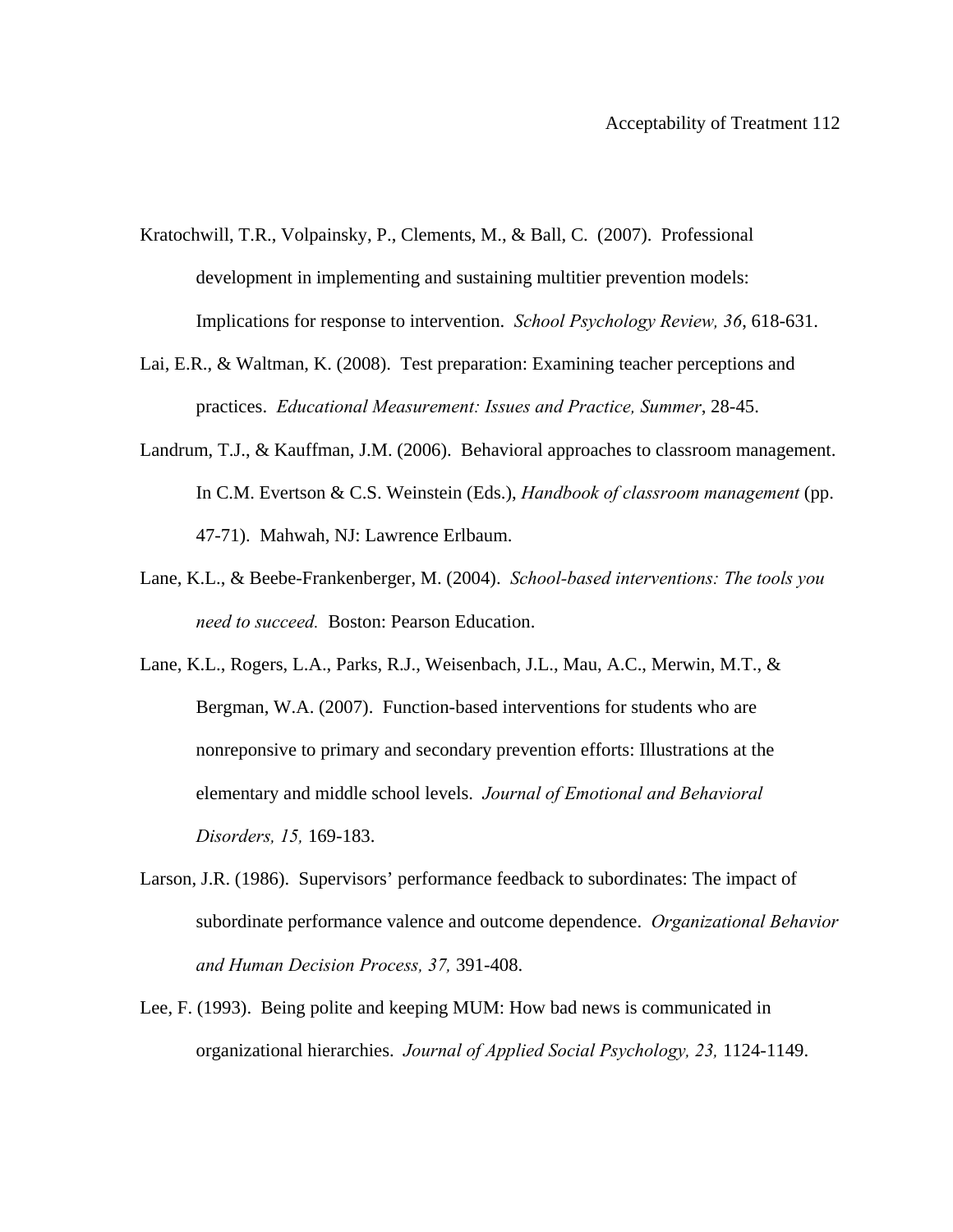- Lennox, D.B., & Miltenberger, R.G. (1990). On the conceptualization of treatment acceptability. *Education and Training in Mental Retardation, 25,* 211-224.
- Liberman, R.P. (1979). Social and political challenges to the development of behavioral programs in organizations. In S. Bates, P.O. Sjoden, W.S. Dockens, & K.G. Gotestam (Eds.), *Trends in behavior therapy.* New York: Academic Press.
- London, M. (2003). Job feedback: Giving, seeking, and using feedback for performance improvement. Mahwah, NJ: Lawrence Erlbaum Associates.
- London, M., & Smither, J.W. (2002). Feedback orientation, feedback culture, and the longitudinal performance management process. *Human Resource Management Review, 12*, 81-101.
- Marston, D.B., Meuystens, P., Lau, M., & Canter, A. (2003). Problem solving model for decision-making with high-incedence disabilities: The Minneapolis experience. *Learning Disabilities Research & Practice, 18,* 187-200.
- Martens, B.K., Hiralall, A.S., & Bradley, T.A. (1997). A note to teacher: Improving student behavior through goal setting and feedback. *School Psychology Quarterly, 12,* 33-41.
- Mastropieri, M.A., & Scruggs, T.E. (2005). Feasibility and consequences of response to intervention: Examination of the issues and scientific evidence as a model for the identification of individuals with learning disabilities. *Journal of Learning Disabilities, 38,* 525-531.
- McGivern, J.E., Ray-Subramanian, C.E., & Auster, E.R. (2008). Best practices in establishing effective helping relationships. In A. Thomas & J. Grimes (Eds.), *Best*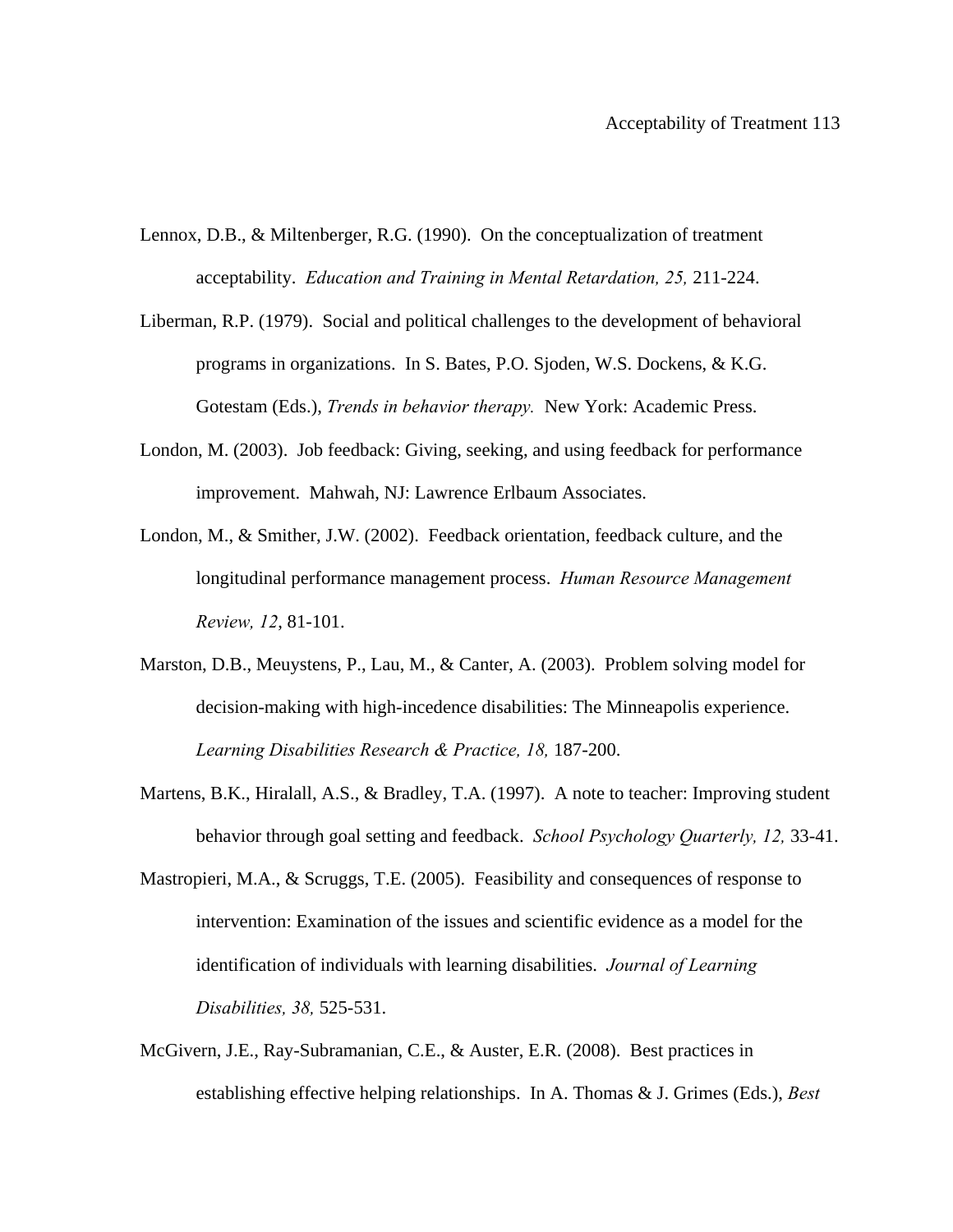*practices in school psychology – V* (pp. 1613-1631). Bethesda, MD: National Association of School Psychologists.

- McNamara, K., Telzrow, C., DeLamatre, J. (1999). Parent reactions to implementation of intervention-based assessment. *Journal of Education and Psychological Consultation, 10,* 343-362.
- Miltenberger, R.G., Larson, J., Doerner, M., & Orvedal, L. (1992). Assessing the acceptability of staff management procedures to direct care and supervisory staff. *Behavioral Residential Treatment, 7,* 23-34.
- Minneapolis Public Schools. (2001). *Problem solving model: Introduction for all staff.*  Minneapolis, MN: Author.
- Mortenson, B.P., & Witt, J.C. (1998). The use of weekly performance feedback to increase teacher implementation of a prereferral academic intervention. *School Psychology Review, 27,* 613-627.
- Moss, S.E., & Sanchez, J.I. (2004). Are your employees avoiding you? Managerial strategies for closing the feedback gap. *Academy of Management Executive, 18*, 32- 44.
- Nevin, A., Thousand, J., Paloucci-Whitcomb, P., & Villa, R. (1990). Collaborative consultation: Empowering public school personnel to provide heterogeneous schooling for all: or, Who rang that bell? *Journal of Educational and Psychological Consultation, 1,* 41-67.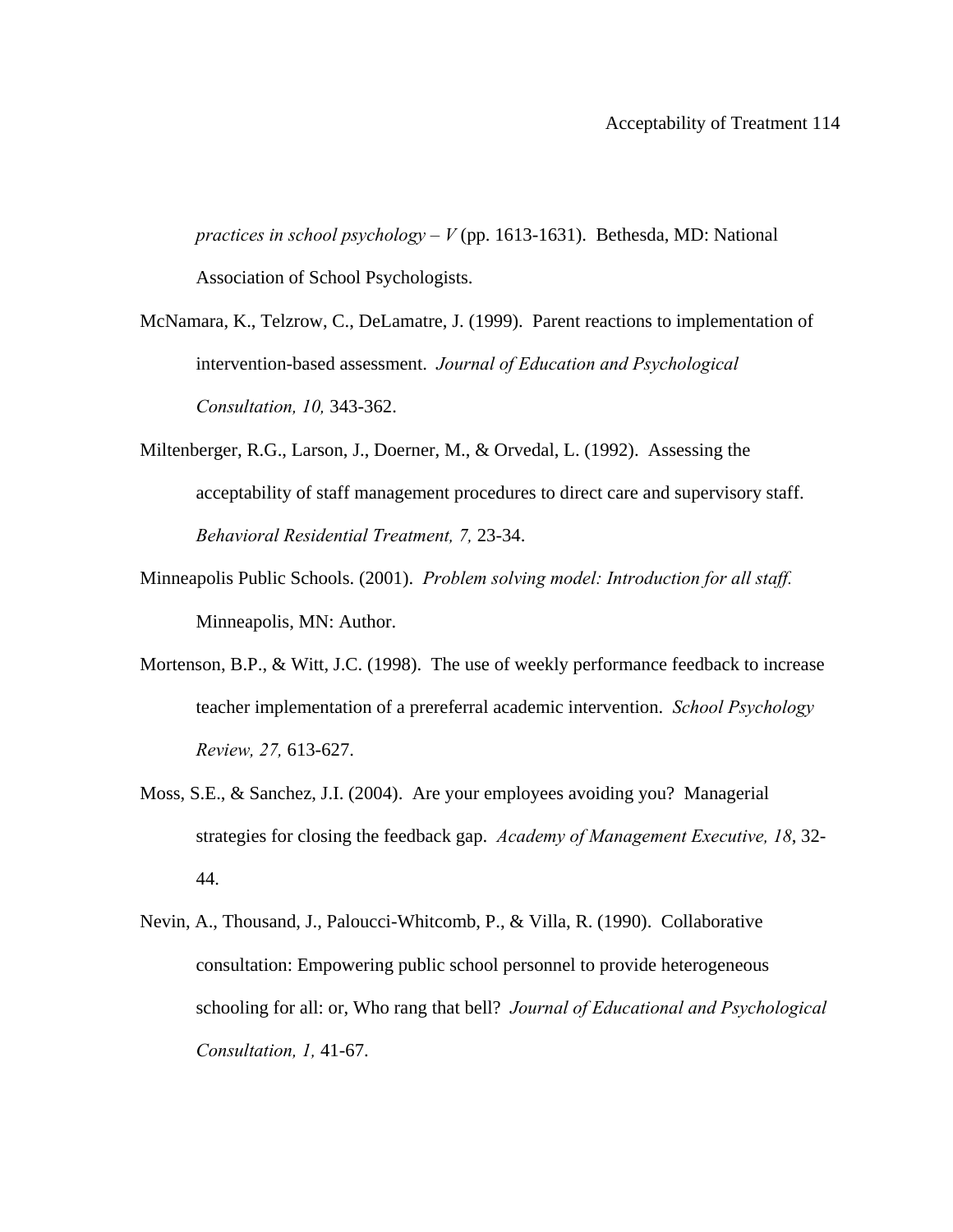- Noell, G.H. (2008). Research examining the relationships among consultation process, treatment integrity, and outcomes. In W.P. Erchul & S.M. Sheridan (Eds.), *Handbook of research in school consultation* (pp. 323-341). New York: Lawrence Erlbaum Associates/Taylor & Francis Group.
- Noell, G.H., Duhon, G.J., Gatti, S.L., & Connell, J.E. (2002). Consultation, follow-up, and behavior management intervention implementation in general education. *School Psychology Review, 31,* 217-234.
- Noell, G.H., & Gansle, K.A. (2006). Assuring the form has substance: Treatment plan implementation as the foundation of assessing response to intervention. *Assessment for Effective Intervention, 32,* 32-39.
- Noell, G.H, Witt, J.C., Gilbertson, D.N., Ranier, D.D., & Freeland, J.T. (1997). Increasing teacher intervention implementation in general education settings through consultation and performance feedback. *School Psychology Quarterly, 12,* 77-88.
- Noell, G.H., Witt, J.C., Slider, N.J., Connell, J.E., Gatti, S.L., Williamson, et al. (2005). Treatment implementation following behavioral consultation in schools: A comparison of three follow-up strategies. *School Psychology Review, 34,* 87-106.
- Oats, R.G., & Allinder, R.M. (1995). Validation of the CBM acceptability scale (Tech. Rep. No. 201. Available from the second author).
- Ovando, M.N. (2001). Teachers' Perceptions of a Learner-Centered Teacher Evaluation System. *Journal of Personnel Evaluation in Education, 15,* 213-231.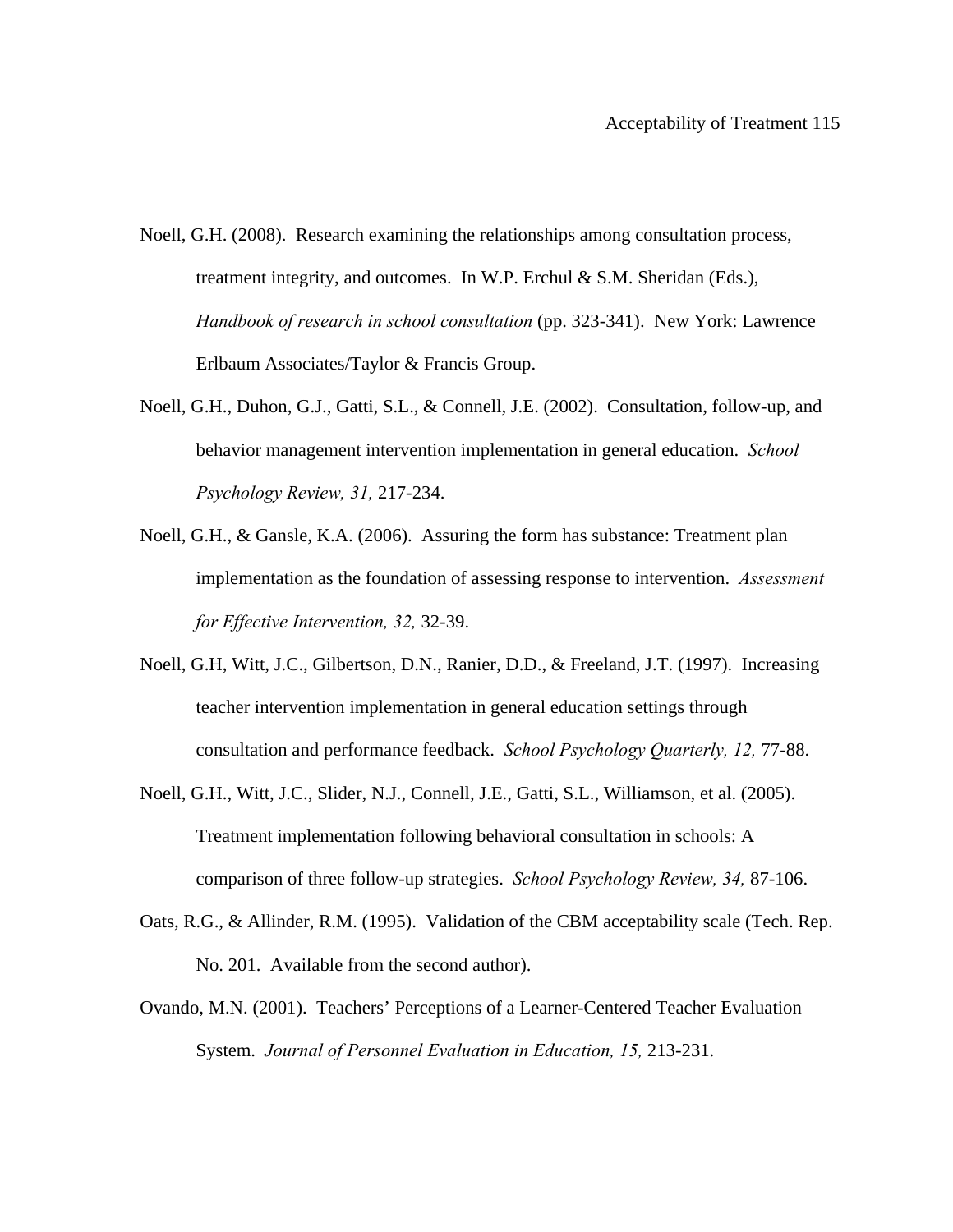- Paolo, A.M., Bonaminio, G.A., Gibson, C., Partridge, T., & Kallail, K. (2000). Response rate comparisons of e-mail and mail-distributed student evaluations. *Teaching and Learning in Medicine, 12*, 81-84.
- Parikoff, D.S., Tanner, A.B., & Pierce, S.T. (2005). Readiness of U.S. nurses for evidencebased practice: Many don't understand or value research and have had little of no training to help them find evidence on which to base their practice. *American Journal of Nursing, 105*, 40-52.
- Peterson, D.W., Prasse, D.P., Shinn, M.R., & Swerklik, M.E. (2007). The Illinois flexible service delivery model: A problem-solving model initiative. In S.R. Jimerson, M.K. Burns, & A.M. VanDerHeyden (Eds.), *Handbook of response to intervention: The science and practice of assessment and intervention* (pp. 300-318). New York: Springer.
- Pomerleau, O.F., Bobrove, P.H., & Smith, R.H. (1973). Rewarding psychiatric aides for the behavioral improvement of assigned patients. *Journal of Applied Behavior Analysis, 6,* 383-390.
- Reid, D.H., & Whitman, T.L. (1983). Behavioral staff management in institutions: A critical review of effectiveness and acceptability. *Analysis and Intervention in Developmental Disabilities, 3,* 131-149.
- Reimers, T.M., Wacker, D.P., & Koeppl, G. (1987). Acceptability of behavioral treatments: A review of the literature. *School Psychology Review, 16,* 212-227.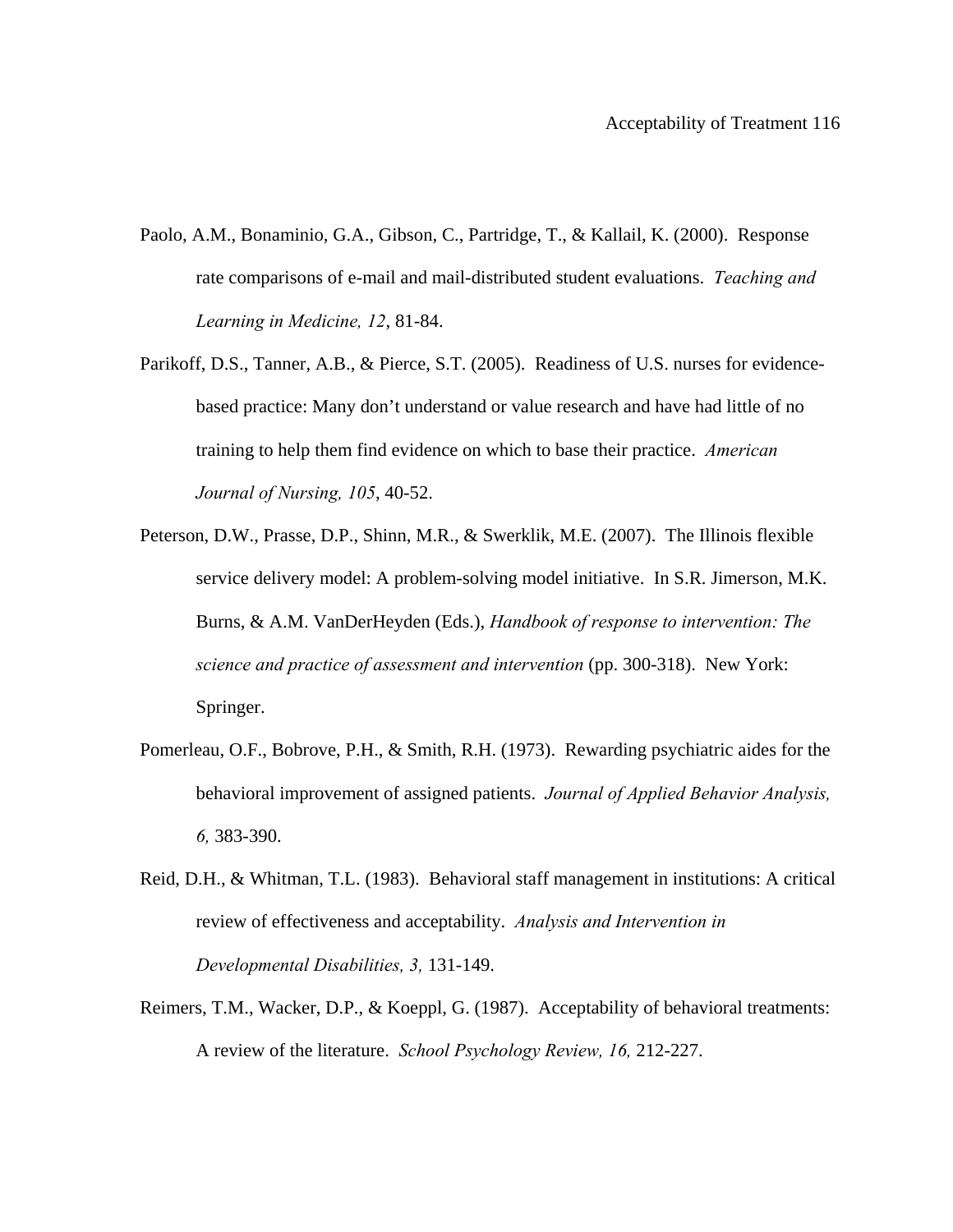- Reimers, T.M., & Wacker, D.P. (1988). Parent's ratings of the acceptability of behavioral treatment recommendations made in an outpatient clinic: A preliminary analysis of the influence of treatment effectiveness. *Behavioral Disorders, 14,* 7-15.
- Reschly, D.J. (2000). The present and future status of school psychology in the United States. *School Psychology Review, 29,* 507-522.
- Riley-Tillman, T.C., & Chafouleas, S.M. (2003). Using interventions that exist in the natural environment to increase treatment integrity and social influence in consultation. Journal of Educational and Psychological Consultation, 14, 139-156.
- Schulte, A.C., Osborne, S.S., & Kauffman, J.M. (1993). Teacher responses to two types of consultative special education services. *Journal of Educational and Psychological Consultation, 4,* 1-27.
- Scruggs, T.E., & Mastropieri, M.A. (2002). On babies and bathwater: Addressing the problems of identification of learning disabilities. *Learning Disability Quarterly, 25,*  155-168.
- Schwartz, I.S., & Baer, D.M. (1991). Social validity assessments: Is current practice state of the art? *Journal of Applied Behavior Analysis, 24,* 189-204.
- Seys, D.M., & Duker, P.C. (1978). Improving residential care for the retarded by differential reinforcement of high rates of ward-staff behaviour. *Behavioral Analysis and Modification, 2,* 203-210.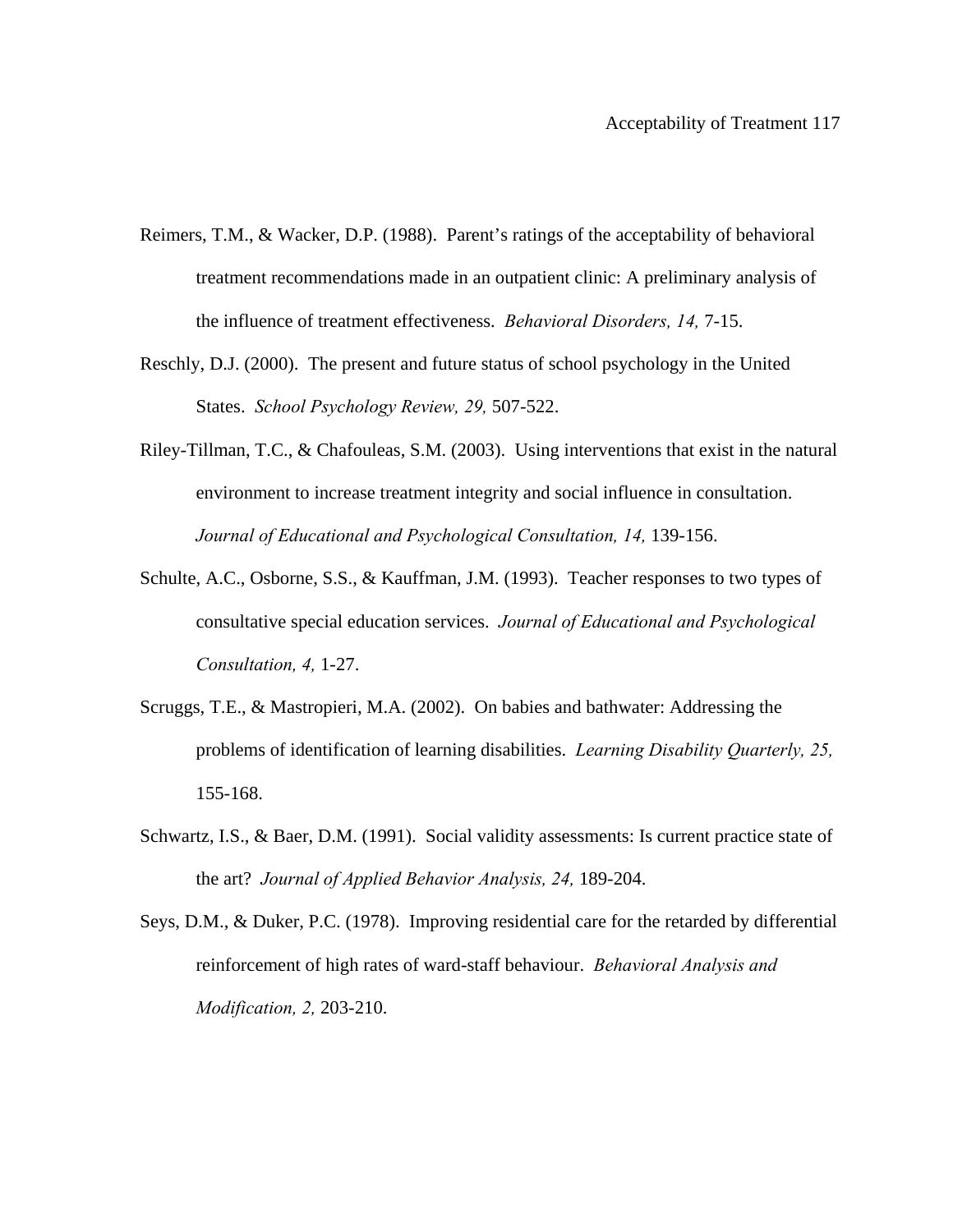- Smith, W.J., Harrington, K.V., & Houghton, J.D. (2000). Predictors of performance appraisal discomfort: A preliminary examination. *Public Personnel Management, 29,*  21-31.
- Stanton, J.M. (2000). Reactions to employee performance monitoring: Framework, review, and research directions. *Human Performance, 13,* 85-113.
- Stephan, W.G., & Dorfman, P.W. (1989). Administrative and developmental functions in performance appraisals: Conflict or synergy? *Basic and Applied Social Psychology, 10,* 27-41.
- Sterling-Turner, H.E., & Watson, T.S. (2002). An analog investigation of the relationship between treatment acceptability and treatment integrity. *Journal of Behavioral Education, 11,* 39-50.
- Sterling-Turner, H.E., Watson, T.S., & Moore, J.W. (2002). The effects of direct training and treatment integrity on treatment outcomes in school consultation. *School Psychology Quarterly, 17,* 47-77.
- Sterling-Turner, H.E., Watson, T.S., Wildmon, M., & Watkins, C. (2001). Investigating the relationship between training type and treatment integrity. *School Psychology Quarterly, 16,* 56-67.
- Tankersley, M., Landrum, T.J., & Cook, B.G. (2004). How research informs practice in the field of emotional and behavioral disorders. In R.B. Rutherford, M.M. Quinn, & S.R.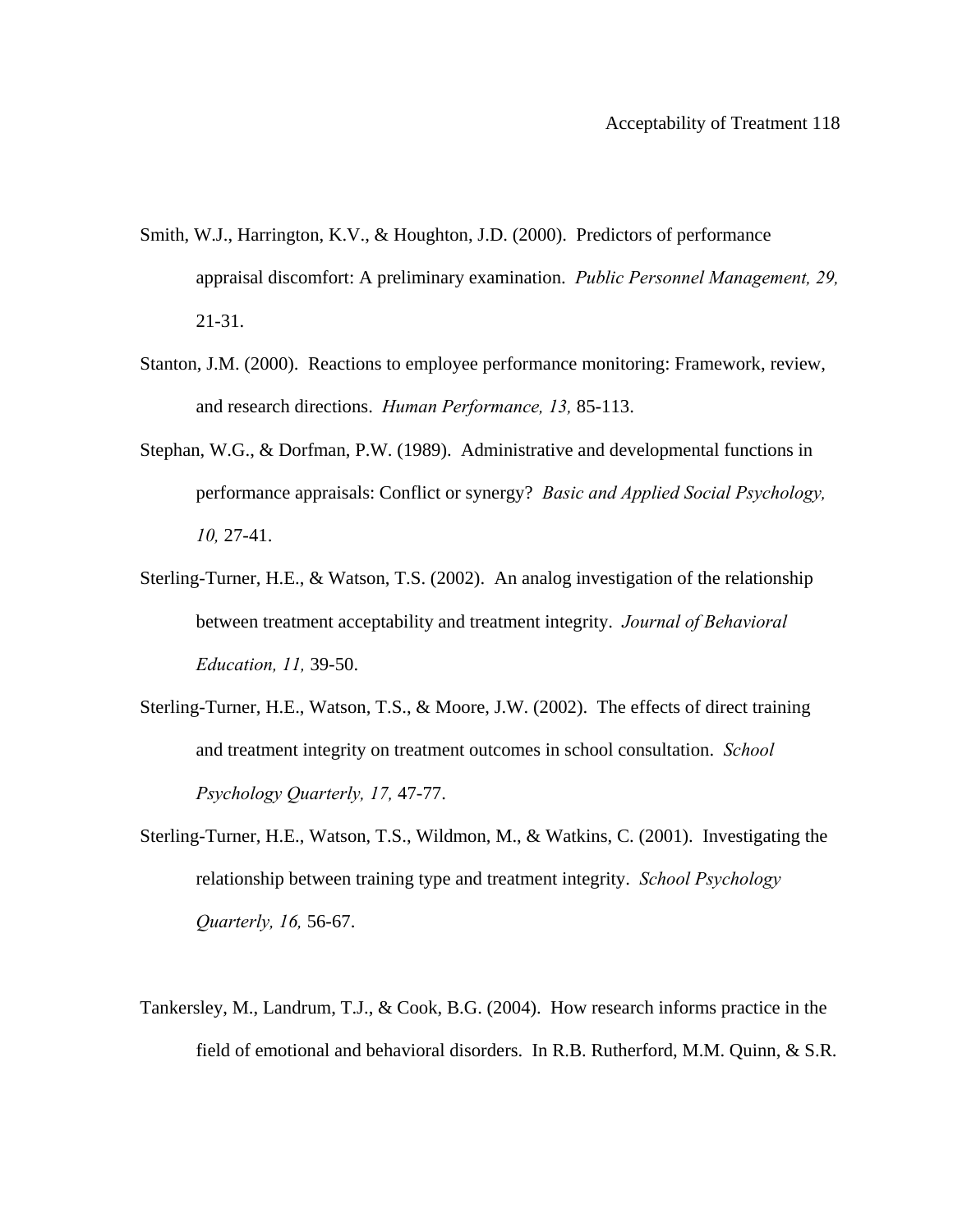Mathur (Eds.), *Handbook of research in emotional and behavioral disorders* (pp. 98- 133). New York: Guilford Press.

- Taylor, J., & Miller, M. (1997). When timeout works some of the time: The importance of treatment integrity and functional assessment. *School Psychology Quarterly, 12,* 4- 22.
- Telzrow, C.F., McNamara, K., & Hollinger, C.L. (2000). Fidelity of problem-solving implementation and relationship to student performance. *School Psychology Review, 29,* 443-461.
- Texas Education Agency. (1997). *Manual for the Professional Development and Appraisal System.* Austin, TX: TEA.
- Thiel, L., & Ghosh, Y. (2008). Determining registered nurses' readiness for evidence-based practice. *Worldviews on Evidence-Based Nursing, 5*, 182-192.
- Tilly, D. (2003). *How many tiers are needed for successful prevention and early intervention? Heartland Area Agency's evolution from four to three tiers.* Paper presented at the National Research Center on Learning Disabilities Responsivenessto-Intervention Symposium, Kansas City, MO.
- Vandeveer, R.C., & Menefee, M.L. (2006). *Human behavior in organizations.* Upper Saddle River, NJ: Pearson Prentice Hall.
- VandeWalle, D., Cron, W., & Slocum, J. (2001). The role of goal orientation following performance feedback. *Journal of Applied Psychology, 86*, 629-640.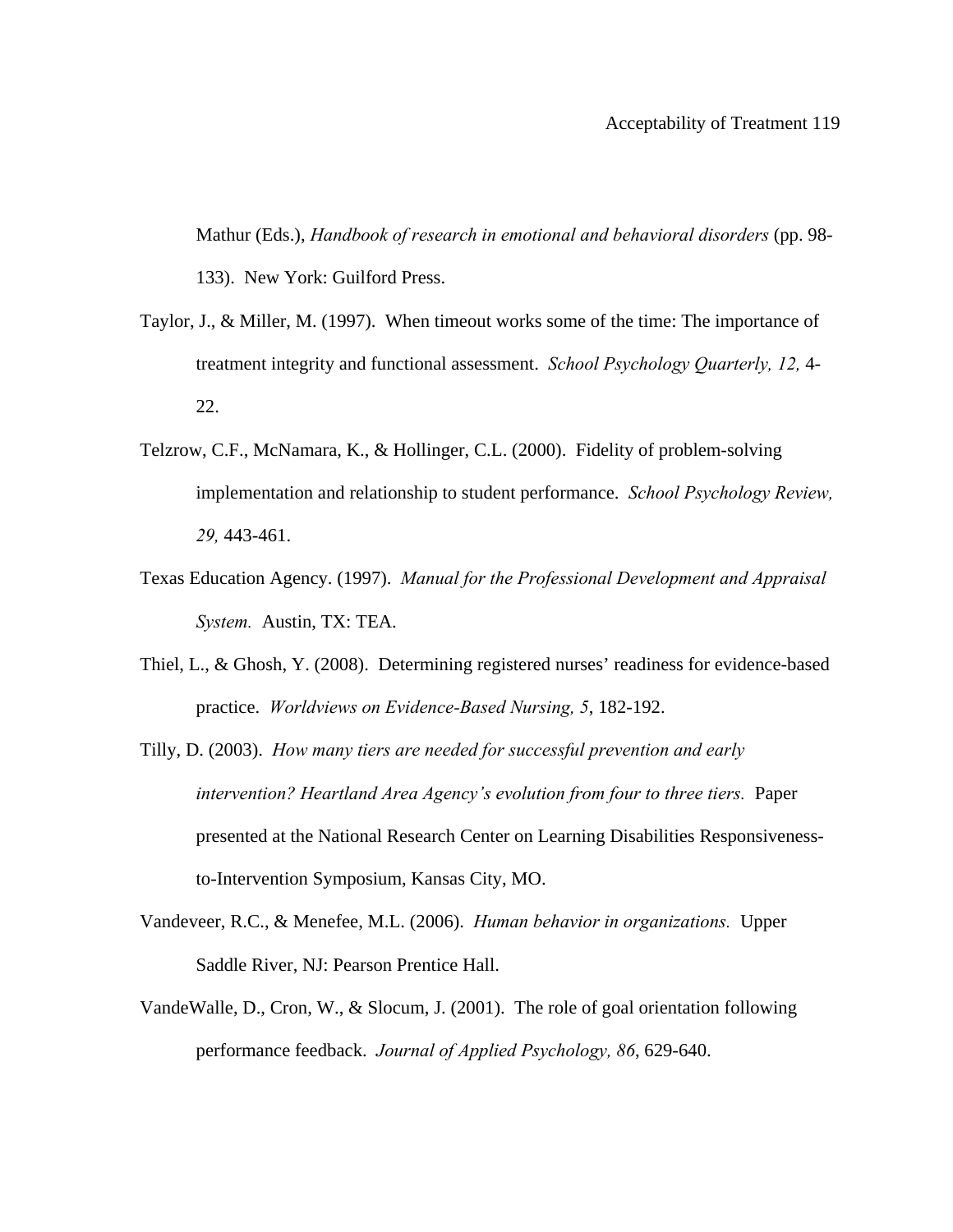- Varnell, G., Haas, B., Duke, G., & Hudson, K. (2008). Effect of an educational intervention on attitudes toward and implementation of evidence-based practice. *Worldviews on Evidence-Based Nursing, 5*, 172-181.
- Von Brock, M.B., & Elliott, S.N. (1987). Influence of treatment effectiveness information on the acceptability of classroom interventions. *Journal of School Psychology, 25,*  131-144.
- Waldersee, R., & Luthans, F. (1994). The impact of positive and corrective feedback on customer service performance. *Journal of Organizational Behavior, 15,* 83-95.
- Walsh, K., Glaser, D., & Wilcox, D.D. (2006). *What education schools aren't teaching about reading and what elementary teachers aren't learning.* National Council on Teacher Quality. Retrieved April 9, 2008 from http://www.nctq.org/nctq/index.jsp.
- Ward, P., Johnson, M., & Konukman, F. (1998). Directed rehearsal and preservice teachers' performance of instructional behavior. *Journal of Behavioral Education, 8,* 369-380.
- Watson, T.S., Ray, K.P., Sterling-Turner, H., & Logan, P. (1999). Teacher-implemented functional analysis and treatment: A method for linking assessment to intervention. *School Psychology Review, 28,* 292-302.
- Wickstrom, K.F., Jones, K.M., LaFleur, L.H., & Witt, J.C. (1998). An analysis of treatment integrity in school-based behavioral consultation. *School Psychology Quarterly, 13,*  141-154.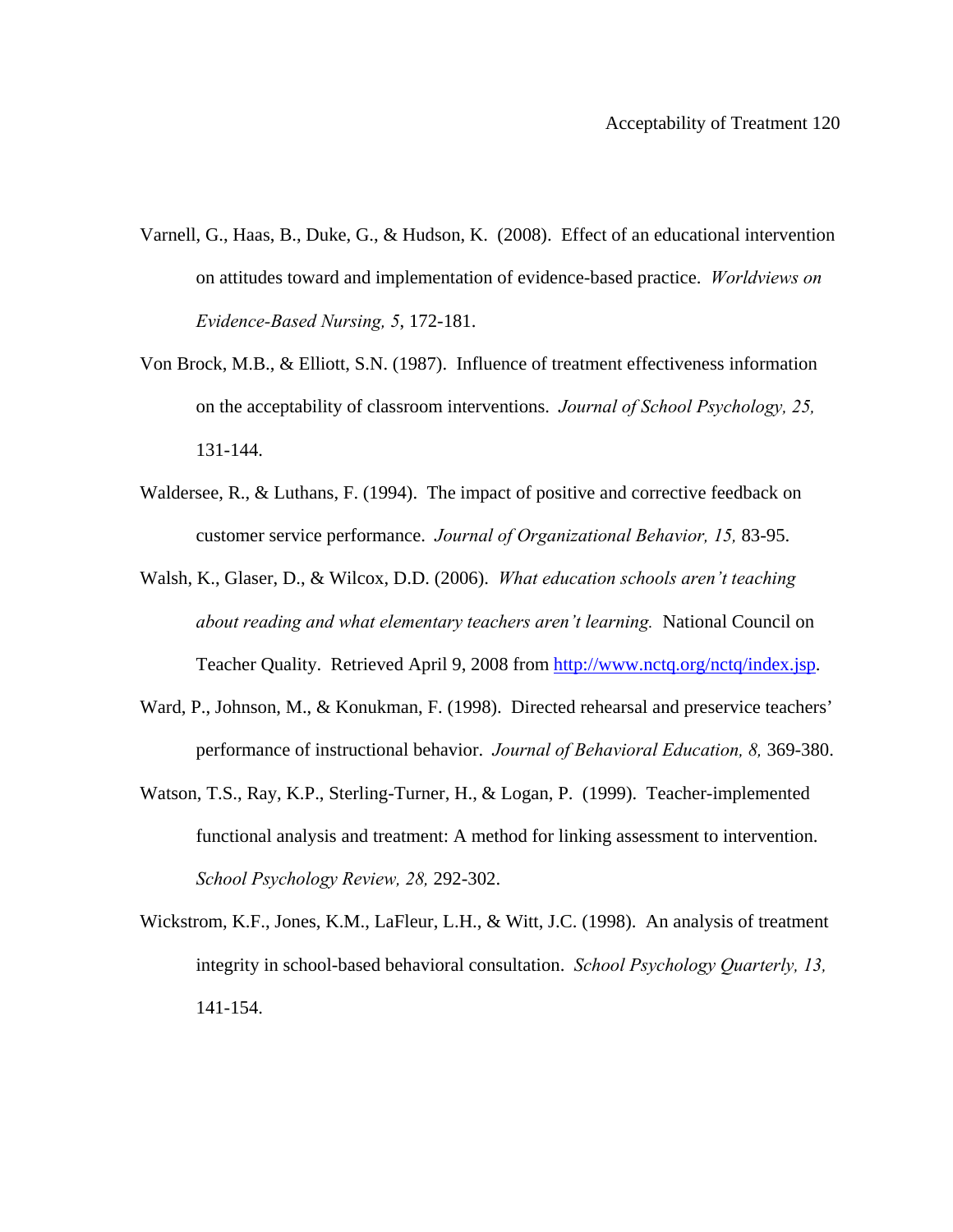- Wilkinson, L.A. (2006). Monitoring treatment integrity: An alternative to the 'consult and hope' strategy in school-based behavioural consultation. *School Psychology International, 27,* 426-438.
- Witt, J.C., & Elliott, S.N. (1985). Acceptability of classroom management strategies. In T.R. Kratochwill (Ed.), *Advances in School Psychology, 4,* (pp. 251-288). Hillsdale, NJ: Erlbaum.
- Witt, J.C., Gresham, F.M., & Noell, G.H. (1996). What's behavioral about behavioral consultation? *Journal of Educational and Psychological Consultation, 7,* 327-344.
- Witt, J.C., & Martens, B.K. (1983). Assessing the acceptability of behavioral interventions used in classrooms. *Psychology in the Schools, 20,* 510-517.
- Witt, J.C., Martens, B.K., & Elliott, S.N. (1984). Acceptability of behavioral interventions used in classrooms: The influence of amount of teacher time, severity of problem, and type of intervention. *Behavior Therapy, 15,* 204-209.
- Witt, J.C., Noell, G.H., LaFleur, L.H., & Mortenson, B.P. (1997). Teacher usage of interventions in general education settings: Measurement and analysis of the independent variable. *Journal of Applied Behavior Analysis, 30,* 693-696.
- Wolf, M.M. (1978). Social validity: The case for subjective measurement or how applied behavior analysis is finding its heart. *Journal of Applied Behavior Analysis, 11,* 203- 214.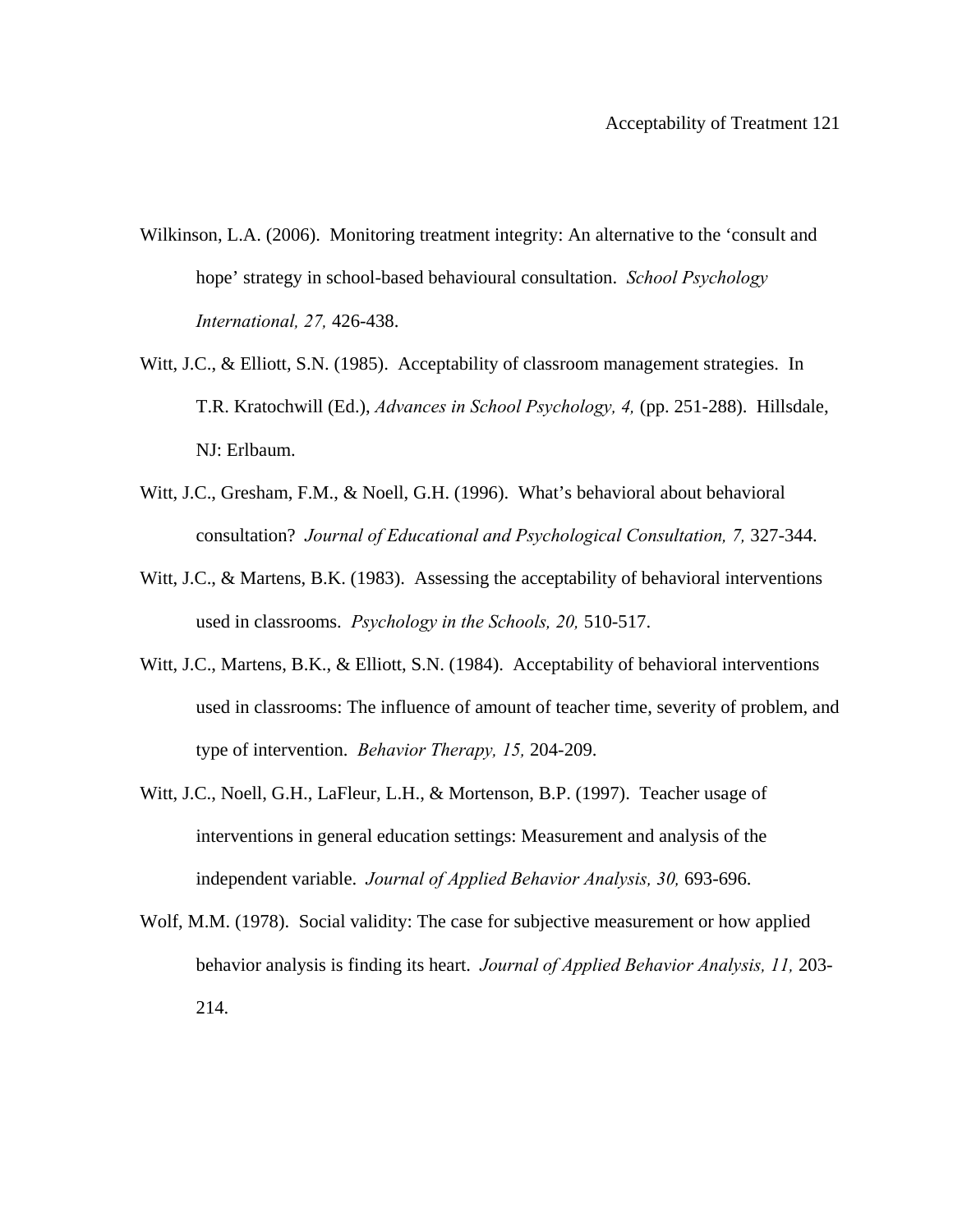- Woodgate-Jones, A. (2008). Training confident primary modern foreign language teachers in England: An investigation into preservice teachers' perceptions of their subject knowledge. *Teacher and Teacher Education, 24*, 1-13.
- Yariv, E. (2006). "Mum effect": Principals' reluctance to submit negative feedback. *Journal of Managerial Psychology, 21,* 533-546.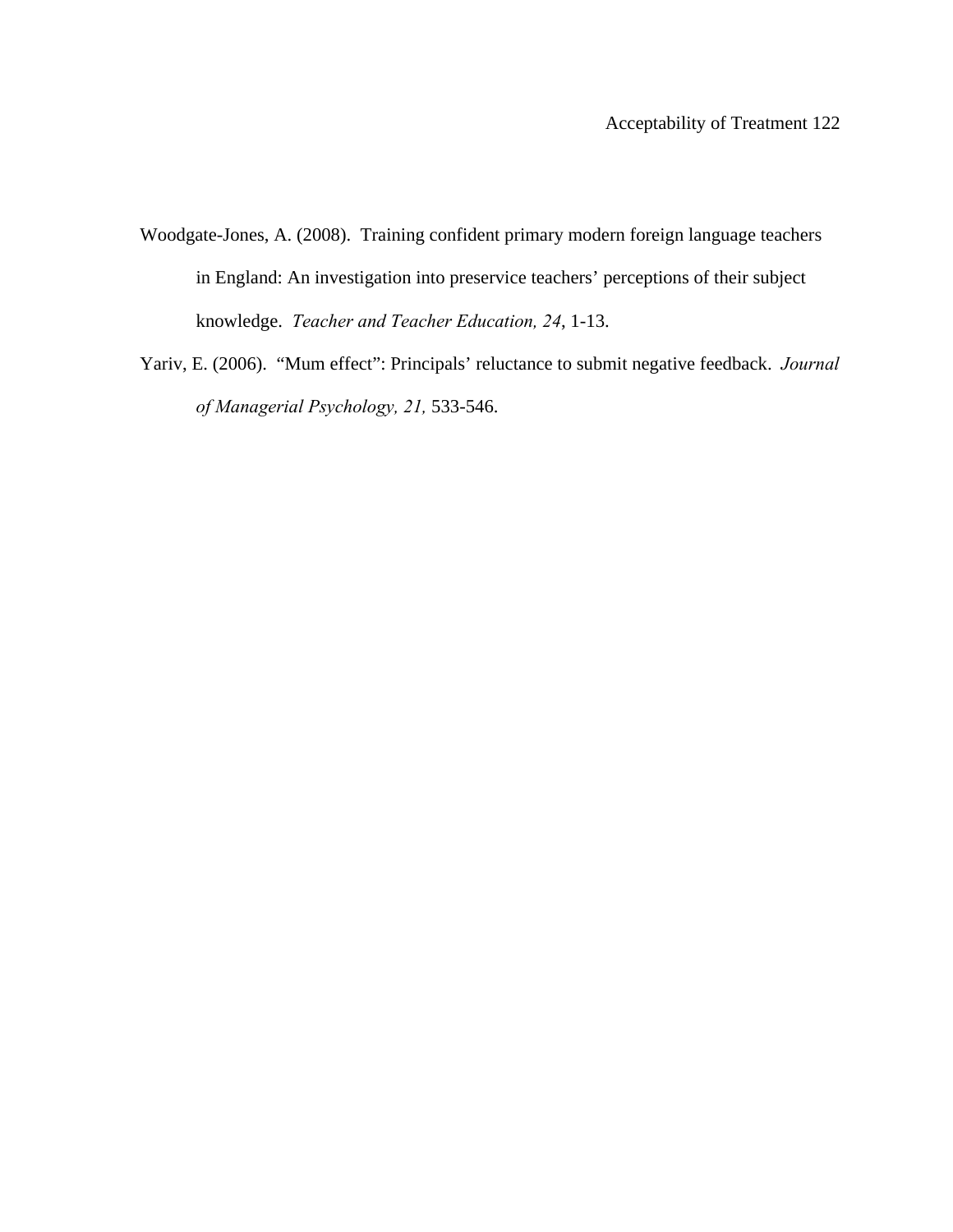Appendices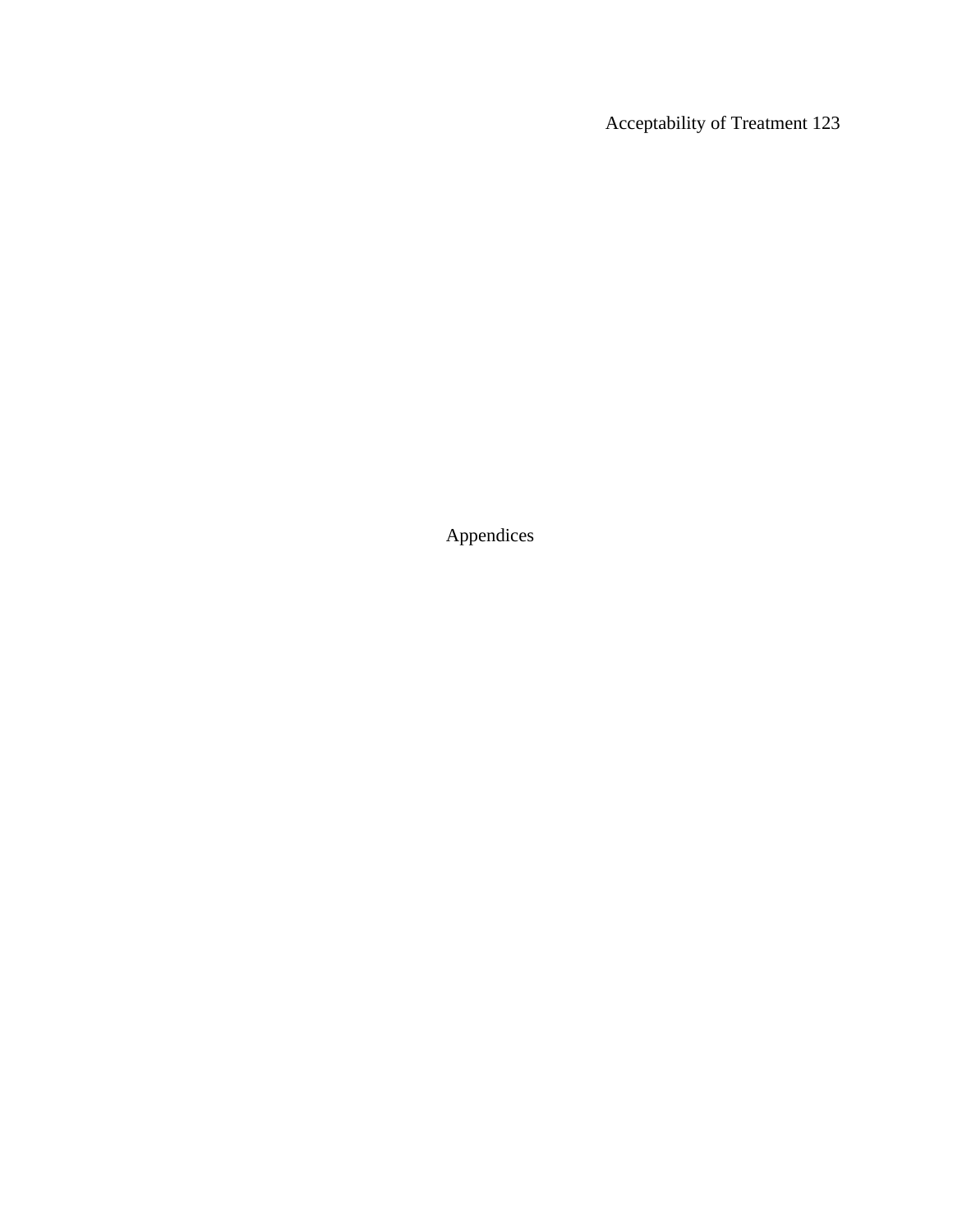Appendix A: TPI Monitoring and Feedback Acceptability Survey (MFAS)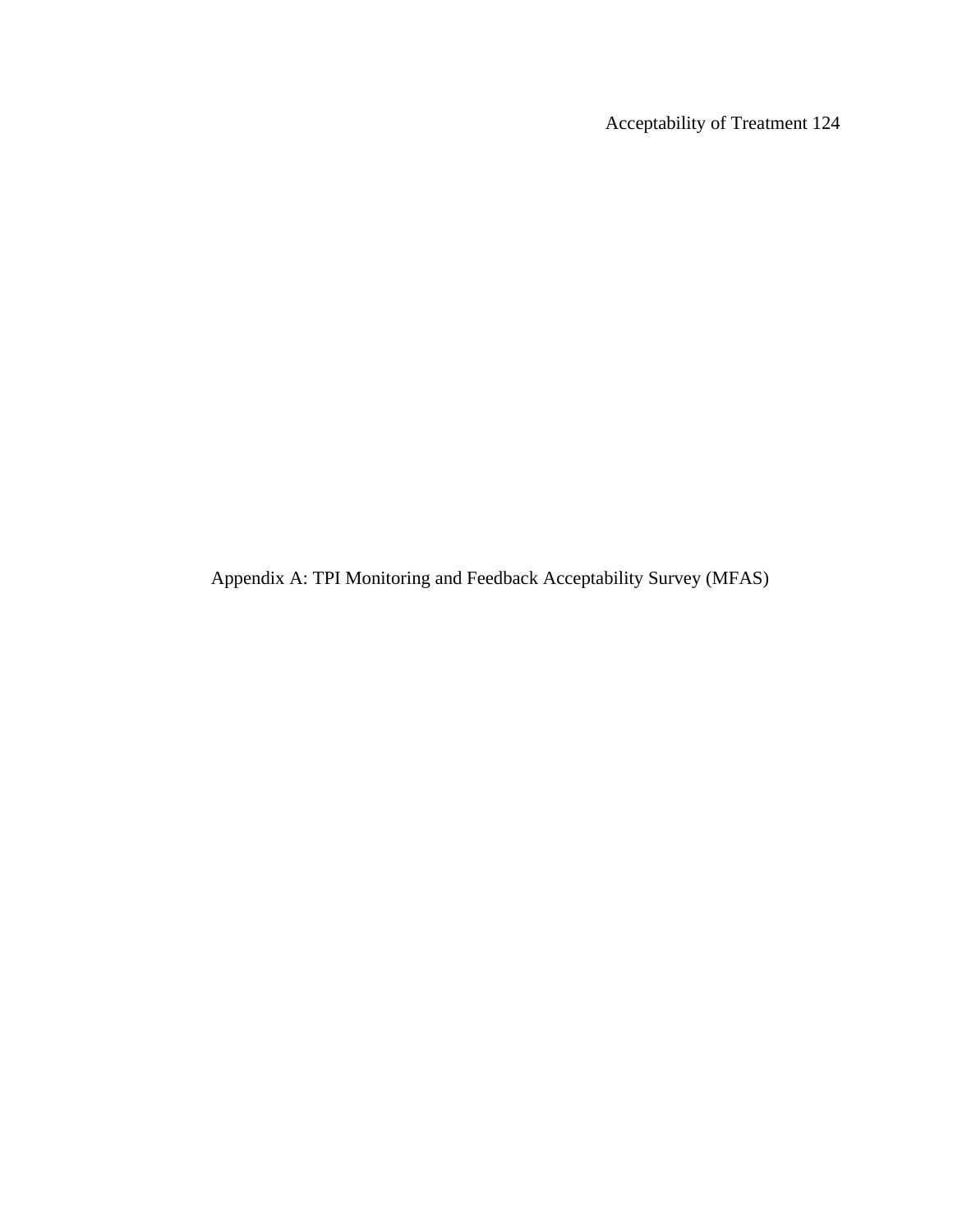### TPI Monitoring and Feedback Acceptability Survey (MFAS)

#### *Please read the scenario below and answer the survey items that follow. No identifying information will be connected with your responses.*

**A student in your class has recently been experiencing significant difficulty completing work. After not having any success at reducing the student's difficulties on your own, you present the problem to the school's student support team (SST). The team provides you with a researchbased intervention that has worked before with students having similar problems. This intervention requires that you and the student complete daily academic progress charts that summarize the student's classroom performance and then provide a reward if the student has completed 50% of his/her work. You are responsible for implementing the intervention before the team decides whether it was effective in helping the student.** 

*The following survey items present several different ways that school personnel could collect data on your implementation of this intervention. Next to each item are three different areas for you to express your opinion on these methods. For each area, please use the following scale and circle the appropriate number.* 

- **1 = Strongly Disagree**
- **2 = Moderately Disagree**
- **3 = Slightly Disagree**
- **4 = Slightly Agree**
- **5 = Moderately Agree**
- **6 = Strongly Agree**

|                                                                                                            | me implement the intervention. |  |        | this method would ultimately help | participating in this method<br>would be <i>feasible</i> to me. |  |  | I would be <i>comfortable</i> with<br>participating in this method. |  |  |  |  |   |  |
|------------------------------------------------------------------------------------------------------------|--------------------------------|--|--------|-----------------------------------|-----------------------------------------------------------------|--|--|---------------------------------------------------------------------|--|--|--|--|---|--|
| If someone came into your<br>classroom to observe your<br>implementation of the<br>intervention            |                                |  | 6      |                                   |                                                                 |  |  |                                                                     |  |  |  |  | 6 |  |
| If someone collected the daily<br>academic progress charts<br>resulting from the intervention              |                                |  | 5<br>6 |                                   |                                                                 |  |  |                                                                     |  |  |  |  |   |  |
| If you filled out a checklist of the<br>intervention steps you<br>implemented and provided this as<br>data |                                |  | 6      |                                   |                                                                 |  |  |                                                                     |  |  |  |  |   |  |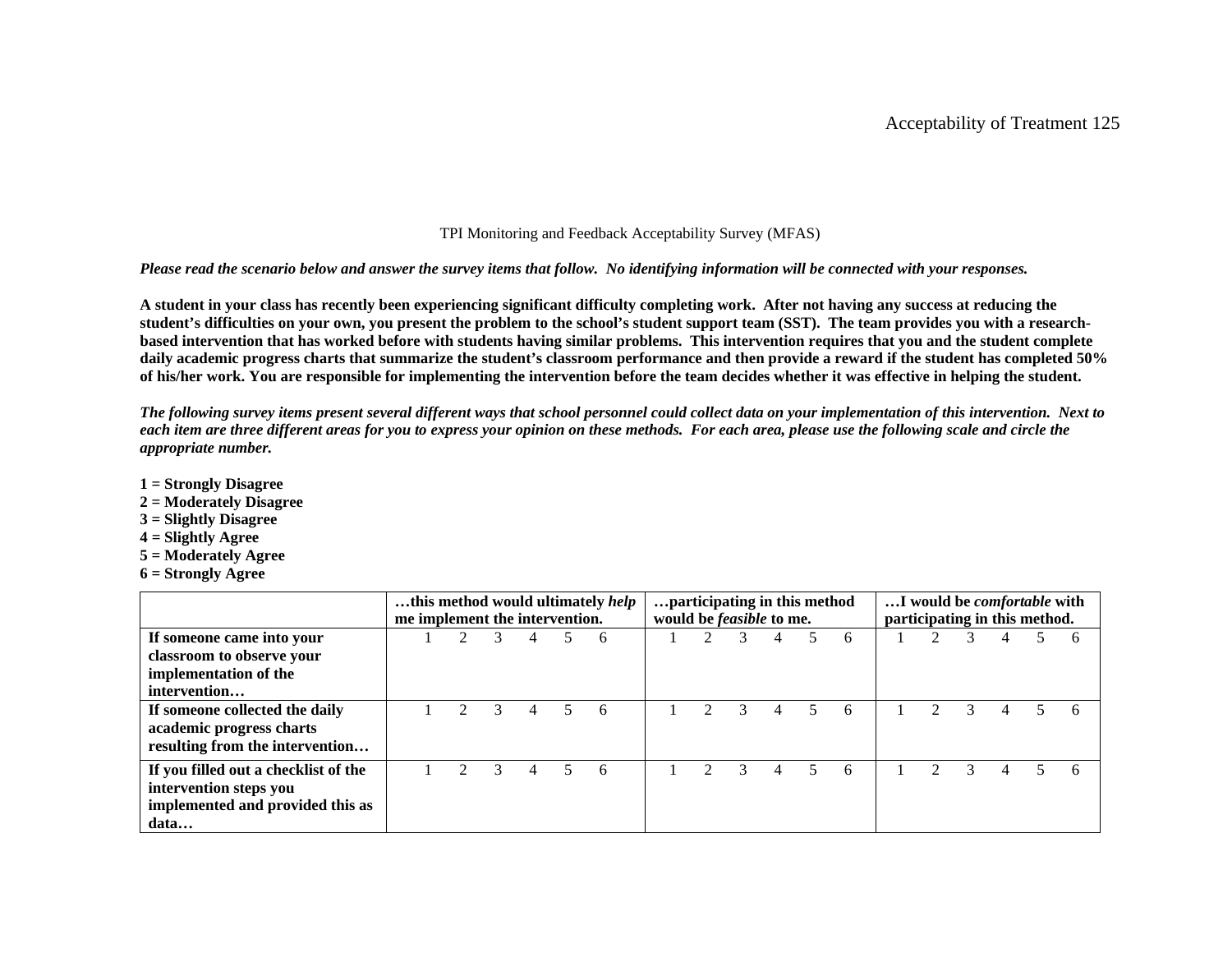| If the person(s) collecting the data<br>on your implementation of the | me implement the intervention. |   |   |   |                | this method would ultimately help | participating in this method<br>would be <i>feasible</i> to me. |                             |   |   |                          |               | I would be <i>comfortable</i> with<br>participating in this method. |  |               |   |  |              |  |  |
|-----------------------------------------------------------------------|--------------------------------|---|---|---|----------------|-----------------------------------|-----------------------------------------------------------------|-----------------------------|---|---|--------------------------|---------------|---------------------------------------------------------------------|--|---------------|---|--|--------------|--|--|
| intervention were                                                     |                                |   |   |   |                |                                   |                                                                 |                             |   |   |                          |               |                                                                     |  |               |   |  |              |  |  |
| the principal or assistant principal                                  |                                |   |   | 4 |                | 6                                 |                                                                 |                             |   | 4 |                          | $\mathfrak h$ |                                                                     |  | 3             | 4 |  | 6            |  |  |
| the school psychologist                                               |                                |   |   | 4 |                | 6                                 |                                                                 |                             |   | 4 |                          | 6             |                                                                     |  | 3             | 4 |  | h            |  |  |
| the counselor                                                         |                                |   |   | 4 |                | 6                                 |                                                                 |                             |   |   |                          | 6             |                                                                     |  | 3             | 4 |  | 6            |  |  |
| a regular education teacher                                           |                                | റ |   | 4 |                | 6                                 |                                                                 | ာ                           | 3 |   |                          | 6             |                                                                     |  | 3             | 4 |  | h            |  |  |
| a special education teacher                                           |                                |   |   | 4 |                | 6                                 |                                                                 |                             |   |   |                          | <sub>6</sub>  |                                                                     |  | 3             | 4 |  | 6            |  |  |
| members of the SST                                                    |                                | 2 |   | 4 |                | 6                                 |                                                                 | $\mathcal{D}$               |   |   |                          | 6             |                                                                     |  | 3             | 4 |  | <sub>6</sub> |  |  |
| If data on your implementation                                        |                                |   |   |   |                |                                   |                                                                 |                             |   |   |                          |               |                                                                     |  |               |   |  |              |  |  |
| were collected                                                        |                                |   |   |   |                |                                   |                                                                 |                             |   |   |                          |               |                                                                     |  |               |   |  |              |  |  |
| Daily                                                                 |                                |   |   | 4 | $\overline{5}$ | 6                                 |                                                                 |                             |   | 4 | $\overline{\phantom{0}}$ | <sub>6</sub>  |                                                                     |  | $\mathcal{R}$ | 4 |  | $\mathsf{f}$ |  |  |
| 2-3 times a week                                                      |                                | ↑ | 3 | 4 | 5              | 6                                 |                                                                 | $\mathcal{D}_{\mathcal{L}}$ | 3 | 4 | 5                        | 6             |                                                                     |  | 3             | 4 |  | 6            |  |  |
| once a week                                                           |                                |   |   | 4 |                | 6                                 |                                                                 |                             |   | 4 |                          | 6             |                                                                     |  | $\mathcal{R}$ | 4 |  | 6            |  |  |
| less than once a week                                                 |                                |   | 3 |   |                | 6                                 |                                                                 | ◠                           | 3 |   |                          | h             |                                                                     |  | 3             |   |  |              |  |  |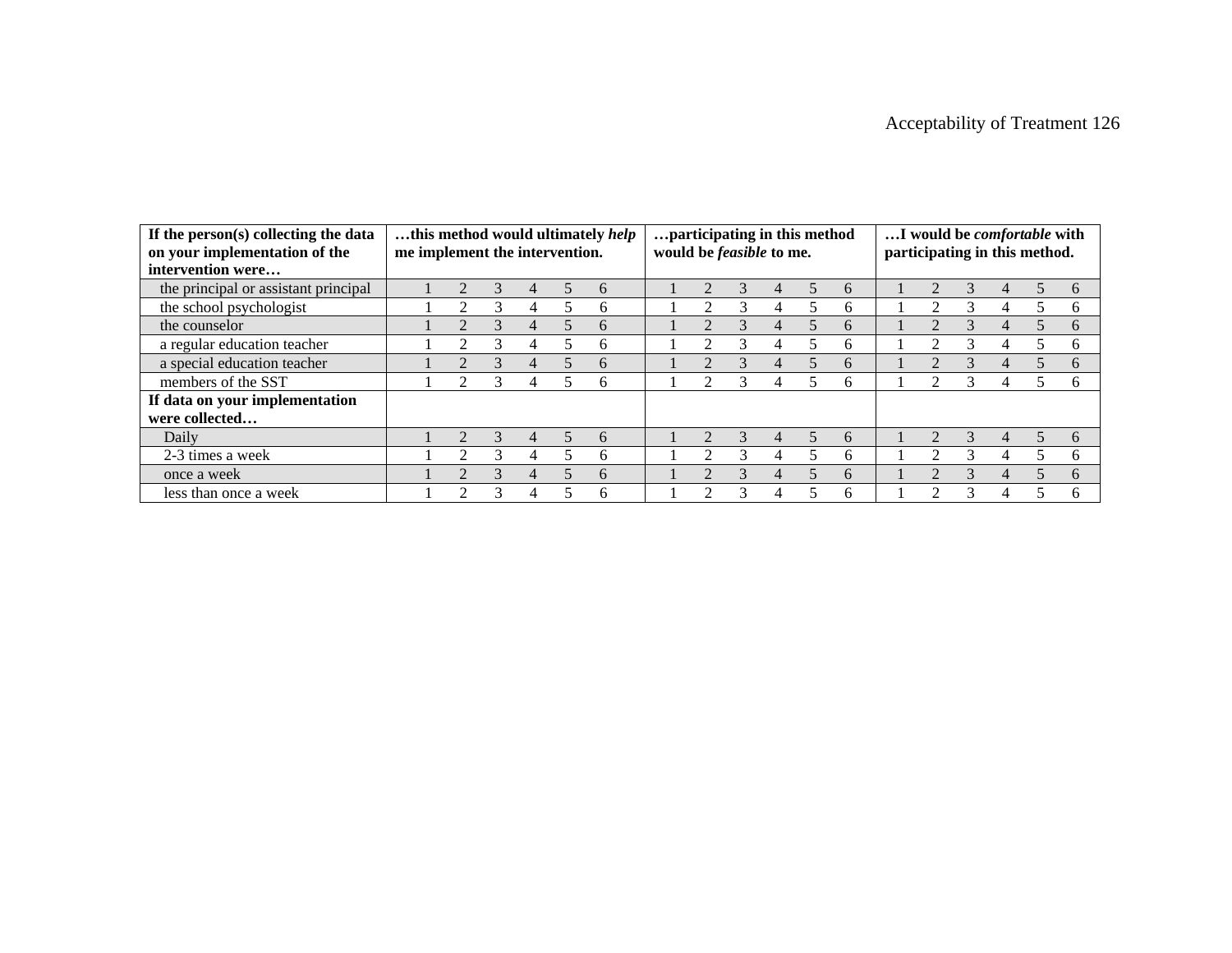*The following items present several ways that school personnel could provide feedback to you about your intervention implementation. Feedback is usually given about which intervention steps you have been implementing as planned. The goal of providing feedback is to identify where you might need more help implementing the intervention.* 

*Next to each item are three different areas for you to express your opinion on various feedback methods. For each area, please use the following scale and circle the appropriate number.* 

- **1 = Strongly Disagree**
- **2 = Moderately Disagree**
- **3 = Slightly Disagree**
- **4 = Slightly Agree**
- **5 = Moderately Agree**
- **6 = Strongly Agree**

|                                                                               | me implement the intervention. |                             |               |   |    | this method would ultimately help | participating in this method<br>would be <i>feasible</i> to me. |                             |   |   |                          |   | I would be <i>comfortable</i> with<br>participating in this method. |               |   |  |  |   |  |
|-------------------------------------------------------------------------------|--------------------------------|-----------------------------|---------------|---|----|-----------------------------------|-----------------------------------------------------------------|-----------------------------|---|---|--------------------------|---|---------------------------------------------------------------------|---------------|---|--|--|---|--|
| If feedback concerning your<br>implementation of the<br>intervention included |                                |                             |               |   |    |                                   |                                                                 |                             |   |   |                          |   |                                                                     |               |   |  |  |   |  |
| a discussion of problems<br>you found during<br>implementation                |                                |                             | $\mathcal{R}$ | 4 | 5. | 6                                 |                                                                 |                             | 3 |   | $\overline{\phantom{0}}$ | 6 |                                                                     |               |   |  |  | h |  |
| a plan to solve those<br>problems for future<br>implementation                |                                | $\mathcal{D}_{\mathcal{L}}$ | 3             | 4 | 5  | 6                                 |                                                                 | $\mathcal{D}_{\mathcal{L}}$ | 3 | 4 | 5                        | 6 |                                                                     | $\mathcal{D}$ | 3 |  |  | h |  |
| a discussion of the<br>importance of the<br>intervention steps you<br>missed  |                                |                             | $\mathbf{R}$  | 4 | 5  | 6                                 |                                                                 |                             |   |   | $\overline{\mathcal{L}}$ | 6 |                                                                     |               |   |  |  | h |  |
| opportunities to practice<br>the steps you missed                             |                                |                             | 3             | 4 | 5  | 6                                 |                                                                 | $\mathfrak{D}$              | 3 | 4 | 5                        | 6 |                                                                     |               | 3 |  |  |   |  |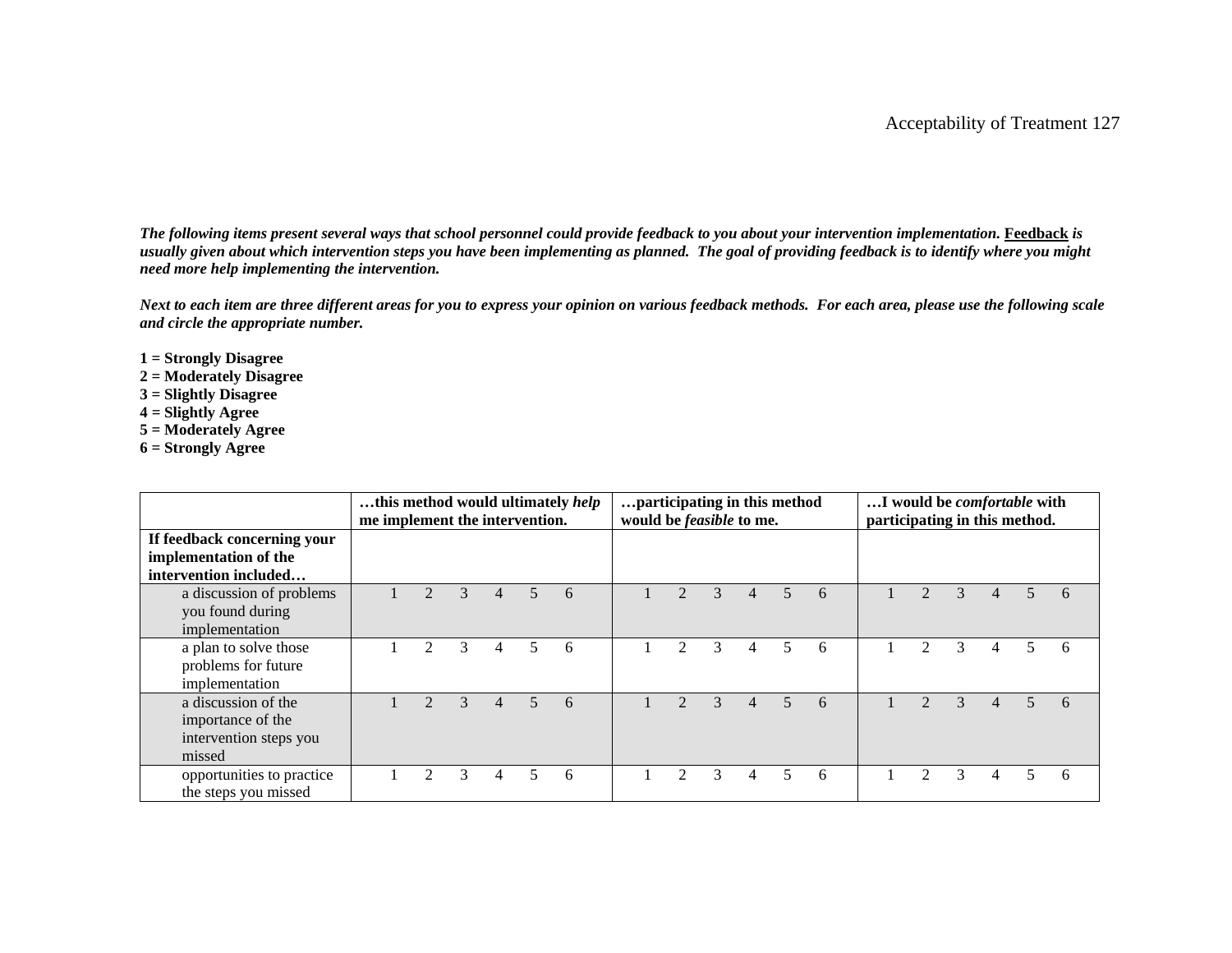|                                                                                           | this method would ultimately help<br>me implement the intervention. |                |                |                         |                 |   | participating in this method<br>would be <i>feasible</i> to me. |                  |                |                          |                | I would be comfortable with<br>participating in this method. |              |                |                         |                |                |            |  |  |
|-------------------------------------------------------------------------------------------|---------------------------------------------------------------------|----------------|----------------|-------------------------|-----------------|---|-----------------------------------------------------------------|------------------|----------------|--------------------------|----------------|--------------------------------------------------------------|--------------|----------------|-------------------------|----------------|----------------|------------|--|--|
| If the format in which you<br>received feedback were<br>provided through                  |                                                                     |                |                |                         |                 |   |                                                                 |                  |                |                          |                |                                                              |              |                |                         |                |                |            |  |  |
| a one-on-one meeting                                                                      |                                                                     | $\overline{2}$ | 3              | $\overline{4}$          | $\mathfrak{S}$  | 6 |                                                                 | $\boldsymbol{2}$ | 3              | $\overline{4}$           | $\sqrt{5}$     | 6                                                            |              | $\overline{2}$ | 3                       | $\overline{4}$ | $\sqrt{5}$     | $\sqrt{6}$ |  |  |
| a telephone conversation                                                                  |                                                                     | $\overline{2}$ | $\overline{3}$ | $\overline{\mathbf{4}}$ | 5               | 6 |                                                                 | $\overline{2}$   | 3              | $\overline{4}$           | 5              | 6                                                            |              | $\overline{2}$ | 3                       | $\overline{4}$ | 5              | 6          |  |  |
| an e-mail                                                                                 |                                                                     | $\overline{2}$ | 3              | $\overline{4}$          | $5\overline{)}$ | 6 |                                                                 | $\overline{2}$   | 3              | $\overline{4}$           | $\overline{5}$ | 6                                                            |              | $\overline{2}$ | 3                       | $\overline{4}$ | 5              | 6          |  |  |
| a handout in your mailbox                                                                 |                                                                     | $\overline{2}$ | 3              | 4                       | 5               | 6 |                                                                 | $\overline{2}$   | 3              | $\overline{4}$           | 5              | 6                                                            |              | $\overline{2}$ | 3                       | $\overline{4}$ | 5              | 6          |  |  |
| If the person(s) providing<br>you with feedback<br>concerning your<br>implementation were |                                                                     |                |                |                         |                 |   |                                                                 |                  |                |                          |                |                                                              |              |                |                         |                |                |            |  |  |
| the principal or assistant<br>principal                                                   |                                                                     | $\overline{2}$ | 3              | $\overline{4}$          | 5               | 6 |                                                                 | $\overline{2}$   | 3              | $\overline{4}$           | 5              | 6                                                            |              | $\overline{2}$ | 3                       | $\overline{4}$ | 5              | 6          |  |  |
| the school psychologist                                                                   |                                                                     | $\overline{c}$ | 3              | 4                       | 5               | 6 |                                                                 | $\overline{2}$   | 3              | 4                        | 5              | 6                                                            |              | $\overline{2}$ | 3                       | 4              | 5              | 6          |  |  |
| the counselor                                                                             |                                                                     | $\overline{2}$ | $\overline{3}$ | $\overline{4}$          | $\overline{5}$  | 6 |                                                                 | $\overline{2}$   | $\overline{3}$ | $\overline{4}$           | $\overline{5}$ | 6                                                            | $\mathbf{1}$ | $\overline{2}$ | $\overline{3}$          | $\overline{4}$ | 5              | 6          |  |  |
| a regular education teacher                                                               |                                                                     | $\mathfrak{2}$ | 3              | $\overline{4}$          | 5               | 6 |                                                                 | $\mathbf{2}$     | 3              | $\overline{4}$           | 5              | 6                                                            | 1            | $\overline{2}$ | $\overline{3}$          | $\overline{4}$ | 5              | 6          |  |  |
| a special education teacher                                                               |                                                                     | $\overline{2}$ | 3              | $\overline{4}$          | 5               | 6 |                                                                 | $\overline{2}$   | 3              | $\overline{4}$           | 5              | 6                                                            |              | $\overline{2}$ | 3                       | $\overline{4}$ | 5              | 6          |  |  |
| members of the SST                                                                        |                                                                     | $\overline{2}$ | 3              | 4                       | $\overline{5}$  | 6 |                                                                 | 2                | 3              | $\overline{4}$           | 5              | 6                                                            | $\mathbf{1}$ | $\overline{2}$ | $\overline{3}$          | $\overline{4}$ | 5              | 6          |  |  |
| If you were provided with<br>feedback concerning your<br>implementation                   |                                                                     |                |                |                         |                 |   |                                                                 |                  |                |                          |                |                                                              |              |                |                         |                |                |            |  |  |
| Daily                                                                                     |                                                                     | $\overline{2}$ | 3              | 4                       | 5               | 6 |                                                                 | $\overline{2}$   | 3              | 4                        | 5              | 6                                                            |              | $\overline{2}$ | 3                       | $\overline{4}$ | 5              | 6          |  |  |
| 2-3 times a week                                                                          |                                                                     | $\sqrt{2}$     | 3              | $\overline{4}$          | 5               | 6 |                                                                 | $\mathbf{2}$     | 3              | $\overline{\mathcal{A}}$ | $\overline{5}$ | 6                                                            |              | $\overline{2}$ | 3                       | $\overline{4}$ | 5              | 6          |  |  |
| once a week                                                                               |                                                                     | $\overline{2}$ | $\mathfrak{Z}$ | $\overline{4}$          | 5               | 6 |                                                                 | $\overline{2}$   | $\overline{3}$ | $\overline{4}$           | 5              | 6                                                            | $\mathbf{1}$ | $\overline{2}$ | $\overline{\mathbf{3}}$ | $\overline{4}$ | 5              | 6          |  |  |
| less than once a week                                                                     |                                                                     | $\overline{2}$ | $\overline{3}$ | $\overline{4}$          | $\overline{5}$  | 6 |                                                                 | $\overline{2}$   | $\overline{3}$ | $\overline{4}$           | $\overline{5}$ | 6                                                            | $\mathbf{1}$ | $\overline{2}$ | $\overline{3}$          | $\overline{4}$ | $\overline{5}$ | 6          |  |  |
| only when you had missed<br>certain intervention steps                                    |                                                                     | $\overline{2}$ | 3              | $\overline{4}$          | 5               | 6 |                                                                 | $\overline{2}$   | 3              | $\overline{4}$           | 5              | 6                                                            |              | $\overline{2}$ | $\overline{3}$          | $\overline{4}$ | 5              | 6          |  |  |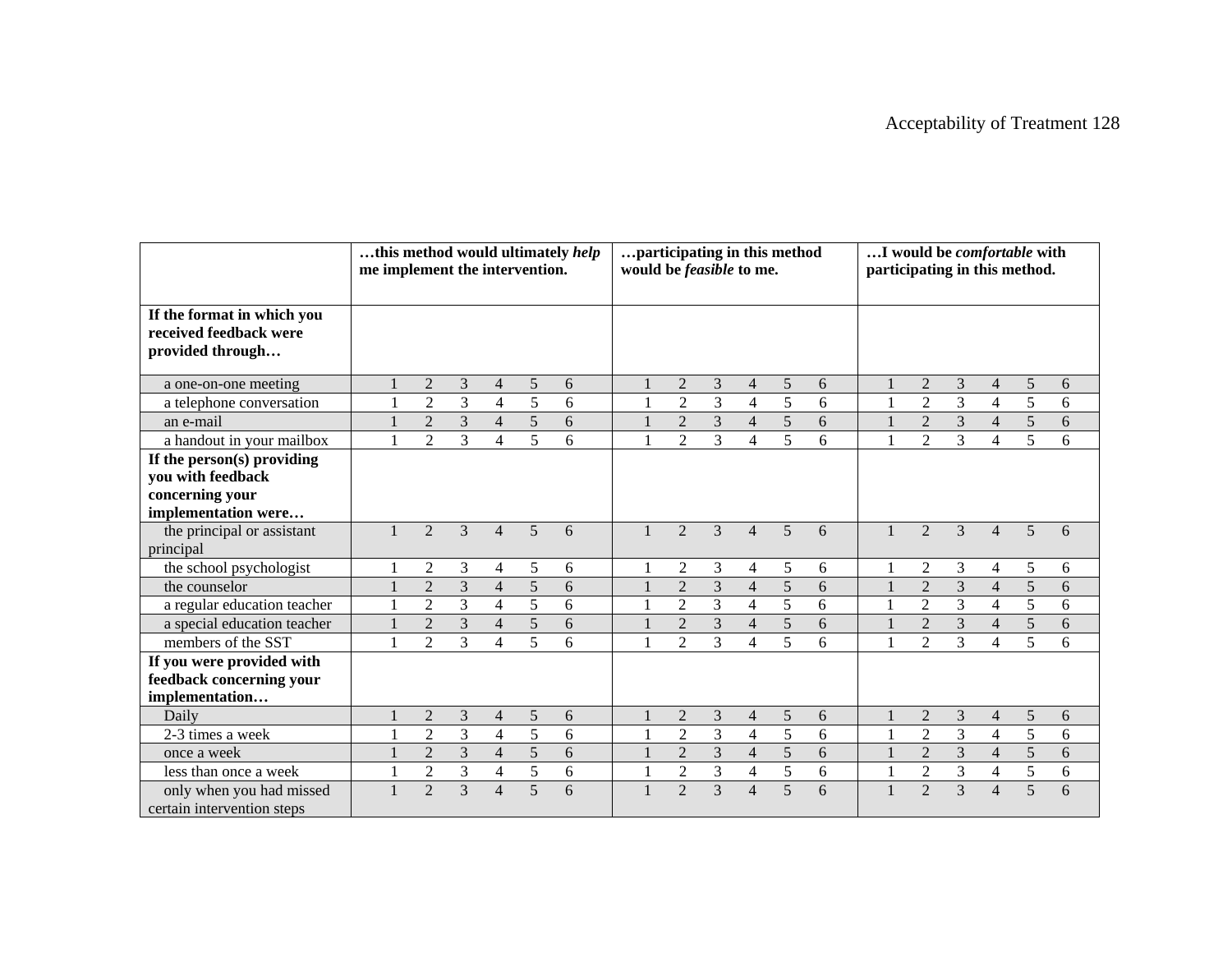### *Please answer the following questions:*

**1. How many years have you been teaching?** 

## **2. What is your current primary teaching assignment?**

- a) Regular education
- b) Special education
- c) Teaching assistant
- d) Other:

### **3. What is your highest earned degree?**

- a) Associate's degree
- b) Bachelor's degree
- c) Master's degree
- d) Doctoral degree
- e) Other:

**4. Approximately how many individual child interventions developed as part of the student support team (SST) process have you been responsible for implementing in the past year?** 

**5. In your opinion, in what other ways can school personnel support your implementation of these types of interventions?** 

**Thank you for your cooperation! Your responses will help us meet the needs of both students and teachers. Before turning in your completed survey, please place it in the provided envelope.**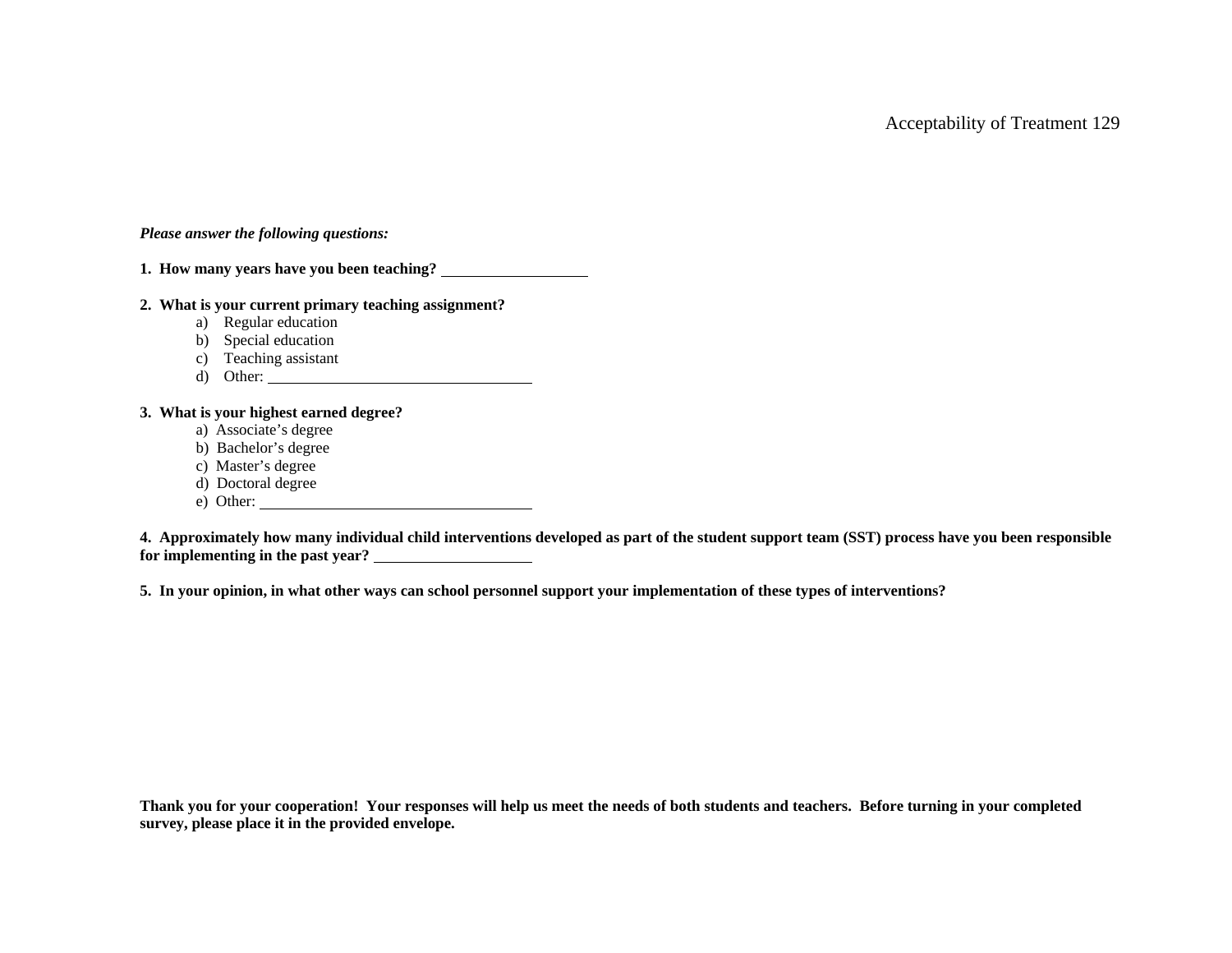Appendix B: Initial Letter of Interest to Principals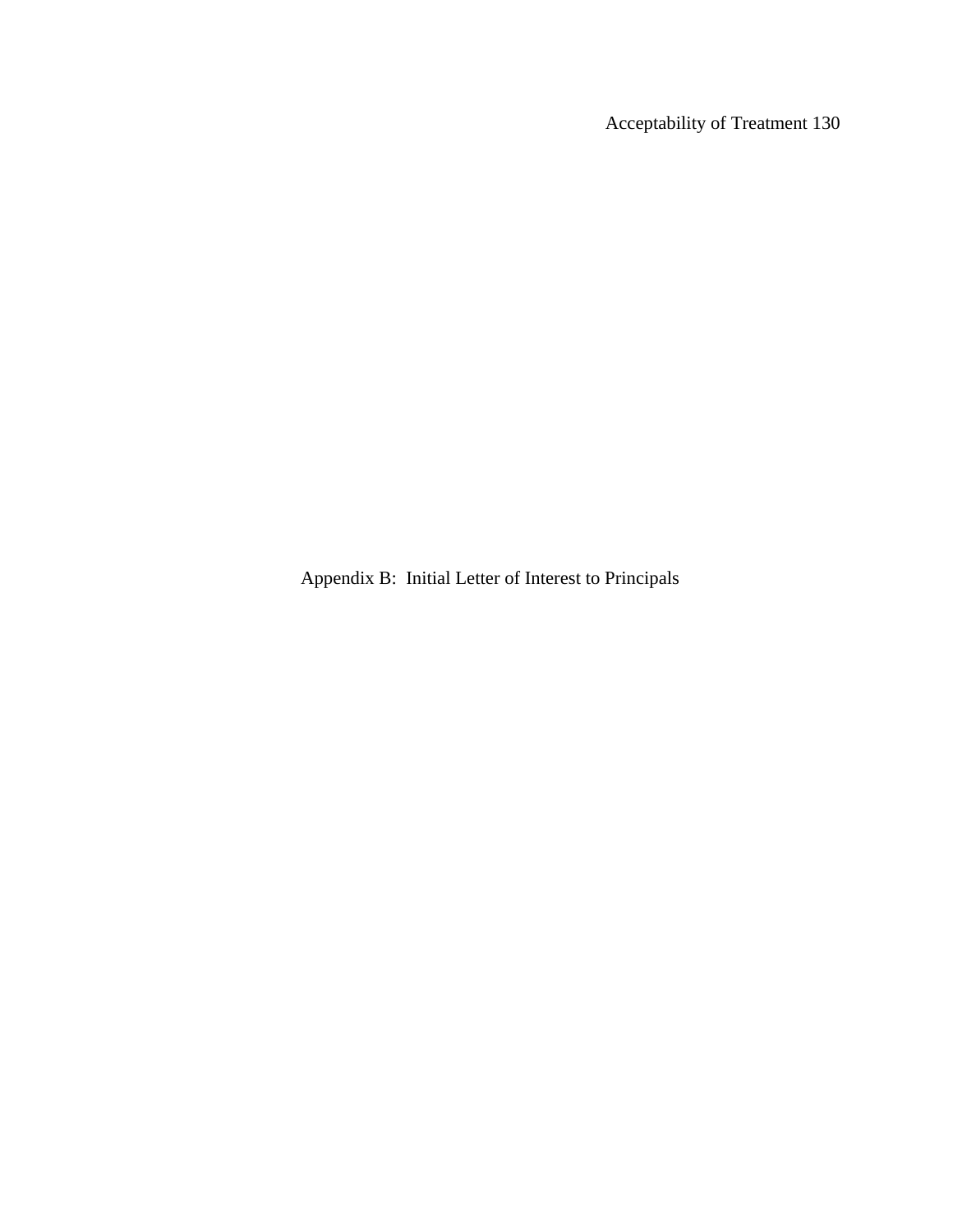Initial Letter of Interest to Principals

September 19, 2008

Name of principal Name of school Address of school

Dear (name of principal):

In 2007, I was the principal investigator of an NCDPI-sponsored study that evaluated school-based problem-solving processes within selected North Carolina schools. As one of North Carolina's response-to-intervention (RTI) pilot sites, (name of school) was one of five settings that several school psychology graduate students at North Carolina State University and I investigated.

Julia Easton was one of the graduate students who assisted in this evaluation study. For her master's thesis research this year, Julia is interested in administering a brief (15 min.) questionnaire to teachers assessing their perceptions of helpfulness, feasibility, and level of comfort with the various methods of receiving feedback on intervention implementation within RTI. Obtaining this information from the original RTI pilot sites is important, as teachers at these schools are now involved in implementing classroom-based interventions to address academic problems.

As principal of (name of school), your assistance would be greatly appreciated to conduct this thesis research. If you were to allow Julia the opportunity to survey your teachers, she certainly would be happy to share results with you and your staff. These results would be valuable, especially if you are considering initiating a systematic method of monitoring teachers' implementation of interventions.

In closing, I ask that you please consider having your teachers participate in this interesting study. Julia will be contacting you in two weeks with a follow-up e-mail. Until then, should you have any questions, please feel free to reach her using the contact information below.

Thank you.

Sincerely,

Jeffery P. Braden, PhD Interim Dean College of Humanities and Social Sciences

Julia Easton (919) 606-0133 jeeaston@ncsu.edu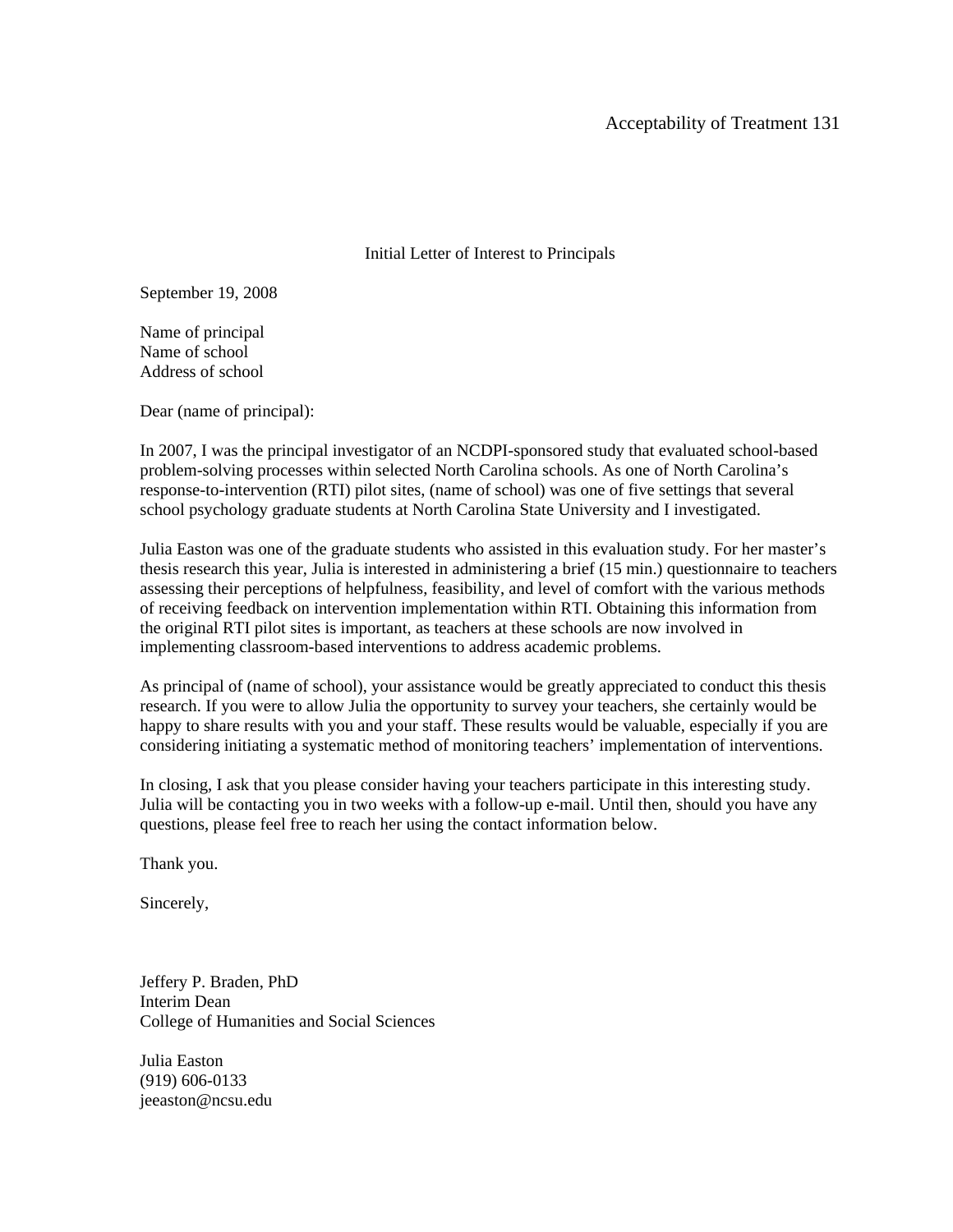Appendix C: Follow Up Letter to Principals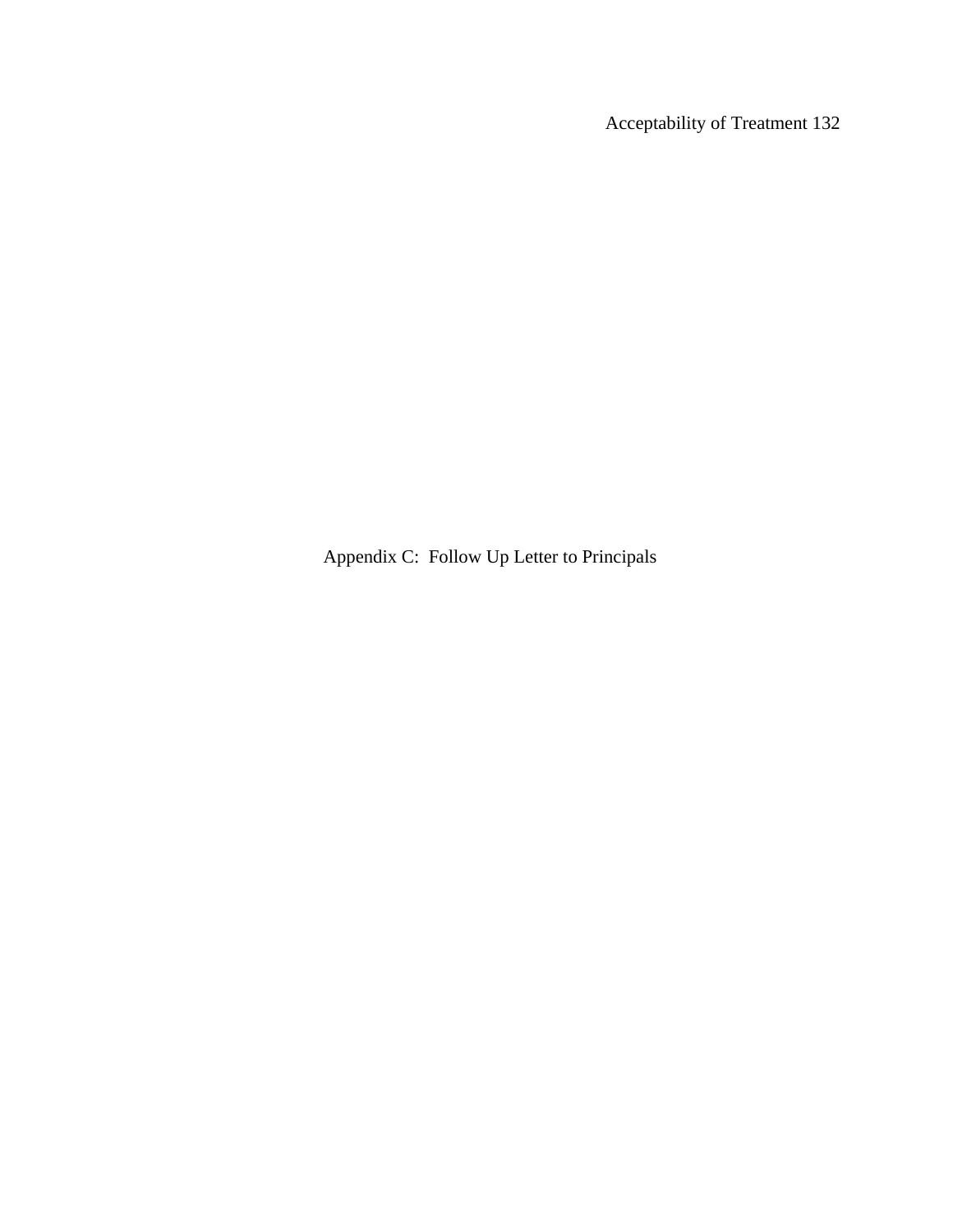Follow Up Letter to Principals

October 8, 2008

Name of principal Name of school Address of school

Dear (name of principal):

The purpose of this letter is to follow up on Dean Jeff Braden's letter of September 19, 2008.

With the growing popularity of the problem-solving model, or Response to Intervention (RTI), *special education eligibility decisions rely on the consistent delivery of classroom interventions*. With recent changes in federal law, teachers are now being asked to use evidence-based interventions with their students and to monitor students' responses to these interventions.

However, most schools do not have a system in place to monitor the extent to which the steps in an intervention are being carried out in the classroom as planned. This is unfortunate, considering the importance of teachers' follow through with interventions to making valid special education placement decisions. Furthermore, most schools do not provide feedback to teachers about their degree of intervention implementation. This, too, is unfortunate because research studies have shown that providing feedback is effective in increasing the degree to which teachers carry out intervention steps.

As one of only five RTI pilot sites in North Carolina, your school is in a unique position to help. Therefore, we are inviting you to participate in a study focusing on how teachers view several methods of collecting data on their implementation of an intervention and then receiving feedback based on these data. The study would involve asking teachers to anonymously complete a 15-minute survey assessing their perceptions of the helpfulness, feasibility, and level of comfort with several ways of monitoring intervention implementation and giving feedback. This survey research has been approved by NC State's Institutional Review Board on Research Involving Human Subjects.

Should you agree to have your school participate in this study, we can provide a summary of the findings, maintaining the anonymity of teacher responses. Knowing how your teachers perceive various methods of monitoring and feedback would seem important before deciding how to use these methods in your school.

Ms. Easton will be contacting you in about two weeks regarding your decision to participate. In the meantime, please feel free to contact either of us with any questions you may have.

Thank you for considering this request.

Sincerely,

William P. Erchul, PhD, ABPP Julia E. Easton william\_erchul@ncsu.edu ieeaston@ncsu.edu

Professor of Psychology Graduate Student in Psychology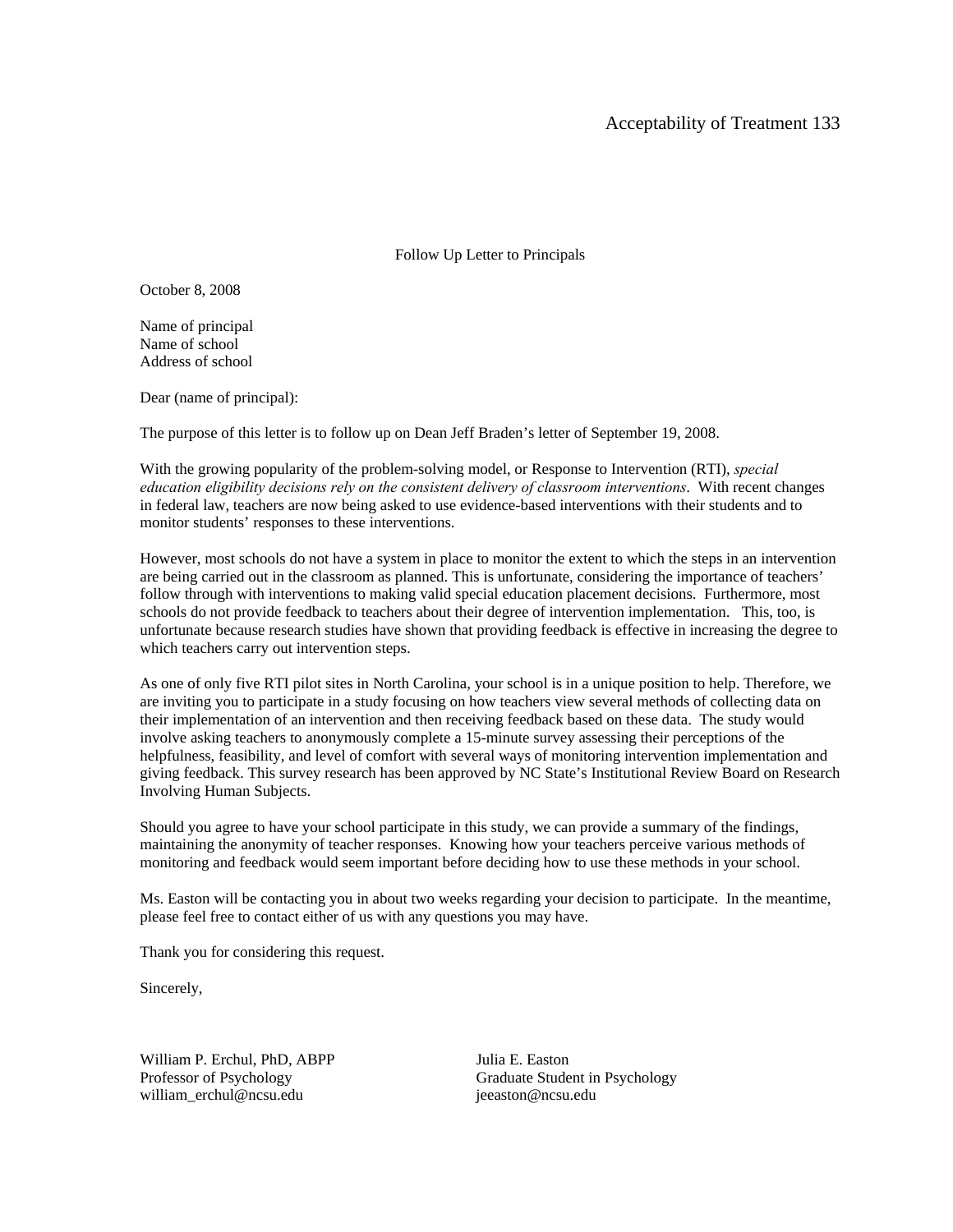Acceptability of Treatment 134

Appendix D: Teacher Survey Cover Letter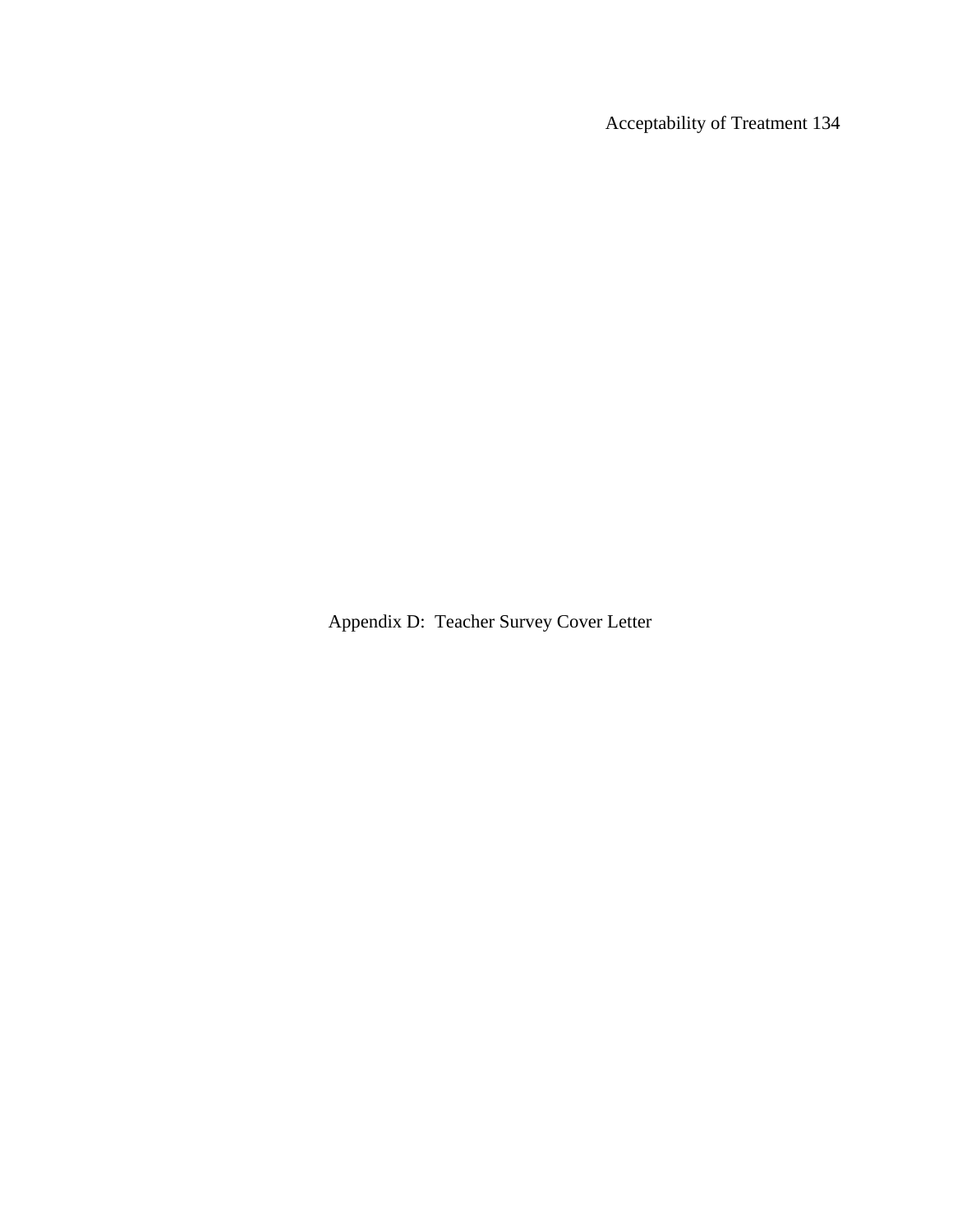## Teacher Survey Cover Letter

Date

Dear Teacher,

With the growing popularity of the problem-solving model, or Response to Intervention (RTI), teachers of all types are being asked to use evidence-based interventions with their students. These interventions usually involve a series of planned steps to help solve a student's academic or behavioral problems. Some school districts working under the RTI model are considering adopting a system of working with teachers to help increase the degree which they carry out the planned steps in an intervention.

We are inviting you to participate in a study focusing on **how teachers view possible methods of receiving support to consistently implement planned interventions.** This research is part of a thesis project that has been approved by a graduate faculty committee and NC State's Institutional Review Board on Research Involving Human Subjects. Your participation would consist of providing evaluations of the helpfulness, feasibility, and level of comfort with various support methods.

**Completing this survey should take only about 15 minutes.** By completing and returning the survey, you are providing your consent to participate. You are free to withdraw your consent at any time. Participation in this survey research is voluntary and your responses will remain confidential. Your name will not be connected to your responses in any way, and only the persons listed below will have access to your data. We ask that you put your completed survey in the provided envelope to further protect the anonymity of your responses.

Your responses are important for us to understand how schools can help teachers implement planned interventions, thereby better serving the needs of students. If you feel you have not been treated according to the descriptions in this form, or your rights as a participant in research have been violated during the course of this project, you may contact Deb Paxton, Regulatory Compliance Administrator, Box 7514, NCSU Campus (919/515-7515), or Joe Rabiega, IRB Coordinator, Box 7514, NCSU Campus (919/515-7515).

Thank you very much for your time!

Sincerely,

William P. Erchul, PhD, ABPP Julia E. Easton william\_erchul@ncsu.edu ieeaston@ncsu.edu

Professor of Psychology Graduate Student in Psychology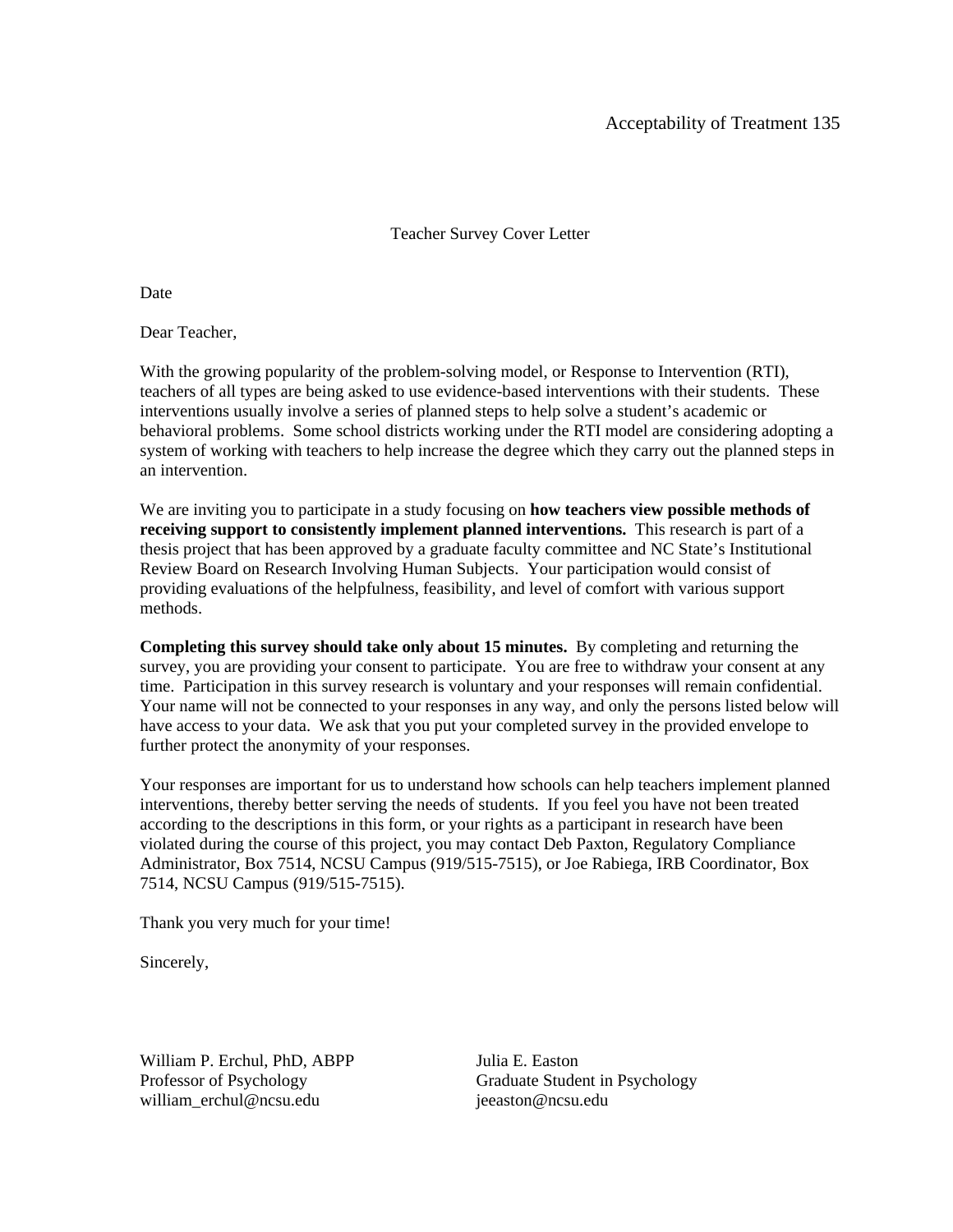Acceptability of Treatment 136

Appendix E: Sample Responses for Categories of Implementation Support Methods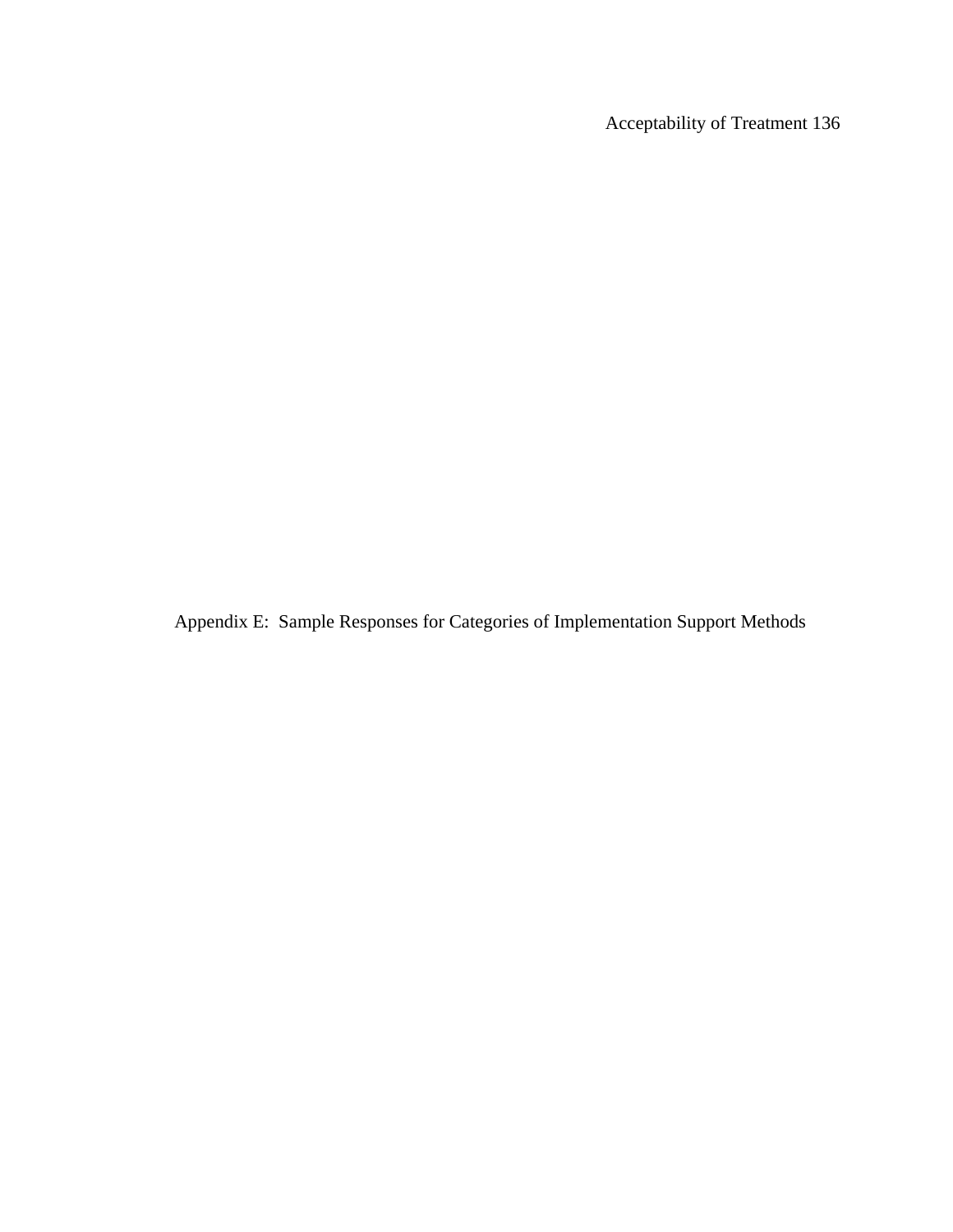| Category                                        | Definition                                                                                                                              | <b>Sample Responses</b>                                                                                                                                                                                                                                                          |
|-------------------------------------------------|-----------------------------------------------------------------------------------------------------------------------------------------|----------------------------------------------------------------------------------------------------------------------------------------------------------------------------------------------------------------------------------------------------------------------------------|
| Assist with paperwork and/or data<br>collection | Reflects desire to have amount of paperwork reduced<br>or to receive assistance with paperwork and/or data<br>collection.               | Take some of the paper work from the teachers.<br>This seems to be the hardest part of SST.<br>Assist in progress monitoring my interventions at<br>tier 3.                                                                                                                      |
| Assist with obtaining intervention<br>materials | Reflects desire to receive the materials, money to<br>purchase materials, or assistance with developing<br>materials.                   | More money for materials for interventions.<br>Develop and provide materials                                                                                                                                                                                                     |
| Assist with developing the<br>interventions     | Reflects desire to receive interventions/strategies or to<br>receive information/ideas directly related to developing<br>interventions. | We have to provide interventions. I would prefer<br>the team provide us with helpful interventions<br>before we try an intervention on a student.<br>We would like to get information for interventions<br>from the team. On our set up we have to develop all<br>interventions. |
| Assist with implementing<br>interventions       | Expresses the need for specific and nonspecific<br>intervention help from existing school personnel.                                    | they need to help us implement them.<br>and in helping with interventions when<br>appropriate.                                                                                                                                                                                   |

## Sample Responses for Categories of Implementation Support Methods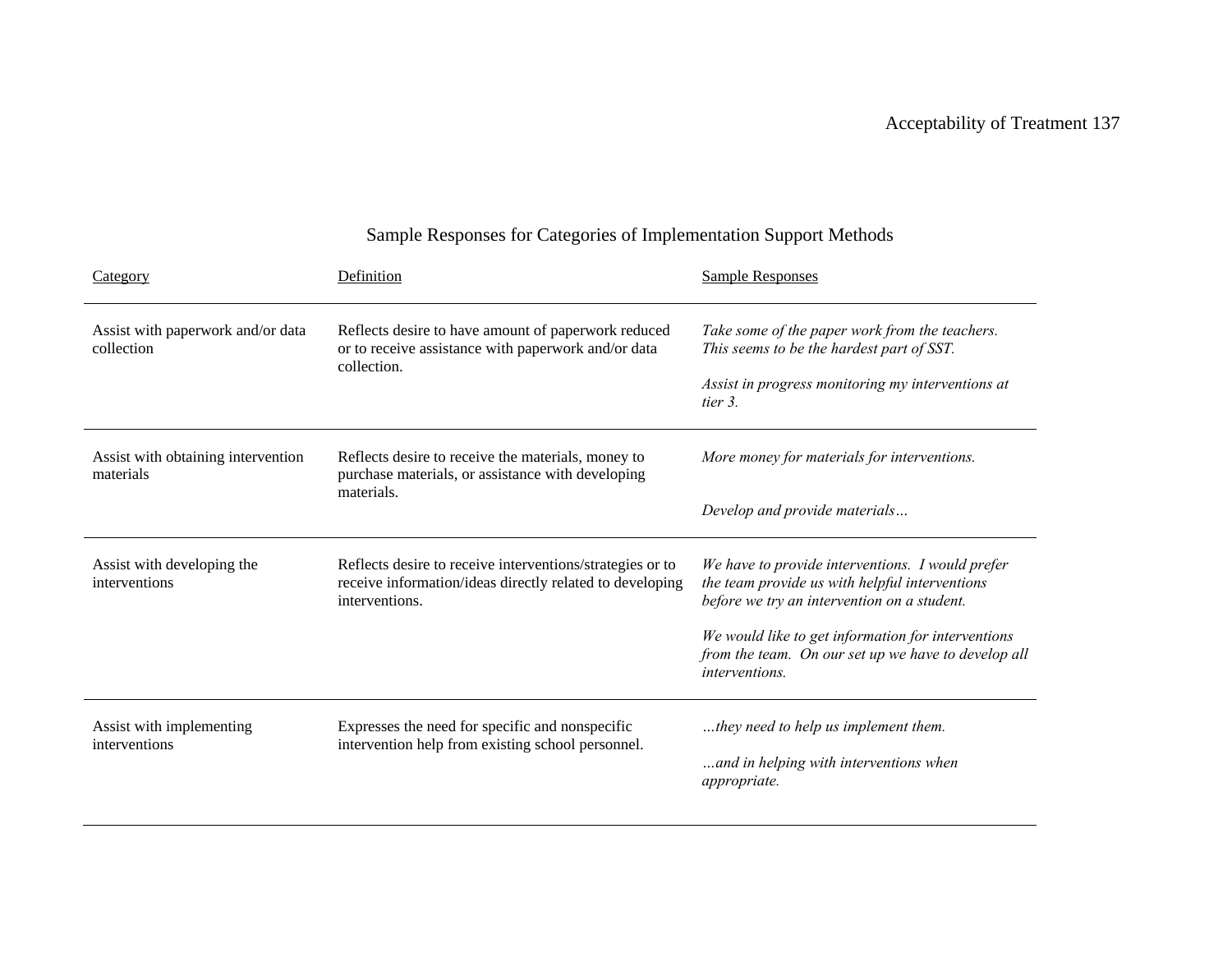| Train to implement interventions                     | Portrays the need for training or practice with<br>interventions.                                                                                                        | If $I$ were to be included in the implementation<br>interventions, then more training for me would be<br>needed to feel that I could successfully implement.<br>Training in ways to deal with problematic behavior. |
|------------------------------------------------------|--------------------------------------------------------------------------------------------------------------------------------------------------------------------------|---------------------------------------------------------------------------------------------------------------------------------------------------------------------------------------------------------------------|
| Hire/seek additional school<br>personnel             | Portrays the need for additional personnel in the school<br>to take on implementation responsibilities or other<br>intervention responsibilities.                        | Hire/seek volunteers to implement strategies.<br>We need additional staff members to support the                                                                                                                    |
|                                                      |                                                                                                                                                                          | intervention process, especially for teachers who<br>have a high number of students in the model.                                                                                                                   |
| Change the schedule of problem-<br>solving processes | Expresses the need for a change in scheduling-more<br>flexibility or more regularity-of the problem-solving<br>process as a whole or with specific parts of the process. | More planning time to compile data.                                                                                                                                                                                 |
|                                                      |                                                                                                                                                                          | Just regularly scheduled meetings-not weekly,<br>maybe monthly.                                                                                                                                                     |
| Expedite the problem solving<br>process              | Expresses the desire to speed up the problem solving<br>process.                                                                                                         | Speed up the process. Start earlier.                                                                                                                                                                                |
|                                                      |                                                                                                                                                                          | Not take so long for a child to go through the<br>problem solving process. By the time they are<br>actually served, valuable time has passed—almost a<br>$\frac{1}{2}$ year.                                        |